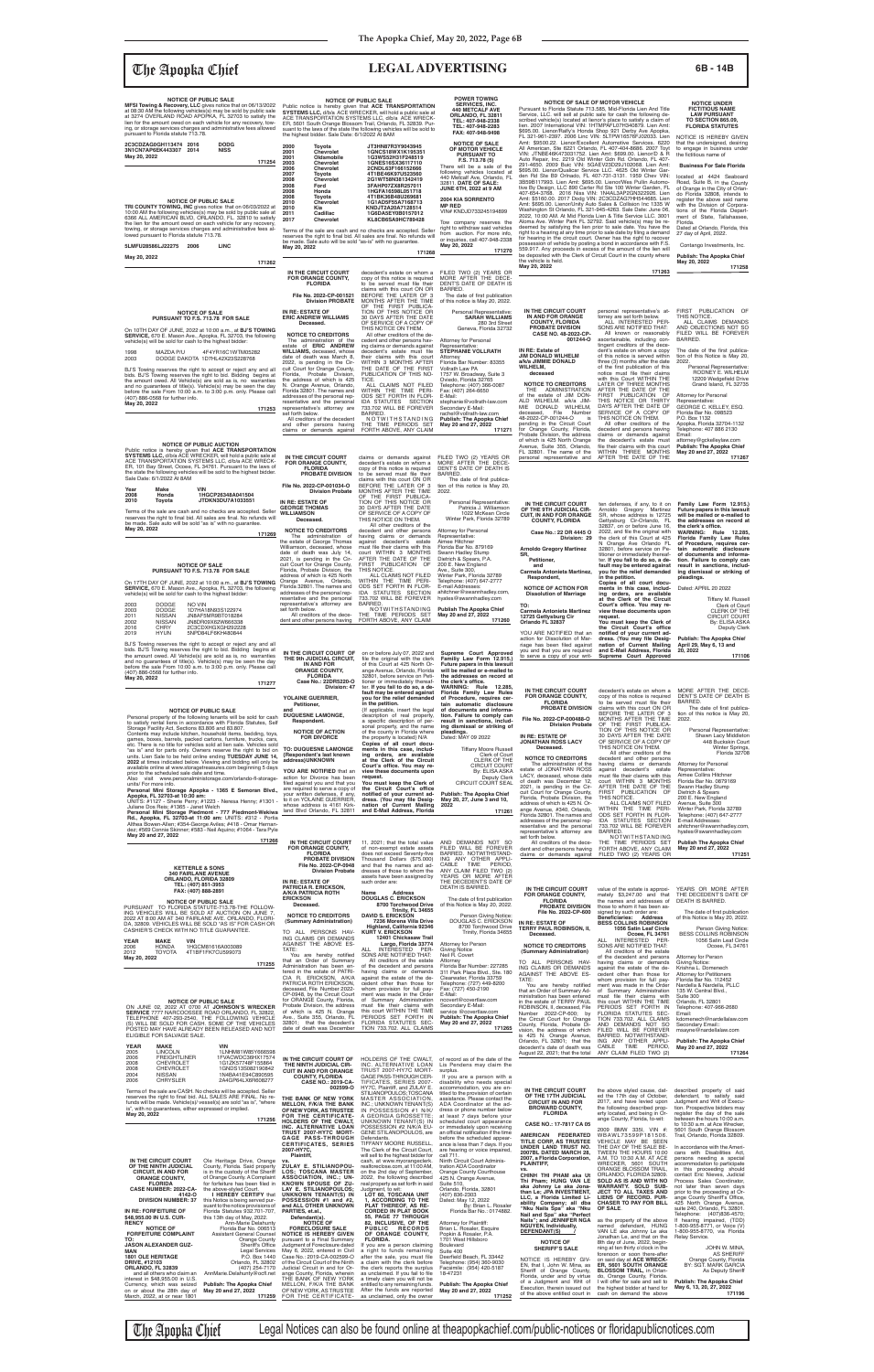### **The Apopka Chief, May 20, 2022, Page 7B**

**THE 9th JUDICIAL CIRCUIT,** 

| E CIRCUIT COURT<br><b>)RANGE COUNTY,</b><br><b>FLORIDA</b><br><b>BATE DIVISION</b>                                           | total value of the estate is  | the decedent's date of death<br>was August 13, 2021; that the<br>\$ Exempt and that the names                                                                                                                                                | (2) YEARS OR MORE AFTEI<br>THE DECEDENT'S DATE O<br>DEATH IS BARRED.                                                                                                        |
|------------------------------------------------------------------------------------------------------------------------------|-------------------------------|----------------------------------------------------------------------------------------------------------------------------------------------------------------------------------------------------------------------------------------------|-----------------------------------------------------------------------------------------------------------------------------------------------------------------------------|
| . 2022-CP-000534-O<br><b>Division</b><br><b>STATE OF</b>                                                                     | such order are:               | and addresses of those to<br>whom it has been assigned by                                                                                                                                                                                    | The date of first publication of<br>this Notice is May 13, 2022.                                                                                                            |
| <b>JOYCE SEWELL</b>                                                                                                          | Name<br><b>Ricardo Bailey</b> | Address                                                                                                                                                                                                                                      | Person Giving Notice<br>Ricardo Baile                                                                                                                                       |
| <b>J. SEWELL</b><br>ceased                                                                                                   |                               | 84 Glaisdale Road<br>Birmingham B288P UK,                                                                                                                                                                                                    | 84 Glaisdale Roa<br>Birminghar<br><b>B288PU</b>                                                                                                                             |
| <b>E TO CREDITORS</b><br>ary Administration)<br>- PERSONS HAV-<br>NIMS OR DEMANDS<br>T THE ABOVE ES-<br>hereby notified that | ALL INTERESTED PER-           | SONS ARE NOTIFIED THAT:<br>All creditors of the estate of the<br>decedent and persons having<br>claims or demands against the<br>estate of the decedent other<br>than those for whom provision<br>face full consumer and consumers and a few | Attorney for Person<br>Giving Notice<br>William J. McLeod<br>Attorney<br>Florida Bar Number: 322024<br><b>MCLEOD MCLEOD</b><br>$\overline{N}$ $\overline{N}$ $\overline{N}$ |

The Apopka Chief Legal Notices can also be found online at theapopkachief.com/public-notices or floridapublicnotices.com

**IN THE CIRCUIT COURT OF**  to serve a copy of your written

### **IN AND FOR ORANGE COUNTY, FLORIDA Case No.: 2022-DR-4985 Division: \_\_ Felecia Anderson, Petitioner and Ryan Nelson, Respondent. NOTICE OF ACTION FOR DISSOLUTION OF MARRIAGE (NO CHILD OR FINANCIAL SUPPORT) TO: Ryan Nelson Unknown** defenses, if any, to it on Fele-cia Anderson whose address is 2648 Robert Trent Jones Dr Orlando Fl 32835 (Unit #213) on or before June 30, 2022, and file the original with the<br>North Orange Ave Orlando FL<br>32801, before service on Peti-<br>32801, before service on Peti-<br>tioner or immediately thereaf-<br>ter. I**f you fail to do so, a default may be entered against you for the relief demanded in the petition. Copies of all court docu-ments in this case, includ-ing orders, are available at the Clerk of the Circuit**  Court's office. You may re-<br>view these documents upon **request.** You must keep the Clerk of<br>the Circuit Court's office **Family Law Form 12.915.) Future papers in this lawsuit will be mailed or e-mailed to the address(es) on record at**  the clerk's office.<br>WARNING: Rule 12.285, **Florida Family Law Rules of Procedure, requires cer-tain automatic disclosure of documents and information. Failure to comply can result in sanctions, including dismissal or striking of pleadings.** Dated: 5/3/22 Tiffany Moore Russell CLERK OF THE CIRCUIT COURT By: CYNTHIA CURRY Deputy Clerk CIRCUIT COURT SEAL

**Supreme Court Approved** 

wjm@mcleodlawfirm.com<br>Secondary E-Mail:<br>sallen@mcleodlawfirm.com<br>**Publish: The Apopka Chief May 13 and 20, 2022 171202**

> FORTH ABOVE, ANY CLAIM FILED TWO (2) YEARS OR MORE AFTER THE DECE-DENT'S DATE OF DEATH IS BARRED.<br>The date of first publica-<br>tion of this notice is May 13,

 6413 Fortune Lane Apopka, FL 32712 **David Bryant** 875 N. Thompson Road Apopka, FL 32712<br>**Kenneth Bryant**<br>4205 NW 46th Ave<br>Gainesville, FL 32606 1900 SW 5th St. Cheifland, FL 32626 **Linda Smith** 150 Yaupon Trail Braselton, GA 30542 ALL CLAIMS AND DEMANDS<br>NOT SO FILED WILL BE<br>FOREVER BARRED. NOT-<br>WITHSTANDING ANY OTH-<br>ER APPLICABLE TIME PERI-OD, ANY CLAIM FILED TWO (2) YEARS OR MORE AFTER THE DECEDENT'S DATE OF DEATH IS BARRED. The date of first publica-<br>tion of this Notice is May 13, 2022. Person Giving Notice: Barry Bryant 6413 Fortune Lane Apopka, FL 32712 Attorney for Person Giving Notice William J. McLeod Attorney Florida Bar Number: 322024 MCLEOD MCLEOD & MCLEOD PA 48 East Main Street (32703)<br>Post Office Drawer 950

You are hereby notified that<br>an Order of Summary Admin-<br>istration has been entered in<br>the estate of Phyllis J. Bry-<br>ant, deceased, File Number<br>2021-CP-003794-O, by the<br>Circuit Court for Orange<br>County, Florida, Probate Di-<br> **Joann Cappella** 100 Silver Beach Ave # 206<br>Daytona Beach,<br>FL 32118<br>ALL INTERESTED PER-<br>SONS ARE NOTIFIED THAT:<br>All creditors of the estate of the decedent and persons having

All creditors of the decedent and other persons having

claims or demands against decedent's estate on whom a copy of this notice is required to be served must file their claims with this court ON OR BEFORE THE LATER OF 3 MONTHS AFTER THE TIME OF THE FIRST PUBLICA-TION OF THIS NOTICE OR 30 DAYS AFTER THE DATE OF SERVICE OF A COPY OF THIS NOTICE ON THEM. All other creditors of the decedent and other persons having claims or demands against decedent's estate must file their claims with this<br>court WITHIN 3 MONTHS AFTER THE DATE OF THE FIRST PUBLICATION OF THIS NOTICE. ALL CLAIMS NOT FILED WITHIN THE TIME PERI-<br>ODS SET FORTH IN FLOR-<br>IDA STATUTES SECTION<br>733.702 WILL BE FOREVER<br>BARRED. N N N N N N N N N N N N N N N N N N H N O K FILED TWO (2) YEARS OR MORE AFTER THE DECE-DENT'S DATE OF DEATH IS BARRED. The date of first publica-<br>tion of this notice is May 6, 2022. Personal Representative: Justin Sciacca 637 Ellsworth St. Altamonte Springs, Florida Attorney for Personal Representative: William J. McLeod Attorney Florida Bar Number: 322024 The McLeod Law Firm P.O. Box 950 Apopka, FL 32704 Telephone: (407) 886-3300 Fax: (407) 886-0087 E-Mail:

THE TIME PERIODS SET FORTH ABOVE, ANY CLAIM

32701

| Orange Avenue, Orlando, FL                                                                                                                                                                                                                               | IN THE CIRCUIT COURT                                                                                                                                                                                                                                                                                                                                                                            |
|----------------------------------------------------------------------------------------------------------------------------------------------------------------------------------------------------------------------------------------------------------|-------------------------------------------------------------------------------------------------------------------------------------------------------------------------------------------------------------------------------------------------------------------------------------------------------------------------------------------------------------------------------------------------|
| 32801.                                                                                                                                                                                                                                                   | FOR ORANGE COUNTY,                                                                                                                                                                                                                                                                                                                                                                              |
| The date of death of the                                                                                                                                                                                                                                 | <b>FLORIDA</b>                                                                                                                                                                                                                                                                                                                                                                                  |
| decedent is: November 7,<br>2021<br>The date of first publica-<br>tion of this notice is: May 13,<br>2022                                                                                                                                                | <b>PROBATE DIVISION</b><br>File No. 2022-CP-001403-O<br><b>Division</b>                                                                                                                                                                                                                                                                                                                         |
| Date: 03/24/2022                                                                                                                                                                                                                                         | <b>IN RE: ESTATE OF</b>                                                                                                                                                                                                                                                                                                                                                                         |
| DOUGLAS J. DOBBS,                                                                                                                                                                                                                                        | <b>GAIL ELIZABETH SCIACCA</b>                                                                                                                                                                                                                                                                                                                                                                   |
| Petitioner                                                                                                                                                                                                                                               | Deceased.                                                                                                                                                                                                                                                                                                                                                                                       |
| 430 N. Kirkman Road                                                                                                                                                                                                                                      | <b>NOTICE TO CREDITORS</b>                                                                                                                                                                                                                                                                                                                                                                      |
| Orlando, FL 32811                                                                                                                                                                                                                                        | The administration of the                                                                                                                                                                                                                                                                                                                                                                       |
| Date: 5/04/2022<br>LEA ANNE GROOVER, Esg.<br>Florida Bar No. 115474<br>Groover Law, PLLC<br>7208 W. Sand Lake Road,<br>Suite 305<br>Orlando, FL 32819<br>Telephone: 407-325-9925<br>Primary:<br>la.groover@groover.law<br><b>Attorney for Petitioner</b> | estate of Gail Elizabeth Sci-<br>acca, deceased, whose date<br>of death was October 6, 2021,<br>is pending in the Circuit Court<br>for Orange County, Florida,<br>Probate Division, the address<br>of which is Clerk's Office / Pro-<br>bate, Orange County Court-<br>house - #355, P. O. Box 4994,<br>Orlando, FL 32802-4994. The<br>names and addresses of the<br>personal representative and |
| <b>Publish: The Apopka Chief</b>                                                                                                                                                                                                                         | the personal representative's                                                                                                                                                                                                                                                                                                                                                                   |
| May 13 and 20, 2022                                                                                                                                                                                                                                      | attorney are set forth below.                                                                                                                                                                                                                                                                                                                                                                   |

| IN THE CIRCUIT COURT<br>OF THE NINTH JUDICIAL<br><b>CIRCUIT FOR ORANGE</b><br><b>COUNTY, FLORIDA</b>                                                                                                                                                                                                                                                                                                                | All other creditors of the<br>decedent and other persons<br>who have claims or demands<br>against the decedent's estate,<br>including unmatured, contin-                                                                                                                                                                                                                                | Orange Avenue, Orlando, FL<br>32801.<br>The date of death of the<br>decedent is: November 7.<br>2021                                                                                                                                                                                         |
|---------------------------------------------------------------------------------------------------------------------------------------------------------------------------------------------------------------------------------------------------------------------------------------------------------------------------------------------------------------------------------------------------------------------|-----------------------------------------------------------------------------------------------------------------------------------------------------------------------------------------------------------------------------------------------------------------------------------------------------------------------------------------------------------------------------------------|----------------------------------------------------------------------------------------------------------------------------------------------------------------------------------------------------------------------------------------------------------------------------------------------|
| <b>PROBATE DIVISION</b><br>Case No. 2022-CP-<br>001130-0                                                                                                                                                                                                                                                                                                                                                            | gent, or unliquidated claims,<br>must file their claims with the<br>court ON OR BEFORE THE                                                                                                                                                                                                                                                                                              | The date of first publica-<br>tion of this notice is: May 13,<br>2022                                                                                                                                                                                                                        |
| In Re: ESTATE OF<br><b>KESANIC LALLEN</b><br>Deceased                                                                                                                                                                                                                                                                                                                                                               | DATE THAT IS 3 MONTHS<br>AFTER THE FIRST PUBLICA-<br>TION OF THIS NOTICE.<br>ALL CLAIMS NOT FILED<br>WITHIN THE PERIODS SET                                                                                                                                                                                                                                                             | Date: 03/24/2022<br>DOUGLAS J. DOBBS,<br>Petitioner<br>430 N. Kirkman Road<br>Orlando, FL 32811                                                                                                                                                                                              |
| <b>NOTICE TO CREDITORS</b><br>If you have been served<br>with a copy of this notice and<br>you have any claim or de-<br>mand against the decedent's<br>estate, even if that claim is<br>unmatured, contingent,<br>or<br>unliquidated, you must file<br>your claim with the court ON<br>OR BEFORE THE LATER OF<br>A DATE THAT IS 3 MONTHS<br>AFTER THE FIRST PUBLI-<br>CATION OF THIS NOTICE<br>OR 30 DAYS AFTER YOU | FORTH IN SECTION 733.702,<br>FLORIDA STATUTES, WILL<br>BE FOREVER BARRED.<br>EVEN IF A CLAIM IS NOT<br>BARRED BY THE LIMITA-<br>TIONS DESCRIBED ABOVE.<br>ALL CLAIMS THAT HAVE<br>NOT BEEN FILED WILL BE<br>BARRED TWO YEARS AF-<br>TER DECEDENT'S DEATH.<br>The address of the court<br>where this probate is pend-<br>ing is the Ninth Judicial Cir-<br>cuit Court for Orange County, | Date: 5/04/2022<br>LEA ANNE GROOVER, Esg.<br>Florida Bar No. 115474<br>Groover Law, PLLC<br>7208 W. Sand Lake Road,<br>Suite 305<br>Orlando, FL 32819<br>Telephone: 407-325-9925<br>Primary:<br>la.groover@groover.law<br><b>Attorney for Petitioner</b><br><b>Publish: The Apopka Chief</b> |
| RECEIVE A COPY OF THIS<br>NOTICE.                                                                                                                                                                                                                                                                                                                                                                                   | Florida, Probate Division, the<br>address of which is 425 N.                                                                                                                                                                                                                                                                                                                            | May 13 and 20, 2022<br>171203                                                                                                                                                                                                                                                                |

| ding unmatured, contin-    | 2021                            |
|----------------------------|---------------------------------|
| or unliquidated claims,    | The date of first publica-      |
| file their claims with the | tion of this notice is: May 13, |
| ON OR BEFORE THE           | 2022                            |
| E THAT IS 3 MONTHS         | Date: 03/24/2022                |
| ER THE FIRST PUBLICA-      | DOUGLAS J. DOBBS,               |
| I OF THIS NOTICE.          | Petitioner                      |
| ALL CLAIMS NOT FILED       | 430 N. Kirkman Road             |
| HIN THE PERIODS SET        | Orlando, FL 32811               |
| TH IN SECTION 733.702.     |                                 |
| RIDA STATUTES. WILL        | Date: 5/04/2022                 |
| OREVER BARRED.             | LEA ANNE GROOVER, Esg.          |
| EVEN IF A CLAIM IS NOT     | Florida Bar No. 115474          |
| RED BY THE LIMITA-         | Groover Law, PLLC               |
| IS DESCRIBED ABOVE,        | 7208 W. Sand Lake Road,         |
| CLAIMS THAT HAVE           | Suite 305                       |
| BEEN FILED WILL BE         | Orlando, FL 32819               |
| RED TWO YEARS AF-          | Telephone: 407-325-9925         |
| DECEDENT'S DEATH.          | Primary:                        |
| The address of the court   | la.groover@groover.law          |
| e this probate is pend-    | <b>Attorney for Petitioner</b>  |
|                            |                                 |

|                                                                                                     |                                                                                                       | is Clerk's Office / Probate,<br>Orange County Courthouse<br>- #355, P. O. Box 4994, Or-               | claims or demands against the<br>estate of the decedent other<br>than those for whom provision             | Apopka, Florida 32704-0950<br>Telephone: (407) 886-3300<br>Fax: (407) 886 0087                  | YOU ARE NOTIFIED that an<br>action for dissolution of mar-<br>riage has been filed against       | notified of your current ad-<br>dress. (You may file Desig-<br>nation of Current Mailing            | <b>Publish: The Apopka Chief</b><br>May 13, 20, 27 and<br>June 3, 2022                           |
|-----------------------------------------------------------------------------------------------------|-------------------------------------------------------------------------------------------------------|-------------------------------------------------------------------------------------------------------|------------------------------------------------------------------------------------------------------------|-------------------------------------------------------------------------------------------------|--------------------------------------------------------------------------------------------------|-----------------------------------------------------------------------------------------------------|--------------------------------------------------------------------------------------------------|
| IN THE CIRCUIT COURT<br>OF THE NINTH JUDICIAL<br><b>CIRCUIT, IN AND FOR</b>                         | Blvd., Orange County, Florida.<br>Said property is in the custody<br>of the Sheriff of Orange County. | lando, FL 32802-4994; that<br>the decedent's date of death<br>was March 13, 2020; that the            | for full payment was made in<br>the Order of Summary Ad-<br>ministration must file their                   | E-Mail:<br>wim@mcleodlawfirm.com<br>Secondary E-Mail:                                           | you and that you are required                                                                    | and E-Mail Address, Florida                                                                         | 171209                                                                                           |
| <b>ORANGE COUNTY,</b><br><b>FLORIDA</b><br><b>CASE NUMBER: 2022-CA-</b>                             | A Complaint for forfeiture has<br>been filed in the above-styled<br>Court.                            | total value of the estate is \$<br>Exempt and that the names<br>and addresses of those to             | claims with this court WITHIN<br>THE TIME PERIODS SET<br>FORTH IN FLORIDA STAT-                            | sallen@mcleodlawfirm.com<br><b>Publish: The Apopka Chief</b><br>May 13 and 20, 2022             |                                                                                                  |                                                                                                     |                                                                                                  |
| 3812-0<br><b>DIVISION NUMBER: 34</b>                                                                | I HEREBY CERTIFY that<br>this Notice is being served pur-<br>suant to the notice provisions of        | whom it has been assigned by                                                                          | UTES SECTION 733.702.                                                                                      | 171243                                                                                          |                                                                                                  |                                                                                                     | (2) YEARS OR MORE AFTER                                                                          |
| IN RE: FORFEITURE OF<br>\$1,463.00 IN U.S. CUR-<br><b>RENCY</b>                                     | Florida Statutes 932.701-707,<br>this 5th day of May, 2022.<br>Ann-Marie Delahunty                    |                                                                                                       |                                                                                                            |                                                                                                 | IN THE CIRCUIT COURT<br>FOR ORANGE COUNTY,<br><b>FLORIDA</b>                                     | the decedent's date of death<br>was August 13, 2021; that the<br>total value of the estate is       | THE DECEDENT'S DATE OF<br>DEATH IS BARRED.                                                       |
| <b>NOTICE OF</b><br><b>FORFEITURE COMPLAINT</b>                                                     | Florida Bar No. 006513<br><b>Assistant General Counsel</b>                                            |                                                                                                       |                                                                                                            |                                                                                                 | PROBATE DIVISION<br>File No. 2022-CP-000534-O<br><b>Division</b>                                 | \$ Exempt and that the names<br>and addresses of those to<br>whom it has been assigned by           | The date of first publication of<br>this Notice is May 13, 2022.                                 |
| TO:<br><b>JOSE ANGEL MARTINEZ</b><br><b>14204 COLONIAL LAKES</b>                                    | Orange County<br>Sheriff's Office<br><b>Legal Services</b>                                            | IN THE CIRCUIT COURT<br>OF THE NINTH JUDICIAL                                                         | copy of your written defenses,<br>if any, to the Assistant General                                         | County Courthouse, 425<br>North Orange Avenue, Suite                                            | IN RE: ESTATE OF<br><b>GLORIA JOYCE SEWELL</b><br>a/k/a                                          | such order are:<br><b>Address</b><br>Name<br><b>Ricardo Bailev</b>                                  | Person Giving Notice:<br>Ricardo Bailey                                                          |
| <b>DRIVE</b><br>ORLANDO, FL 32826<br>and all others who claim                                       | P.O. Box 1440<br>Orlando, FL 32802<br>(407) 254-7170                                                  | <b>CIRCUIT, IN AND FOR</b><br><b>ORANGE COUNTY,</b><br><b>FLORIDA</b>                                 | Counsel for the Orange County<br>Sheriff's Office, Legal Services,<br>P.O. Box 1440. Orlando, Florida      | 510, Orlando, Florida, (407)<br>836-2303, at least 7 days<br>before your scheduled court        | <b>GLORIA J. SEWELL</b><br>Deceased                                                              | 84 Glaisdale Road<br>Birmingham B288P UK,                                                           | 84 Glaisdale Road<br>Birmingham<br><b>B288P UK</b>                                               |
| an interest in \$1,463.00 in<br>U.S. Currency, which was<br>seized on or about the 18th             | AnnMarie.Delahunty@ocfl.net<br><b>Publish: The Apopka Chief</b>                                       | CASE NUMBER: 2022-CA-<br>2173-0<br><b>DIVISION NUMBER: 39</b>                                         | 32802, within 30 days of this<br>publication, and file the original<br>with the Clerk of this Court either | appearance, or immediately<br>upon receiving this notifica-<br>tion if the time before the      | <b>NOTICE TO CREDITORS</b><br>(Summary Administration)                                           | ALL INTERESTED PER-<br>SONS ARE NOTIFIED THAT:                                                      | Attorney for Person                                                                              |
| day of March, 2022, at or near<br>Woodbury Road and Golfway                                         | May 13 and 20, 2022<br>171207                                                                         | IN RE: FORFEITURE OF<br>\$2,022.21 IN U.S. CUR-                                                       | before service on Petitioner's<br>attorney or immediately there-<br>after; otherwise a default will be     | scheduled appearance is less<br>than 7 days; if you are hearing<br>or voice impaired, call 711. | TO ALL PERSONS HAV-<br>ING CLAIMS OR DEMANDS<br>AGAINST THE ABOVE ES-                            | All creditors of the estate of the<br>decedent and persons having<br>claims or demands against the  | <b>Giving Notice</b><br>William J. McLeod<br>Attorney                                            |
|                                                                                                     |                                                                                                       | <b>RENCY</b><br><b>NOTICE OF ACTION</b>                                                               | entered against you for the relief<br>demanded in the Petition for                                         | DATED this 06 day of<br>May, 2022.                                                              | TATE:<br>You are hereby notified that<br>an Order of Summary Ad-                                 | estate of the decedent other<br>than those for whom provision<br>for full payment was made in       | Florida Bar Number: 322024<br><b>MCLEOD MCLEOD</b><br><b>MCLEOD PA</b>                           |
| IN THE CIRCUIT COURT OF<br>THE NINTH JUDICIAL<br><b>CIRCUIT IN AND FOR</b>                          | Greg A. Tynan in the Circuit<br>Court of the Ninth Judicial<br>Circuit in and for Orange              | TO:<br><b>JACKIE ROY JACKSON</b><br>YOU ARE NOTIFIED that                                             | Final Judgment of Forfeiture.<br><b>REQUESTS FOR</b><br><b>ACCOMMODATIONS</b>                              | TIFFANY MOORE RUSSELL<br>Clerk of the Court<br>BY: Allison Prestwood                            | ministration has been en-<br>tered in the estate of Gloria<br>Joyce Sewell, a/k/a Gloria J.      | the Order of Summary Ad-<br>ministration must file their<br>claims with this court WITHIN           | 48 East Main St (32703)<br>Post Office Drawer 950                                                |
| <b>ORANGE COUNTY,</b><br><b>FLORIDA</b><br><b>CASE NO.</b>                                          | County, Florida, on or before<br>30 days after the date of the<br>last publication, and file the      | an action pursuant to the Florida<br>Contraband Forfeiture Act has<br>been filed by the Orange County | <b>BY PERSONS WITH</b><br><b>DISABILITIES.</b><br>If you are a person with                                 | Deputy Clerk<br>CIRCUIT COURT SEAL<br>Civil Division                                            | Sewell, deceased, File Num-<br>ber 2022-CP-000534-O, by                                          | THE TIME PERIODS SET<br>FORTH IN FLORIDA STAT-                                                      | Apopka, Florida 32704-0950<br>Telephone: (407) 886-3300<br>Fax: (407) 886 0087                   |
| 2021-DR-8205-O<br><b>JUDGE: TYNAN</b>                                                               | original with the clerk of this<br>Court at 425 N. Orange Av-                                         | Sheriff's Office on the following<br>property in Orange County, FL:<br>\$2,022.21 in U.S. Currency    | disability who needs any<br>accommodation in order to<br>participate in this proceed-                      | 425 N. Orange Avenue<br><b>Room 350</b><br>Orlando, Florida 32801                               | the Circuit Court for Orange<br>County, Florida, Probate Di-<br>vision, the address of which     | UTES SECTION 733.702.<br>ALL CLAIMS AND DEMANDS<br>NOT SO FILED WILL BE                             | E-Mail:<br>wjm@mcleodlawfirm.com<br>Secondary E-Mail:                                            |
| IN RE:<br>THE MATTER OF ADOP-<br>TION OF MINOR CHILDREN                                             | enue, Orlando, Florida 32801<br>before service on Petitioner or<br>immediately thereafter, If you     | seized on or about the 3rd day of<br>February, 2022, at or near 5636                                  | ing, you are entitled, at no<br>cost to you, to the provision                                              | <b>Publish: The Apopka Chief</b>                                                                | is Clerk's Office / Probate,<br>Orange County Courthouse<br>- #355, P. O. Box 4994, Or-          | FOREVER BARRED. NOT-<br>WITHSTANDING ANY OTH-<br>ER APPLICABLE TIME PERI-                           | sallen@mcleodlawfirm.com<br><b>Publish: The Apopka Chief</b><br>May 13 and 20, 2022              |
| Carter Diaz, date of birth:<br>11/04/07, place of birth:<br><b>Altamonte Springs</b>                | fail to do so, a relief to the<br>Petitioner may be granted<br>without any further notice             | S. Rio Grande Avenue, Orlando,<br>Orange County, Florida.<br>You are required to serve a              | of certain assistance. Please<br>contact ADA Coordinator.<br>Human Resources, Orange                       | May 13, 20, 27, and<br>June 3, 2022<br>171208                                                   | lando, FL 32802-4994; that                                                                       | OD, ANY CLAIM FILED TWO                                                                             | 171244                                                                                           |
| Florida Hospital<br>Cydney Diaz, date of birth:                                                     | to you.<br>Copies of all court docu-<br>ments in this case, includ-                                   |                                                                                                       |                                                                                                            |                                                                                                 |                                                                                                  |                                                                                                     |                                                                                                  |
| 05/09/10, place of birth:<br>Winter Park Florida<br>Hospital                                        | ing orders, are available<br>at the Clerk of the Circuit                                              |                                                                                                       |                                                                                                            |                                                                                                 | IN THE CIRCUIT COURT                                                                             | ed the 17th day of October,                                                                         | defendant, to satisfy said                                                                       |
| <b>NOTICE OF ACTION FOR</b><br><b>TERMINATION OF</b>                                                | Court's office. You may re-<br>view these documents upon<br>request.                                  |                                                                                                       |                                                                                                            |                                                                                                 | OF THE 17TH JUDICIAL<br><b>CIRCUIT IN AND FOR</b><br><b>BROWARD COUNTY,</b>                      | 2017, and have levied upon<br>the following described prop-<br>erty located, and being in Or-       | Judgment and Writ of Execu-<br>tion. Prospective bidders may<br>register the day of the sale     |
| <b>PARENTAL RIGHTS FOR</b><br><b>PENDING ADOPTION</b><br>TO: HENRY DIAZ, 6'1"                       | You must keep the Clerk<br>of the Circuit Court's office<br>notified of your current ad-              | IN THE CIRCUIT COURT<br><b>FOR ORANGE COUNTY,</b>                                                     | claims with this court ON OR<br>BEFORE THE LATER OF 3                                                      | tion of this notice is May 13,<br>2022.                                                         | <b>FLORIDA</b><br>CASE NO.: 17-7817 CA 05                                                        | ange County, Florida, to-wit:                                                                       | between the hours 10:00 a.m.<br>to 10:30 a.m. at Ace Wrecker,                                    |
| male, athletic build, some fa-<br>cial hair, Hispanic. Age: 36;                                     | dress. Future papers in this<br>lawsuit will be mailed to the                                         | <b>FLORIDA</b><br><b>PROBATE DIVISION</b><br>File No. 2022-CP-001291-O                                | MONTHS AFTER THE TIME<br>OF THE FIRST PUBLICA-<br>TION OF THIS NOTICE OR                                   | Personal Representatives:<br>Rita Lair<br>5613 Craindale Drive                                  | AMERICAN FEDERATED<br>TITLE CORP, AS TRUSTEE                                                     | 2014 LEXUS CT 200H, VIN<br>#: JTHKD5BH8E2184689.<br>VEHICLE MAY BE SEEN                             | 5601 South Orange Blossom<br>Trail, Orlando, Florida 32809.                                      |
| Race: White\Hispanic; Hair<br>color: Dark Brown; Eye color:<br>Brown; Weight: 185.                  | address on record at the<br>clerk's office.<br>Dated: April 25, 2022                                  | IN RE: ESTATE OF                                                                                      | 30 DAYS AFTER THE DATE<br>OF SERVICE OF A COPY OF<br>THIS NOTICE ON THEM.                                  | Orlando, Florida 32819<br>Joseph Michael Yurso                                                  | UNDER LAND TRUST NO.<br>2007BL DATED MARCH 28.<br>2007, a Florida Corporation,                   | THE DAY OF THE SALE BE-<br>TWEEN THE HOURS 10:00<br>A.M. TO 10:30 A.M. AT ACE                       | In accordance with the Ameri-<br>cans with Disabilities Act,<br>persons needing a special        |
| <b>YOU ARE NOTIFIED that</b><br>an action for Termination of<br><b>Parental Rights for Pending</b>  | Tiffany Moore Russell<br>Clerk of the Circuit Court<br><b>Publish: The Apopka Chief</b>               | DAVID WALTER LAIR<br>Deceased.                                                                        | All other creditors of the<br>decedent and other persons                                                   | 110 Camphor Tree Lane<br>Altamonte Springs.<br>Florida 32714                                    | PLAINTIFF,<br>vs<br>CHINH THI PHAM aka Ut                                                        | WRECKER, 5601 SOUTH<br>ORANGE BLOSSOM TRAIL,                                                        | accommodation to participate<br>in this proceeding should                                        |
| Adoption has been filed. You<br>are required to serve a copy of<br>your objection, if any, to it on | April 29, May 6, 13 and 20,<br>2022<br>171120                                                         | <b>NOTICE TO CREDITORS</b><br>The administration of the<br>estate of David Walter Lair,               | having claims or demands<br>aqainst<br>decedent's estate<br>must file their claims with this               | <b>Attorney for Personal</b><br>Representatives:                                                | Thi Pham: HUNG VAN LE<br>aka Johnny Le aka Jona-                                                 | ORLANDO, FLORIDA 32809.<br>SOLD AS IS AND WITH NO<br>WARRANTY. SOLD SUB-                            | contact Eric Nieves, Judicial<br>Process Sales Coordinator,<br>not later than seven days         |
|                                                                                                     |                                                                                                       | deceased, whose date of<br>death was February 16, 2022,<br>is pending in the Circuit Court            | court WITHIN 3 MONTHS<br>AFTER THE DATE OF THE<br>FIRST PUBLICATION OF                                     | Vincent J. Comito<br>Florida Bar Number: 1011623<br>Dean, Mead, Egerton,                        | than Le; JPA INVESTMENT,<br>LLC, a Florida Limited Li-<br>ability Company; all dba               | JECT TO ALL TAXES AND<br>LIENS OF RECORD. PUR-<br><b>CHASER TO PAY FOR BILL</b>                     | prior to the proceeding at Or-<br>ange County Sheriff's Office,<br>425 North Orange Avenue,      |
| IN THE CIRCUIT COURT OF<br>THE NINTH JUDICIAL<br><b>CIRCUIT IN AND FOR</b>                          | immediately thereafter. If you<br>fail to do so, a default may<br>be entered against you for          | for Orange County, Florida,<br>Probate Division, the address                                          | THIS NOTICE.<br>ALL CLAIMS NOT FILED                                                                       | Bloodworth, Capouano<br>& Bozarth, P.A.<br>420 South Orange Avenue,                             | "Nku Nails Spa" aka "Nku<br>Nail and Spa" aka "Perfect<br>Nails"; and JENNIFER NGA               | OF SALE.<br>as the property of the above                                                            | suite 240, Orlando, FL 32801<br>Telephone: (407)836-4570;<br>If hearing impaired, (TDD)          |
| <b>ORANGE COUNTY</b><br><b>FLORIDA</b>                                                              | the relief demanded in the<br>Counter-Claim/Third Party                                               | of which is 425 North Orange<br>Avenue, Suite 340, Orlando,<br>Florida 32801. The names and           | WITHIN THE TIME PERI-<br>ODS SET FORTH IN FLOR-<br>IDA STATUTES SECTION                                    | Suite 700<br>Orlando, Florida 32801                                                             | <b>NGUYEN, Individually,</b><br>DEFENDANT(S)                                                     | named defendant, CHINH THI<br>PHAM aka Ut Thi Pham, and                                             | 1-800-955-8771, or Voice (V)<br>1-800-955-8770, via Florida                                      |
| Case No.: 2009-DR-14574<br>Division: 31                                                             | Claim.<br>Nature of the action: A                                                                     | addresses of the personal rep-<br>resentatives and the personal<br>representatives' attorney are      | 733.702 WILL BE FOREVER<br>BARRED.<br>NOTWITHSTANDING                                                      | Telephone: (407) 841-1200<br>Fax: (407) 423-1831<br>E-Mail:                                     | <b>NOTICE OF</b><br><b>SHERIFF'S SALE</b>                                                        | that on the 15th day of June,<br>2022, beginning at ten thirty<br>o'clock in the forenoon or        | Relay Service.<br>JOHN W. MINA,                                                                  |
| IN RE: THE FORMER<br><b>MARRIAGE OF:</b><br>TERRI L. FELD.                                          | third party claim for declarato-<br>ry relief has been filed by Terri<br>L. Feld against Karen Snyder | set forth below.<br>All creditors of the dece-<br>dent and other persons having                       | THE TIME PERIODS SET<br>FORTH ABOVE, ANY CLAIM<br>FILED TWO (2) YEARS OR                                   | vcomito@deanmead.com<br>Secondary E-Mail:<br>probate@deanmead.com                               | NOTICE IS HEREBY GIV-<br>EN, that I, John W. Mina, as                                            | soon there-after on said day<br>at ACE WRECKER, 5601<br>SOUTH ORANGE BLOS-                          | <b>AS SHERIFF</b><br>Orange County, Florida<br>BY: SGT. MARK GARCIA                              |
| Petitioner/Former Wife,<br>and<br>JEFFREY H. FELD, M.D.,                                            | for declaratory relief regard-<br>ing the Court's authority to<br>liquidate the homestead prop-       | claims or demands against<br>decedent's estate on whom a                                              | MORE AFTER THE DECE-<br>DENT'S DATE OF DEATH IS                                                            | <b>Publish The Apopka Chief</b>                                                                 | Sheriff of Orange County,<br>Florida, under and by virtue<br>of a Judgment and Writ of           | <b>SOM TRAIL, in Orlando,</b><br>Orange County, Florida. I will<br>offer for sale and sell to the   | As Deputy Sheriff<br><b>Publish: The Apopka Chief</b>                                            |
| Respondent/<br><b>Former Husband</b>                                                                | erty located at 520 Lake Shore<br>Drive, Maitland, Florida 32751                                      | copy of this notice is required<br>to be served must file their                                       | BARRED.<br>The date of first publica-                                                                      | May 13 and 20, 2022<br>171206                                                                   | Execution, therein issued out<br>of the above entitled court in                                  | highest bidder at hand for<br>cash on demand the above                                              | May 13, 20, 27 and<br>June 3, 2022                                                               |
| <b>TERRI L. FELD</b><br>Petitioner/Plaintiff,                                                       | and Dr. Jeffrey H. Feld's retire-<br>ment account for the purposes<br>of satisfying Dr. Jeffrey H.    |                                                                                                       |                                                                                                            |                                                                                                 | the above styled cause, dat-                                                                     | described property of said                                                                          | 171227                                                                                           |
| VS.<br>JEFFREY H. FELD, M.D. and<br><b>KAREN SNYDER,</b>                                            | Feld's alimony obligations to<br>Terri L. Feld.                                                       |                                                                                                       |                                                                                                            |                                                                                                 |                                                                                                  |                                                                                                     |                                                                                                  |
| Respondent/Defendant<br>and Third-Party<br>Defendant.                                               | Copies of all court documents<br>in this case, including orders,<br>are available at the Clerk of     | IN THE CIRCUIT COURT OF<br>THE NINTH JUDICIAL CIR-                                                    | at 11:00 a.m. on June 14, 2022                                                                             | Sasha O. Garcia<br>Florida Bar No. 0112923                                                      | IN THE CIRCUIT COURT<br>OF THE NINTH JUDICIAL                                                    | to serve a copy of your written<br>defenses, if any, to the Peti-                                   | the Clerk of the Circuit Court's<br>office notified of your current                              |
| <b>NOTICE OF ACTION</b>                                                                             | the Circuit Court's office, 425<br>N. Orange Avenue, Orlando,                                         | <b>CUIT IN AND FOR ORANGE</b><br><b>COUNTY, FLORIDA</b>                                               | the following property set forth in<br>said Summary Final Judgment<br>of Foreclosure, to wit:              | <b>BOWENISCHROTH</b><br><b>Attorneys for Plaintiff</b>                                          | <b>CIRCUIT IN AND FOR</b><br><b>ORANGE COUNTY,</b><br><b>FLORIDA</b>                             | tioner's Attorney, Michele M.<br>Bernard, Esg. whose address<br>is Holistic Legal, P.A., 390 N.     | address. (You may file Des-<br>ignation of Current Mailing<br>and E-Mail Address, Florida        |
| <b>FOR PUBLICATION OF</b><br><b>SUMMONS ISSUED</b><br><b>TO KAREN SNYDER</b>                        | Florida 32801. You may re-<br>view these documents upon<br>request.                                   | Case No.: 2018 CA 6008<br><b>CLARCONA RESORT CON-</b>                                                 | Unit 343 of YOGI BEAR'S<br><b>JELLYSTONE PARK</b><br>CAMP-RESORT (APOP-                                    | 600 Jennings Avenue<br>Eustis, Florida 32726<br>E-mail Address:                                 | Case No: 2022-DR-005049-O<br>Division: 38 - Gisela T.                                            | Orange Ave. #2300, Orlando,<br>FL 32801, on or before June<br>30, 2022, and file the original       | Supreme Court Approved<br>Family Law Form 12.915.) Fu-<br>ture papers in this lawsuit will       |
| To: Karen Snyder a/k/a<br>Karen Feld                                                                | You must keep the Clerk of<br>the Circuit Court's office noti-                                        | DOMINIUM ASSOCIATION,<br>INC., a Florida not-for-profit<br>corporation,                               | KA), a Condominium ac-<br>cording to the Declaration<br>of Condominium recorded                            | sgarcia@bowenschroth.com<br>Telephone: (352) 589-1414<br>Facsimile: (352) 589-1726              | Laurent<br>IN RE: THE MAARIAGE OF:                                                               | with the clerk of this Court<br>at: ORANGE County Court-<br>house, 425 N. Orange Ave.,              | be mailed or e-mailed to the<br>address(es) on record at the<br>clerk's office. WARNING: Rule    |
| <b>Third-Party Defendant</b><br>Last Known Address:                                                 | fied of your current address.<br>(You may file a Designation<br>of Current Mailing and E-Mail         | Plaintiff,<br>v.                                                                                      | in O.R. Book 3347, Page<br>2482, of the Public Re-                                                         | If you are a person with<br>a disability who needs any<br>accommodation in order to             | <b>BLUEFORD WILLIAMS, JR.,</b><br>Petitioner,                                                    | Orlando, FL 32801. A phone<br>call will not protect you. Your                                       | 12.285, Florida Family Law<br>Rules of Procedure, requires                                       |
| 520 Lake Shore Drive<br>Maitland, FL 32751                                                          | Address, Florida Supreme<br>Court Approved Family Law                                                 | WAYNE SANTOS a/k/a<br><b>WAYNE M. SANTOS, de-</b><br>ceased; CHRYSTAL SAN-                            | cords of Orange County,<br>Florida, and all exhibits<br>and amendments thereof;                            | participate in this proceed-<br>ing, you are entitled, at no                                    | and<br><b>SHANIQUE TASHINA</b><br><b>BARTON,</b>                                                 | written response, including the<br>case number given above and<br>the names of the parties, must    | certain automatic disclosure<br>of documents and information.<br>Failure to comply can result in |
| YOU ARE NOTIFIED<br>that an action has been filed<br>against you in the Circuit                     | Form 12.915.) Future papers<br>in this lawsuit will be mailed or<br>e-mailed to the addresses on      | <b>TOS; WILLIAM A. NAGEL</b><br>a/k/a GERALD WILLIAM A.<br>NAGEL; SUSAN J. NAGEL;                     | together with an undi-<br>vided interest in and to<br>the common elements as                               | cost to you, to the provision<br>of certain assistance. Please<br>contact the ADA Coordinator,  | Respondent.<br><b>NOTICE OF ACTION</b>                                                           | be filed if you want the Court<br>to hear your side of the case.<br>If you fail to do so, a default | sanctions, including dismissal<br>or striking of pleadings.<br>DATED: 05/05/2022                 |
| Court of the Ninth Judicial Cir-<br>cuit in and for Orange County,<br>Florida, 425 N. Orange Av-    | record at the clerk's office.<br>TIFFANY MOORE RUSSELL                                                | and STEPHANIE SANTOS,<br>Defendants.<br><b>NOTICE OF</b>                                              | described in said Declara-<br>tion appurtenant thereto,<br>all in accordance with and                      | Human Resources, Orange<br>County Courthouse, 425 N.<br>Orange Avenue, Suite 510,               | for DISSOLUTION<br>OF MARRIAGE AND<br><b>RELATED RELIEF</b>                                      | may be entered against you<br>for the relief demanded in the                                        | (SEAL)<br>TIFFANY MOORE RUSSELL                                                                  |
| enue, Orlando, Florida 32801,<br>and that you are required to                                       | <b>CLERK OF THE</b><br><b>CIRCUIT COURT</b>                                                           | <b>FORECLOSURE SALE</b><br><b>NOTICE IS HEREBY GIV-</b>                                               | subject, however, to all<br>of the provisions of said                                                      | Orlando, FL 32801, (407)<br>836-2303 at least 7 days                                            | TO.                                                                                              | petition. The action is ask-<br>ing the court to decide how<br>the following real or personal       | <b>CLERK OF THE</b><br><b>CIRCUIT COURT</b>                                                      |
| serve a copy of your written<br>responses and defenses, if<br>any, to it on Tee Persad, Esq.        | Dated: 4/13/2022<br><b>By: Felicia Sanders</b>                                                        | <b>EN</b> that pursuant to the Sum-<br>mary Final Judgment of Fore-<br>closure dated April 11, 2022   | Condominium.<br>Any person or entity claiming<br>an interest in the surplus result-                        | before your scheduled court<br>appearance, or immediately<br>upon receiving this notifica-      | <b>SHANIQUE TASHINA</b><br><b>BARTON:</b><br>2214 S. Rio Grande                                  | property should be divided,<br>which is to each person their<br>personal property and any           | By: Megan Hopkins<br><b>Deputy Clerk</b><br><b>CIRCUIT COURT SEAL</b>                            |
| whose address is CPLS, P.A.,<br>201 E. Pine Street, Suite 445,<br>Orlando, FL 32801, on or          | Deputy Clerk<br>425 North Orange Ave.<br>Suite 320                                                    | and entered in Case No. 2018<br>CA 6008 of the Circuit Court<br>of the Ninth Judicial Circuit in      | ing from the Foreclosure Sale,<br>if any, other than the property<br>owner as of the date of the Lis       | tion if the time before the<br>scheduled appearance is less<br>than 7 days; if you are hearing  | Ave., Apt. #342<br>Orlando, FL 32805                                                             | marital property or items and<br>monies to Petitioner. Cop-<br>ies of all court documents in        | 425 North Orange Ave.<br>Suite 320<br>Orlando, Florida 32801                                     |
| before 6/9/2022, and file the<br>original with the clerk of this<br>Court at 425 N. Orange Av-      | Orlando, Florida 32801                                                                                | and for Orange County, Florida<br>wherein the Clerk of the Court                                      | Pendens, must file a claim on<br>the same with the Clerk of the                                            | or voice impaired, call 711.                                                                    | YOU ARE HEREBY NOTI-<br>FIED that an action for Disso-                                           | this case, including orders,<br>are available at the Clerk of                                       | <b>Publish: The Apopka Chief</b>                                                                 |
| enue, Orlando, Florida 32801<br>before service on Petitioner or                                     | <b>Publish: The Apopka Chief</b><br>May 6, 13, 20, and 27, 2022<br>171187                             | will sell to the highest and best<br>bidder for cash at www.myor-<br>angeclerk.realforeclose.com      | Court before the Clerk reports<br>the surplus as unclaimed.<br>Dated: May 9, 2022                          | <b>Publish: The Apopka Chief</b><br>May 13 and 20, 2022<br>171216                               | lution of Marriage and Related<br>Relief has been filed against<br>you and that you are required | the Circuit Court's office. You<br>may review these documents<br>upon request. You must keep        | May 13, 20, 27 and<br>June 3, 2022<br>171210                                                     |

Date: 03/24/2022 DOUGLAS J. DOBBS, Petitioner 430 N. Kirkman Road Orlando, FL 32811 LEA ANNE GROOVER, Esq. 7208 W. Sand Lake Road, Telephone: 407-325-9925

date of dea

 Interested parties may appear at this meeting and be heard with respect to the proposed ordinance. The proposed ordinance is available in the City Clerk's office for inspection.

Please be advised that, under State law, if you decide to appeal a decision made with respect to this mat-ter, you will need a record of the proceedings and may need to ensure that a verbatim record is made, which record includes the testimony and evidence upon which the appeal is to be based. In accordance with the Americans with Disabilities Act (ADA), persons with disabilities needing assistance to participate in any of these proceedings should contact the City Clerk's Office at 120 East Main Street, Apopka FL 32703, Tele-<br>phone: 407-703-1704, no less than 48 hours prior to the proceeding.

below.

| IN THE CIRCUIT COURT<br>All creditors of the dece-<br>FORTH ABOVE, ANY CLAIM<br><b>FOR ORANGE COUNTY</b><br>dent and other persons having<br>claims or demands against<br>FILED TWO (2) YEARS OR<br><b>FLORIDA</b><br>decedent's estate on whom a<br>MORE AFTER THE DECE-<br>DENT'S DATE OF DEATH IS<br>copy of this notice is required<br><b>PROBATE DIVISION</b><br>File No. 2019-CP-002688-O<br>to be served must file their<br>BARRED.<br>Division:<br>claims with this court WITHIN<br>THE LATER OF 3 MONTHS<br><b>Judge Janet Thorpe</b><br>The date of first publication<br>AFTER THE TIME OF THE<br>of this notice is May 13, 2022.<br>IN RE:  ESTATE OF<br>FIRST PUBLICATION<br>OF<br>THIS NOTICE OR 30 DAYS<br>WILLIAM C. MAZZOCCO,<br>Michele A. Freyre<br>AFTER THE DATE OF SER-<br>10219 Falcon Pine<br>Deceased<br>VICE OF A COPY OF THIS<br>Blvd., Unit 107<br>NOTICE ON THEM.<br>Orlando, FL 32829<br><b>NOTICE TO CREDITORS</b><br>All other creditors of the<br>Personal Representative<br>The administration of the<br>estate of WILLIAM C. MAZ-<br>decedent and other persons<br>having claims or demands<br>Steven K. Schwartz<br>ZOCCO, deceased, whose<br>date of death was August 8,<br>against decedent's estate<br>Attorney for Pers, Rep.<br>Florida Bar No. 187976<br>2018, and whose Social Secu-<br>must file their claims with this<br>rity Number is ***-**-3694, is<br>court WITHIN 3 MONTHS<br>20801 Biscayne Blvd #506<br>pending in the Circuit Court for<br>AFTER THE DATE OF THE<br>Aventura, FL 33180-1400<br>Orange County, Florida, Pro-<br><b>PUBLICATION</b><br>Telephone: 305-936-8844<br><b>FIRST</b><br>OF<br>THIS NOTICE.<br>bate Division, the address of<br>Ext 106<br>which is 201 S.E. 6th Street,<br>ALL CLAIMS NOT FILED<br>Telefax: 305-936-1804<br>Fort Lauderdale, FL 33301.<br>WITHIN THE TIME PERIODS<br>E-mail: Steve@<br>The names and addresses of<br>SET FORTH IN SECTION<br>stevenkschwartzpa.com<br>733.702 OF THE FLORIDA<br>the personal representative<br>PROBATE CODE WILL BE<br><b>Publish: The Apopka Chief</b><br>and the personal representa-<br>tive's attorney are set forth<br>FOREVER BARRED.<br>May 13 and 20, 2022<br>171241<br>NOTWITHSTANDING<br>below. |  |                      |
|-----------------------------------------------------------------------------------------------------------------------------------------------------------------------------------------------------------------------------------------------------------------------------------------------------------------------------------------------------------------------------------------------------------------------------------------------------------------------------------------------------------------------------------------------------------------------------------------------------------------------------------------------------------------------------------------------------------------------------------------------------------------------------------------------------------------------------------------------------------------------------------------------------------------------------------------------------------------------------------------------------------------------------------------------------------------------------------------------------------------------------------------------------------------------------------------------------------------------------------------------------------------------------------------------------------------------------------------------------------------------------------------------------------------------------------------------------------------------------------------------------------------------------------------------------------------------------------------------------------------------------------------------------------------------------------------------------------------------------------------------------------------------------------------------------------------------------------------------------------------------------------------------------------------------------------------------------------------------------------------------------------------------------------------------------------------------------------------------------------------------------------------------------------------------------------------------------------------------------------------|--|----------------------|
|                                                                                                                                                                                                                                                                                                                                                                                                                                                                                                                                                                                                                                                                                                                                                                                                                                                                                                                                                                                                                                                                                                                                                                                                                                                                                                                                                                                                                                                                                                                                                                                                                                                                                                                                                                                                                                                                                                                                                                                                                                                                                                                                                                                                                                         |  | THE TIME PERIODS SET |
|                                                                                                                                                                                                                                                                                                                                                                                                                                                                                                                                                                                                                                                                                                                                                                                                                                                                                                                                                                                                                                                                                                                                                                                                                                                                                                                                                                                                                                                                                                                                                                                                                                                                                                                                                                                                                                                                                                                                                                                                                                                                                                                                                                                                                                         |  |                      |
|                                                                                                                                                                                                                                                                                                                                                                                                                                                                                                                                                                                                                                                                                                                                                                                                                                                                                                                                                                                                                                                                                                                                                                                                                                                                                                                                                                                                                                                                                                                                                                                                                                                                                                                                                                                                                                                                                                                                                                                                                                                                                                                                                                                                                                         |  |                      |
|                                                                                                                                                                                                                                                                                                                                                                                                                                                                                                                                                                                                                                                                                                                                                                                                                                                                                                                                                                                                                                                                                                                                                                                                                                                                                                                                                                                                                                                                                                                                                                                                                                                                                                                                                                                                                                                                                                                                                                                                                                                                                                                                                                                                                                         |  |                      |
|                                                                                                                                                                                                                                                                                                                                                                                                                                                                                                                                                                                                                                                                                                                                                                                                                                                                                                                                                                                                                                                                                                                                                                                                                                                                                                                                                                                                                                                                                                                                                                                                                                                                                                                                                                                                                                                                                                                                                                                                                                                                                                                                                                                                                                         |  |                      |
|                                                                                                                                                                                                                                                                                                                                                                                                                                                                                                                                                                                                                                                                                                                                                                                                                                                                                                                                                                                                                                                                                                                                                                                                                                                                                                                                                                                                                                                                                                                                                                                                                                                                                                                                                                                                                                                                                                                                                                                                                                                                                                                                                                                                                                         |  |                      |
|                                                                                                                                                                                                                                                                                                                                                                                                                                                                                                                                                                                                                                                                                                                                                                                                                                                                                                                                                                                                                                                                                                                                                                                                                                                                                                                                                                                                                                                                                                                                                                                                                                                                                                                                                                                                                                                                                                                                                                                                                                                                                                                                                                                                                                         |  |                      |
|                                                                                                                                                                                                                                                                                                                                                                                                                                                                                                                                                                                                                                                                                                                                                                                                                                                                                                                                                                                                                                                                                                                                                                                                                                                                                                                                                                                                                                                                                                                                                                                                                                                                                                                                                                                                                                                                                                                                                                                                                                                                                                                                                                                                                                         |  |                      |
|                                                                                                                                                                                                                                                                                                                                                                                                                                                                                                                                                                                                                                                                                                                                                                                                                                                                                                                                                                                                                                                                                                                                                                                                                                                                                                                                                                                                                                                                                                                                                                                                                                                                                                                                                                                                                                                                                                                                                                                                                                                                                                                                                                                                                                         |  |                      |
|                                                                                                                                                                                                                                                                                                                                                                                                                                                                                                                                                                                                                                                                                                                                                                                                                                                                                                                                                                                                                                                                                                                                                                                                                                                                                                                                                                                                                                                                                                                                                                                                                                                                                                                                                                                                                                                                                                                                                                                                                                                                                                                                                                                                                                         |  |                      |
|                                                                                                                                                                                                                                                                                                                                                                                                                                                                                                                                                                                                                                                                                                                                                                                                                                                                                                                                                                                                                                                                                                                                                                                                                                                                                                                                                                                                                                                                                                                                                                                                                                                                                                                                                                                                                                                                                                                                                                                                                                                                                                                                                                                                                                         |  |                      |
|                                                                                                                                                                                                                                                                                                                                                                                                                                                                                                                                                                                                                                                                                                                                                                                                                                                                                                                                                                                                                                                                                                                                                                                                                                                                                                                                                                                                                                                                                                                                                                                                                                                                                                                                                                                                                                                                                                                                                                                                                                                                                                                                                                                                                                         |  |                      |
|                                                                                                                                                                                                                                                                                                                                                                                                                                                                                                                                                                                                                                                                                                                                                                                                                                                                                                                                                                                                                                                                                                                                                                                                                                                                                                                                                                                                                                                                                                                                                                                                                                                                                                                                                                                                                                                                                                                                                                                                                                                                                                                                                                                                                                         |  |                      |
|                                                                                                                                                                                                                                                                                                                                                                                                                                                                                                                                                                                                                                                                                                                                                                                                                                                                                                                                                                                                                                                                                                                                                                                                                                                                                                                                                                                                                                                                                                                                                                                                                                                                                                                                                                                                                                                                                                                                                                                                                                                                                                                                                                                                                                         |  |                      |
|                                                                                                                                                                                                                                                                                                                                                                                                                                                                                                                                                                                                                                                                                                                                                                                                                                                                                                                                                                                                                                                                                                                                                                                                                                                                                                                                                                                                                                                                                                                                                                                                                                                                                                                                                                                                                                                                                                                                                                                                                                                                                                                                                                                                                                         |  |                      |
|                                                                                                                                                                                                                                                                                                                                                                                                                                                                                                                                                                                                                                                                                                                                                                                                                                                                                                                                                                                                                                                                                                                                                                                                                                                                                                                                                                                                                                                                                                                                                                                                                                                                                                                                                                                                                                                                                                                                                                                                                                                                                                                                                                                                                                         |  |                      |
|                                                                                                                                                                                                                                                                                                                                                                                                                                                                                                                                                                                                                                                                                                                                                                                                                                                                                                                                                                                                                                                                                                                                                                                                                                                                                                                                                                                                                                                                                                                                                                                                                                                                                                                                                                                                                                                                                                                                                                                                                                                                                                                                                                                                                                         |  |                      |
|                                                                                                                                                                                                                                                                                                                                                                                                                                                                                                                                                                                                                                                                                                                                                                                                                                                                                                                                                                                                                                                                                                                                                                                                                                                                                                                                                                                                                                                                                                                                                                                                                                                                                                                                                                                                                                                                                                                                                                                                                                                                                                                                                                                                                                         |  |                      |
|                                                                                                                                                                                                                                                                                                                                                                                                                                                                                                                                                                                                                                                                                                                                                                                                                                                                                                                                                                                                                                                                                                                                                                                                                                                                                                                                                                                                                                                                                                                                                                                                                                                                                                                                                                                                                                                                                                                                                                                                                                                                                                                                                                                                                                         |  |                      |

**IN THE CIRCUIT COURT FOR ORANGE COUNTY, FLORIDA PROBATE DIVISION File No. 2022-CP-001427-O Division Probate**

**IN RE: ESTATE OF KATHLEEN V. BROWN, Deceased. NOTICE TO CREDITORS**

The administration of the<br>
estate of Kathleen V. Brown,<br>
death was January 6, 2021,<br>
is pending in the Circuit Court<br>
for Orange County, Florida,<br>
Probate Division, the address

of which is 425 N. Orange Avenue, Suite 355, Orlando, Florida 32801. The names and addresses of the personal rep-resentative and the personal representative's attorney are set forth below. All creditors of the dece-dent and other persons having claims or demands against

decedent's estate on whom a<br>copy of this notice is required<br>to be served must file their<br>claims with this court ON OR<br>BEFORE THE LATER OF 3<br>MONTHS AFTER THE TIME

OF THE FIRST PUBLICA-TION OF THIS NOTICE OR 30 DAYS AFTER THE DATE OF SERVICE OF A COPY OF THIS NOTICE ON THEM.

All other creditors of the<br>decedent and other persons<br>having claims or demands<br>against decedent's estate<br>must file their claims with this<br>court WITHIN 3 MONTHS<br>AFTER THE DATE OF THE<br>FIRST PUBLICATION OF<br>THIS NOTICE.

ALL CLAIMS NOT FILED<br>WITHIN THE TIME PERI-<br>ODS SET FORTH IN FLOR-<br>IDA STATUTES SECTION<br>733.702 WILL BE FOREVER

2022.

Personal Representative: Sandra Brown-Evering 86 Verkade Drive Wayne, NJ 07470

Attorney for Personal<br>Representative:

BARRED. NOTWITHSTANDING THE TIME PERIODS SET **May 13 and 20, 2022**

Representative: Joseph M. Landolfi , Jr., LL.M. Florida Bar No. 122203 Shapiro, Blasi, Wasserman & Hermann, P.A.

7777 Glades Road, Suite 400 Boca Raton, Florida 33434 Telephone: (561) 477-7800 Primary E-mail Address: jlandolfi @sbwh.law Secondary E-mail Address: ksandoval@sbwh.law **Publish: The Apopka Chief**

**171242**

**IN THE CIRCUIT COURT FOR ORANGE COUNTY, FLORIDA PROBATE DIVISION File No. 2021-CP-003794-O Division IN RE: ESTATE OF PHYLLIS J. BRYANT Deceased. NOTICE TO CREDITORS<br>
<b>(Summary Administration)**<br>
TO ALL PERSONS HAV-<br>
ING CLAIMS OR DEMANDS<br>
AGAINST THE ABOVE ES-<br>
TATE: such order are: **Name Address Barry Bryant Gary Bryant**

### **CITY OF APOPKA PUBLIC HEARING NOTICE**

 The following ordinance will be read on **Wednesday,**  May 18, 2022 and held over for second reading where it will be considered for adoption at the City Council meeting in the Apopka City Hall Council Chambers on **Wednesday, June 1, 2022 at 1:30 p.m.**, or as soon thereafter as possible.

**ORDINANCE NO. 2939<br>AN ORDINANCE OF THE CITY OF<br>APOPKA, FLORIDA, AMENDING THE<br>CODE OF ORDINANCES OF THE CITY<br>OF APOPKA BY AMENDING CHAPTER<br>2 ADMINISTRATION, ARTICLE VII FIRE<br>DEPARTMENT, DIVISION 1 GENERALLY,<br>SECTION 2-180 RULES AND REGULATIONS FOR THE FIRE DEPARTMENT; BY AMENDING CHAPTER 2, ARTICLE VII, DIVISION 1, BY CREATING SECTION 2-205.1 PLAN REVIEW, PERMITS; BY AMENDING CHAPTER 2, ARTICLE VII, DIVISION 1, BY CREATING SECTION 2-205.2 FIRE PERMITS; BY AMENDING CHAPTER 2,**  ARTICLE VII, DIVISION 1, BY CREATING<br>SECTION 2-205.3 REINSPECTION,<br>FEES; PROVIDING FOR CODIFICATION;<br>PROVIDING FOR SEVERABILITY;<br>PROVIDING FOR CONFLICTS; AND<br>PROVIDING ANEFFECTIVE DATE.

> Dated this 10th day of May, 2022 Susan M. Bone, City Clerk City of Apopka, Florida

Publish: May 13, 2022 & May 20, 2022 **Publish: The Apopka Chief**

**171240**

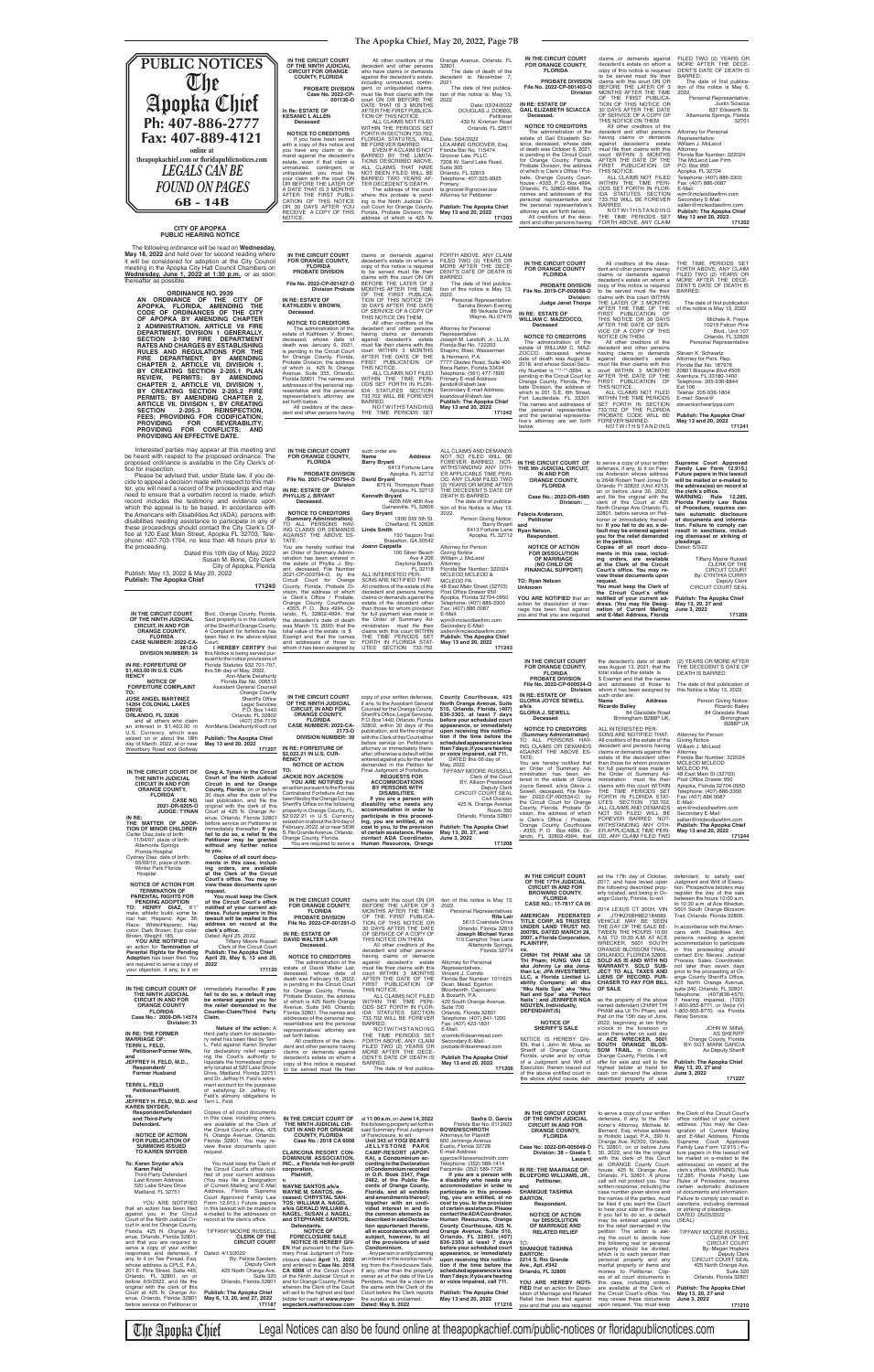# **NOTICE OF DEFAULT AND INTENT TO FORECLOSE MORTGAGE LIEN**

CALLE 76A #0-36, BOGOTA, OF 110221, COLOMBIA / **Interest Numbers:** M89929 & M89930 & M89931 & M89932 & M89933 & M89934 & M97619 & M97620 & M97621 & M97622 & M97623 & M97624 & M97625 & M97626 & M97627 & M97628 & M97629 & M97630 & M97631 M97634 & M97635 & M97636 & M97637 & M97638 & M97639 & M97640/**Number of Points:** 7000 /**Use Year Commencement Date:** December 1, 2016 /**Due Date:** February 1, 2020 /**Note Date:** November 30, 2016/**Mortgage Date:** November 30,<br>2016 /**"As of" Date:** Novem-<br>ber 8, 2021 /**Total Amount Secured by Mortgage Lien:** \$ 54,153.73/ **Total Amount Secured by Mortgage Lien:** \$54,153.73/**Per Diem Inter-**11863 LAS CONDES, SAN-TIAGO, OF 00000, CHILE /**Number of Interests:** 8 /**Interest Numbers:** Q53535 & Q53536 & Q53537 & Q53538 & Q53539 & Q53540 & Q53541 & Q53542/**Number of Points:** 2000 /**Use Year Commencement Date:** January 1, 2018 /**Due Date:** De-cember 13, 2019 /**Note Date:** June 13, 2017/ **Mortgage Date:** June 13, 2017 /**"As of" Date:** November 8, 2021 /**Total Amount Secured by Mortgage Lien:** \$ 22,618.89/ **Total Amount Secured by Mortgage Lien: \$22,618.89/<br><b>Per Diem Interest: \$** 7.0157<br>/**"Beginning" Date:** Novem-<br>ber 9, 2021 /(126435.5572)// **EXHIBIT "G" Obligor(s) and Notice of Ad-dress:** MIGUEL EDUARDO OREJUELA AQUITE, CRA 2 OESTE #12-65, CALI, OF 00000, COLOMBIA and PATRICIA QUINTERO GUEVARA, CRA 2 OESTE #12-65, CALI, OF 00000, COLOMBIA /**Number of Interests:** 40 /**Interest Num-bers:** Q80301 & Q80302 & Q80303 & Q80304 & Q80305 & Q80306 & Q80307 & Q80308 & Q80309 & Q80310 & Q80311 & Q80312 & Q80313 & Q80314 & Q80315 & Q80316 & Q80317 & Q80318 & Q80319 & Q80320 & Q80321 & Q80322 & Q80323 & Q80324 & Q80325 & Q80326 & Q80327 & Q80328 & Q80329 & Q80330 & Q80331 & Q80332 & Q80333 & Q80334 & Q80335 & Q80336 & Q80337 & Q80338 & Q80339 & Q80340/ **Number of Points:** 10,000 /**Use Year Commencement Date:** July 1, 2017 /**Due Date:** December 2, 2019 /**Note Date:** June 2, 2017/ **Mortgage Date:** June 2, 2017 /**"As of" Date:** November 8, 2021 /**Total Amount Secured by Mortgage Lien:** \$ 101,918.65/ **Total Amount Secured by Mortgage Lien:** \$101,918.65/**Per Diem Inter-est:** \$ 31.7773 /**"Beginning" Date:** November 9, 2021 /(126435.5573)// **EXHIBIT "H" Obligor(s) and Notice of Address:** JUAN CARLO DOSMAN MARQUEZ, CALLE 39 NORTE #6N-41 ALAMEDA DE CHIPICHAPE II APT 503, CALI, OF 00000, COLOM-BIA and MARIA XIMENA POSADA DIAZ, CALLE 39 NORTE #6N-41 ALAMEDA DE CHIPICHAPE II APT 503, CALI, OF 00000, COLOMBIA /**Number of Interests:** 6 / **Interest Numbers:** R73149 & R73150 & R73151 & R73152 & R73201 & R73202/**Number of Points:** 1500 /**Use Year Commencement Date:** November 1, 2017 /**Due Date:** December 17, 2019 / **Note Date:** October 17, 2017/ **Mortgage Date:** October 17, 2017 /**"As of" Date:** Novem-ber 8, 2021 /**Total Amount Secured by Mortgage Lien:** \$ 15,248.30/ **Total Amount Secured by Mortgage Lien:** \$15,248.30/**Per Diem Inter-est:** \$ 4.7119 /**"Beginning" November 9, 2021** 

The Trustee named below on behalf of MARRIOTT OWNERSHIP RESORTS,<br>INC., ("MORI") gives this<br>Notice of Default and Intent to Foreclose a Mortgage Lien to the following Obligors at their respective Notice Addresses (see Exhibits "A" through "I13" ("Exhibits") for a list of Obligors and their respective Notice Addresses). LEGAL DESCRIPTION: This Notice of Default and Intent to Foreclose Mortgage Lien pertains to (see Exhibits for number of Interests) Interests (numbered for administrative purposes: (see Exhibits for the Interest Numbers)) in the MVC Trust ("Trust") evidenced for ad-ministrative, assessment and ownership purposes by (see Exhibits for number of Points) Points (250 Points for each Interest), which Trust was created pursuant to and further described in that certain MVC Trust Agreement dated March 11, 2010, executed by and among First American Trust, FSB, a federal savings bank, solely as trustee of Land Trust No. 1082-0300-00 (a.k.a. MVC Trust), Marriott Ownership Resorts, Inc., a Delaware corporation, and MVC Trust Owners Association, Inc., a Florida corpora-tion not-for-profit, as such agreement may be amended and supplemented from time to time ("Trust Agreement"), a memorandum of which is recorded in Official Records Book 10015, Page 4176, Public Records of Orange County, Florida ("Trust Memo-randum"). The Interests shall have a Use Year Commence-ment Date of (see Exhibits for the Use Year Commencement Date) (subject to Section 3.5 of the Trust Agreement) ("Timeshare Interest"). NATURE OF THE ACTION: MORI, through its Trustee, is using a non-judicial procedure ("Trustee Foreclosure Procedure") that has been approved by law to foreclos its Mortgage lien against the Obligor's Timeshare Interest because the Obligor has failed to pay the amounts due and owing on (see Exhibits<br>for due date) in accordance with the Note dated (see Exhibits forthe Note date) and Mortgage dated (see Exhibits for the Mortgage date) (the "Default"). If the Obligor fails to cure the Default or fails to object to MORI's use of the Trustee Foreclosure Proce-dure, the Obligor risks losing ownership of the Timeshare Interest. AMOUNT SECURED BY MORTGAGE LIEN: As of (see Exhibits for date), there is presently due and owing (see Exhibits for total amount secured by Mortgage lien) PLUS the actual costs incurred in connection with<br>the Default the Default. AMOUNT OF PAYMENT: In addition to (see Exhibits for total amount secured by Mortgage lien) PLUS the actual costs incurred in connection with the Default as stated in the previous section entitled "AMOUNT SECURED BY MORTGAGE LIEN," payment must include interest at the per diem rate of (see Exhibits for the per diem interest amount) per day beginning (see Exhibits for date) through the date that payment is received. The amount of costs incurred in connection with the Default can be obtained by calling 407-244-5198. TIME BY WHICH PAYMENT MUST BE RECEIVED TO CURE THE DEFAULT: Payment must be received before Trustee issues a Certificate of Sale, which will be issued immediately after the sale. You will receive a Notice of & N79424 & N79425 & /**"Beginning" Date:** Novem-ber 9, 2021 /(126435.5550)// **Obligor(s) and Notice of Address:** MONICA HERNANDEZ CANDELAS PALAZUELOS, BOSQUES DE LAS LOMAS PASEO LAURELES 285, MEXICO, DF 05120, MEXICO /**Number** Q11232 & Q11233 & Q11234 & Q11235 & Q11236 & Q11237 & Q11238 & Q11239 & Q11240 & Q11241 & Q11242 & Q11243 & Q11244 & Q11245 & Q11246 & Q11247 & Q11248 & Q11249 & Q11250 & Q11251 & Q11252 & Q11301 & Q11302 & Q11303 & Q11304 & Q11305 & Q11306 & Q11307/ **Number of Points:** 8000 ber 9 2021 /(126435.5567)//

# **est:** \$ 16.7348 /**"Beginning"**<br>**Date:** November 9, 2021 /<br>(126435.5542)//

January 1, 2018 /**Due Date:** March 4, 2020 /**Note Date:** May 4, 20178/ **Mortgage Date:** May 4, 20178 /**"As of" Date:** November 8, 2021 /**Total Amount Secured by Mortgage Lien:** \$ 27,171.26/ **Total Amount Secured by Mortgage Lien:** \$27,171.26/ **Per Diem Interest:** \$ 8.6873 /**"Beginning" Date:** Novem-ber 9, 2021 /(126435.5568)// **EXHIBIT "F" Obligor(s) and Notice of<br><b>Address:** DARIO DE JESUS<br>AMAR, CRA 17 NO 12 SUR<br>260 APTO 901, MEDELLIN,

Sale which will state the sale date and time. TRUSTEE'S NAME AND CONTACT INFORMATION: EDWARD M. FITZGERALD, Trustee, Holland & Knight LLP, 200 South Orange Avenue, Ste. 2600, Orlando, Florida 32801, United States of America, OrlandoForeclosure@hklaw. com. DATED this 10th day of May, 2022. EDWARD M. FITZGERALD, TRUSTEE Holland & Knight LLP 200 South Orange Avenue, Ste. 2600 Orlando, Florida 32801 United States of America OrlandoForeclosure@hklaw. com . HK#126435.5530 MORI #100248391 **EXHIBIT "A" Obligor(s) and Notice of Address:** KEITH DUANE<br>MCGRUDER, 1363 Petar Dr,<br>Gardnerville, NV 89410-5868 , and NICOLE AMBER TRADUP, 1678 S BENTON RD, MINDEN, NV 89423, /**Number of Interests:** 34 /**Interest Numbers:** M07603 & M07604 & M12415 & M12416 & M12417 & M12418 & M12419 & M12420 & M12421 & M12422 & M12423 & M12424 & M12425 & M12426 & M12427 & M12428 & M12429 & M12430 & M12431 & M12432 & M12433 & M12434 & M12435 & M12436 & M12437 & M12438 & M12439 & M12440 & M12441 & M12442 & M12443 & M12444 & M12445 & M12446/**Number of Points:** 8500 /**Use Year Commence-ment Date:** March 1, 2017 /**Due Date:** January 5, 2019 /**Note Date:** May 5, 2016/ **Mortgage Date:** May 5, 2016 /**"As of" Date:** November 8, 2021 /**Total Amount Secured by Mortgage Lien:** \$ 111,968.96/ **Total Amount Secured by Mortgage Lien:** \$111,968.96/**Per Diem Inter-est:** \$ 28.5214 /**"Beginning" Date:** November 9, 2021<br>/(126435.5530)// **EXHIBIT "B" Obligor(s) and Notice of Address:** SANTIAGO JARAMILLO, CALLE 76A #0-36, BOGOTA, OF 110221, COLOMBIA and LUISA FERNANDA VELASQUEZ,

**Number of Interests:** 28 /

& M97632 & M97633 &

**EXHIBIT "C"<br>
<b>Obligor(s) and Notice of**<br> **Address:** LUIS FERNANDO<br>
ALVIDREZ DIAZ, AV. SAN<br>JERONIMO 657 CASA 17<br>
COL. LOMAS QUEBRADAS, MEXICO, DF 10200, MEXICO<br>and ROSA MARIA DE LA and ROSA MARIA DE LA LLAVE, AV. SAN JERONIMO 657 CASA 17 COL. LOMAS QUEBRADAS, MEXICO, DF 10200, MEXICO /**Number of Interests:** 10/**Interest Numbers:** N79422 & N79423 N79426 & N79427 & N79428 & N79429 & N97552 & N97601/**Number of Points:** 2500 /**Use Year Commence-ment Date:** January 1, 2017 /**Due Date:** February 28, 2020 /**Note Date:** December 28, 2016/ **Mortgage Date:** December 28, 2016 /**"As of" Date:** November 8, 2021 /**Total Amount Secured by Mortgage Lien:** \$ 26,416.19/ **Total Amount Secured by Mortgage Lien:** \$26,416.19/ **Per Diem Interest:** \$ 7.9678 **Address:** GERALD MOISE, 42 GREENRIDGE WAY, SPRING VALLEY, NY 10977 and JOCELYN MOISE,<br>42 GREENRIDGE WAY, SPRING VALLEY, NY 10977. /**Number of Interests:** 5 /**Interest Numbers:** 013519 & 013520 & 013521 & 192808 & 192809/**Number of Points:** 1250 /**Use Year Commence-ment Date:** January 1, 2018 /**Due Date:** April 9, 2020 /Note Date: August 9, 2017/<br>Mortgage Date: August 9,<br>2017/"As of" Date: Novem-<br>ber 8, 2021 /Total Amount<br>Secured by Mortgage Lien:<br>Secured by Mortgage Lien:<br>Secured by Mortgage Lien:<br>Secured by Mortgage Lien:<br>S: 18,924.03/ **est:** \$ 6.12 /**"Beginning"**<br>**Date:** November 9, 2021<br>/(126435.5586)// **EXHIBIT "J" Obligor(s) and Notice of Address:** RAFAEL RODRI-

**EXHIBIT "D"**

**Obligor(s) and Notice of<br><b>Address:** MARIA ISABEL<br>HERNANDEZ, SAN CARLOS<br>DE APOQUINDO 2882 CASA 8- LAS CONDES, SAN-TIAGO, OF 7620128, CHILE and PATRICIO IBANEZ, SAN CARLOS DE APOQUINDO 2882 CASA 8- LAS CONDES, SANTIAGO, OF 7620128, CHILE /**Number of Interests:** 10 /**Interest Numbers:** P95003 & P96633 & P96634 & P96635 & P96636 & P96637 & P96638 & P96639 & P96640 & P96719/**Number of Points:** 2500 /**Use Year Commencement Date:** S85142 & S85143 & S85144 & S85145 & S85146/**Number of Points:** 3500 /**Use Year Commencement Date:** March 1, 2018 /**Due Date:** February 20, 2020 /**Note Date:** February 20, 2018/ **Mortgage Date:** February 20, 2018 /**"As of" Date:** Novem-ber 8, 2021 /**Total Amount Secured by Mortgage Lien:** \$ 34,977.85/ **Total Amount Secured by Mortgage Lien:** \$34,977.85/**Per Diem Inter-est:** \$ 11.1546 /**"Beginning" Date:** November 9, 2021 /(126435.5603)// **EXHIBIT "L"**

**EXHIBIT "E"**

RY, 209 MARVIN MOORE RD, BUENA VISTA, GA 31803, and LISA L. TERRY, 209 MARVIN MOORE RD, BUENA VISTA, GA 31803, /**Number of Interests:** 6 /**Interest Numbers:** V53917 & V53918 & V53919 & V53920 & V53921 & V53922/**Number of Points:** 1500 /**Use Year Commencement Date:** July 1, 2018 /**Due Date:** April 1, 2020 /**Note Date:** June 29, 2018/ **Mortgage Date:** June 29, 2018 /**"As**  of" Date: November 8, 2021<br>Motal Amount Secured by<br>Mortgage Lien: \$ 23,434.00/<br>Total Amount Secured by<br>Mortgage Lien: \$23,434.00/<br>Per Diem Interest: \$ 7.5808<br>"Beginning" Date: November 9, 2021 /(126435.5637)//<br>ber 9, 2021

DE LOS LAURELES 285, MEXICO, DF 05120, MEXICO and GERARDO FONSECA PERERA, BOSQUES DE LAS LOMAS PASEO DE LOS **of Interests:** 32 /**Interest**<br>**Numbers:** Q11228 & Q11229<br>& Q11230 & Q11231 & GUEZ, P.O.BOX 19-4059, ALAJUELA, OF 00000, COSTA RICA and TERESA GUILLEN, P.O.BOX 19-4059, ALAJUELA, OF 00000, COSTA RICA /**Number of Interests:** 18 /**Interest Numbers:** S84941 & S84942 & S84943 & S84944 & S84945 & S84946 & S84947 & S84948 & S84949 & S84950 & S84951 & S84952 & S85001 & S85002 & S85003 & S85004 & S85005 & S85006/**Number of Points:** 4500 /**Use Year Commencement Date:** January 1, 2018<br> **Due Date:** December 17 /**Due Date:** December 17, 2019 /**Note Date:** October 17, 2017/ **Mortgage Date:** October 17, 2017 /**"As of" Date:** November 8, 2021 /**Total Amount Secured by Mortgage Lien:** \$ 47,162.10/ **Total Amount Secured by Mortgage Lien:** \$47,162.10/ **Per Diem Interest:** \$ 13.9747 /**"Beginning" Date:** Novem-ber 9, 2021 /(126435.5602)// **EXHIBIT "K"**

/**Use Year Commencement Date:** August 1, 2017 /**Due Date:** February 7, 2020 /**Note Date:** July 7, 2017/ **Mortgage Date:** July 7, 2017 /**"As of" Date:** November 8, 2021 /**Total Amount Secured by Mortgage Lien:** \$ 77,418.79/ **Total Amount Secured by Mortgage Lien:** \$77,418.79/ **Per Diem Interest:** \$ 24.6664 /**"Beginning" Date:** Novem-**Obligor(s) and Notice of Address:** NORA CLEMEN-CIA MINA ZAPE, CALLE 31 #30-12, PALMIRA VALLE, OF 00000, COLOMBIA and NORA ELENA ANGULO<br>MINA, CALLE 31 #30-12,<br>PALMIRA VALLE, OF 00000,<br>COLOMBIA, ERIC JOSE ANGULO MINA, CALLE 31 #30-12, PALMIRA VALLE, OF 00000, COLOMBIA /**Number of Interests:** 14 /**Interest**<br>**Numbers:** S85133 & S85134<br>& S85135 & S85136 & S85137 & S85138 & S85139 & S85140 & S85141 &

& X20043/**Number of Points:** 1500 /**Use Year Commence-ment Date:** October 1, 2018 /**Due Date:** April 11, 2020 / **Note Date:** September 11, 2018/ **Mortgage Date:** September 11, 2018 /**"As of" Date:** November 8, 2021 / **Total Amount Secured by Mortgage Lien:** \$ 24,168.46/ **Total Amount Secured by Mortgage Lien: \$24,168.46/<br><b>Per Diem Interest: \$** 7.8455<br>/**"Beginning" Date:** Novem-<br>ber 9, 2021 /(126435.5662)// **EXHIBIT "W"<br><b>Obligor(s) and Notice of<br><b>Address:** BROOKE ASHLEY<br>BROWNLOW, 5936 SAN<br>MIGUEL CIRCLE APT C,<br>INDIANAPOLIS, IN 46250,

> **Commencement Date:** De-cember 1, 2020 /**Due Date:** March 7, 2020 /**Note Date:** January 7, 2019/ **Mortgage Date:** January 7, 2019 /**"As**  of" Date: November 8, 2021<br>Mortgage Lien: \$ 28,078.73/<br>Mortgage Lien: \$ 28,078.73/<br>Total Amount Secured by<br>Mortgage Lien: \$28,078.73/<br>Per Diem Interest: \$ 8.5431<br>("Beginning" Date: Novem-<br>ber 9, 2021 /(126435.5678)// **EXHIBIT "Y" Obligor(s) and Notice of Address:** LUIS ALBERTO ARANGO, CALLE 17 A SUR #44-170 EDIFICIO NATUSSI, EL POBLADO, MEDELLIN-,<br>OF 050021, COLOMBIA and<br>CATALINA VELEZ, CALLE 17 A SUR #44-170 EDIFICIO NATUSSI, EL POBLADO,<br>MEDELLIN-, OF 050021, CO-Z02006 & Z02007 & Z02008 & Z02009 & Z02010 & Z02011 & Z02012 & Z02013 & Z02014/**Number of Points:** 9000 /**Use Year Commencement Date:** August 1, 2019 /**Due Date:** December 17, 2019 /**Note Date:** July 17, 2019/ **Mortgage Date:** July 17, 2019 /**"As of" Date:** November 8, 2021 /**Total Amount Secured by Mortgage Lien:** \$ 119,197.53/ **Total Amount Secured by Mortgage Lien:** \$119,197.53/<br>**Per Diem Interest:** \$ 39.3081<br>/**"Beginning" Date:** Novem-<br>ber 9, 2021 /(126435.5701)// **EXHIBIT "E1"<br><b>Obligor(s) and Notice of<br><b>Address**: JORGE CARLOS<br>NARVAEZ MAZZI NI, RE-<br>TORNO DE PALMA BRAVA<br>#7 CASA 2 BOSQUE DE LAS

> **Address:** MA. ISABEL MU-NOZ MARQUEZ, EUGENIO GARZA SADA #854 DEPTO 103 COL.CUMBRES CAMP-ESTRE, LEON, GJ 37129, MEXICO and FRANCISCO JAVIER AGUIRRE VIZZUET, EUGENIO GARZA SADA #854 DEPTO 103 COL. CUMBRES CAMPESTRE, LEON, GJ 37129, MEXICO /**Number of Interests:** 48 /**In-**Y26325 & Y26326 & Y40124 & Y40125 & Y40126 & Y40127/**Number of Points:** 8000 /**Use Year Commencement Date:** May 1, 2019 /**Due Date:** January 9, 2020 /**Note Date:** July 9, 2019/ **Mortgage Date:** July 9, 2019 /**"As of" Date:** November 8, 2021 /**Total Amount Secured by Mortgage Lien:** \$ 74,706.91/ **Total Amount Secured by Mortgage Lien:** \$74,706.91/<br>**Per Diem Interest:** \$ 18.2728<br>/**"Beginning" Date:** Novem-<br>ber 9, 2021 /(126435.5707)//

**Obligor(s) and Notice of Address:** JORGE MARZA, ALBORADA 11863 LAS CONDES, SANTIAGO, OF 00000, CHILE and CARMEN VARAS, ALBORADA 11863 LAS CONDES, SANTIAGO, OF 00000, CHILE, FRAN-CISCA MARZA, ALBORADA 11863 LAS CONDES, SAN-TIAGO, OF 00000, CHILE, TOMAS MARZA, ALBORADA S73713 & T03052 & T03101 & T03102 & T03103/**Number of Points:** 3000 /**Use Year Commencement Date:** March 1, 2018 /**Due Date:** March 8, 2020 /**Note Date:** February 8, 2018/ **Mortgage Date:** February 8, 2018 /**"As of" Date:** November 8, 2021 /**Total Amount Secured by Mortgage Lien:** \$ 4,889.76/ **Total Amount Secured by Mortgage Lien:** \$4,889.76/ **Per Diem Interest:** \$ 1.1289 /**"Beginning" Date:** Novem- $(126435.5604)$ // **EXHIBIT "M Obligor(s) and Notice of Address:** CURTIS L<br>PLEASANT, 3436 ANDOVER<br>HILLS PLACE, RICHMOND, VA 23294, and BRANDI<br>NICHELLE PLEASANT, 3436 ANDOVER HILLS PLACE, RICHMOND, VA 23294, /**Number of Interests:** 6 /**Interest Numbers:** O36416 & O36417 & O36418 & 040227  $&$  040228 & 041141/**Number of Points:** 1500 /**Use Year Commencement Date:** February 1, 2018 /**Due Date:** March 8, 2020 /**Note Date:** January 8, 2018/ **Mortgage Date:** January 8, 2018 /**"As of" Date:** November 8, 2021 /**Total Amount Secured by Mortgage Lien:** \$ 16,164.96/ **Total Amount Secured by Mortgage Lien:** \$16,164.96/ **Per Diem Interest:** \$ 4.8451 /**"Beginning" Date:** Novem-ber 9, 2021 /(126435.5616)// **EXHIBIT "N" Obligor(s) and Notice of Address:** MICHAEL G. MACK, 203 HUNTERSFIELD CT, MARS, PA 16046, and BRIDGET G. MACK, 203 HUNTERSFIELD CT, MARS, PA 16046, /**Number of Inter ests:** 8 /**Interest Numbers:** U16523 & U16524 & U16525 & U16526 & U16527 & U17013 & U17014 & U17015/ **Number of Points:** 2000 /**Use Year Commencement Date:** February 1, 2018 /**Due Date:** March 15, 2020 /**Note Date:** January 15, 2018/ **Mortgage Date:** January 15, 2018 /**"As of" Date:** Novem-ber 8, 2021 /**Total Amount Secured by Mortgage Lien:** \$ 24,697.26/ **Total Amount Secured by Mortgage Lien:** \$24,697.26/**Per Diem Inter-est:** \$ 7.0666 /**"Beginning" Date:** November 9, 2021 /(126435.5618)// **EXHIBIT "O" Obligor(s) and Notice of Address:** CARLOS HERNAN GONZALEZ ACOSTA, CALLE 116 15 B 26 OFI301, BO-GOTA, OF 110111, COLOM-BIA and MARIA CLAUDIA MORALES, CALLE 116 15 B 26 OFI 301, BOGOTA, OF 110111, COLOMBIA /**Number of Interests:** 12 /**Interest Numbers:** U19639 & U19640 & U19641 & U19642 & U19643 & U19644 & U19645 & U19646 & U19647 & U19648 & U19649 & U19650/**Number of Points:** 3000 /**Use Year Commencement Date:** April 1, 2018 /**Due Date:** January 19, 2020 /**Note Date:** March 19, 2018/ **Mortgage Date:** March 19, 2018 /**"As of" Date:** November 8, 2021 /**Total Amount Secured by Mortgage Lien:** \$ 22,924.64/ **Total Amount Secured by Mortgage Lien:** \$22,924.64/**Per Diem Interest:** \$ 5.5368 /**"Beginning" Date:** November 9, 2021<br>/(126435.5619)// **EXHIBIT "P" Obligor(s) and Notice of Address:** LINA CLEMENCIA GIRALDO, CARRERA 1 #

(126435.5584)// **EXHIBIT "I" Obligor(s) and Notice of**  64-09 FLORIDA DEL CAMPO<br>CASA 3 VILLA MARIA,<br>MANIZALES, OF 00000, COLOMBIA and DARIO SERNA, CARRERA 1 # 64-09 FLORIDA DEL CAMPO CASA 3 VILLA MARIA, MANIZA-LES, OF 00000, COLOMBIA, JUAN SEBASTIAN SERNA, CARRERA 1 # 64-09 FLOR-IDA DEL CAMPO CASA 3 VILLA MARIA, MANIZALES, OF 00000, COLOMBIA, MA-RIA CAMILA SERNA, CAR-RERA 1 # 64-09 FLORIDA DEL CAMPO CASA 3 VELLA MARIA, MANIZALES, OF 00000, COLOMBIA /**Number of Interests:** 18 /**Interest**<br>**Numbers:** U73126 & U73127<br>& U73128 & U73129 & U73130 & U73131 & U73132 & U73133 &U73134 &U73135 &U73136 &U73137 &U73138 &U73139 &U73140 & U73141 & U73142 & U73143/**Number of Points:** 4500 /**Use Year Commencement Date:** July 1, 2018 /**Due Date:** February

> MARCELO YOVANOVICH, JOSE MARIA PAZ 1315, BUENOS AIRES, OF 1714, ARGENTINA /**Number of Interests:** 36 /**Interest Num-bers:** Z01931 & Z01932 & Z01933 & Z01934 & Z01935 & Z01936 & Z01937 & Z01938 & Z01939 & Z01940 & Z01941 & Z01942 & Z01943 & Z01944 & Z01945 & Z01946 & Z01947 & Z01948 & Z01949 & Z01950 & Z01951 & Z01952 & Z02001 & Z02002 & Z02003 & Z02004 & Z02005 &

**of Points:** 4000 /**Use Year Commencement Date:** January 1, 2021 /**Due Date:** April 1, 2020 /**Note Date:** January 29, 2020/ **Mortgage Date:** January 29, 2020 /**"As of" Date:** November 8, 2021 /**Total Amount Secured by Mortgage Lien:** \$ 48,450.16/ **Total Amount Secured by Mortgage Lien:** \$48,450.16/ **Per Diem Interest:** \$ 15.7375 /**"Beginning" Date:** Novem-ber 9, 2021 /(126435.5708)// **EXHIBIT "G1" Obligor(s) and Notice of Address:** JOSE EDUARDO<br>MATTOS LINAN, CRA 8 #9B-30 BARRIO NOVALITO, VALLEDUPAR, OF 00000, COLOMBIA and MARIANA MATTOS GUZMAN, CRA 8 #9B-30 BARRIO NOVALITO, VALLEDUPAR, OF 00000, COLOMBIA, CECILIA EUGENIA ANAYA MATTOS, CRA 8 #9B-30 BARRIO NOVALITO, VALLEDUPAR, OF 00000, COLOMBIA,<br>DANIELA BARROS MATTOS, CRA 8 #9B-30 BARRIO NO-VALITO, VALLEDUPAR, OF 00000, COLOMBIA, JUAN CARLOS BOADA MATTOS, CRA 8 #9B-30 BARRIO<br>NOVALITO, VALLEDUPAR, OF 00000, COLOMBIA<br>/**Number of Interests:** 23<br>/**Interest Numbers:** AI5128 &<br>AI5129 & AI5130 & AI5131 & AI5132 & AI5133 & AI5134 & AI5135 & AI5136 & AI5137 & AI5138 & AI5139 & AI5140 & AI5141 & AI5142 & AI5143 & AI5144 & AI5145 & AI5146 & AI5147 & AI5148 & AI5149 & AI5150/**Number of Points:** 5750 /**Use Year Commencement Date:** January 1, 2021 /**Due Date:** February 26, 2020 /**Note Date:** December 26, 2019/ **Mortgage Date:** December 26, 2019 /**"As of" Date:** November 8, 2021 /**Total Amount Secured by Mortgage Lien:** \$ 70,142.16/ **Total Amount Secured by Mortgage Lien:** \$70,142.16/ Per Diem Interest: \$22.5284<br>""Beginning" Date: Novem-<br>ber 9, 2021 /(126435.5710)/<br>Dbligor(s) and Notice of<br>Obligor(s) and Notice of<br>Address: CARLOS SOL-<br>ORZANO NUNEZ, CALLE 5<br>A# 8-34 APTO 601 EDIF.BU-

**dress:** ALVARO ALFONSO<br>GARCIA ROMERO, CALLE<br>72A #00-86 ESTE APTO 602,<br>CERRO PIJAO, BOGOTA, OF 110311, COLOMBIA<br>and ESPERANZA OYOLA CALDERA, CALLE 72A #00-86 ESTE APTO 602, CERRO PIJAO, BOGOTA, OF 110311, COLOMBIA /**Number of Interests:** 16/**In-terest Numbers:** AH3652 & AH3701 & AH3702 & AH3703 & AH3704 & AH3705 & AH3706 & AH3707 & AH3708 & AH3709 & AH3710 & AH3711 & AH3712 & AH3713 & AH3714 & AH3715/**Number**  GANVILIA CASTILLO GDE,<br>CARTAGENA, OF 0000,<br>COLOMBIA and MARGARITA SANCHEZDE SOLORZANO, CALLE 5 A# 8-34 APTO 601 EDIF.BUGANVILIA CASTILLO GDE, CARTA-GENA, OF 0000, COLOMBIA, ADRIANA ELVIRA SOLOR-ZANO SANCHEZ, CALLE

**Obligor(s) and Notice of<br><b>Address:** ROBERT A. WLAS-<br>CHIN, 3542 MACINTOSH<br>STREET, SANTA CLARA, CA 95054, and CYNTHIA D CHAN, 3542 MACINTOSH STREET, SANTA CLARA, CA 95054, /**Number of Interests:** 8 /**Interest Num-bers:** AO9817 & AO9818 & AO9819 & AO9820 & AO9821 & AO9822 & AO9823 & AO9824/**Number of Points:** 2000 /**Use Year Commence-ment Date:** January 1, 2021 /**Due Date:** March 28, 2020 /**Note Date:** February 28, 2020/ **Mortgage Date:** February 28, 2020 /**"As of" Date:** November 8, 2021 /**Total Amount Secured by Mortgage Lien:** \$ 26,403.00/ **Total Amount Secured by Mortgage Lien:** \$26,403.00/ **Per Diem Interest:** \$ 8.9698 /**"Beginning" Date:** Novem-ber 9, 2021 /(126435.5729)// **EXHIBIT "K1"**

19, 2020 /**Note Date:** June 19, 2018/ **Mortgage Date:** June 19, 2018 /**"As of" Date:** November 8, 2021 / Total Amount Secured by<br>Mortgage Lien: \$36,539,69/<br>Total Amount Secured by<br>Mortgage Lien: \$36,539,69/<br>Per Diem Interest: \$8.9527<br>"Beginning" Date: November 9, 2021 /(126435.5628)//<br>ber 9, 2021 /(126435.5628)// **Obligor(s) and Notice of<br><b>Address:** WILLIAM HECTOR<br>BLACKBURN MORENO,<br>TR1 AN. 69-92 APTO 301, BOGOTA, OF 00000, COLOMBIA and SOILA SORELY COLMENARES ORDONEZ, TR1 AN. 69-92 APTO 301, BOGOTA, OF 00000, COLOMBIA /**Number** 

OF 00000, COLOMBIA and CRISTINA JARAMILLO, CRA 17 NO 12 SUR 260 APTO 901, MEDELLIN, OF 00000, COLOMBIA /**Number of Interests:** 12 /**Interest Numbers:** S73706 & S73707 & S73708 & S73709 & S73710 & S73711 & S73712 & **Obligor(s) and Notice<br><b>of Address:** HECTOR<br>BRAVO, LA HERMANDAD<br>515 DPTO. 122, ANTOFA-GASTA, OF 00000, CHILE and CATHERINE LEON, LA HERMANDAD 515 DPTO. 122, ANTOFAGASTA, OF 00000, CHILE /**Number of Interests:** 10/**Interest Numbers:** V74706 & V74707 & V74708 & V74709 & V74710 & V74711 & V74712 & V74713 & V74714 & V74715/ **Number of Points:** 2500 /**Use Year Commencement Date:** August 1, 2018 /**Due Date:** December 20, 2019 /**Note Date:** July 20, 2018/ **Mortgage Date:** July 20, 2018 /**"As of" Date:** Novem-ber 8, 2021 /**Total Amount Secured by Mortgage Lien:** \$ 32,824.15/ **Total Amount Secured by Mortgage Lien:** \$32,824.15/**Per Diem Inter-est:** \$ 10.2518 /**"Beginning" Date:** November 9, 2021 /(126435.5640)// **EXHIBIT "T" Obligor(s) and Notice of<br><b>Address:** MARIA CAROLINA<br>DE GUADALUPE GOMEZ<br>VELEZ, CALLE 5# 12-97 APTO 1401 CASTILLO<br>GRANDE, CARTAGENA, OF 00000, COLOMBIA<br>and ALVARO RICARDO<br>NAVARRO ESCOBAR,<br>CALLE 5# 12-97 APTO 1401 CASTILLO GRANDE, CARTAGENA, OF 00000, COLOMBIA, JULIETA NA-VARRO GOMEZ, CALLE 5# 12-97 APTO 1401 CASTILLO GRANDE, CARTAGENA, OF 00000, COLOMBIA, DIANA PAOLA NAVARRO GOMEZ, CALLE 5# 12-97 APTO 1401 CASTILLO GRANDE, CARTAGENA, OF 00000, COLOMBIA /**Number of Interests:** 16 /**Interest Num-bers:** V97607 & V97608 & V97609 & V97610 & V97611 & V97612 & V97613 & V97614 & V97615 & V97616 & V97617 & V97618 & V97619 & V97620 & V97621 & V97622/**Number of Points:** 4000 /**Use Year Commencement Date:** August 1, 2018 /**Due Date:** April 1, 2020 /**Note Date:** July 30, 2018/ **Mortgage Date:** July 30,<br>2018 /**"As of" Date:** Novem-<br>ber 8, 2021 /**Total Amount Secured by Mortgage Lien:** \$ 34,367.56/ **Total Amount Secured by Mortgage Lien:** \$34,367.56/**Per Diem Inter-est:** \$ 8.529 /**"Beginning" Date:** November 9, 2021 /(126435.5644)// **EXHIBIT "U" Obligor(s) and Notice of Address:** JASMINE E. SESSOMS, 8528 WILLIAMS AVENUE, PHILADELPHIA, PA 19150, and JAMMAR W. SESSOMS, 8528 WILLIAMS AVENUE, PHILADELPHIA, PA 19150, /**Number of Inter ests:** 4 /**Interest Numbers:** X19221 & X19222 & X19223 & X19224/**Number of Points:** 1000 /**Use Year Commencement Date:** December 1, 2018 /**Due Date:** December 26, 2018 /**Note Date:** November 26, 2018/ **Mortgage Date:** November 26, 2018 /**"As of" Date:** November 8, 2021 /**Total Amount Secured by Mortgage Lien:** \$ 19,958.03/ **Total Amount Secured by Mortgage Lien:** \$19,958.03/**Per Diem Inter-est:** \$ 5.5513 /**"Beginning" Date:** November 9, 2021 /(126435.5661)/ **EXHIBIT "V" Obligor(s) and Notice of Ad-dress:** PATRICIA TRIMBLE, 6814 W FOREST RD, HYATTSVILLE, MD 20785, and PAUL ARRINDELL, 6814 W FOREST RD, HYATTS-VILLE, MD 20785, /**Number of Interests:** 6/**Interest Num-bers:** X20038 & X20039 & X20040 & X20041 & X20042

**Date:** November 9, 2021<br>/(126435.5731)// **EXHIBIT "L1"**

**of Interests:** 18 /**Interest Numbers:** U42632 & U42633 & U42634 & U42635 & U42636 & U42637 & U42638 & U42639 & U42640 & U42641 & U42642 & U42643 & U42644 & U42645 & U42646 & U42647 & U47922 & U47923/**Number of Points:**

4500 /**Use Year Commence-ment Date:** May 1, 2018 /**Due Date:** February 17, 2020 /**Note Date:** April 17, 2018/ **Mortgage Date:** April 17, 2018 /**"As of" Date:** Novem-ber 8, 2021 /**Total Amount Secured by Mortgage Lien:** \$ 46,539.56/ **Total Amount Secured by Mortgage Lien:** \$46,539.56/**Per Diem Interest:** \$ 14.8458 /**"Beginning"**<br>**Date:** November 9, 2021<br>/(126435.5629)// **EXHIBIT "R" Obligor(s) and Notice of Ad-dress:** ZECHARIAH F. TER-

> & AS9552/**Number of Points:** 4000 /**Use Year Commence**ment Date: November 1,<br>2019 /Due Date: December 2019 /**Due Date:** December 10, 2019 /**Note Date:** October 10, 2019/ **Mortgage Date:** tober 10, 2019 /**"As of**

**EXHIBIT "R1"<br><b>Obligor(s) and Notice of**<br>**Address**: IRINA IGOREVNA<br>SHIELDS, 8705 W 70TH<br>TER, SHAWNEE MISSION,<br>KS 66204, and MARK DOUGLAS SHIELDS II, 6224 N LENOX AVE, KANSAS CITY, MO 64151, /**Number of Interests:** 10 /**Interest**<br>**Numbers:** 461125 & 461126<br>& 461127 & 461128 & 461129 & 461130 & 461131 & 461132 & 461133 & 461134/**Number of Points:** 2500 /**Use Year Commencement Date:** February 1, 2012 /**Due Date:** September 6, 2019 /**Note Date:** January 6, 2012/ **Mort-gage Date:** January 6, 2012 /**"As of" Date:** March 1, 2022

D.N., SANTO DOMINGO, OI 11109, DOMINICAN REPUB-LIC /**Number of Interests:** 26 /**Interest Numbers:** 677424 & 677425 & 677426 & 677427 & 677428 & 677429 & 678439 & 678440 & 678441 & 678442 & 678443 & 678444 & 679105 & 679106 & 679107 & 679108 & 679109 & 679110 & 679111 & 679112 & 679113 & 679114 & 679115 & 679116 & 679117 & 679118/**Number of Points:** 6500 /**Use Year Commence**<br>ment Date: September 1 ment Date: September 1,<br>2012 /**Note Date:** June 9,<br>2020 /**Mote Date: August 9,<br>2012/ <b>Mortgage Date:** August<br>9, 2012 /"**As of" Date:** March<br>1, 2022 /**Total Amount Secured by Mortgage Lien:** \$ 26,081.65/ **Total Amount Secured by Mortgage Lien:** \$26,081.65/**Per Diem Interest:** \$ 8.0936 /**"Begin-ning" Date:** March 2, 2022 /(126435.5780)// **EXHIBIT "T1" Obligor(s) and Notice of Address:** RAUL ALBERTO GONZALEZ PIRI, JUAN DELLEPIANI 212 DPTO 402, SAN ISIDRO, OF L27, PERU and MARIELA TERESA<br>CHAVEZ ORDONEZ, JUAN<br>DELLEPIANI 212 DPTO 402, SAN ISIDRO, OF L-27, PERU /**Number of Interests:** 8 / **Interest Numbers:** 834210<br>& 834211 & 834212 &<br>834213 & 834214 & 834215 & 834216 & 834217/**Number of Points:** 2000 /**Use Year Commencement Date:** January 1, 2014 /**Due Date:** June 28, 2020 /**Note Date:** January 28, 2013/ **Mortgage Date:** January 28, 2013 /**"As of" Date:** March 1, 2022 / **Total Amount Secured by Mortgage Lien:** \$ 10,619.7/ **Total Amount Secured by Mortgage Lien:** \$10,619.74/ **Per Diem Interest:** \$ 3.1147 /**"Beginning" Date:** March 2, 2022 /(126435.5781)// **EXHIBIT "U1" Obligor(s) and Notice of Ad-dress:** OCTAVIO SANCHEZ SORAVILLA, AV JESUS DEL MONTE 51 TORRE D DEPTO 303, HDA DE LAS PALMAS, HUIXQUILUCAN, EM 52764, MEXICO and **171217 cont'd on Page 9B**

**The Apopka Chief** Legal Notices can also be found online at theapopkachief.com/public-notices or floridapublicnotices.com

and STEVEN MICHAEL BROWNLOW, 5936 SAN MIGUEL CIRCLE APT C, INDIANAPOLIS, IN 46250, /**Number of Interests:** 8 /**Interest Numbers:** X81820 & X81821 & X81822 & X81823 & X81824 & X81825 & X81826 & X81827/**Number of Points:** 2000 /**Use Year Commencement Date:** De-cember 1, 2018 /**Due Date:** March 9, 2020 /**Note Date:** November 9, 2018/ **Mortgage Date:** November 9, 2018 /**"As of" Date:** November 8, 2021 /**Total Amount Secured by Mortgage Lien:** \$ 25,923.20/ **Total Amount Secured by Mortgage Lien:** \$25,923.20/ **Per Diem Interest:** \$ 7.4146 /**"Beginning" Date:** Novem-ber 9, 2021 /(126435.5669)// **EXHIBIT "X" Obligor(s) and Notice of Address:** MAURITA ANN BRACKETT, 1424 NE 16TH AVE, FT LAUDERDALE, FL 33304-1309, and CRAIG ALAN PIERSON, 1424 NE 16TH AVE, FT LAUDER-DALE, FL 33304-1309, /**Number of Interests:** 8 /**Interest Numbers:** AA6310 & AA6311 & AA6312 & AA6313 & AA6314 & AA6315 & AA6316 & AA6317/**Number of Points:** 2000 /**Use Year** 

& AG3820 & AG3821 & AG3822 & AG3823 & AG3824 & AG3825 & AG3826 & AG3827 & AG3828 & AG3829 & AGS830 & AG3831 & AG3832 & AG3833 & AG3834 & AG3835 & AG3836 & AG3837 & AG3838 & AG3839 & AG3840 & AG3841 & AG3842 & AG3843 & AG3844 & AG3845 & AG3846 & AG3847 & AG3848 & AG3849 & AG3850 & AG3851 & AG3852 & AG3901 & AG3902 & AG3903 & AG3904 & AG3905 & AG3906 & AG3907 & AG3908 & AG3909 & AG3910 & AG3911/**Number of Points:** 12,000 /**Use Year Commencement Date:** No-vember 1, 2019 /**Due Date:** December 17, 2019 /**Note Date:** October 17, 2019/ **Mortgage Date:** October 17, 2019 /**"As of" Date:** Novem-ber 8, 2021 /**Total Amount Secured by Mortgage Lien:** \$ 155,984.57/ **Total Amount Secured by Mortgage Lien:** \$ 155,984.57/**Per Diem Interest:** \$ 49.0186 /**"Beginning"<br><b>Date:** November 9, 2021<br>/(126435.5690)//<br>**EXHIBIT "A1" Obligor(s) and Notice of Address:** NIKHIL POD-DAR, 195 ARRENTON RD PRINCETON, NJ 08540, and SANJANA PODDAR, 195 AR-RENTON RD, PRINCETON, NJ 08540, /**Number of Interests:** 28 /**Interest Numbers:** AG7638 & AG7639 &<br>AG7640 & AG7641 & AG7642<br>& AG7643 & AG7644 &<br>AG7645 & AG7646 & AG7647 & AG7648 & AG7649 & AG7650 & AG7651 & AG7652 & AG7701 & AG7702 & AG7703 & AG7704 & AG7705 & AG7706 & AG7707 & AG7708 & AG7709 & AG7710 & AG7711 & AG7712 & AG7713/**Number of Points:** 7000 /**Use Year Commencement Date:** April 1, 2019 /**Due Date:** March 7, 2020 /**Note Date:** March 7, 2019/ **Mortgage Date:** March 7,<br>2019 /**"As of" Date:** Novem-<br>ber 8, 2021 /**Total Amount Secured by Mortgage Lien:** \$ 81,901.72/ **Total Amount Secured by Mortgage Lien:** \$81,901.72/**Per Diem Inter-est:** \$ 20.5524 /**"Beginning"**  Date: November 9, 2021 /(126435.5691)// **EXHIBIT "B1" Obligor(s) and Notice of Address:** OSCAR SOLIS, 1 SOUTH BROADWAY APT 43, WHITE PLAINS, NY 10601 and SUZETTE GAGOS, 1 SOUTH BROADWAY APT 4E, WHITE PLAINS, NY 10601, / **Number of Interests:** 16 / **Interest Numbers:** R36237 & R36238 & R36239 & R36240 & Y44243 & Y44244 & Y44245 & Y44246 & Y44247 & Y44248 & Y44249 & Y44250 & Y44251 & Y44252 & Y44301 & Y44302 /**Number of Points:** 4000 /**Use Year Commencement Date:** May 1, 2019 /**Due Date:** March 8, 2020 /**Note Date:** April 8, 2019/ **Mortgage Date:** April 8, 2019 /**"As of" Date:** November 8, 2021 /**Total Amount Secured by Mortgage Lien:** \$ 45,711.54/ **Total Amount** 

LOMBIA /**Number of Inter-ests:** 10/**Interest Numbers:** AF5141 & AF5142 & AF5143 & AF5144 & AF5145 & AF5146 & AF5147 & AF5148 & AF5149 & AF5150/**Number of Points:** 2500 /**Use Year Commencement Date:** January 1, 2020 /**Due Date:** March 19, 2020 /**Note Date:** February 19, 2019/ **Mortgage Date:** February 19, 2019 /**"As of" Date:** November 8, 2021 /**Total Amount Secured by Mortgage Lien:** \$ 27,868.49/ **Total Amount Secured by Mortgage Lien:** \$27,868.49/ **Per Diem Interest:** \$ 6.8984 /**"Beginning" Date:** Novem-ber 9, 2021 /(126435.5684)// **EXHIBIT "Z" Obligor(s) and Notice of**  PALMAS, HUIXQUILUCAN,<br>EM 52787, MEXICO and MARIA ISABEL GUADALUPE AZCARRAGA MARTINEZ,<br>RETORNO DE PALMA<br>BRAVA #7 CASA 2 BOSQUE DE LAS PALMAS, HUIXQUI-LUCAN, EM 52787, MEXICO /**Number of Interests:** 32<br>/**Interest Numbers:** Y17311<br>& Y17312 & Y17313 &<br>Y17314 & Y17315 & Y17316 & Y17317 & Y17318 & Y26307 & Y26308 & Y26309 &Y26310 & Y26311 & Y26312<br>& Y26313 & Y26314 &<br>Y26315 & Y26316 & Y26317<br>& Y26318 & Y26319 & Y26320 & Y26321 & Y26322 & Y26323 & Y26324 &

**Secured by Mortgage Lien:**

(126435.5696)// **EXHIBIT "C1"**

ARGENTINA and YAMILA CHALI, SANTA FE 2965

AIRES, OF 1425, ARGEN-<br>TINA /Number of Interests

**terest Numbers:** AG3816 & AG3817 & AG3818 & AG3819 **EXHIBIT "F1" Obligor(s) and Notice of Ad-**

\$45,711.54/**Per Diem Inter-est:** \$ 11.4468 /**"Beginning" Date:** November 9, 2021 / **Obligor(s) and Notice of Ad-<br><b>dress:** ANA MARIA KEEGAN,<br>SANTA FE 2965 PISO 5TO A,<br>BUENOS AIRES, OF 1425, PISO 5TO A, BUENOS AI-RES, OF 1425, ARGENTINA, ELIANA CHALI, SANTA FE 2965 PISO 5TO A, BUENOS 5 A# 8-34 APTO 601 EDIF. BUGANVILIA CASTILLO GDE, CARTAGENA, OF 0000, COLOMBIA, OSCAR EDUARDO SOLORZANO SANCHEZ, CALLE 5 A# 8-34 APTO 601 EDIF.BUGANVILIA CASTILLO GDE, CARTA-GENA, OF 0000, COLOMBIA /**Number of Interests:** 6 / **Interest Numbers:** AH5247 & AH5248 & AH5249 & AH5250 & AH5251 & AH5252/**Number of Points:** 1500 /**Use Year Commencement Date:** January 1, 2021 /**Due Date:** March 22, 2020 /**Note Date:**

TINA /**Number of Interests:** 6 /**Interest Numbers:** Y70618 & Y70619 & Y79024 & Y80509 & Y80510 & Y80511/ **Number of Points:** 1500 /**Use Year Commencement Date:** January 1, 2020 /**Due Date:** December 24, 2019 /**Note Date:** June 24, 2019/ **Mortgage Date:** June 24, 2019 /**"As of" Date:** November 8, 2021 /**Total Amount Secured by Mortgage Lien:** \$ 24,064.72/ **Total Amount Secured by Mortgage Lien:** \$24,064.72/**Per Diem Inter-est:** \$ 7.8879 /**"Beginning" Date:** November 9, 2021<br>/(126435.5699)// **EXHIBIT "D1" Obligor(s) and Notice of Address:** MARIA SOL FAR-ANNA, JOSE MARIA PAZ January 22, 2020/ **Mortgage Date:** January 22, 2020 /**"As of" Date:** November 8, 2021 /**Total Amount Secured by Mortgage Lien:** \$ 23,298.12/ **Total Amount Secured by Mortgage Lien:** \$23,298.12/<br>**Per Diem Interest: \$** 7.5001<br>/**"Beginning" Date:** Novem-<br>ber 9, 2021 /(126435.5712)// **EXHIBIT "I1" Obligor(s) and Notice of Address:** MARIA DEL PILAR ARANZA JIMENEZ, CALLE 9A #124A-87 CASA 2, CALI, OF 00000, COLOMBIA and FABIO PRADO DAZA, CALLE 9A #124A-87 CASA 2, CALI, OF 00000, COLOMBIA /**Number of Interests:** 16 /**In-terest Numbers:** AK8730 & AK8731 & AK8732 & AK8733

1315, BUENOS AIRES, OF 1714, ARGENTINA and JUAN & AK8734 & AK8735 & AK8736 & AK8737 & AK8738 & AK8739 & AK8740 & AK8741 & AK8742 & AK8743 & AK8744 & AK8745/**Number of Points:** 4000 /**Use Year Commencement Date:** August 1, 2019 /**Due Date:** March 22, 2020 /**Note Date:** July 22, 2019/ **Mortgage Date:** July 22, 2019 /**"As of" Date:** November 8, 2021 /**Total Amount Secured by Mortgage Lien:** \$ 42,766.75/ **Total Amount Secured by Mortgage Lien:** \$42,766.75/ **Per Diem Interest:** \$ 10.647 /**"Beginning" Date:** November 9, 2021 /(126435.5717)// **EXHIBIT "J1"**

> **Obligor(s) and Notice of Address:** ALBA LUZ MAT-TOS LINAN, CRA 1C #22-79 APT 1402, SANTA MARTA, OF 00000, COLOMBIA and PAOLA MARIA MATTOS LINAN, CRA 1C #22-79 APT 1402, SANTA MARTA, OF 00000, COLOMBIA,<br>JORGE ANDRES MATTOS<br>LINAN, CRA 1C #22-79 APT<br>1402, SANTA MARTA, OF 00000, COLOMBIA /**Number of Interests: 8 /Interest of Interests:** 8 /**Interest**<br>Numbers: AI5433 & AI5434<br>& AI5435 & AI5436 & AI5437<br>& AI5438 & AI5439 & AI5440/<br>**Number of Points:** 2000 /**Use Year Commencement Date:** January 1, 2021 /**Due Date:** January 1, 2020 /**Note Date:** October 30, 2019/ **Mortgage Date:** October 30, 2019 /**"As of" Date:** November 8, 2021 /**Total Amount Secured by Mortgage Lien:** \$ 24,136.46/ **Total Amount Secured by Mortgage Lien:** \$24,136.46/**Per Diem Inter-est:** \$ 3.3788 /**"Beginning"**

**Date:** November 8, 2021 / **Total Amount Secured by Mortgage Lien:** \$ 49,561.99/ **Total Amount Secured by Mortgage Lien:** \$49,561.99/ **Per Diem Interest:** \$ 14.6877 /**"Beginning" Date:** Novem-ber 9, 2021 /(126435.5741)// **EXHIBIT "O1"**

**Obligor(s) and Notice of Address:** GONZALO RAUL MANRIQUE, CALLE CAMINO<br>SEL PAISATE G750 CASA<br>18 LA FLORIDA, SANTIAGO,<br>OF 00000, CHILE and LUZ ELENA CARPIO, CALLE CAMINO SEL PAISATE G750 CASA 18 LA FLORIDA, SAN-TIAGO, OF 00000, CHILE /**Number of Interests:** 16 /**Interest Numbers:** AV0517 & AV0518 & AV0519 & AV0520 & AV0521 & AV0522 & AV0523 & AV0524 & AV0525 & AV0526 & AV0527 & AV0528 & AV0529 & AV0530 & AV0531 & AV0532/**Number of Points:** 4000 /**Use Year Commencement Date:** January 1, 2020 /**Due Date:** January 21, 2020 /**Note Date:** November 21, 2019/ **Mort-gage Date:** November 21, 2019 /**"As of" Date:** Novem-ber 8, 2021 /**Total Amount Secured by Mortgage Lien:** \$ 49,135.52/ **Total Amount Secured by Mortgage Lien:** \$49,135.52/**Per Diem Interest:** \$ 16.3542 /**"Beginning" Date:** November 9, 2021 /(126435.5745)//

**Obligor(s) and Notice of Ad-dress:** ZONIA MULLER, 2735 PILOT VIEW CHURCH RD, YADKINVILLE, NC 27055, and RAFAEL SONATO HER-NANDEZ, 2735 PILOT VIEW CHURCH RD, YADKINVILLE, NC 27055, /**Number of Interests:** 4 /**Interest Numbers:** AS1731 & AS1732 & AS1733 & AS1734/**Number of Points:** 1000 /**Use Year Commencement Date:** October 1, 2019 /**Due Date:** March 20, 2020 /**Note Date:** September 20, 2019/ **Mortgage Date:** September 20, 2019 /**"As of" Date:** November 8, 2021 /**Total Amount Secured by Mortgage Lien:** \$ 16,217.04/ **Total Amount Secured by Mortgage Lien:** \$16,217.04/ **Per Diem Interest:** \$ 4.9142 /**"Beginning" Date:** Novem-ber 9, 2021 /(126435.5737) **EXHIBIT "M1" Obligor(s) and Notice of Address:** CAROLINA PEREZ<br>BOLANOS CALLE 5 # 19-25 BOLANOS, CALLE 5 # 19-25 APTO 701, PEREIRA, OF 760020, COLOMBIA and RAFAEL ALBERTO GARCIA AMARIS, CALLE 5 # 19-25 APTO 701, PEREIRA, OF 760020, COLOMBIA /**Number of Interests:** 40 /**Interest<br><b>Numbers:** AS7319 & AS7320<br>& AS7321 & AS7322 &<br>AS7323 & AS7324 & AS7325 & AS7326 & AS7327 & AS7328 & AS7329 & AS7330 & AS7331 & AS7332 & AS7333 & AS7334 & AS7335 & AS7336 & AS7337 & AS7338 & AS7339 & AS7340 & AS7341 & AS7342 & AS7343 & AS7344 & AS7345 & AS7346 & AS7347 & AS7348 & AS7349 & AS7350 & AS7351 & AS7352 & AS7401 & AS7402 & AS7403 & AS7404 & AS7405 & AS7406/**Number of Points:** 10,000 /**Use Year Commencement Date:** December 1, 2019 /**Due Date:** January 27, 2020 /**Note Date:** November 27, 2019/ **Mortgage**  Date: November 27, 2019<br> **/"As of" Date: November** /**"As of" Date:** November 8, 2021 /**Total Amount Secured by Mortgage Lien:** \$ 122,532.78/ **Total Amount Secured by Mortgage Lien:** \$122,532.78/**Per Diem Interest:** \$ 39.0091 /**"Beginning"**<br>**Date:** November 9, 2021<br>/(126435.5740)// **EXHIBIT "N1" Obligor(s) and Notice of Ad-dress:** MARIA LUCIA ITUR-RIAGA, MAYOR ARCE DE LA OLIVA 157 DPTO. 702, MIRA-FLORES-LIMA, OF 15046, PERU and FRANCISCO HUNEFELDT, MAYOR ARCE DE LA OLIVA 157 DPTO. 702, MIRAFLORES-LIMA, OF 15046, PERU /**Number of Interests:** 16 /**Interest Num-bers:** AS9537 & AS9538 & AS9539 & AS9540 & AS9541 & AS9542 & AS9543 & AS9544 & AS9545 & AS9546 & AS9547 & AS9548 & AS9549 & AS9550 & AS9551 /**Total Amount Secured by Mortgage Lien:** \$ 9,098.76/ **Total Amount Secured by Mortgage Lien:** \$9,098.76/ **Per Diem Interest:** \$ 1.9928 /**"Beginning" Date:** March 2, 2022 /(126435.5779)// **EXHIBIT "S1" Obligor(s) and Notice of Address:** METRUM S.R.L., A DOMINICAN REPUBLIC LLC, ANA JOSEFA PUELLO #19 MIRADOR SUR D.N., SANTO DOMINGO, OF 11109, DOMINICAN REPUBLIC and JUAN RAFAEL SANCHEZ MARTIN-CARO, AS MANAG-ING MEMBER AND INDIVID-UAL, ANA JOSEFA PUELLO # 19 MIRADOR SUR D.N., SANTO DOMINGO, OF 11109, DOMINICAN RE-PUBLIC, BOLIVAR ALCIDES ALMONTE SANCHEZ, AS MANAGING MEMBER AND INDIVIDUAL, ANA JOSEFA PUELLO #19 MIRADOR SUR

**EXHIBIT "P1" Obligor(s) and Notice of Address:** TAKANOBU ISHII, 135-3-2 WADA TAKAHAMA-CHO, OI-GUN, FI 9192201, JAPAN and JANET HON-RADE ITABISASHI, 135-3-2 WADA TAKAHAMA-CHO, OI-GUN, FI 9192201, JAPAN /**Number of Interests:** 8 /**Interest Numbers:** BB7121 & BB7122 & BB7123 & BB7124 & BB7125 & BC0826 & BC2814 & BC2815/**Num-ber of Points:** 2000 /**Use Year Commencement Date:** January 1, 2020 /**Due Date:** February 23, 2020 /**Note Date:** December 23, 2019/**Mortgage Date:** December 23, 2019 /**"As of" Date:** November 8, 2021 /**Total Amount Secured by Mortgage Lien:** \$ 26,025.74/ **Total Amount Secured by Mortgage Lien:** \$26,025.74/ **Per Diem Interest:** \$ 7.4101 /**"Beginning" Date:** Novem-ber 9, 2021 /(126435.5768)// **EXHIBIT "Q1"**

**Obligor(s) and Notice of<br><b>Address:** MIHOKO TOGO,<br>23-1-802 OGAWA-CHO, YO-KOSUKA-SHI, KN 2380004, JAPAN and KUNIAKI TOGO 23-1-802 OGAWA-CHO, YOKOSUKA-SHI, KN 2380004, JAPAN /**Number of Interests:** 8 /**Interest Numbers:** Z39242 & Z39243 & Z39244 & Z39245 & Z39246 & Z39247 & Z39248 & Z39249/**Number of Points:** 2000 /**Use Year Commence-ment Date:** January 1, 2020 /**Due Date:** March 1, 2020 /Note Date: December<br>30, 2019/ Mortgage Date:<br>December 30, 2019 /"As<br>of" Date: November 8, 2021<br>Mortgage Lien: \$ 27,195.52/<br>Mortgage Lien: \$ 27,195.52/<br>Total Amount Secured by **Mortgage Lien:** \$27,195.52/<br>**Per Diem Interest:** \$ 7.7721<br>/**"Beginning" Date:** Novem-<br>ber 9, 2021 /(126435.5770)//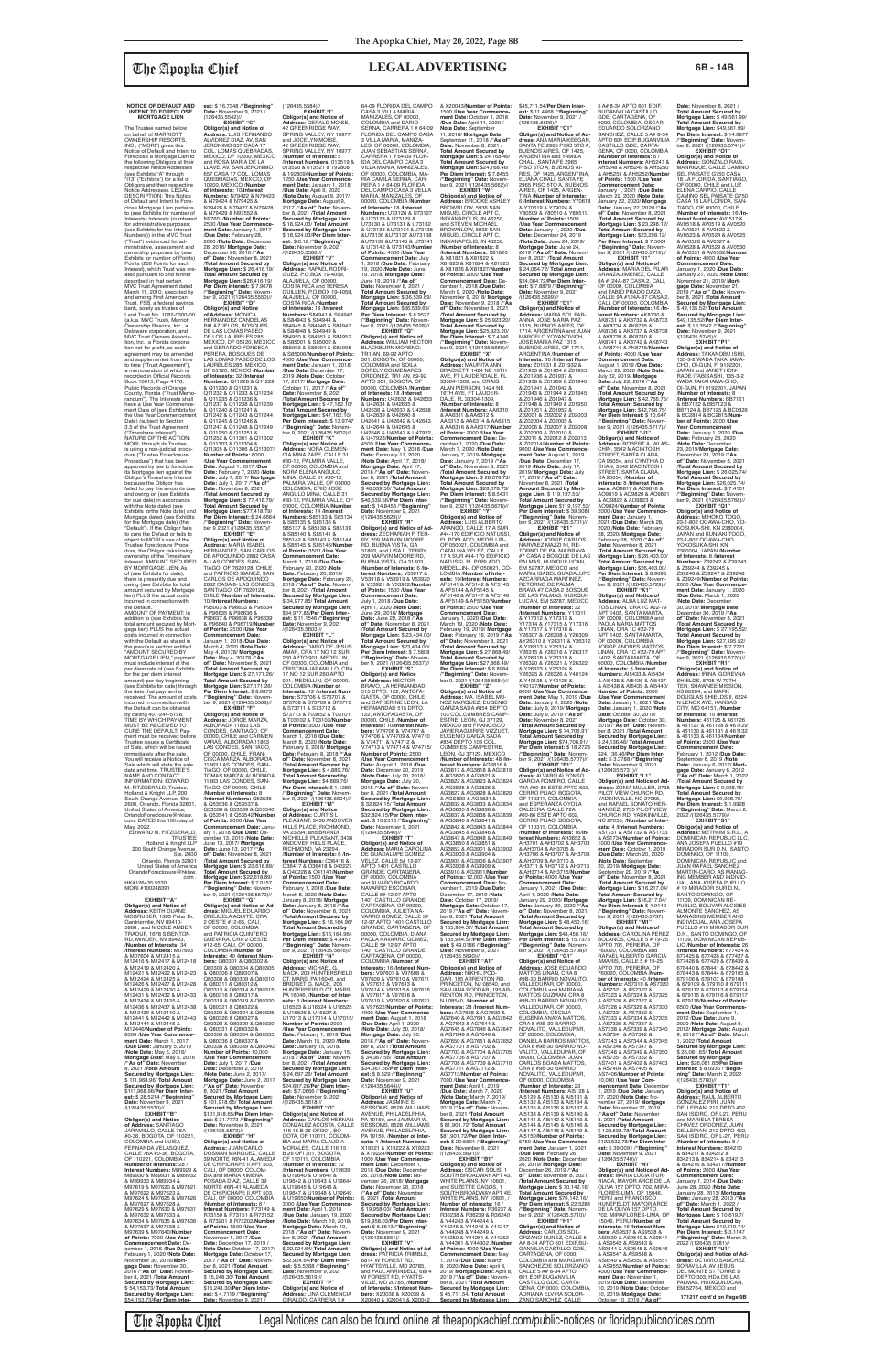**EXHIBIT "V1" Obligor(s) and Notice of Address:** PILAR BUENO-DE-DEZA, EL CASCAJAL<br>247 CASUARINAS SANTIAGO DE SURCO,<br>LIMA, OF L33, PERU and<br>HELMUT DEZA DEICH-<br>MANN, EL CASCAJAL 247 CASUARINAS SANTIAGO DE SURCO, LIMA, OF L33, PERU /**Number of Interests:** 6 /**Inter-**<br>**est Numbers:** 413334 &<br>413335 & 413336 & 413337 & 413338 & 41339/**Number of Points:** 1500 /**Use Year Commencement Date:** January 1, 2012 /**Due Date:** June 24, 2020 /**Note Date:** October 24, 2011/ **Mortgage Date:** October 24, 2011 /**"As of" Date:** March 1, 2022 /**Total Amount Secured by Mortgage Lien:** \$ 5,274.73/ **Total Amount Secured by Mortgage Lien: \$5,274.73/<br><b>Per Diem Interest: \$** 1.5702<br>/**"Beginning" Date:** March<br>2, 2022 /(126435.5783)//

**EXHIBIT "W1" Obligor(s) and Notice of Address:** JOHN M. MAHER, 7221 JONQUIL TERRACE, HANOVER **PARK, EL 60103 /Number of Interests:** 6 /**Interest**<br>**Numbers:** 808211 & 808212<br>& 808213 & 808214 & 808215 & 808216/**Number of Points:** 1500 /**Use Year Commencement Date:** January 1, 2013 /**Due Date:** September 6, 2019 /**Note Date:** November 6, 2012/**Mortgage Date:** November 6, 2012 /**"As of" Date:** March 1, 2022 /**Total Amount Secured by Mort-gage Lien:** \$ 10,695.70/ **Total Amount Secured by Mortgage Lien:** \$10,695.70/ **Per Diem Interest:** \$ 2.841 /**"Beginning" Date:** March 2, 2022 /(126435.5784)// **EXHIBIT "X1"**

**Obligor(s) and Notice of Address:** ANA CECILIA<br>HERNANDEZ DE THAYER, CALLE 50 ESTE SAN FRANCISCO, PANAMA, OF 9999, PANAMA /**Number of Interests:** 6 /**Interest Numbers:** 977341 & 977342 & 977343 & 977344 & 977345 & 977346/**Number of Points:** 1500 /**Use Year Commencement Date:** January 1, 2014 /**Due Date:** July 1, 2020 /**Note Date:** April 1, 2013/ **Mortgage Date:** April 1, 2013 /**"As of" Date:** March 1, 2022 /**Total Amount Secured by Mortgage Lien:** \$ 8,929.90/ **Total Amount Secured by Mortgage Lien:** \$8,929.90/ **Per Diem Interest:** \$ 2.7626 /**"Beginning" Date:** March 2, 2022 /(126435.5786)//

ICA), OF 00000, SURINAME

**The Apopka Chief** Legal Notices can also be found online at theapopkachief.com/public-notices or floridapublicnotices.com

**EXHIBIT "Y1" Obligor(s) and Notice of Address:** LUIZ EDGAR FERRAZ DE OLIVEIRA, RUA SAGITARIO 286 PALOS VERDES, COTIA, SAO PAULO, OF 06709680, BRAZIL and MARIA ELIZA JUNQUEIRA DE PASSOS DA MOTTA SILVEIRA, RUA SANTIARIO 286 PALÓS VERDES, COTIA SAO PAULO, OF 06709680, BRAZIL /**Number of Inter-ests:** 12 /**Interest Numbers:** 795602 & 795603 & 795604 & 795605 & 795606 & 795607 & 795608 & 795609 & 795610 & 795611 & 795612 & 795613/**Number of Points:** 3000 /**Use Year Commencement Date:** January 1, 2013 /**Due Date:** May 7, 2020 /**Note Date:** November 7, 2012/ **Mortgage Date:** November 7, 2012 /**"As of" Date:** March 1, 2022 /**Total Amount Secured by Mortgage Lien:** \$ 15,489.60/ **Total Amount Secured by Mortgage Lien:** \$15,489.60/**Per Diem Interest:** \$ 4.4899 /**"Beginning" Date:** March 2, 2022 /(126435.5789)// **EXHIBIT "Z1" Obligor(s) and Notice of Address:** REYNOLD<br>L. ALERTE, 57 RUE CLERVEAUX, PETION-VILLE, OF HT6340, HAITI and MARLENE F. ALERTE, 57 RUE CLERVEAUX, PETION-VILLE, OF HT6340 HAITI /**Number of Interests:** 6 /**Interest Numbers:** 866346 & 866347 & 866348 & 866349 & 866350 & 866351/**Number of Points:** 1500 /**Use Year Commencement Date:** January 1, 2013 /**Due Date:** June 27, 2020 /**Note Date:** November 27, 2012/ **Mortgage Date:** November 27, 2012 /**"As of" Date:** March 1, 2022 /**Total Amount Secured by Mortgage Lien:** \$ 8,134.56/ **Total Amount Secured by Mortgage Lien:** \$8,134.56/ **Per Diem Interest:** \$ 2.4971 /**"Beginning" Date:** March 2, 2022 /(126435.5790)// **EXHIBIT "A2" Obligor(s) and Notice of Address:** JULIAN ELIAS ZI-DAN-VACAS, 40 MANDON TER, HAWHTORNE, NJ 07506-3206, and MARILUZ YUNES DE ZIDAN, 205 MANOR RD, RIDGEWOOD, NJ 07450, /**Number of Interests:** 14/**Interest Numbers:** B62149 & B62150 & B62151 & B62152 & B62201 & B62202 & B62203 & B62204 & B62205 & B62206 & B62207 & B62208 & B62209 & B62210/**Numbe of Points:** 3500 /**Use Year Commencement Date:** January 1, 2014 /**Due Date:** July 12, 2020 /**Note Date:** August 12, 2013/ **Mortgage Date:** August 12, 2013 /**"As of" Date:** March 1, 2022 /**Total Amount Secured by Mortgage Lien:** \$ 17,963.42/ **Total Amount Secured by Mortgage Lien:** \$17,963.42/**Per Diem Interest:** \$ 4.4 /**"Begin-ning" Date:** March 2, 2022 /(126435.5792)// **EXHIBIT "B2" Obligor(s) and Notice of<br><b>Address:** JURGEN G FRA-<br>SER, BOMAPOLDERSERIE<br>3 # 8, PARAMARIBO (WAN-**Secured by Mortgage Lien:** \$ 22,769.47/ **Total Amount Secured by Mortgage Lien:** \$22,769.47/**Per Diem** 

SURINAME /**Number of Interests:** 6 /**Interest Num-bers:** A60245 & A60246 & A60247 & A60248 & A75834 & A75835/**Number of Points:** 1500 /**Use Year Commencement Date:** August 1, 2013 /**Due Date:** July 25, 2020 /**Note Date:** July 25, 2013/ **Mortgage Date:** July 25, 2013 /**"As of" Date:** March 1, 2022 / **Total Amount Secured by Mortgage Lien:** \$ 9,923.27/ **Total Amount Secured by Mortgage Lien: \$9,923.27/<br><b>Per Diem Interest: \$** 3.2769<br>/**"Beginning" Date:** March<br>2, 2022 /(126435.5793)// **EXHIBIT "C2"<br><b>Obligor(s) and Notice**<br>**of Address:** ALE-<br>JANDRO TURRENT,<br>AVENIDA PRESIDENTE<br>MASARYK 61 PISO 2 COL. CHAPULTEPEC MORALES DEL MIGUE, MEXICO CITY, CD 11560, MEXICO /**Number of Interests:** 54 /**Interest Numbers:** B10016 & B10017 & B10018 & B10019 & B10020 & B10021 & B10022 & B10023 & B10024 & B10025 & B10026 & B10027 & B10028 & B10029 & B10030 & B10031 & B10032 & B10033 & B10034 & B10035 & B10036 & B10037 & B10038 & B10039 & B10040 & B10041 & B07247 & B07248 & B07249 & B07250 & B07251 & B07252 & B07301 & B07302 & B07303 & B07304 & B07305 & B07306 & B07307 & B07308 & B07309 & B07310 & B07311 & B07312 & B07313 & B07314 & B07315 & B07316 & B07317 & B07318 & B07329 & B07330 & B07331 & B07332/**Number of Points:** 13,500 /**Use Year Com-mencement Date:** August **mencement Date:** Augus<br>1, 2013 /**Due Date:** June 24, 2020 /**Note Date:** July 24, 2013/ **Mortgage Date:** July 24, 2013 /"As of"<br>Date: March 1, 2022 /Total<br>Amount Secured by Mort-<br>gage Lien: \$ 69,132.09/<br>Total Amount Secured by<br>Mortgage Lien: \$69,132.09/<br>Per Diem Interest: \$ 20.758 /**"Beginning" Date:** March 2, 2022 /(126435.5794) **EXHIBIT "D2" Obligor(s) and Notice of Address:** RUAA M.F. BANAJA, PO BOX 15611,<br>JEDDAH, OF 21454,<br>SAUDI ARABIA /**Number of**<br>**Interests:** 8 /**Interest Numbers:** 767846 & 767847 & 767848 & 767849 & 777026 & 777027 & 777028 & 777029/**Number of Points:** 2000 /**Use Year Commencement Date:** January 1, 2013 /**Due Date:** July 1, 2020 /**Note Date:** November 1, 2012/ **Mortgage Date:** November 1, 2012 /**"As of" Date:** March 1, 2022 /**Total Amount Secured by Mortgage Lien:** \$ 7,443.64/ **Total Amount Secured by Mortgage Lien: \$7,443.64/<br><b>Per Diem Interest: \$** 2.1577<br>/**"Beginning" Date:** March<br>2, 2022 /(126435.5795)// **EXHIBIT "E2"<br>
<b>Obligor(s) and Notice**<br> **of Address:** GLEN<br>
DALGLEISH, 34 UPLAND<br>
STREET, PORT CHESTER,<br>
NY 10573, and YVONNE A. GASPERINO, 34 UPLAND ST, PORT CHESTER, NY 10573, /**Number of Interests:** 18 /**Interest Numbers:** B51513 & B51514 & B51515 & B51516 & B51517 & B51518 & 8 B51519 & B51520 & B51521<br>8 B51522 & B51523 & & B51522 & B51523 .& B51524 & B51525 & B51526 & B51527 & B51528 & B51529 & B51530/**Number of Points:** 4500 /**Use Year Commencement Date:** September 1, 2013 /**Due Date:** April 6, 2020 /**Note Date:** August 6, 2013/ **Mortgage Date:** August 6, 2013 /**"As of" Date:** March 1, 2022 /**Total Amount** 

and KAY R VANDENBERG, BOMAPOLDERSERIE 3 # 8, PARAMARIBO (WANICA), **Interest:** \$ 5.5566 /**"Begin-ning" Date:** March 2, 2022 /(126435.5796)// **EXHIBIT "F2" Obligor(s) and Notice of Address:** JORGE RUBIO, AVENIDA FEDERICO BOYD Y CALLE 51 TORRE UNI-VERSAL P3, PANAMA, OF 99999, PANAMA **Number of Interests:** 26 /**Interest Numbers:** A06707 & A06708 & A06709 & A06710 & A06711 & A06712 & A32420 & A32421 & A32422 & A32423 & A32424 & A32425 & A32426 & A32427 & A32428 & A32429 & A46320 & A46321 & A46322 & A46323 & A46324 & A46325 & A50046 & A50047 & A50048 & A50049/**Num-ber of Points:** 6500 /**Use Year Commencement Date:** January 1, 2014 /**Due Date:** May 26, 2020 /**Note Date:** July 26, 2013/ **Mortgage Date:** July 26, 2013 /**"As of" Date:** March 1, 2022 /**Total Amount Secured by Mortgage Lien:** \$ 35,900.72/ **Total Amount Secured by Mortgage Lien:** \$35,900.72/**Per Diem Interest:** \$ 11.238 /**"Begin-ning" Date:** March 2, 2022 /(126435.5798)// **EXHIBIT "G2" Obligor(s) and Notice<br><b>of Address:** ELWOOD L<br>DONALDSON JR., 5 WIN-<br>TON HIGHWAY PO BOX N-916, NASSAU, OF 00000, BAHAMAS and CHENELLE DONALDSON, 54 WINTON HWY PO BOX N-916, NAS-SAU, OF 00000, BAHAMAS /**Number of Interests:** 6 /**Interest Numbers:** 787031 & 787032 & 787033 & 787034 & 852308 & 852309/ **Number of Points:** 1500 /**Use Year Commencement Date:** March 1, 2013 /**Due Date:** June 5, 2020 /**Note Date:** February 5, 2013/ **Mortgage Date:** February 5, 2013 /**"As of" Date:** March 1, 2022 /**Total Amount Secured by Mortgage Lien:** \$ 8,351.40/ **Total Amount Secured by Mortgage Lien:** \$8,351.40/**Per Diem Interest:** \$ 2.5507 /**"Begin-ning" Date:** March 2, 2022 /(126435.5799)// **EXHIBIT "H2" Obligor(s) and Notice of Address:** JAIME PARRA<br>P. Y CIA. LTD A., A CO-<br>LOMBIA CORPORATION,<br>CALE 101 NO 1650 APT 608, BOGOTA, OF 9999, COLOMBIA and RUTHBY ELIANA PARRA RODRI-GUEZ AS INDIVIDUAL AND GUARANTOR AND AS OFFICER, CALLE 98 NO 15-17 OFIC 502, BOGOTA, OF 00000, COLOMBIA / **Number of Interests:** 42 / **Interest Numbers:** 971814 & 971815 & 971816 & 971817 & 971818 & 971819 & 971820 & 971821 & 971822 & 971823 & 971824 & 971825 & 971826 & 971827 & 971828 & 971829 & 971830 & 971831 & 971832 & 971833 & 971834 & 971835 & 971836 & 971837 & 971838 & 971839

**gage Lien:** \$ 11,573.54/ **Total Amount Secured by Mortgage Lien:** \$11,573.54/ **Per Diem Interest:** \$ 3.4141<br>/**"Beginning" Date:** March<br>2, 2022 /(126435.5831)// **EXHIBIT "I3" Obligor(s) and Notice of Address:** JEAN W. ROBERTS, 4052 HARO RD, VICTORIA, BC V8N4B4, CANADA /**Number of Interests:** 6 /**Interest Numbers:** C89452 & C89501 & C89502 & C89503 & C89504 & C89505/**Number of Points:** 1500 /**Use Year Commencement Date:** June 1, 2014 /**Due Date:** May 22, 2020 /**Note Date:** May 22, 2014/ **Mortgage<br><b>Dat**e: May 22, 2014 /"**As<br>of" Date:** March 1, 2022<br>**/Total Amount Secured by<br><b>Mortgage Lien:** \$ 9,872.24/ **Total Amount Secured by Mortgage Lien:** \$9,872.24/ **Per Diem Interest:** \$ 2.8711 /**"Beginning" Date:** March 2, 2022 /(126435.5832)// **EXHIBIT " J3" Obligor(s) and Notice of Address:** BRYCE B STERLING II, 69 BEL LEVUE AVE, PAWTUCKET,<br>RI 02861, /**Number of**<br>**Interests:** 6 /Interest Num**bers:** G22043 & G22044 & G22045 & G22046 & G22047 & G22048/**Number of Points:** 1500 /**Use Year Commencement Date:** De-cember 1, 2014 /**Due Date:** June 6, 2020 /**Note Date:** November 6, 2014/ Mort-<br>gage Date: November 6,<br>2014 /"As of" Date: March<br>1, 2022 /Total Amount<br>Secured by Mortgage Lien:<br>Stil,357.53/ Total Amount<br>Secured by Mortgage<br>Lien: \$11,357.53/Per Diem<br>Interest: \$ 3.3384 /"Begin-<br>I /(126435.5833)//<br>"EXHIBIT "K3 **EXHIBIT "K3"<br><b>Obligor(s) and Notice<br><b>of Address**: CRISTINA<br>REYES, CASPAR DE CAR-<br>VAJAL 5487 Y PASAJE<br>PONS, QUITO, OF 000, ECUADOR and JUAN JOSE RIVADENEIRA, CASPAR DE CARVAJAL 5487 Y PASAJE PONS, QUITO, OF 000, ECUADOR /**Number of Interests:** 6 /**Interest Numbers:** F89552 & F89601 & F89602 & F89603 & F89604 & F89605/**Number of Points:** 1500 /**Use Year Commencement Date:** January 1, 2015 /**Due Date:** May 14, 2020 /**Note Date:** November 14, 2014/Mort-<br>gage Date: November 14,<br>2014/"As of" Date: March<br>1, 2022/Total Amount<br>Secured by Mortgage Lien:<br>\$13,400.27/Total Amount<br>Lien: \$13,400.27/Per Diem<br>Lien: \$13,400.27/Per Diem<br>niterest: \$ 4.1525 /"Begin

& 971840 & 971841 & 971842 & 971843 & 971844 & 971845 & 971846 & 971847 & 971848 & 971849 & 971850 & 971851 & 971852 & 971901 & 971902 & 971903/**Number of Points:** 10500 /**Use Year Commencement Date:** April 1, 2013 /**Due Date:** April 25, 2020 /**Note Date:** March 25, 2013/ **Mortgage Date:** March 25, 2013 /**"As of" Date:** March 1, 2022 /**Total Amount Secured by Mort-gage Lien:** \$ 50,853.00/ **Total Amount Secured by Mortgage Lien:** \$50,853.00/ **Per Diem Interest:** \$ 15.216 /**"Beginning" Date:** March 2, 2022 /(126435.5800)// **EXHIBIT "I2" Obligor(s) and Notice of Address:** OSCAR H. MORALES-MADRID, RES. DORABEL PISO 2 APT.21- A-4T AVE.LOS PALOS GRANDES, CARACAS, OF 00000, VENEZUELA and YAJAIRA R. OTERO DE-MORALES, RES DORABEL PISO 2 APT 21-A-4TA AVE LOS PALOS GRANDES, CARACAS, OF 00000, VENEZUELA /**Number of Interests:** 6/**Interest Num-bers:** C08204 & C08205 & C10218 & C10219 & C10220 & C10221/**Number of Points:** 1500 /**Use Year Commencement Date:** January 1, 2014 /**Due Date:** July 18, 2020 /**Note Date:** tember 18, 2013/ Mort**gage Date:** September 18, 2013 /**"As of" Date:** March 1, 2022 /**Total Amount Secured by Mortgage Lien:** \$ 10,532.02/ **Total Amount Secured by Mortgage Lien:** \$ 10,532.02/**Per Diem Interest:** \$ 3.4735 /**"Begin-ning" Date:** March 2, 2022 /(126435.5801)// **EXHIBIT "J2" Obligor(s) and Notice of Address:** SANDRA S BUT-TERFIELD, CARRERA 17A NO 105-22 APT 403, BO-GOTA, OF 99999, COLOM-BIA and LAURA CAROLINA BALANZO B., CARRERA 17A NO 105-22 APT 403, BOGOTA, OF 99999, COLOMBIA /**Number of In-terests:** 14 /**Interest Num-bers:** D16435 & D16436 & D16437 & D16438 & D16439 & D16440 & D16441 & D16442 & D16443 & D16444 & D16445 & D16446 & D16447 & D16448/**Number of Points:** 3500 /**Use Year Commencement Date:** April 1, 2014 /**Due Date:** July 5, 2020 /**Note Date:** March 5, 2014/ **Mortgage Date:** March 5, 2014 /**"As of" Date:** March 1, 2022 /**Total Amount Secured by Mortgage Lien:** \$ 9785.49/ **Total Amount Secured by Mortgage Lien:** \$9785.49/ **Per Diem Interest:** \$ 2.9513 /**"Beginning" Date:** March 2, 2022 /(126435.5802)// **EXHIBIT "K2" Obligor(s) and Notice of Address:** OLADAPO KOLAWOLE, 15 SKARDON CRESCENT, BRASSALL,<br>QU 04305, AUSTRALIA and OLUBUSAYO KOLAWOLE,<br>15 SKARDON CRESCENT,<br>BRASSALL, QU 04305,<br>AUSTRALIA /**Number of Interests:** 10/**Inter-est Numbers:** B48548 & B48549 & B48550 & B48551 & B48552 & B48601 & B48602 & B48603 & B48604 & B48605/**Number of Points:** 2500 /**Use Year Commencement Date:** November 1, 2013 /**Due Date:** June 17, 2020 /**Note Date:** October 17, 2013/ **Mortgage Date:** October 17, 2013 /**"As of" Date:** March 1, 2022 /**Total Amount Secured by Mortgage Lien:** \$ 12,110.46/ **Total Amount Secured by Mortgage Lien:** \$12,110.46/**Per Diem Interest:** \$ 3.5675 /**"Begin-ning" Date:** March 2, 2022 /(126435.5803)// **EXHIBIT "L2" Obligor(s) and Notice of Address:** FERNANDO AN-TONIO BRAOJOS ZAPIEN, NABOR CARRILLO # 62-8 OLIVAR DE LOS PADRES,<br>MEXICO, DF 01780,<br>MEXICO and VANESSA CE-<br>BALLOS PINERA, NABOR CARRILLO # 62-8 OLIVAR<br>DE LOS PADRES, MEXICO, DF 01780, MEXICO /**Num-ber of Interests:** 18 /**Inter-est Numbers:** C31108 & C31109 & C31110 & C31111 & C31112 & C31113 & C31114 & C31115 & C31116 & C31117 «fe C31118 & C31119 & C31120 & C31121 & C31122 & C31123 & C31124 & C31125/**Number of Points:** 4500 /**Use Year Commencement Date:** January 1, 2014 /**Due Date:** June 25, 2020 /**Note Date:** October 25, 2013/ **Mortgage Date:** October 25, 2013 /**"As of" Date:** March 1, 2022 /**Total Amount Secured by Mortgage Lien:** \$ 26,571.75/ **Total Amount Secured by Mortgage Lien:** \$26,571.75/**Per Diem Interest:** \$ 8.3842 /**"Begin-ning" Date:** March 2, 2022 /(126435.5804)// **EXHIBIT "M2" Obligor(s) and Notice of Address:** MAURICIO JORGE PAEZ LOPEZ GUERRA, CALLE 11 374 CASA12 RINCONADA BAJA LA MOLINA, LIMA, OF L12, PERU and SILVANA EMILIA PESCHEERA CLARK, CALLE 11 374 CASA12 RINCONADA BAJA LA MO-LINA, LIMA, OF L12, PERU /**Number of Interests:** 14 /**Interest Numbers:** C77649 & C77650 & C77651 & C77652 & C77701 & C77702 & D65014 & D65015 & D65016 & D65017 & D65018 & D65019 & D65020 & D65021/**Number of Points:** 3500 /**Use Year Commencement Date:** April 1, 2014 /**Due Date:** July 7, 2020 /**Note Date:** March 7, 2014/ **Mortgage Date:** March 7, 2014 /**"As of" Date:** March 1, 2022 /**Total Amount Secured by Mortgage Lien:** \$ 21,221.34/ **Total Amount Secured by Mortgage Lien:** \$21,221.34/ **Per Diem Interest:** \$ 6.3695 /**"Beginning" Date:** March 2, 2022 /(126435.5805)// **EXHIBIT "N2" Obligor(s) and Notice of Address:** GODWIN OLUSEGUN ADEMEFUN, 8 LITTLE BUCKLAND<br>AVENUE MAIDSTONE, KENT, OF ME160, UNITED KINGDOM and IRETIOLA OLARISI ADEMEFUN, 43 CECIL RD, CROYDON, OF CR03BN, UNITED KING-DOM /**Number of Interests:** 14 /**Interest Numbers:** B93026 & B93027 & B93028 & B93029 & B93030 & B95535 & B95536 & B95537 & B95538 & B95539 & B95540 & B96412 & B96413<br>& B96414/Number of & B96414/**Number of Points:** 3500 /**Use Year Commencement Date:** De-cember 1, 2013 /**Due Date:** June 6, 2020 /**Note Date:** November 6, 2013/ **Mortgage Date:** November 6, 2013 /**"As of" Date:** March 1, 2022 /**Total Amount Secured by Mortgage Lien:** \$ 20,695.03/ **Total Amount Secured by Mortgage Lien:** \$20,695.03/**Per Diem Interest:** \$ 6.1327 /**"Begin-ning" Date:** March 2, 2022 / (126435.5806)// **EXHIBIT "O2" Obligor(s) and Notice of Address:** DEBBIE DIGIROLAMO, 47 KERON<br>DR, SHELTON, CT 06484, and ANTHONY S. DOM-BROWSKI, 19 HOLLOW<br>TREE LANE, MONROE, CT 06468, /**Number of Interests:** 10 /**Interest Numbers:** A09044 & A09045 & A09046 & A09047 & A09048 & A09049 & A78607 & A78608 & A78649 & A78650/**Num-ber of Points:** 2500 /**Use Year Commencement Date:** January 1, 2014 /**Due Date:** June 11, 2020 /**Note Date:** June 11, 2013/**Mort-gage Date:** June 11, 2013 /**"As of" Date:** March 1, 2022 /**Total Amount Secured by Mortgage Lien:** \$ 11,860.92/ **Total Amount Secured by Mortgage Lien:** \$ 11,860.92/**Per Diem Interest:** \$ 2.8496 /**"Beginning" Date:** March 2, 2022 /(126435.5808)// **EXHIBIT "P2" Obligor(s) and Notice of Address:** GILBERTO DURAZO CARREON, PASEO DE TAMARINDOS 260-103 BOSQUE DE LAS LOMAS, MEXICO, DF 05120, MEXICO /**Number of Interests:** 16 /**Interest Numbers:** C96051 & C96052 & C96101 & C96102 & C96103 & C96104 & C96105 & C96106 & C96107 & C96108 & C96109 & C96110 & C96111 & C96112 & C96113 & C96114/**Number of Points:** 4000 /**Use Year Commencement Date:** January 1, 2014 /**Due Date:** August 1, 2020 /**Note Date:** December 30, 2013/ **Mortgage Date:** December 30, 2013 /**"As of" Date:** March 1, 2022 /**Total Amount Secured by Mort-gage Lien:** \$ 24,946.02/ **Total Amount Secured by Mortgage Lien:** \$24,946.02/ **Per Diem Interest:** \$ 7.9853 /**"Beginning" Date:** March 2, 2022 /(126435.5809)// **EXHIBIT "Q2" Obligor(s) and Notice of Address:** VICTOR H<br>SARMIENTO, CARRERA 18 1-171 APTO 1106 EL POBLADO, MEDELLIN,<br>OF 50021, COLOMBIA<br>and CLARA MARIN, CL A EDIF MANSION ARENA APTO 3-B URB COLINAS VALLE ARRIBA, CARACAS,<br>OF 00000, COLOMBIA<br>**/Number of Interests:** 6<br>**/Interest Numbers:** D27427 & D27428 & D27429 & D27430 & D27431 & D27432/**Number of Points:** 1500 /**Use Year Com-mencement Date:** January 1, 2015 /Due Date: June 27,<br>2020 /Note Date: Junuary<br>27, 2014/ Mortgage Date:<br>January 27, 2014/ "As of"<br>Date: March 1, 2022 /Total<br>Amount Secured by Mort-<br>Total Amount Secured by<br>Mortgage Lien:  $$11,181.08$ /<br>Mortgage Lien **Obligor(s) and Notice of Address:** ROBERT F WIL-SON SR., 34 AUSTIN DR EDGEWATER, MD 21037- 2229, and ELIZABETH L. WILSON, 34 AUSTIN DR, EDGEWATER, MD 21037-2229, /**Number of Interests:** 6 /**Interest Num-bers:** C68920 & C68921 & C68922 & C68923 & C68924 & C68925/Numbe **of Points:** 1500 /**Use Year Commencement Date:** January 1, 2014 /**Due Date:** November 15, 2019 /**Note Date:** November 15, 2013/ **Mortgage Date:** November 15, 2013 /**"As of" Date:** March 1, 2021 /**Total Amount Secured by Mort-gage Lien:** \$ 13,559.41/ **Total Amount Secured by Mortgage Lien:** \$13,559.41/ **Per Diem Interest:** \$ 3.7408 /**"Beginning" Date:** March 2, 2021 /(126435.5812)// **EXHIBIT "S2" Obligor(s) and Notice of Address:** HAROLD HIYOI-CHI ABE, 28 FALABELLA DRIVE, LADERA RANCH, CA 92694, and CARYN MICHELE MASTERS, 14 AMESBURY CT, LAV-ERA RANCH, CA 92694, /**Number of Interests:** 14 /**Interest Numbers:** C09002 & C09003 & C09004 & C09005 & C09006 & C09007 & C09008 & C09009 & C09010 & C09011 & C09012 & C09013 & C09014 & C09015/**Number of Points:** 3500 /**Use Year Commencement Date:** No-vember 1, 2013 /**Due Date:** October 23, 2019 /**Note Date:** October 23, 2013/ **Mortgage Date:** October 23, 2013 /**"As of" Date:** March 1, 2022 /**Total Amount Secured by Mortgage Lien:** \$ 22,271.56/ **Total Amount Secured by Mortgage Lien:** \$22,271.56/**Per Diem Interest:** \$ 5.112 /**"Begin-ning" Date:** March 2, 2022 /(126435.5814)// **EXHIBIT "T2" Obligor(s) and Notice of Address:** LUIS CARMELO FUENTES-GONZALEZ,<br>URB CONDADO DEL REY<br>CALLE PRINCIPAL NORTE<br>CASA 175, PANAMA, OF 00000, PANAMA and NOHEMY G. BERTOREL-LIDE FUENTES, CALLE CIRCUNVALACION QUINTA BERTORELERA, CARA-CAS, IR 1080, PANAMA /**Number of Interests:** 11 /**Interest Numbers:** C10131 & C10132 & C10133 & C10134 & C10135 & C10136 & C10137 & C10138 & C10139 & C10140 & C10141/**Number of Points:** 2750 /**Use Year Commencement Date:** January 1, 2014 /**Due Date:** June 13, 2020 /**Note Date:** November 13, 2013/ **Mortgage Date:** November 13, 2013 /**"As of" Date:** March 1, 2022 /**Total Amount Secured by Mortgage Lien:** \$ 18,146.72/ **Total Amount Secured by Mortgage Lien:** \$18,146.72/**Per Diem Interest:** \$ 5.9741 /**"Beginning" Date:** March 2, 2022 /(126435.5815)// **EXHIBIT "U2" Obligor(s) and Notice of Address:** JAVIER HER-NANDO CORREA, CALLE 135-55-75 CASA 211, BAR-RANQUILLA COLO 100, COLOMBIA and CLAUDIA DEL PILAR CARDOSO, CALLE 135-55-75 CASA 21, BARRANQUILLA, OF 00000, COLOMBIA / **Number of Interests:** 6 / **Interest Numbers:** B98637 & B98638 & B98639 & B98640 & B98641 & B98642/**Number of Points:**

**EXHIBIT "L3"<br><b>Obligor(s) and Notice of**<br>**Address: T**OUCH BAREIS,<br>417 SPRINGTREE ROAD,<br>LAKE DALLAS, TX 75065,<br>and PAULA J. BAREIS, 417 SPRINGTREE ROAD,<br>LAKE DALLAS, TX 75065, /**Number of Interests:** 6 /**In-terest Numbers:** F92238 & F92239 & F92240 & F92241 & G05738 & G05739/**Number of Points:** 1500 /**Use Year Commencement**  Date: October 1, 2015<br>**/Due Date:** August 1, 2020<br>**/Note Date:** December<br>1, 2014/ **Mortgage Date:**<br>December 1, 2014 /**"As of"**<br>**Date:** March 1, 2022 **/Total Amount Secured by Mort-gage Lien:** \$ 12,336.35/ **Total Amount Secured by Mortgage Lien: \$12,336.35/<br><b>Per Diem Interest: \$** 3.705<br>/**"Beginning" Date:** March<br>2, 2022 /(126435.5835)// **EXHIBIT "M3" Obligor(s) and Notice of Address:** HALAN L. BORGES DIAS, RUA MARIO WHATELEY 368 APT 41, SAO PAULO, OF

# **Mortgage Date:** January 19, 2015 /**"As of" Date:** March 1, 2022 /**Total Amount Secured by Mortgage Lien:** \$ 12,003.31/ **Total Amount Secured by Mortgage Lien:** \$12,003.31/**Per Diem Interest:** \$ 3.7623 /**"Begin-ning" Date:** March 2, 2022 / (126435.5841)// **EXHIBIT "Q3" Obligor(s) and Notice of Address:** ALEXANDRE BONETTI, R. FIALHO DE ALMEIDA 225, CAMPINAS SAO PAULO, OF 13075,<br>BRAZIL and GRAZIELA DE<br>MORAES GALVAO BONET-<br>TI, R. FIALHO DE ALMEIDA 225, CAMPINAS SAO PAULO, OF 13075, BRAZIL **/Number of Interests:** 6<br>**/Interest Numbers:** D98750<br>& D98751 & D98752 &<br>D98801 & D98802 & D98803/**Number of Points:** 1500 /**Use Year Commencement Date:** January 1, 2016 /**Due Date:** May 19, 2020 /**Note Date:** January 19, 2015/ **Mortgage Date:** January 19, 2015 /**"As of" Date:** March 1, 2022 /**Total Amount Secured by Mort-gage Lien:** \$ 13,528.64/ **Total Amount Secured by Mortgage Lien: \$13,528.64/<br><b>Per Diem Interest: \$** 4.2066<br>/**"Beginning" Date:** March<br>2, 2022 /(126435.5842)//

**EXHIBIT "R3" Obligor(s) and Notice of Address:** EDWIN M. SMITH, 13598 E RIVER ROAD, PRIEST LAKE, ID 83856, and SHIRLEY A. SMITH, 13598 E RIVER ROAD, PRIEST LAKE, ID 83856, /**Number of Interests:** 4 /**Interest Num-bers:** G89133 & G89134 & G89135 & G89136/**Number of Points:** 1000 /**Use Year Commencement Date:** January 1, 2016 /**Due Date:** July 23, 2020 /**Note Date:** December 23, 2014/**Mortgage Date:** December 23, 2014 /**"As of" Date:** March 1, 2022 /**Total Amount Secured by Mortgage Lien:** \$ 9,221.96/ **Total Amount Secured by Mortgage Lien:** \$9,221.96/**Per Diem Interest:** \$ 2.7497 /**"Begin-ning" Date:** March 2, 2022 /(126435.5843)// **EXHIBIT "S3"<br><b>Obligor(s) and Notice of<br><b>Addres**s: RYAN RAJKU-<br>MAR LUTCHMAN, 139<br>CIPERO RD, GOLCONDA,<br>SAN FERNANDO, OF

MARIA ELBA QUEVEDO LIZARRAGA, AV JESUS<br>DEL MONTE 51 TORRE D DEPTO 303, HDA DE LAS PALMAS, HUIXQUILUCAN, EM 52764, MEXICO /**Number of Interests:** 14 /**Interest Numbers:** 477328 & 477329 & 477330 & 477331 & 477332 & 477333 & 477334 & 477335 & 477336 & 477337 & 477338 & 477339 & 477340 & 477341/ **Number of Points:** 3500 / Use Year Commencement<br>Date: January 1, 2012 /<br>Due Date: March 19, 2020<br>Note Date: December<br>19, 2011/Mortgage Date:<br>December 19, 2011/<sup>4</sup>As of"<br>Date: March 1, 2022 /Total **Amount Secured by Mort-gage Lien:** \$ 12,044.59/ **Total Amount Secured by Mortgage Lien:** \$12,044.59/ **Per Diem Interest:** \$ 3.494 /**"Beginning" Date:** March 2, 2022 /(126435.5782)// **171217 from Page 8B**

1500 /**Use Year Commencement Date:** January 1, 2014 /**Due Date:** May 11, 2020 /**Note Date:** December 11, 2013/ **Mortgage Date:** December 11, 2013 /**"As of" Date:** March 1, 2022 /**Total Amount Secured by Mort-gage Lien:** \$ 10,234.78/ **Total Amount Secured by Mortgage Lien:** \$10,234.78/ **Per Diem Interest:** \$ 2.9717 /**"Beginning" Date:** March 2, 2022 /(126435.5816)// **EXHIBIT "V2" Obligor(s) and Notice of Address:** JAVIER RODRI-GUEZ CACHO, PRIVADA TULIPANES 20 CLUB DE GULF LOS TABACHINES,<br>CUERNAVACA, MR 62498, CUERNAVACA, MR 62498,<br>MEXICO and MARIA<br>ELENA GUADALUPE<br>SANCHEZ NAVARRO<br>CARAZA, LLAMARADA#<br>195 DR JOSE G PARRES,<br>CUERNAVACA, MR 62550, MEXICO, JAVIER RODRI-<br>GUEZ CACHO SANCHEZ<br>NAVARRO, LLAMARADA #<br>195 DR JOSE G PARRES, CUERNAVACA, MR 62550, MEXICO, ELENA RODRI-GUEZ CACHO SANCHEZ<br>NAVARRO, LLAMARADA #<br>195 DR JOSE G PARRES,<br>CUERNAVACA, MR 62550, MEXICO, /**Number of In-terests:** 80 /**Interest Numbers:** C41727 & C41728<br>& C41729 & C41730<br>& C41731 & C41732<br>& C41733 & C41734 & C41735 & C41736 & C41737 & C41738 & C41739 & C41740 & C41741 & C41742 & C41743 & C41744 & C41745 & C41746 & C41747 & C41748 & C41749 & C41750 & C41751 & C41752 & C41801 & C41802 & C41803 & C41804 & C41805 & C41806 & C41807 & C41808 & C41809 & C41810 & C41811 & C41812 & C41813 & C41814 & C33440 & C33441 & C33442 & C33443 & C33444 & C33445 & C33446 & C33447 & C33448 & C33449 & C37045 & C37046 & C37047 & C37048 & C37049 & C37050 & C41703 & C41704 & C41705 & C41706 & C41707 & C41708 & C41709 & C41710 & C41711 & C41712 & C41713 & C41714 & C41715 & C41716 & C41717 & C41718 & C41719 & C41720 & C41721 & C41722 & C41723 & C41724 & C41725 & C41726/Numbe **of Points:** 20000 /**Use Year Commencement Date:** January 1, 2014 /**Due Date:** May 19, 2020 /**Note Date:** December 19, 2013/ **Mort-gage Date:** December 19, 2013 /**"As of" Date:** March 1, 2022 /**Total Amount Secured by Mortgage Lien:** \$ 125,237.34/ **Total Amount Secured by Mortgage Lien:** \$125,237.34/**Per Diem Interest:** \$ 39.379 /**"Begin-ning" Date:** March 2, 2022 /(126435.5817)// **EXHIBIT "W2" Obligor(s) and Notice of Address:** NELSON GUILLEN, 8450 NW 102ND AVE APT 449, DORAL, FL 33178, and LUISA GUIL-LEN, 10037 NW 88 TER-RACE, DORAL, FL 33178, /**Number of Interests:** 6 /**Interest Numbers:** B44343 & B44344 & B44345 & B44346 & B44347 & B44348/**Num-ber of Points:** 1500 /**Use Year Commencement Date:** Janaury 1, 2014 /**Due Date:** April 1, 2020 /**Note Date:** August 30, 2013/ **Mortgage Date:** August 30, 2013 /**"As of" Date:** March 1, 2022 /**Total Amount Secured by Mortgage Lien:** \$ 11,155.20/ **Total Amount Secured by Mortgage Lien:** \$ 11,155.20/**Per Diem Interest:** \$ 3.3013 /**"Begin-ning" Date:** March 2, 2022 /(126435.5819)// **EXHIBIT "X2" Obligor(s) and Notice<br><b>of Address:** JAMES R<br>GATTIS, 9807 ROSINA CT,<br>WINDSOR, CA 95492, and PATRICIA J GATTIS, 9807 ROSINA CT, WINDSOR, CA 95492, /**Number of Interests:** 4 /**Interest Numbers:** C90713 & C97446 & C97447 & C97448/**Number of Points:** 1000 /**Use Year Commencement Date:** January 1, 2014 /**Due Date:** August 1, 2020 /**Note Date:** December 31, 2013/ **Mort-gage Date:** December 31, 2013 /**"As of" Date:** March 1, 2022 /**Total Amount Secured by Mortgage Lien:** \$ 6,213.64/ **Total Amount Secured by Mortgage Lien:** \$6,213.64/**Per Diem Interest:** \$ 1.8148 /**"Beginning" Date:** March 2, 2022 /(126435.5820)// **EXHIBIT "Y2" Obligor(s) and Notice of Address:** CONSUELO GONZALEZ-RODRIGUEZ, MIGUEL SERRANO 61 CASA UNO COLONIA DEL VALLE, MEXICO, DF 03100, MEXICO /**Number of Interests:** 8 /**Interest Numbers:** D23527 & D23528 & D23529 & D23530 & D23531 & D23532 & D23533 & D23534/**Number of Points:** 2000 /**Use Year Commencement Date:** January 1, 2015 /**Due Date:** June 12, 2020 /**Note Date:** February 12, 2014/ **Mortgage Date:** February 12, 2014 /**"As of" Date:** March 1, 2022 /**Total Amount Secured by Mortgage Lien:** \$ 13,938.70/ **Total Amount Secured by Mortgage Lien:** \$13,938.70/**Per Diem Interest:** \$ 4.1197 /**"Begin-ning" Date:** March 2, 2022 /(126435.5821)// **EXHIBIT "Z2" Obligor(s) and Notice of Address:** STEVE W. MAN-NING, 305 S BURNS AVE, SPARTA, IL 62286 /**Number of Interests:** 6 /**Interest Numbers:** B17817 & B17818 & B17819 & B17820 & B17821 & B17822/**Number of Points:** 1500 /**Use Year Commencement Date:** January 1, 2014 /**Due Date:** November 17, 2018 /**Note Date:** September 17, 2013/ **Mortgage Date:** September 17, 2013 /**"As of" Date:** March 1, 2022 /**Total Amount Secured by Mortgage Lien:** \$ 16,970.92/ **Total Amount Secured by Mortgage Lien:** \$ 16,970.92/**Per Diem Interest:** \$ 4.233 /**"Beginning" Date:** March 2, 2022 /(126435.5822)// **EXHIBIT "A3" Obligor(s) and Notice of<br><b>Address:** GENNARO RINO<br>TAMBURRELLI LETTIERI,<br>SAN FRANCISCO LOMA ALEGRE CASA 24, PANA-MA CITY, OF 083001754, PANAMA and ZAHAIDY<br>NAIR DE LA VICTORIA<br>GALASTICA, SAN FRAN-<br>CISCO LOMA ALEGRE CASA 24, PANAMA CITY, OF 0830-01754, PANAMA /

**Number of Interests:** 6 / **Interest Numbers:** D95513 & D95514 & D95515 & D95516 & D95517 & D95518/**Number of Points:** 1500 /**Use Year Commencement Date:** July 1, 2014 /**Due Date:** July 8, 2020 /**Note Date:** April 8, 2014/ **Mortgage Date:** April 8, 2014 /**"As of" Date:** March 1, 2022 /**Total Amount Secured by Mortgage Lien:** \$ 11,735.12/ **Total Amount Secured by Mortgage Lien: \$11,735.12/<br><b>Per Diem Interest: \$** 3.8799<br>/**"Beginning" Date:** March<br>2, 2022 /(126435.5824)// **EXHIBIT "B3"<br><b>Obligor(s) and Notice**<br>**of Address**: JOSUE ES-<br>QUENAZI-GHELMAN, CRA<br>21 #85 A- 49, BOGOTA,<br>OF 99999, COLOMBIA and ERIKA MORENO<br>BRONSTEIN, CRA 21 #85 A-49, BOGOTA, OF 00000, COLOMBIA /**Number of Interests:** 6 /**Interest Num-bers:** D74506 & D74507 & D74508 & D74509 & D74510 & D74511/**Number of Points:** 1500 /**Use Year Commencement Date:** January 1, 2015 /**Due Date:** April 8, 2020 /**Note Date:** April 8, 2014/ **Mortgage Date:** April 8, 2014 /**"As of" Date:** March 1, 2022 /**Total Amount Secured by Mortgage Lien:** \$ 11,810.34/ **Total Amount Secured by Mortgage Lien:** \$ 11,810.34/**Per Diem Interest:** \$ 3.4683 /**"Begin-ning" Date:** March 2, 2022 /(126435.5825)// **EXHIBIT "C3" Obligor(s) and Notice**<br>**of Address:** SONNIE J.<br>BETTS JR., 803 SOUTH<br>EDISTO RIVER DRIVE,<br>ROEBUCK, SC 29376,<br>and GWENDOLYN A. BETTS, PO BOX 170174, SPARTANBURG, SC 29301-0022, /**Number of Interests:** 4 /**Interest Num-bers:** E42722 & E42723 & E42724 & E42725/**Number of Points:** 1000 /**Use Year Commencement Date:** January 1, 2015 /**Due Date:** July 24, 2020 /**Note Date:** April 24, 2014/ **Mortgage Date:** April 24, 2014 /**"As of" Date:** March 1, 2022 /**Total Amount Secured by Mortgage Lien:** \$ 8,107.87/ **Total Amount Secured by Mortgage Lien:** \$8,107.87/ **Per Diem Interest:** \$ 2.4022 /**"Beginning" Date:** March 2, 2022 /(126435.5826)// **EXHIBIT "D3" Obligor(s) and Notice of Address:** JOSEPH A LAWLESS, 2709 W 71 ST ST, PRAIRIE VILLAGE, KS 66208, /**Number of Interests:** 10 /**Interest Num-bers:** D31518 & D31519 & D31520 & D31521 & D31522 & D31523 & D31524 & D31525 & D31526 & D31527/**Numbe of Points:** 2500 /**Use Year Commencement Date:** February 1, 2014 /**Due Date:** January 20, 2016 /**Note Date:** January 20, 2014/ **Mortgage Date:** January 20, 2014 /**"As of" Date:** March 1, 2022 /**Total Amount Secured by Mortgage Lien:** \$ 38,094.06/ **Total Amount Secured by Mortgage Lien:** \$38,094.06/**Per Diem Interest:** \$ 6.5604 /**"Begin-ning" Date:** March 2, 2022 /(126435.5827)// **EXHIBIT "E3" Obligor(s) and Notice of Address:** BELISARIO RODRIGUEZ, URB OBAR-RIO, EDIF ROCRIS APTO JUAN RAMON, PANAMA, OF 00000, PANAMA and KATHALEEN GRISSEL CASTRO, URB OBARRIO EDIF ROCRIS APT 10B JUAN RAMON, PANAMA, OF 00000, PANAMA /**Number of Interests:** 10 /**Interest Numbers:** D18218 & D18219 & D18220 & D18221 & D18222 & D18223 & D18224 & D18225 & D18226 & D18227/**Number of Points:** 2500 /**Use Year Commencement Date:** February 1, 2014 /**Due Date:** May 20, 2020 /**Note Date:** January 20, 2014/ **Mortgage Date:** January 20, 2014 /**"As of" Date:** March 1, 2022 /**Total Amount Secured by Mortgage Lien:** \$ 15,615.82/ **Total Amount Secured by Mortgage Lien:** \$15,615.82/ **Per Diem Interest:** \$ 4.849 /**"Beginning" Date:** March 2, 2022 /(126435.5828  $M/M$ ) **EXHIBIT "F3" Obligor(s) and Notice of Address:** LAWRENCE SAX, 4805-44 CHARLES ST WEST, TORONTO, ON M4Y1R8, CANADA /**Number of Interests:** 6 /**Interest Numbers:** D84225 & D84226 & D84639 & D84640 & D84641 & D84642/**Number of Points:** 1500 /**Use Year Com-mencement Date:** January 1, 2015 /**Due Date:** August 1, 2019 /**Note Date:** March 31, 2014/ **Mortgage Date:** March 31, 2014 /**"As of" Date:** March 1, 2022 /**Total Amount Secured by Mort-gage Lien:** \$ 15,046.12/ **Total Amount Secured by Mortgage Lien:** \$15,046.12/ **Per Diem Interest:** \$ 4.0393 /**"Beginning" Date:** March 2, 2022 /(126435.5829)// **EXHIBIT "G3" Obligor(s) and Notice of Address:** TOUCH BAREIS, 417 SPRINGTREE ROAD, LAKE DALLAS, TX 75065,<br>and PAULA J. BAREIS,<br>417 SPRINGTREE RD,<br>LAKE DALLAS, TX 75065, /**Number of Interests:** 10 /**Interest Numbers:** B32726 & B32727 & B32728 & B32729 & B70210 & B70211 & B70212 & B70213 & B81306 & B81307/**Numbe of Points:** 2500 /**Use Year Commencement Date:** October 1, 2013 /**Due Date:** July 16, 2020 /**Note Date:** September 16, 2013/ **Mortgage Date:** September 16, 2013 /**"As of" Date:** March 1, 2022 /**Total Amount Secured by Mortgage Lien:** \$ 11,714.72/ **Total Amount Secured by Mortgage Lien:** \$11,714.72/**Per Diem Interest:** \$ 2.8374 /**"Begin-ning" Date:** March 2, 2022 /(126435.5830)// **EXHIBIT "H3" Obligor(s) and Notice of Address:** RAUL GONZA-LEZ PIRI, JUAN DELLE-PIANI 212 DPTO 402, SAN ISIDRO, OF L27, PERU and MARIELA CHAVEZ ORDONEZ, JUAN DELLE-PIANI 212 DPTO 402, SAN ISIDRO, OF L-27,PERU / **Number of Interests:** 6 / **Interest Numbers:** D39509 & D39510 & D39511 & D39512 & D39513 & D39514/**Number of Points:** 1500 /**Use Year Commencement Date:** January 1, 2015 /**Due Date:** June 14, 2020 /**Note Date:** May 14, 2014/ **Mortgage Date:** May 14, 2014 /**"As of" Date:** March 1, 2022 /**Total Amount Secured by Mort-**

05083140, BRAZIL and RACHEL A MARTON, RUA MARIO WHATELEY 368 APT 41, SAO PAULO, OF 05083140, BRAZIL /**Number of Interests:** 6 /**Interest Numbers:** G32314 & G32315 & G32316 & G32317 & G32318 & G32319/**Number of Points:** 1500 /**Use Year Commencement Date:** January 1, 2015 /**Due Date:** July 1, 2020 /**Note Date:** December 1, 2014/**Mortgage Date:** December 1, 2014 /**"As of" Date:** March 1, 2022 /**Total Amount Secured by Mort-gage Lien:** \$ 13,174.09/ **Total Amount Secured by Mortgage Lien:** \$13,174.09/ **Per Diem Interest:** \$ 4.1522 /**"Beginning" Date:** March 1, 2022 /(126435.5836)// **EXHIBIT "N3" Obligor(s) and Notice of Address:** SALLY L. LANDENBURG, 1274 WOODBROOK LN., COLUMBUS, OH 43223, /**Number of Interests:** 4 /**Interest Numbers:** G76137 & G76138 & G76139 & G76140/**Number of Points:** 1000 /**Use Year Commencement Date:** January 1, 2015 /**Due Date:** July 4, 2020 /**Note Date:** December 4, 2014/ **Mortgage Date:** December 4, 2014 /**"As of" Date:** March 1, 2022 /**Total Amount Secured by Mortgage Lien:** \$ 9,285.26/ **Total Amount Secured by Mortgage Lien:** \$9,285.26/ **Per Diem Interest:** \$ 2.7497 /**"Beginning" Date:** March 2, 2022 /(126435.5837)// **EXHIBIT "O3" Obligor(s) and Notice of Address:** GLENN R. KIRBY SR., 752 DORAL<br>CT, DIAMONDHEAD, MS 39525, and VICKI O. KIRBY, 752 DORAL CT, DIA-MONDHEAD, MS 39525, /**Number of Interests:** 6 /**Interest Numbers:** G76145 & G76146 & G76147 & G76148 & G76149 & G76150/**Number of Points:** 1500 /**Use Year Commencement Date:** January 1, 2015 /**Due Date:** July 16, 2020 /**Note Date:** December 16, 2014/ **Mortgage Date:** December 16, 2014 /**"As of" Date:** March 1, 2022 /**Total Amount Secured by Mortgage Lien:** \$ 13,245.45/ **Total Amount Secured by Mortgage Lien:** \$ 13,245.45/**Per Diem Interest:** \$ 3.9693 /**"Beginning" Date:** March 2, 2022 /(126435.5838)// **EXHIBIT "P3" Obligor(s) and Notice of Address:** HANS KUNZI, CRA 10 #1-50 L. 17, CHIA CUNDINAMARCA, OF 00000, COLOMBIA and MARIA TERESA VALLEJO, CRA 10 #1-50 L. 17, CHIA CUNDINAMARCA,<br>OF 00000, COLOMBIA /<br>**Number of Interests:** 5 / **Interest Numbers:** H20208 & H20209 & H20210 & H20211 & H20212/**Number of Points:** 1250 /**Use Year Commencement Date:** January 1, 2016 /**Due Date:** June 19, 2020 /**Note Date:** January 19, 2015/

00000, TRINIDAD AND TO-BAGO and GEETA DIANNE LUTCHMAN, 139 CIPERO KD, GOLCONDA,SAN<br>FERNANDO, OF 00000,<br>TRINIDAD AND TOBAGO /**Number of Interests:** 6 /**Interest Numbers:** H17107 & H17108 &H17109 & H17110 & H17111 & H17112/**Number of Points:** 1500/**Use Year Commencement Date:** March 1, 2015 /**Due Date:** June 17, 2020 /**Note Date:** February 17, 2015/ **Mortgage Date:** February 17, 2015 /**"As of" Date:** March 1, 2022 /**Total** 

**Amount Secured by Mort-gage Lien:** \$ 12,639.23/ **Total Amount Secured by Mortgage Lien:** \$12,639.23/ **Per Diem Interest:** \$ 3.9603 /**"Beginning" Date:** March 2, 2022 /(126435.5844)// **EXHIBIT "T3" Obligor(s) and Notice<br><b>of Address:** ROBERT E.<br>MCGEE, 2227 WINTER<br>BAY LANE, HOUSTON, TX 77088, and LILLIAN M. MCGEE, 2227 WINTER BAY LANE #L, HOUSTON,<br>TX 77088, /**Number of**<br><mark>Interests:</mark> 6 /I<mark>nterest Num-</mark> **bers:** H25011 & H25012 & H25013 & H25014 & H25015 & H25016/**Number of Points:** 1500 /**Use Year Commencement Date:** January 1, 2016 /**Due Date:** May 10, 2020 /**Note Date:** February 10, 2015/ **Mortgage Date:** February 10, 2015 /**"As of" Date:** March 1, 2022 /**Total Amount Secured by Mortgage Lien:** \$ 18,716.93/ **Total Amount Secured by Mortgage Lien:** \$18,716.93/**Per Diem Interest:** \$ 5.7127 /**"Begin-ning" Date:** March 2, 2022 /(126435.5845)// **EXHIBIT "U3" Obligor(s) and Notice of Address:** KIRK R. RIDDLE, 14437 STAMFORD CIR, ORLANDO, FL 32826, /**Number of Interests:** 4 /**Interest Numbers:** H31511 & H31512 & H31513 & H31514/**Number of Points:** 1000 /**Use Year Commencement Date:** January 1, 2016 /**Due Date:** June 11, 2020 /**Note Date:** February 11, 2015/ **Mortgage Date:** February 11, 2015 /**"As of" Date:** March 1, 2022 /**Total Amount Secured by Mortgage Lien:** \$ 9,743.31/ **Total Amount Secured by Mortgage Lien:** \$9,743.31/ **Per Diem Interest:** \$ 5.7127 /**"Beginning" Date:** March 2, 2022 /(126435.5846)// **EXHIBIT "V3" Obligor(s) and Notice of Address:** JOAO CELES-TINO COSTA NETO, RUA PEDRO CELESTINO 441, CUIABA, OF 78005010, BRAZIL /**Number of Interests:** 20/**Interest Numbers:** D30720 & D30721 & D30722 & D30723 & D30724 & D30725 & D30726 & D30727 & D30728 & D30729 & D30730 & D30731 & D30732 & D30733 & D30734 & D30735 & D30736 & D30737 & D30738 & D30739/**Number of Points:** 5000 /**Use Year Commencement Date:** July 1, 2014 /**Due Date:** July 16, 2020 /**Note Date:** June 16, 2014/ **Mortgage Date:** June 16, 2014 /**"As of" Date:** March 1, 2022 /**Total Amount Secured by Mortgage Lien:** \$ 27,847.65/ **Total Amount Secured by Mortgage Lien: \$27,847.65/<br><b>Per Diem Interest: \$** 8.415<br>/**"Beginning" Date:** March<br>2, 2022 /(126435.5847)// **EXHIBIT "W3" Obligor(s) and Notice of Address:** GUSTAVO MENDOZA ALBAN, 9NA TRANSVERSAL ALTAMIRA, CARACAS, OF 99999, VENEZUELA and BETHA-NIA ALLER BLANCO<br>9NA TRANSVERSAL 9NA TRANSVERSAL<br>ALTAMIRA, CARACAS,<br>OF 99999, VENEZUELA / **Number of Interests:** 6 / **Interest Numbers:** 047315 & 047537 & 047538 & 047539 & 047540 & 056406/ **Number of Points:** 1500 / **Use Year Commencement Date:** January 1, 2015 / **Due Date:** August 1, 2020 / **Note Date:** October 1, 2014/ **Mortgage Date:** October 1, 2014 /**"As of" Date:** March 1, 2022 /**Total Amount Secured by Mortgage Lien:** \$ 12,785.49 / **Total Amount Secured by Mortgage Lien:** \$12,785.49 /**Per Diem Interest:** \$ 4.2807 /**"Begin-ning" Date:** March 2, 2022 / (126435.5848)// **171217 cont'd on Page 10B**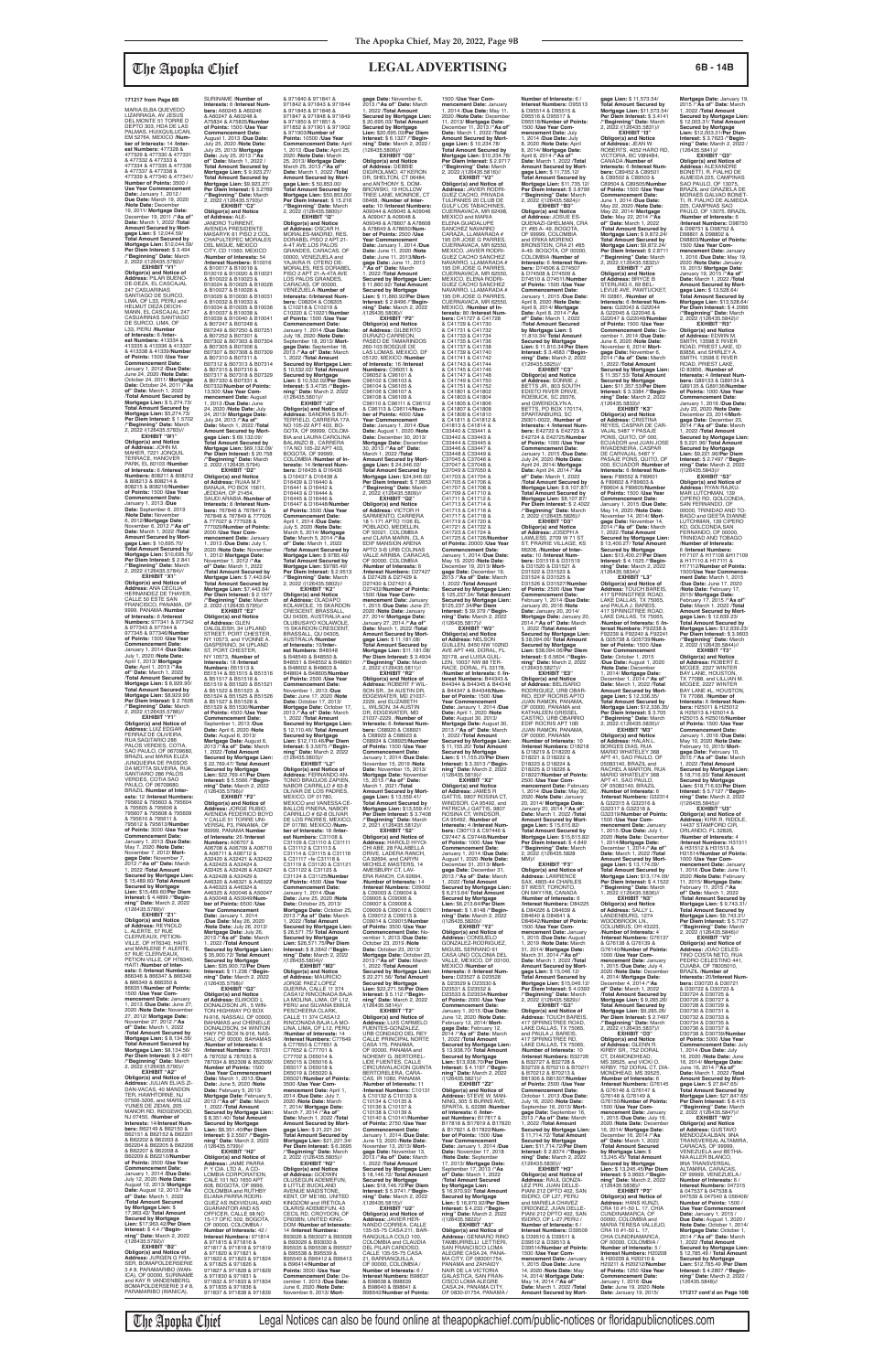**EXHIBIT "X3" Obligor(s) and Notice of Address:** MICHAEL E. LYNCH, 12240 BLUFF-WOOD TER, CLARKS-BURG, MD 20871, / **Number of Interests:** 14 /**Interest Numbers:** F79601 & F79602 & F79603 & F79604 & F79605 & F79606 & F79607 & F79608 & F79609 & F79610 & F79611 & F79612 & F79613 & F79614/**Number of Points:** 3500 /**Use Year Commencement Date:** November 1, 2014 /**Due Date:** February 6, 2018 / **Note Date:** October 6, 2014/ **Mortgage Date:** October 6, 2014 /**"As of" Date:** March 1, 2022 /**Total Amount Secured by Mortgage Lien:** \$ 36,692.35/ **Total Amount Secured by Mortgage Lien:** \$36,692.35/**Per Diem Interest:** \$ 7.3366 /**"Beginning" Date:** March 2, 2022 /

(126435.5849)// **EXHIBIT "Y3" Obligor(s) and Notice of Address:** ANANT PRASAD, 12 HAVERCROFT PARK VICTORIA ROAD, BOLTON LANCASHIRE BL1 5AB, UNITED KINGDOM and SUNITA PRASAD, 12 HAVERCROFT PARK VICTORIA ROAD, BOLTON LANCASHIRE BL1 5AB,<br>UNITED KINGDOM, SWITED NINGDOM,<br>ANUSHEEL PRASAD,,<br>12 HAVERCROFT PARK 12 HAVERCROFT PARK VICTORIA ROAD, BOLTON LANCASHIRE BL1 SAB, UNITED KINGDOM /**Number of Interests:** 14/**Interest Numbers:** E67147 & E67148 & E67149 & E67150 & E76450 & E76451 & E76452 & E76501 & E76502 & E76503 & E76504 & E76505 & E76506 & E76507/**Number of Points:** 3500 /**Use Year Commencement Date:** January 1, 2015 /**Due Date:** May 9, 2020 /**Note Date:** June 9, 2014/ **Mortgage Date:** June 9, 2014 /**"As of" Date:** March 1, 2022 /**Total Amount Secured by Mortgage Lien:** \$ 20,749/ **Total Amount Secured by Mortgage Lien:** \$20,749/ **Per Diem Interest:** \$ 5.0325 /**"Beginning" Date:** March 2, 2022 /(126435.5850)//

**tgage Lien: \$2,12 Per Diem Interest:** \$ 0.5498 /**"Beginning" Date:** March 2, 2022 /(126435.5855)//

**EXHIBIT "Z3" Obligor(s) and Notice of Address:** DORIS LAR-RABURE DE VAN OORDT, PEZET 543 DPTO 1101 SAN ISIDRO, LIMA, OF L27, PERU /**Number of Interests:** 10 /**Interest Numbers:** 190514 & 190515 & 190516 & 190517 & 190518 & 190519 & 190520 & 190521 & 190522 & 190523/**Number of Points:** 2500 /**Use Year Commencement Date:** January 1, 2012 /**Due Date:** November 24, 2019 /**Note Date:** March 24, 2011/ **Mortgage Date:** March 24, 2011 /**"As of" Date:** March 1, 2022 /**Total Amount Secured by Mortgage Lien:** \$ 8,645.27/ **Total Amount Secured by Mortgage Lien:** \$8,645.27/**Per Diem Interest:** \$ 2.4603 /**"Beginning" Date:** March 2, 2022

EXHIBIT "B4" **Obligor(s) and Notice of Address:** ALFREDO BAERTL GOMEZ, MANUAL ONGUIN #1071 SURCO,, LIMA, OF L33, PERU<br>and URSULA PEDAL DE<br>BAERTL, MANUAL ONGUIN<br>#1071 SURCO,, LIMA, OF L33, PERU /**Number of Interests:** 6 /**Interest Numbers:** 225208 & 225209 & 225210 & 225211 & 225212 & 225213/**Number of Points:** 1500 /**Use Year Commencement Date:** January 1, 2012 /**Due Date:** August 7, 2020 /**Note Date:** April 7, 2011/ **Mortgage Date:** April 7, 2011 /**"As of" Date:** March 1, 2021 /**Total Amount Secured by Mortgage Lien:** \$ 2569.67/ **Total Amount Secured by Mortgage Lien: \$2569.67/<br><b>Per Diem Interest: \$** 0.6983<br>/**"Beginning" Date:** March<br>2, 2021 /(126435.5857)// **EXHIBIT "C4" Obligor(s) and Notice<br><b>of Address:** ROXANA<br>MICAELA RUIZ, DESIERTO<br>DE LOS LEONES 5289 DEP. 4402 COL. ALCANTA-RILLA, MEXICO, DF 01729, MEXICO and RICARDO NAVARRETE, DESIERTO DE LOS LEONES 5289 DEP. 4402 COL. ALCAN-TARILLA, MEXICO, DF 01729, MEXICO /**Number of Interests:** 8/**Inter-est Numbers:** 169041 & 169042 & 169043 & 169044 & 169045 & 169046 & 177722 & 177723/**Number of Points:** 2000 /**Use Year Commencement Date:** January 1, 2012 /**Due Date:** November 24, 2019 /**Note Date:** January 24, 2011/ **Mortgage Date:** January 24, 2011 /**"As of" Date:** March 1, 2022 /**Total Amount Secured by Mortgage Lien:** \$ 6333.96/ **Total Amount Secured by Mortgage Lien:** \$6333.96/**Per Diem Interest:** \$ 1.7832 /**"Begin-ning" Date:** March 2, 2022 /(126435.5859 MM)// **EXHIBIT "D4" Obligor(s) and Notice of Address:** OLUROTIMI M<br>OWOKOYA, 19133 E MILAN<br>CIR, AURORA, CO 80013, and VICTORIA O OWO-KOYA, 19133 E MILAN CIR #T14, AURORA, CO 80013, /**Number of Interests:** 8 /**Interest Numbers:** 393703 & 393704 & 393705 & 393706 & 393707 & 393708 & 393709 & 393710/**Number of Points:** 2000 /**Use Year Commencement Date:**

/(126435.5853)// **EXHIBIT "A4" Obligor(s) and Notice of Address:** GUILLERMO ARANA, APARTADO 0843- 03314,PANAMA, OF 00000, PANAMA and MILVIA MA-BEL ARANA, APARTADO 0843-03314, PANAMA, OF 00000, PANAMA /**Number of Interests:** 8 /**Inter-est Numbers:** 258235 & 258236 & 258237 & 258238 & 258239 & 258240 & 258241 & 258242/**Number of Points:** 2000 /**Use Year Commencement Date:** January 1, 2012 /**Due Date:** August 25, 2020 /**Note Date:** April 25, 2011/ **Mortgage Date:** April 25, 2011 /**"As of" Date:** March 1, 2022 /**Total Amount Secured by Mortgage Lien:** \$ 2,121.12/ **Total Amount Secured by** 

(126435.5860)//<br>**EXHIBIT "E4" EXHIBIT "E4"<br>
<b>Obligor(s) and Notice of**<br> **Address:** GUILLERMO<br>
WOOD, CERRO PAN DE<br>
AZUCAR 10435 DPTO 122,<br>
SANTIAGO, OF 000000, CHILE and MARIA ELENA BASTIDAS, CERRO PAN DE AZUCAR 10435 DPTO 122, SANTIAGO, OF 000000, CHILE /**Number of Interests:** 10 /**Interest Numbers:** 218225 & 218226 & 218227 & 218228 & 218229 & 218230 & 218231 & 218232 & 218233 & 218234/**Number of Points:** 2500 /**Use Year Commencement Date:** January 1, 2012 /**Due Date:** August 10, 2020 /**Note Date:** May 10, 2011/ **Mortgage Date:** May 10, 2011 /**"As of" Date:** March 1, 2022 /**Total Amount Secured by Mortgage Lien:** \$ 4,688.25/ **Total Amount Secured by Mortgage Lien:** \$4,688.25/ **Per Diem Interest:** \$ 1.4136 /**"Beginning" Date:** March 2, 2022 /(126435.5861)// **EXHIBIT "F4" Obligor(s) and Notice<br><b>of Address:** EDUARDO<br>CALVO PENA, CALLE 9.AV<br>9 Y 11 CASA 936 POBOX 688-1000, SAN JOSE, OF 99999, COSTA RICA and CARLOTA GUIER, CALLE 9.AV 9 Y 11 CASA 936 PO-BOX 688-1000, SAN JOSE, OF 99999, COSTA RICA

November 1, 2011 /**Due Date:** April 17, 2017 /**Note Date:** October 17, 2011/

1, 2022 /**Total Amount** 

**Secured by Mortgage** 

**The Apopka Chief** Legal Notices can also be found online at theapopkachief.com/public-notices or floridapublicnotices.com

/**Number of Interests:** 8 /**Interest Numbers:** 429135 & 429136 & 429137 & 429138 & 429139 & 429140 & 429141 & 429142/**Number of Points:** 2000 /**Use Year Commencement Date:** January 1, 2012 /**Due Date:** May 19, 2020 /**Note Date:** October 19, 2011/ **Mortgage Date:** October 19, 2011 /**"As of" Date:** March 1, 2022 /**Total Amount Secured by Mortgage Lien:** \$ 5,623.74/ **Total Amount Secured by Mortgage Lien:** \$5,623.74/ **Per Diem Interest:** \$ 1.6551 /**"Beginning" Date:** March 2, 2022 /(126435.5862)// **EXHIBIT "G4" Obligor(s) and Notice<br><b>of Address:** JORGE L.<br>AULICINO, SAN GINES 659<br>SAN FERNANDO, BUENOS AIRES, OF 1646, ARGEN-TINA and DIANA M. PARRA, SAN GINES 659 SAN FERNANDO, BUENOS AI-RES, OF 1646, ARGENTINA /**Number of Interests:** 10 /**Interest Numbers:** 178740 & 178741 & 178742 & 178743 & 178744 & 178745

& 195730 & 195731 & 195732 & 195733/**Number of Points:** 2500 /**Use Year Commencement Date:** April 1, 2011 /**Due Date:** July 4, 2020 /**Note Date:** March 4, 2011/ **Mortgage Date:** March 4, 2011 /**"As of" Date:** March 1, 2022 /**Total Amount Secured by Mortgage Lien:** \$ 4,390.59/ **Total Amount Secured by Mortgage Lien:** \$4,390.59/ **Per Diem Interest:** \$ 1.3044 /**"Beginning" Date:** March 2, 2022 /(126435.5863)// **EXHIBIT "H4" Obligor(s) and Notice<br><b>of Address:** WILLIAM B.<br>HEARN, 19680 MARINO<br>LAKE CIR APT 2404, MIRO-MAR LAKES, FL 33913, and PATRICIA HEARN, 19680

**Mortgage Date:** October 17, 2011 /**"As of" Date:** March **Secured by Mortgage Lien:** \$ 24,533.56/ **Total Amount Lien:** \$24,533.56/**Per Diem Interest:** \$ 5.6546 /**"Begin-ning" Date:** March 2, 2022 / **Obligor(s) and Notice of Address:** ANTJE DROSTEN, BUCKHAUS ERSTRASSE 23, ZURICH, OF 8003, SWITZERLAND /**Number of Interests:** 6 /**Interest Numbers:** 102540 & 102541 & 102542 & 102543 & 102544 & 102602/**Num-ber of Points:** 1500 /**Use Year Commencement Date:** January 1, 2011 /**Due Date:** September 16, 2020 /**Note Date:** December 16, 2010/ **Mortgage Date:** December 16, 2010 /**"As of" Date:** March 1, 2022 /**Total Amount Secured by Mortgage Lien:** \$ 1,114.47/ **Total Amount Secured by Mortgage Lien: \$1,114.47/<br><b>Per Diem Interest: \$** 0.265<br>/**"Beginning" Date:** March<br>2, 2022 /(126435.5867)// **EXHIBIT "J4" Obligor(s) and Notice of Address:** JAMES ARTHUR<br>MANSIR, 10745 VICTORIA<br>AVE #64, WHITTIER, CA 90604, and INGRID HELGA MANSIR, 13559 MEGAN-WOOD PL, LA MIRADA, CA 90638, /**Number of Interests:** 4 /**Interest Num-bers:** 786051 & 786052 & 786101 & 786102/**Number of Points:** 1000 /**Use Year Commencement Date:** January 1, 2013 /**Due Date:** October 17, 2019 /**Note Date:** September 17, 2012/ **Mortgage Date:** September 17, 2012 /**"As**  of" Date: March 1, 2022<br>Mortgage Lien: \$ 7,136.29/<br>Mortgage Lien: \$ 7,136.29/<br>Total Amount Secured by<br>Mortgage Lien: \$7,136.29/<br>Per Diem Interest: \$ 1.9009<br>/"Beginning" Date: March<br>2, 2022 /(126435.5868)// **EXHIBIT "K4" Obligor(s) and Notice of Address:** DAWN A. KUM-WALKS, 1525 BLUE MEADOW ROAD, PO-<br>TOMAC, MD 20854-2621 TOMAC, MD 20854-2621, /**Number of Interests:** 20 /**Interest Numbers:** 725251 & 725252 & 725301 & 725302 & 725303 & 725304 & 730713 & 730714 & 730736 & 730737 & 730738 & 730739 & 730740 & 730741 & 730742 & 730743 & 730744 & 730745 & 730746 & 730747/**Number of Points:** 5000 /**Use Year Commencement Date:** January 1, 2013 /**Due Date:** March 23, 2020 /**Note Date:** August 23, 2012/ **Mortgage Date:** August 23, 2012 /**"As of" Date:** March 1, 2022 /**Total Amount Secured by Mortgage Lien:** \$ 20,632.94/ **Total Amount Secured by Mortgage Lien:** \$20,632.94/**Per Diem Interest:** \$ 4.8696 /**"Beginning" Date:** March 2, 2022 /(126435.5870)// **EXHIBIT "L4" Obligor(s) and Notice of Address:** RICHARD ALDAZ, CUMBAYA URB JARDINES DEL ESTE CASA 60, QUITO, OF 00000, ECUADOR and ELIZABETH MARROQUIN, CUMBAYA URB JARDINES DEL ESTE CASA 60, QUI-

MARINO LAKE CIR APT<br>2404, MIROMAR LAKES,<br>FL 33913, /**Number of Interests:** 6 /**Interest Numbers:** 187251 & 187252 & 187301 & 187302 & 187303 & 187304/**Number of Points:** 1500 /**Use Year Com-mencement Date:** January 1, 2012 /**Due Date:** May 15, 2020 /**Note Date:** February 15, 2011/ **Mortgage Date:** February 15, 2011 /**"As of" Date:** March 1, 2022 /**Total Amount Secured by Mortgage Lien:** \$ 2,812.37/ **Total Amount Secured by Mortgage Lien:** \$2,812.37/ **Per Diem Interest:** \$ 0.7521 /**"Beginning" Date:** March 2, 2022 /(126435.5864)// **EXHIBIT "I4" gage Date:** November 18, 2011 /**"As of" Date:** March 1, 2022 /**Total Amount Secured by Mortgage Lien:** \$ 5326.99/ **Total Amount Secured by Mortgage Lien:** \$5326.99/**Per Diem Interest:** \$ 1.4957 /**"Beginning" Date:** March 2, 2022 /(126435.5874)// **EXHIBIT "P4" Obligor(s) and Notice of Address:** CARLOS HER-NANDEZ, AV NORTE SUR 4 DOLORES A MAMEY EDIF JOB-PIM EL RESORTE EL COIL SPR, QUINTA CRESPO, CARACA, IR 1050, VENEZUELA and ALBÉRTINA ORTIZ, AV<br>NORTE SUR 4 DOLORES A NORTE SUR 4 DOLORES A MAMEY EDIF JOB-PIM EL RESORTE EL COIL SPR, QUINTA CRESPO, CARA-CA, IR 1050, VENEZUELA /**Number of Interests:** 8 /**Interest Numbers:** 367446 & 367447 & 384849 & 384850 & 384851 & 384852 & 384901 & 384902/**Number of Points:** 2000 /**Use Year Commencement Date:** January 1, 2012 /**Due Date:** May 3, 2020 /**Note Date:** October 3, 2011/ **Mortgage Date:** October 3, 2011 /**"As of" Date:** March 1, 2022 /**Total Amount Secured by Mortgage Lien:** \$ 5889.32/ **Total Amount Secured by Mortgage Lien:** \$5889.32/ **Per Diem Interest:** \$ 1.8217 /**"Beginning" Date:** March 2, 2022 /(126435.5875)// **EXHIBIT "Q4" Obligor(s) and Notice of Address:** CAROL L PALM-ER, 53 PENNSYLVANIA LN, PALM COAST, FL 32164, and WILLIAM G PALMER JR, 53 PENNSYLVANIA LN, PALM COAST, FL 32164, /**Number of Interests:** 4 /Interest Numbers: 46390 & 463902 & 463903 & 463904/**Number of Points:** 1000 /**Use Year Commencement Date:** January 1, 2012 /**Due Date:** August 5, 2018 /**Note Date:** December 5, 2011/ **Mortgage Date:** December 5, 2011 /**"As of" Date:** March 1, 2022 /**Total Amount Secured by Mortgage Lien:** \$ 7,917.64/ **Total Amount Secured by Mortgage Lien:** \$7,917.64/ **Per Diem Interest:** \$ 1.8707 /**"Beginning" Date:** March 2, 2022 /(126435.5876)// **EXHIBIT "R4" Obligor(s) and Notice of Address:** LEONARDO BATTAGLIA CASTRO, AV PRESIDENTE RIESCO 5561 PISO 19 OFICINA 1904 COMUNA DE LAS CONDES, SANTIAGO, OF 000000, CHILE and MARIA EULALIA COBO PALACIOS, AV PRESIDENTE RIESCO 5561 PISO 19 OFICINA 1904 COMUNA DE LAS CONDES, SANTIAGO, OF 000000, CHILE /**Number of Interests:** 16 /**Interest Numbers:** 462038 &<br>462039 & 462040 & 462041<br>& 462126 & 462127 & 462128 & 462129 & 462130 & 462131 & 462132 & 462133 & 462134 & 462135 & 462136 & 462137/**Number of Points:** 4000 /**Use Year Commencement Date:** January 1, 2013 /**Due Date:** August 3, 2019 /**Note Date:** February 3, 2012/ **Mortgage Date:** February 3, 2012 /**"As of" Date:** March 1, 2022 /**Total Amount Secured by Mortgage Lien:** \$ 19,487.34/ **Total Amount Secured by Mortgage Lien:** \$19,487.34/**Per Diem Interest:** \$ 5.4288 /**"Begin-ning" Date:** March 2, 2022 /(126435.5877)// **EXHIBIT "S4" Obligor(s) and Notice of Address:** KEITH DUANE MCGRUDER, 1678 S BENTON RD, MINDEN, NV 89423, and NICOLE AMBER TRADUP, 1678 S BENTON RD, MINDEN, NV 89423 /

TO, OF 00000, ECUADOR / **Number of Interests:** 10 / **Interest Numbers:** 776120 & 776121 & 776122 & 776123 & 776124 & 776125 & 776126 & 776127 & 776128 & 776129/**Number of Points:** 2500 /**Use Year Commencement Date:** January 1, 2013 /**Due Date:** July 26, 2020 /**Note Date:** September 26, 2012/ **Mort-gage Date:** September 26, 2012 /**"As of" Date:** March 1, 2022 /**Total Amount Secured by Mortgage Lien:** \$ 10,151.20/ **Total Amount Secured by Mortgage Lien:** \$10,151.20/**Per Diem Interest:** \$ 3.1622 /**"Begin-ning" Date:** March 2, 2022 / (126435.5871)// **EXHIBIT "M4" Obligor(s) and Notice of Address:** DORIS LAR-RABURE DE VAN OORDT, AV. PEZET 543 DPTO 101 SAN ISIDRO,, LIMA, OF L27, PERU /**Number of In-terests:** 10 /**Interest Num-bers:** 524943 & 524944 & 524945 & 524946 & 524947 & 524948 & 524949 & 524950 & 524951 & 524952/ **Number of Points:** 2500 /**Use Year Commencement Date:** January 1, 2013 /**Due Date:** November 26, 2019 /**Note Date:** March 26, 2012/ **Mortgage Date:** March 26, 2012 /**"As of" Date:** March 1, 2022 /**Total Amount Secured by Mortgage Lien:** \$ 12,702.94/ **Total Amount Secured by Mortgage Lien:** \$ 12,702.94/**Per Diem Interest:** \$ 3.6467 /**"Begin-ning" Date:** March 2, 2022 /(126435.5872)//<br>**EXHIBIT "N4" Number of Interests:** 26 / **Interest Numbers:** 521905 & 521906 & 521907 & 521908 & 521909 & 521910 & 521911 & 521912 & 521913 & 521914 & 521915 & 521916 & 521917 & 521918 & 521919 & 521920 & 521921 & 521922 & 521923 & 521924 & 521925 & 521926 & 521927 & 521928 & 521929 & 521930/ **Number of Points:** 6500 / **Use Year Commencement Date:** March 1, 2012 /**Due Date:** Janaury 6, 2019 /**Note Date:** February 6, 2012/ **Mortgage Date:** February 6, 2012 /**"As of" Date:** March 1, 2022 /**Total Amount Secured by Mortgage Lien:** \$ 30,376.74/ **Total Amount Secured by Mortgage Lien:** \$30,376.74/**Per Diem Interest:** \$ 6.3756 /**"Beginning" Date:** March 2, 2022 / (126435.5878)// **EXHIBIT "T4"<br>
<b>Obligor(s) and Notice of**<br> **Address:** ENRIQUE LOPEZ<br>
DE LA CUESTA, BENITO<br>
JUAREZ # 31 CASA 2 COL<br>
SAN JERONIMO LIDICE, MEXICO, DF 10200,<br>MEXICO and MARIA CON-<br>SUELO LLEDO FLORES,<br>BENITO JUAREZ #31 CASA 2 COL SAN JERONIMO LIDICE, MEXICO, DF 10200, MEXICO /**Number of Interests:** 10 /**Interest Numbers:** 501209 & 501210 & 501211 & 501212 & 501213 & 501214 & 501215 & 501216 & 502939 & 502940/**Number of Points:** 2500 /**Use Year Com-mencement Date:** January 1, 2013 /**Due Date:** May 22, 2020 /**Note Date:** February 22, 2012/ **Mortgage Date:** February 22, 2012 /**"As of" Date:** March 1, 2022 /**Total Amount Secured by Mortgage Lien:** \$ 8,837.34/

> **EXHIBIT "I5" Obligor(s) and Notice of Address:** MARIA LA FRAN-CIA WEAVER, 147 MOSS LANDING DR, SELMA, NC 27576, and PAUL WAYNE WEAVER, 147 MOSS LANDING DR, SELMA, NC 27576, /**Number of Interests:** 6 /**Interest Numbers:** M61447 & M61448 & M61449 & M61450 & M61451 & M61452/**Number of Points:** 1500 /**Use Year Commencement Date:** August 1, 2016 /**Due Date:** June 14, 2020 /Note Date:<br>July 14, 2016 /Mortgage<br>Date: July 14, 2016 /"As of"<br>Date: March 1, 2022 /Total<br>Amount Secured by Mort-<br>gage Lien: \$ 16,796.65/<br>Total Amount Secured by<br>Mortgage Lien: \$16,796.65/<br>Per Diem Interest /**"Beginning" Date:** March 2, 2022 /(126435.5896)// **Obligor(s) and Notice of Address:** LEONARDO PERAFAN, 80633 PLUM LANE, INDIO, CA 92201,<br>and JEANNE PERAFAN,<br>80633 PLUM LANE, INDIO,

**EXHIBIT "N4" Obligor(s) and Notice of Address:** ANGELO CLARK, 2A BOUGAINVILLEA AVE, PETIT VALLEY, OF 00000, TRINIDAD AND TOBAGO and LORRAINE CLARK,<br>2A BOUGAINVILLEA AVE, PETIT VALLEY, OF 00000, TRINIDAD AND TOBAGO /**Number of Interests:** 10 /**Interest Numbers:** 519704 & 519705 & 519706 & 519707 & 519708 & 519709 & 519710 & 519711 & 519712 & 519713/**Number of Points:** 2500 /**Use Year Commencement Date:** January 1, 2013 /**Due Date:** May 17, 2020 /**Note Date:** July 17, 2012/ **Mortgage Date:** July 17, 2012 /**"As of" Date:** March 1, 2022 /**Total Total Amount Secured by Mortgage Lien:** \$8,837.34/ **Per Diem Interest:** \$ 2.5167 /**"Beginning" Date:** March 2, 2022 /(126435.5879)// **EXHIBIT "U4" Obligor(s) and Notice of Address:** KEVIN MCWIL-LIAMS, 2823 PATRICK HENRY DR APT 210, AUBURN HILLS, MI 48326 /**Number of Interests:** 4 /**Interest Numbers:** 947924 & 947925 & 947926 & 947927/

**Amount Secured by Mortgage Lien:** \$ 10,148.14/ **Total Amount Secured by Mortgage Lien: \$10,148.14/<br><b>Per Diem Interest: \$** 3.0734<br>/**"Beginning" Date:** March<br>2, 2022 /(126435.5873)// **EXHIBIT "O4"<br><b>Obligor(s) and Notice of**<br>**Address:** ANDREA PA-<br>TRICE PERMEL, # 1A DON<br>MANUEL AVENUE SANTA<br>MARGARITA CIRCULAR, ST. AUGUSTINE, OF 00000, TRINIDAD AND TOBAGO /**Number of Interests:** 8 /**In-Number of Points:** 1000 /**Use Year Commence-ment Date:** January 1, 2014 /**Due Date:** February 25, 2020 /**Note Date:** February 25, 2013/ **Mortgage Date:** February 25, 2013 /**"As of" Date:** March 1, 2022 /**Total Amount Secured by Mortgage Lien:** \$ 6,656.68/ **Total Amount Secured by Mortgage Lien:** \$6,656.68/ **Per Diem Interest:** \$ 1.8921 /**"Beginning" Date:** March 2, 2022 /(126435.5880)// **EXHIBIT "V4" Obligor(s) and Notice of Address:** ISABEL MARGARITA PEREZ MEN-DOZA, CLLE 5A # 35-56 APTO 1301, MEDELLIN,

**terest Numbers:** 439036 & 439037 & 439038 & 439039 & 439040 & 439041 & 439042 & 439043/**Number of Points:** 2000 /**Use Year Commencement Date:** January 1, 2012 /**Due Date:** June 18, 2020 /**Note Date:** November 18, 2011/ **Mort-**OF 99999, COLOMBIA and NATALIA ACEVEDO PEREZ, CLLE 5A # 35-56 APTO 1301, MEDELLIN, OF 99999, COLOMBIA /**Number of Interests:** 40 /**Interest Numbers:** 493906 & 493907 & 493908 & 493909 & 493910 & 493911 & 493912 & 493913 & 493914 & 493915 & 493916 & 493917 & 493918 & 493919 & 493920 & 493921 & 493922 & 493923 & 493924 & 493925 & 493926 & 493927 & 493928 & 493929 & 493930 & 493931 & 493932 & 493933 & 493934 & 493935 & 493936 & 493937 & 493938 & 493939 & 493940 & 493941 & 493942 & 493943 & 493944 & 493945/**Number of Points:** 10,000 /**Use Year Commencement Date:** January 1, 2012 /**Due Date:** April 1, 2020 /**Note Date:** December 29, 2011/ **Mort-gage Date:** December 29, 2011 /**"As of" Date:** March

N51702 & N51703 & N51704 & N51705 & N51706 & N51707 & N51708 & N51709 & N51710 & N51711/**Number of Points:** 3500 /**Use Year Commencement Date:** September 1, 2016 /**Due Date:** February 26, 2020 / **Note Date:** August 26, 2016/ **Mortgage Date:** August 26, 2016 /**"As of" Date:** March 1, 2022 /**Total Amount Secured by Mortgage Lien:** \$ 32,517.15/ **Total Amount Secured by Mortgage Lien:** \$32,517.15/**Per Diem Interest:** \$ 7.8227 /**"Begin-ning" Date:** March 2, 2022 /(126435.5902)// **EXHIBIT "P5" Obligor(s) and Notice<br><b>of Address:** CHARLES<br>T. COLE, 205 E CALE<br>AVENUE, EFFINGHAM, SC 29541, and SOMER COLE, 205 E CALE AVENUE, EFFINGHAM, SC 29541,<br>**/Number of Interests:**<br>12 /**Interest Numbers:**<br>N57118 &N57119 &N57120 & N57121 & N57122 & N57123 & N57124 & N57125 & N57126 & N57127 & N57128 & N57129/**Number of Points:** 3000 /**Use Year Commencement Date:** Septem-ber 1, 2016 /**Due Date:** June 1, 2020 /**Note Date:** August 31, 2016/ **Mortgage Date:** August 31, 2016 /**"As of" Date:** March 1, 2022 /**Total Amount Secured by Mortgage Lien:** \$ 27,933.05/ **Total Amount Secured by Mortgage Lien:** \$27,933.05/ **Per Diem Interest:** \$ 6.8858 /**"Beginning" Date:** March 2, 2022 /(126435.5903)// **EXHIBIT "Q5" Obligor(s) and Notice of<br><b>Address:** NOLASCO CAS-<br>TILLO, 21350 NORDHOFF<br>ST ST 107, CHATSWORTH,

1, 2022 /**Total Amount Secured by Mortgage Lien:** \$ 34,011.64/ **Total Amount Secured by Mortgage Lien:** \$34,011.64/**Per Diem Interest:** \$ 10.56 /**"Beginning" Date:** March 2, 2022 /(126435.5881)// **EXHIBIT "W4" Obligor(s) and Notice<br><b>of Address:** OMAH<br>SEETAHAL, #683 ORBIT<br>STREET, LANGE PARK CHAGUANAS, OF 00000, TRINIDAD AND TOBAGO and MALA SEETAHAL, #683 ORBIT STREET, LANGE PARK CHAGUANAS, OF 00000, TRINIDAD AND TOBAGO /**Number of Interests:** 20 /**Interest Numbers:** J90052 & J90101 & J90102 & J90103 & J90104 & J90105 & J90106 & J90107 & J90108 & J90109 & J90110 & J90111 & J90112 & J90113 & J90114 & J90115 & J90116 & J90117 & J90118 & J90119/**Num-ber of Points:** 5000 /**Use Year Commencement Date:** Janaury 1, 2016 /**Due Date:** June 13, 2020 /**Note Date:** October 13, 2015/ **Mortgage Date:** October 13, 2015 /**"As of" Date:** March 1 2022 /**Total Amount Secured by Mortgage Lien:** \$ 22,954.43/ **Total Amount Secured by Mortgage Lien:** \$22,954.43/**Per Diem Interest:** \$ 6.0734 /**"Begin-ning" Date:** March 2, 2022 /(126435.5882)// **EXHIBIT "X4" Obligor(s) and Notice of Address:** JORGE LUIS CABALLERO-CABALLERO, CARRERA 58 #81-160 APT 3, BARRANQUILLA, OF 0000, COLOMBIA and ANNELI SCHNABEL-BE-TANCOURT, CARRERA 58 #81-160 APT 3, BARRAN-QUILLA, OF 0000, COLOM-BIA /**Number of Interests:** 8 /**Interest Numbers:** J50948 & J50949 & J50950 & J50951 & J50952 & J51001 & J51002 & J51003/**Number of Points:** 2000 /**Use Year Commencement Date:** January 1, 2016 /**Due Date:** April 13, 2020 /**Note Date:** October 13, 2015/ **Mortgage Date:** October 13, 2015 /**"As of" Date:** March 1, 2022 /**Total Amount Secured by Mortgage Lien:** \$ 18,175.16/ **Total Amount Secured by Mortgage Lien:** \$18,175.16/**Per Diem Interest:** \$ 5.6938 /**"Beginning" Date:** March 2, 2022 /(126435.5883)// **EXHIBIT "Y4" Obligor(s) and Notice of Address:** FREDERICK D LADD, 5219 OAKMONT CIRCLE, ROANOKE, VA 24019, and BARBARA J GATENS-LADD, 5219 OAKMONT CIRCLE, ROANOKE, VA 24019, / **Number of Interests: 6 Interest Numbers:** L28514 & L28515 & L28516 & L28517 & L28518 & L28519/ **Number of Points:** 1500 / **Use Year Commencement Date:** January 1, 2017 /**Due Date:** May 3, 2020 /**Note Date:** February 3, 2016/

**Mortgage Date:** February 3, 2016 /**"As of" Date:** March 1, 2022 /**Total Amount Secured by Mortgage Lien:** \$ 16,207.44/ **Total Amount Secured by Mortgage Lien:** \$ 16,207.44/**Per Diem Interest:** \$ 4.7709 /**"Begin-ning" Date:** March 2, 2022 / (126435.5884)// **EXHIBIT "Z4" Obligor(s) and Notice of Address:** MICHAEL L. PER-EZ, 331 NORTH ORCHARD RD, BAILAND, NJ 08360, and YARITZA SUAREZ,<br>331 NORTH ORCHARD<br>RD, BAILAND, NJ 08360, /**Number of Interests:** 8 /**Interest Numbers:** K46141 & K46142 & K46143 & K46144 & K46145 & K46146 & K46147 & K46148/**Number of Points:** 2000 /**Use Year Commencement Date:** November 1, 2015 /**Due Date:** October 16, 2019 /**Note Date:** October 16, 2015/ **Mortgage Date:** October 16, 2015 /**"As of" Date:** March 1, 2022 /**Total Amount Secured by Mortgage Lien:** \$ 20,924.99/ **Total Amount Secured by Mortgage Lien:** \$20,924.99/**Per Diem Interest:** \$ 5.4919 /**"Begin-ning" Date:** March 2, 2022 /(126435.5886)// **EXHIBIT "A5" Obligor(s) and Notice<br><b>of Address:** JAVIER DE<br>LA PARRA ZAVALA, AVE<br>BOSQUE ESMERALDA ORIENTE #6 APTO. 903 COLONIA BOSQUE E, ATIZAPA, OF 53900,<br>MEXICO and ANA ELENA<br>NORENA DE LUCA, AVE<br>BOSQUE ESMERALDA ORIENTE #6 APTO. 903 COLONIA BOSQUE E, ATIZAPA, OF 53900, MEXICO /**Number of Inter-ests:** 6 /**Interest Numbers:** K32540 & K32541 & K32542 & K32543 & K32544 & K32545/**Number of Points:** 1500 /**Use Year Commencement Date:** January 1, 2016 /**Due Date:** April 1, 2020 /Note Date: Novembe 30, 2015/ **Mortgage Date:** November 30, 2015 /**"As of" Date:** March 1, 2022<br>/**Total Amount Secured<br>by Mortgage Lien:<br>\$ 15,946.07/ <b>Total Amount Secured by Mortgage Lien:** \$ 15,946.07/**Per Diem Interest:** \$ 4.7099 /**"Begin-ning" Date:** March 2, 2022 /(126435.5887)// **EXHIBIT "B5" Obligor(s) and Notice of Address:** EDWARD J MO-RALES, 2947 CREEKSIDE DR, CATOOSA, OK 74015 /**Number of Interests:** 6 /**Interest Numbers:** J29416 & J29417 & J29418 & J29419 & J29420 & J29421/**Number of Points:** 1500 /**Use Year Commencement Date:** October 1, 2015 /**Due Date:** March 21, 2019 /**Note Date:** September 21, 2015/ **Mort-<br>gage Date:** September 21,<br>2015 /**"As of" Date:** March<br>1, 2021 /**Total Amount<br>Secured by Mortgage Lien:<br>\$ 14,647.81/ Total Amount Secured by Mortgage Lien:** \$14,647.81/**Per Diem Interest:** \$ 3.7659 /**"Begin-ning" Date:** March 2, 2021 /(126435.5888)// **EXHIBIT "C5" Obligor(s) and Notice of Address:** CESAR GUER-RERO, CALLE TOULON 155 CUMBRES DE LA MO-LINA TORRE 1 DEPT 503, LIMA, OF 00000, PERU and LUZMILA CONTRE-RAS, CALLE TOULON 155 CUMBRES DE LA MOLINA TORRE 1 DEPT 503, LIMA, OF 00000, PERU /**Number of Interests:** 8 /**Interest Numbers:** L28235 & L28236 & L28237 & L28238 & L28239 & L28240 & L28241 & L28242/**Number of Points:** 2000 /**Use Year Commencement Date:** March 1, 2016 /**Due Date:** April 1, 2020 /**Note Date:** February 1, 2016/ **Mortgage Date:** February 1, 2016 /**"As of" Date:** March 1, 2022 /**Total Amount Secured by Mortgage Lien:** \$ 19,709.63/ **Total Amount Secured by Mortgage Lien:** \$ 19,709.63/**Per Diem Interest:** \$ 6.1421 /**"Beginning" Date:** March 2, 2022 /(126435.5889)// **EXHIBIT "D5" Obligor(s) and Notice of Address:** RUBEN DARIO BLANCO HERMOSO, 1100 LEE WAGENER BLVD STE 140-30, FT LAUDERDALE, FL 33315, and REBECA VANESSA CHAPARRO<br>CABRERA, 1100 LEE<br>WAGENER BLVD STE<br>140-30, FT LAUDERDALE, FL 33315, /**Number of Inter ests:** 10 /**Interest Numbers:** J86513 & J86514 & J86515 & J86516 & J86517 & J86518 & J86519 & J86520 & J86521 & J86522/**Number of Points:** 2500 /**Use Year Commencement Date:** December 1, 2015 /**Due Date:** September 3, 2019 /**Note Date:** November 3, 2015/ **Mortgage Date:** November 3, 2015 /**"As of" Date:** March 1, 2022 /**Total Amount Secured by Mort-gage Lien:** \$ 27,944.59/ **Total Amount Secured by Mortgage Lien:** \$27,944.59/ **Per Diem Interest:** \$ 8.4487 /**"Beginning" Date:** March 2, 2022 /(126435.5890)// **EXHIBIT "E5" Obligor(s) and Notice of Address:** CARLOS HER-NANDEZ, AV NORTE SUR 4 DOLORES A MAMEY EDIT JOB-PIM EL RESORTE EL RECA, QUINTA CRES-PO, CARACA, OF 1050, VENEZUELA /**Number of Interests:** 14 /**Interest Numbers:** L25616 & L25617 & L25618 & L25619 & L25620 & L25621 & L25622 & L25623 & L25624 & L25625 & L25626 & L25627 & L25628 & L25629/**Number of Points:** 3500 /**Use Year Commencement Date:** January 1, 2017 /**Due Date:** June 5, 2020 /**Note Date:** February 5, 2016/ **Mortgage Date:** February 5, 2016 /**"As of" Date:** March 1, 2022 /**Total Amount Secured by Mortgage Lien:** \$ 30,469.33/ **Total Amount Secured by Mortgage Lien:** \$30,469.33/**Per Diem Interest:** \$ 10.144 /**"Beginning" Date:** March 2, 2022 /(126435.5891)// **EXHIBIT "F5" Obligor(s) and Notice of Address:** LUIS FERNANDO LEON SALAZAR, CANADA 149 COLONIA JARDINES DEL PEDREGAL, MEXICO, DF 01900, MEXICO / **Number of Interests:** 14 / **Interest Numbers:** B58451 & B58452 & B58501 & B58502 & B58503 & B58504 & B61011 & B61012 & B61013 & B61014 & B61015 & B61016 & B61049 & B61050/**Number of Points:** 3500 /**Use Year Commencement Date:** January 1, 2016 /**Due Date:** June 24, 2020 /**Note Date:** December

**Amount Secured by Mortgage Lien:** \$ 29,912.32/ **Total Amount Secured by Mortgage Lien: \$29,912.32/<br><b>Per Diem Interest: \$** 9.0281<br>/**"Beginning" Date:** March<br>2, 2022 /(126435.5893)// **EXHIBIT "G5"<br>
<b>Obligor(s) and Notice**<br> **of Address:** NORALBA<br>
GARCIA MORENO, CRA.<br>
37#I-OESTE 46 APTO<br>
1003 C, CALI VALLE DEL CAUCA, OF 11010, COLOMBIA and SARA ARIAS GARCIA, CRA. 37#l-OESTE 46 APTO 1003 C, CALI VALLE DEL CAUCA, OF 11010, COLOMBIA /**Number of Interests:** 10 /**Interest Numbers:** K61652 & K61701 & K61702 & K61703 & K61704 & K61705 & K61706 & K61707 & K61708 & K61709/**Number of Points:** 2500 /**Use Year Commencement Date:** September 1, 2016 /**Due Date:** June 6, 2020 /**Note Date:** January 6, 2016/ **Mortgage Date:** January 6, 2016 /**"As of" Date:** March 1, 2022 /**Total Amount Secured by Mortgage Lien:** \$ 22,650.98/ **Total Amount Secured by Mortgage Lien:** \$22,650.98/**Per Diem Interest:** \$ 9.0281 /**"Begin-ning" Date:** March 2, 2022 /(126435.5894)// **EXHIBIT "H5" Obligor(s) and Notice of Address:** HECTOR FRANCISCO BUZINEL, ESPINOZA 2711 LOS<br>PATRICIOS CIPOLLETTI PATRICIOS CIPOLLETTI, GENERAL ROCA, OF 8324, ARGENTINA /**Number of In-terests:** 12 /**Interest Num-**

**bers:** M26846 & M26847 & M26848 & M26849 & M26850 & M26851 & M26852 & M26901 & M26902 & M26903 & M26904 & M26905/**Number of Points:** 3000 /**Use Year Commencement Date:** August 1, 2016 /**Due Date:** July 6, 2020 /**Note Date:** July 6, 2016/ **Mortgage Date:** July 6, 2016 /**"As of" Date:** March 1, 2022 /**Total Amount Secured by Mortgage Lien:** \$ 29,399.16/ **Total Amount Secured by Mortgage Lien:** \$29,399.16/ **Per Diem Interest:** \$ 9.9664 /**"Beginning" Date:** March 2, 2022 /(126435.5895)//

24, 2015/ **Mortgage Date:** December 24, 2015 /**"As of" Date:** March 1, 2022 /**Total**  CA 92201, /**Number of Interests:** 14 /**Interest Numbers:** M14734 & M14735 & M14736 & M14737 & M14738 & M14739 & M14740 & M14741 & M14742 & M14743 & M14744 & M14745 & M14746 & M14747/**Number of Points:** 3500 /**Use Year Commencement Date:** September 1, 2016 /**Due Date:** Juy 18, 2020 /**Note Date:** August 18, 2016/ **Mortgage Date:** August 18, 2016 /**"As of" Date:** March 1, 2022 /**Total Amount Secured by Mortgage Lien:** \$ 31,824.91/ **Total Amount Secured by Mortgage Lien:** \$31,824.91/**Per Diem Interest:** \$ 7.9533 /**"Begin-ning" Date:** March 2, 2022 /(126435.5897)// **EXHIBIT "K5" Obligor(s) and Notice of Address:** HERNAN MALUK, LA CONCEPCION 141 OFICINA 605, PROVI-DENCIA SANTIAGO, OF 00000, CHILE and BEATRIZ ZEDAN, LA CONCEP-CION 141 OFICINA 605, PROVIDENCIA SANTIAGO, OF 00000, CHILE /**Number of Interests:** 16 /**Interest Numbers:** L38330 & L38331 & L95507 & L98633 & L98634 & L98635 & L98636 & L98637 & L98638 & L98639 & L98640 & M02747 & M02748 & M02749 & M02750 & M04048/**Number of Points:** 4000 /**Use Year Commencement Date:** January 1, 2017 /**Due Date:** June 4, 2020 /**Note Date:** August 4, 2016/ **Mortgage Date:** August 4, 2016 /**"As of" Date:** March 1, 2022 /**Total Amount Secured by Mortgage Lien:** \$ 37,621.52/ **Total Amount Secured by Mortgage Lien:** \$37,621.52/**Per Diem Interest:** \$ 12.553 /**"Begin-ning" Date:** March 2, 2022 /(126435.5898)// **EXHIBIT "L5" Obligor(s) and Notice of Address:** JOSE GREGORIO ALVAREZ-LIZARAZO, 1941 NW 171 AVE, PEMBROKE PINES, FL 33028, and MARINA GABRIELA PREITO-DE-ALVA, 1941 NW 171 AVE, PEMBROKE PINES, FL 33028, /**Number of Interests:** 4 /**Interest Numbers:** M91030 & M91031 & M91032 & M91033/**Number of Points:** 1000 /**Use Year Commencement Date:** January 1, 2017 /**Due Date:** May 27, 2020 /**Note Date:** July 27, 2016/ **Mortgage Date:** July 27, 2016 /**"As of" Date:** March 1, 2022 /**Total Amount Secured by Mortgage Lien:** \$ 11,926.34/ **Total Amount Secured by Mortgage Lien:** \$11,926.34/**Per Diem Interest:** \$ 3.5262 /**"Beginning" Date:** March 2, 2022 /(126435.5899 MM)// **EXHIBIT "M5" Obligor(s) and Notice of Address:** GILSON DE SOU-SA KYT, RUA ESPIRITO SANTO #1185, IMPERA-TRIZ, OF 65903, BRAZIL and IULHA GARCIA KYT,<br>RUA ESPIRITO SANTO<br>#1185, IMPERATRIZ, OF 65903, BRAZIL /**Number of Interests:** 4/**Interest Num-bers:** N59110 & N59111 & N59112 & N59113)/**Number of Points:** 1000 /**Use Year Commencement Date:** October 1, 2016 /**Due Date:** August 1, 2020 /**Note Date:** September 1, 2016/ **Mortgage Date:** September 1, 2016 /**"As of" Date:** March 1, 2022 /**Total Amount Secured by Mortgage Lien:** \$ 12,846.37/ **Total Amount** 

**Secured by Mortgage** 

**Lien:** \$12,846.37/**Per Diem Interest:** \$ 4.1084 /**"Begin-ning" Date:** March 2, 2022 / (126435.5900)// **EXHIBIT "N5" Obligor(s) and Notice of Address:** MATT W GARNER, 2708 HAYDEN<br>PARK LN, LEXINGTON, KY 40511, and HEATHER M GARNER, 2708 HAYDEN PARK LN, LEXINGTON, KY 40511, /**Number of Interests:** 8 /**Interest Num-bers:** N27548 & N27549 & N27550 & N27551 & N27552 & N27601 & N27602 & N27603/**Number of Points:** 2000 /**Use Year Commencement Date:** September 1, 2016 /**Due Date:** January 1, 2020 /**Note Date:** August 29, 2016/ **Mortgage Date:** August 29, 2016 /**"As of" Date:** March 1, 2022 /**Total Amount Secured by Mortgage Lien:** \$ 21,124.62/ **Total Amount Secured by Mortgage Lien:** \$21,124.62/**Per Diem Interest:** \$ 5.6836 /**"Beginning" Date:** March 2, 2022 /(126435.5901)// **EXHIBIT "O5" Obligor(s) and Notice of Address:** DAVID J. SMITH, 80 SEQUOIA WAY, HOLBROOK, NY 11741 /**Number of Interests:** 14/**Interest Numbers:** N51650 & N51651 & N51652 & N51701 &

**Mortgage Date:** April 7, 2016 /**"As of" Date:** March 1, 2022 /**Total Amount** 

CA 91311, and GRACE CASTILLO, 21350 NORDHOFF ST ST 107, CHATSWORTH, CA 91311, /**Number of Interests:** 16 /**Interest Numbers:** N48820 & N48821 & N48822 & N48823 & N48824 &<br>N48825 & N48826 & N48825 & N48826 & N48827 & N48828 & N48829 & N48830 & N48831 & N48832 & N48833 & N48834 & N48835/**Number of Points:** 4000 /**Use Year Com-mencement Date:** October 1, 2016 /**Due Date:** September 19, 2018 /**Note Date:** September 19, 2016/**Mortgage Date:** September 19, 2016 /**"As of" Date:** March 1, 2022 /**Total Amount Secured by Mortgage Lien:** \$ 48,484.85/ **Total Amount Secured by Mortgage Lien:** \$48,484.85/**Per Diem Interest:** \$ 10.565 /**"Begin-ning" Date:** March 2, 2022 /(126435.5905)// **EXHIBIT "R5" Obligor(s) and Notice of Address:** CARLOS ENRIQUE MALAGON, KM 7 VIA LA CALERA BOSQUES DEL ENSENILLO CASA 14, LA CALERA, OF 00000, COLOMBIA and JULIA ADRIANA CIFUENTES AMADOR, KM 7 VIA LA CALERA BOSQUES DEL ENSENILLO CASA 14, LA CALERA, OF 00000, COLOMBIA /**Number of Interests: 14 /Interest<br><b>Numbers:** L73723 & L73724<br>& L73725 & L73726 &<br>L73727 & L73728 & L87536 & L87537 & L87538 & L87539 & L87540 & L87541 & L89127 & L89128/**Number of Points:** 3500 /**Use Year Commencement Date:** January 1, 2017 /**Due Date:** August 1, 2020 /**Note Date:** April 29, 2016/ **Mortgage Date:** April 29, 2016 /**"As of" Date:** March 1, 2022 /**Total Amount Secured by Mortgage Lien:** \$ 29,269.94/ **Total Amount Secured by Mortgage Lien:** \$29,269.94/**Per Diem Interest:** \$ 9.459 /**"Begin-ning" Date:** March 2, 2022 /(126435.5906)// **EXHIBIT "S5" Obligor(s) and Notice of Address:** VICTOR EMILIO GAVIRIA OSTOLAZA, CALLE EL EUCALIPTO 236 CASA 7 SURCO, LIMA, OF L33, PERU /**Number of Interests:** 10 /**Interest Numbers:** L69811 &L69812 &L69813 &L69814 &L69815 &L69816 &L69817 & L69818 & L69819 & L69820/**Number of Points:** 2500 /**Use Year Commencement Date:** May 1, 2016 /**Due Date:** July 1, 2020 /**Note Date:** April 29, 2016/ **Mortgage Date:** April 29, 2016 /**"As of" Date:** March 1, 2022 /**Total Amount Secured by Mortgage Lien:** \$ 25,432.40/ **Total Amount Secured by Mortgage Lien:** \$25,432.40/**Per Diem Interest:** \$ 8.122 /**"Beginning" Date:** March 2, 2022 /(126435.5907)// **EXHIBIT "T5" Obligor(s) and Notice of Address:** KATHERINE EUCARIS OLARTE MON-TENEGRO, SAUSALITO GDS,LA CHORRERA, PANAMA CITY, OF 00000 PANAMA and EDNA EVELIA MONTENEGRO, SAUSALI-TO GDS,LA CHORRERA, PANAMA CITY, OF 00000, **PANAMA /Number of Inter-**<br>ests: 8 /Interest Numbers **ests:** 8 /**Interest Numbers:**<br>L46139 & L46140 & L46141<br>& L46142 & L46143 &<br>L46144 & L46145 & L46146/ **Number of Points:** 2000 / **Use Year Commencement Date:** May 1, 2016 / (126435.5916)//

**Secured by Mortgage Lien:** \$ 18,872.02/ **Total Amount Secured by Mortgage Lien:** \$ 18,872.02/**Per Diem Interest:** \$ 5.9069 /**"Begin-ning" Date:** March 2, 2022 / //126435.5908)<br>**EXHIBIT "U5**" **EXHIBIT "U5" Obligor(s) and Notice of Address:** RAUL GONZA-LEZ PIRI, JUAN DELLE-PIANI212 DPTO 402, SAN ISIDRO, OF L27, PERU and MARIELA CHAVEZ ORDONEZ, JUAN DELLE-PIANI 212 DPTO 402, SAN ISIDRO, OF L27, PERU /**Number of Interests:** 5 /**Interest Numbers:** L35133 & L35134 & L35135 & L35136 & L35137/**Number of Points:** 1250 /**Use Year Commencement Date:** January 1, 2017 /**Due Date:** June 2, 2020 /**Note Date:** June 2, 2016/ **Mortgage Date:** June 2, 2016 /**"As of" Date:** March 1, 2022 /**Total Amount Secured by Mort-gage Lien:** \$ 13,763.84/ **Total Amount Secured by Mortgage Lien:** \$13,763.84/ **Per Diem Interest:** \$ 4.0866 /**"Beginning" Date:** March 2, 2022 /(126435.5909)// **EXHIBIT "V5" Obligor(s) and Notice of Address:** FRANCISCO JAVIER LEDESMA MARTI-NEZ, CALLE GALEON 250 DPTO 402 SAN BORJA, LIMA, OF L41, PERU and CARMEN MARIA DEL ROSARIO SALA-ZAR MORENO, CALLE GALEON 250 DPTO 402 SAN BORJA, LIMA, OF L41, PERU /**Number of Inter-ests:** 16 /**Interest Numbers:** M12907 & M12908 & M12909 & M12910 & M12911 & M12912 & M12913 & M12914 & M12915 & M12916 & M12917 & M12918 & M12919 & M12920 & M12921 & M12922/**Number of Points:** 4000 /**Use Year Commencement Date:** July 1, 2016 /**Due Date:** July 13, 2020 /**Note Date:** June 13, 2016/ **Mortgage Date:** June 13, 2016 /**"As of" Date:** March 1, 2022 /**Total Amount Secured by Mort-gage Lien:** \$ 35,709.59/ **Total Amount Secured by Mortgage Lien:** \$35,709.59/ **Per Diem Interest:** \$ 11.483 /**"Beginning" Date:** March 2, 2022 /(126435.5910)// **EXHIBIT "W5" Obligor(s) and Notice of Address:** MATEUS<br>MICHELINI BELTRAME, ESTRADA DAS TRES MENINAS 2000 CASA 107, PORTO ALEGRE, OF 91787400, BRAZIL and ALINE DOS REIS PORTO, ESTRADA DAS TRES MENINAS 2000 CASA 107, PORTO ALEGRE, OF 91787400, BRAZIL /**Number of Interests:** 4 /**Interest Numbers:** 036148 & 036149 & 036150 & 036151/**Number of Points:** 1000 /**Use Year Com-mencement Date:** January 1, 2017 /**Due Date:** July 6, 2020 /**Note Date:** December 6, 2016/ **Mortgage Date:** December 6, 2016 /**"As of" Date:** March 1, 2022 /**Total Amount Secured by Mortgage Lien:** \$ 12,999.93/ **Total Amount Secured by Mortgage Lien:** \$12,999.93/ **Per Diem Interest:** \$ 4.1232 /**"Beginning" Date:** March 2, 2022 /(126435.5911)// **EXHIBIT "X5"**

**Due Date:** April 7, 2020 / **Note Date:** April 7, 2016/ **Obligor(s) and Notice of Address:** MORIANA BRAZEIRO, ALBERDI6182,<br>MONTEVIDEO, OF 11500,<br>URUGUAY and SERGIO<br>GONZALEZ, ALBERDI 6182, MONTEVIDEO, OF 11500, URUGUAY /**Number of Interests:** 32 /**Interest Numbers:** N60008 & N60009 & N60010 & N60011 & N60012 & N60013 & N60014 & N60015 & N60016 & N60017 & N60018 & N60019 & N60020 & N60021 & N60022 & N60023 & N60024 & N60025 & N60026 & N60027 & N60028 & N60029 & N60030 & N60031 & N60032 & N60033 & N60034 & N60035 & N60036 & N60037 & N60038 & N60039/**Numbe of Points:** 8000 /**Use Year Commencement Date:** January 1, 2017 /**Due Date:** June 28, 2020 /**Note Date:** December 28, 2016/ **Mortgage Date:** December 28, 2016 /**"As of" Date:** March 1, 2022 /**Total Amount Secured by Mortgage Lien:** \$ 74,884.73/ **Total Amount Secured by Mortgage Lien:** \$74,884.73/**Per Diem Interest:** \$ 25.313 /**"Beginning" Date:** March 2, 2022 /(126435.5914)// **EXHIBIT "Y5" Obligor(s) and Notice of Address:** HUGO JEOVANI MEDRANO RAYMUNDO, PO BOX 797, WEST HAMPTON, NY 11977, and MAYRA PETRONA CHITI MEDRANO, PO BOX 797, WEST HAMPTON, NY 11977, /**Number of Interests:** 4 /**Interest Num-bers:** 072030 & 072031 & 072032 & 072033/**Number of Points:** 1000 /**Use Year Commencement Date:** January 1, 2017 /**Due Date:** June 22, 2020 /**Note Date:** December 22, 2016/ **Mort-gage Date:** December 22, 2016 /**"As of" Date:** March 1, 2022 /**Total Amount Secured by Mortgage Lien:** \$ 12,466.23/ **Total Amount Secured by Mortgage Lien:** \$12,466.23/**Per Diem Interest:** \$ 3.9321 /**"Beginning" Date:** March 2, 2022 /(126435.5915)// **EXHIBIT "Z5" Obligor(s) and Notice of Address:** SHARON R. DEAN AS SUCCESSOR INDIVIDUAL AND GUARAN-TOR TRUSTEE OF THE LILLIE MAE RODGERS TRUST, DATED OCTO-BER 27, 1995, 4553 VIA VENETO, PALM DESERT, CA 92260 /**Number of Interests:** 4 /**Interest Numbers:** P05525 & P05526 & P05527 & P05528/**Number of Points:** 1000 /**Use Year Commencement Date:** January 1, 2018 /**Due Date:** January 27, 2020 /**Note Date:** January 27, 2017/ **Mortgage Date:** January 27, 2017 /**"As of" Date:** March 1, 2022 /**Total Amount Secured by Mortgage Lien:** \$ 13,656.01/ **Total Amount Secured by Mortgage Lien:** \$13,656.01/**Per Diem Interest:** \$ 3.9801 /**"Beginning" Date:** March 2, 2022 / **EXHIBIT "A6" Obligor(s) and Notice of<br><b>Address:** JORGE ARAUZ,<br>COSTA BAY, CASA #79<br>COSTA DEL ESTE, PAN-AMA, OF 99999, PANAMA<br>and IDA DE BELLO, COSTA BAY, CASA #79 COSTA DEL ESTE, PANAMA, OF 99999, PANAMA /**Number of Inter-**

### **171217 from Page 9B**

**171217 Cont'd on Page 11B**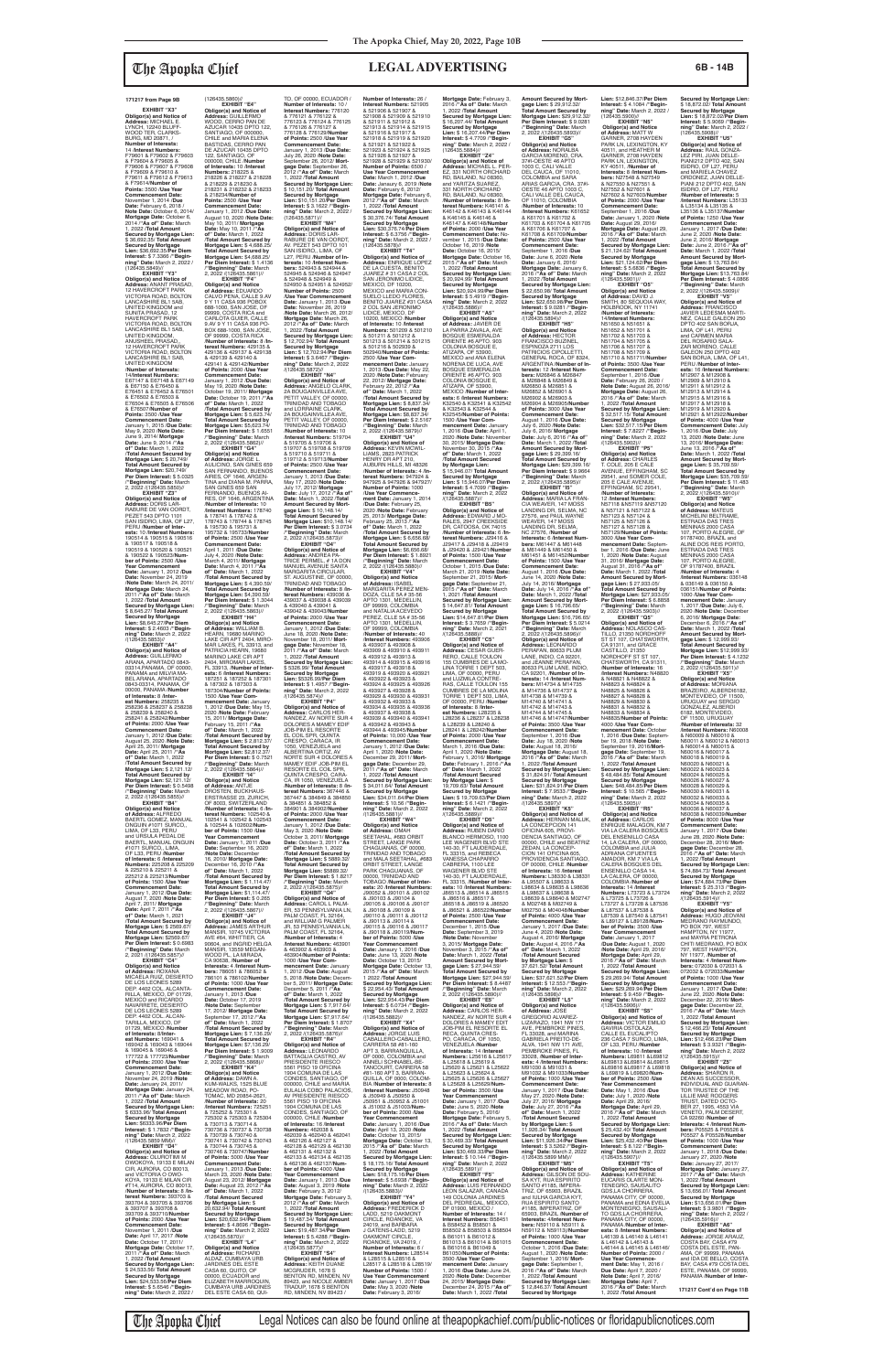**ests:** 16/**Interest Numbers:** E70649 & E70650 & E70651 & E70652 & E70701 & E70702 & E70703 & E70704 & E70705 & E70706 & E70707 & E70708 & E70709 & E70710 & E70711 & E70712/**Number of Points:** 4000 /**Use Year Com-mencement Date:** January 1, 2015 /**Due Date:** June 13, 2020 /**Note Date:** June 13, 2014/ **Mortgage Date:** June 13, 2014 /**"As of" Date:** March 1, 2022 /**Total Amount Secured by Mort-gage Lien:** \$ 27,789.49/ **Total Amount Secured by Mortgage Lien:** \$27,789.49/ **Per Diem Interest:** \$ 9.2211 /**"Beginning" Date:** March 2, 2022 /(126435.5917)//

EXHIBIT "B6" **Obligor(s) and Notice of Address:** DOUGLAS FRAN-CISCO COSTA, AV VIS CONDE DE MAVA, PONTA GROSSA, OF 84045100, BRAZIL and MARISTELA COSTA CASARIL, AV VIS CONDE DE MAVA, PONTA GROSSA, OF 84045100, BRAZIL /**Number of Inter-ests:** 10 /**Interest Numbers:** F27341 & F27342 & F27343 & F27344 & F27345 & F27346 & F27347 & F27348 & F27349 & F27350/**Num-ber of Points:** 2500 /**Use Year Commencement Date:** September 1, 2014 /**Due Date:** March 20, 2020 / **Note Date:** August 20, 2014/ **Mortgage Date:** August 20, 2014 /**"As of" Date:** March 1, 2022 /**Total Amount Secured by Mortgage Lien:** \$ 15,691.55/ **Total Amount Secured by Mortgage Lien:** \$15,691.55/**Per Diem Interest:** \$ 4.6067 /**"Begin-ning" Date:** March 2, 2022 /(126435.5918)// **EXHIBIT "C6"**

**Obligor(s) and Notice<br><b>of Address:** NORALBA<br>GARCIA MORENO, CRA.<br>37#I-OESTE 46 APTO 1003 C, CALI, OF 00000, CO-<br>LOMBIA and SARA ARIAS LOMBIA and SARA ARIAS<br>GARCIA, CRA. 37#I-OESTE<br>46 APTO 1003 C, CALI, OF<br>00000, COLOMBIA /**Number of Interests:** 16 /**Interest Numbers:** E89116 & E89117 & E89118 & E89119 & E89120 & E89121 & E89122 & E89123 & E89124 & E89125 & E89126 & E89127 & E89128 & E89129 & E89130 & E89131/<br>Number of Points: 4000 / **Number of Points:** 4000 / **Use Year Commencement Date:** September 1, 2014 / **Due Date:** May 20, 2020 / **Note Date:** August 13, 2014/ **Mortgage Date:** August 13, 2014 /**"As of" Date:** March 1, 2022 /**Total Amount Secured by Mortgage Lien:** \$ 25,230.28/ **Total Amount Secured by Mortgage Lien:** \$25,230.28/**Per Diem Interest:** \$ 7.2522 /**"Begin-ning" Date:** March 2, 2022 /

**Obligor(s) and Notice of Address:** ROBERT E<br>EHLERS, 1429 WOODY<br>CREEK ROAD, MAT-THEWS, NC 28105, and RITA G EHLERS, 1429 WOODY CREEK ROAD, MATTHEWS, NC 28105, /**Number of Interests:** 6 /**In-terest Numbers:** F18124 & F18125 & F18126 & F18127 & F18128 & F18129/**Num-ber of Points:** 1500 /**Use Year Commencement Date:** January 1, 2015 /**Due Date:** September 6, 2019 /**Note Date:** August 6, 2014/ **Mortgage Date:** August 6, 2014 /**"As of" Date:** March 1, 2022 /**Total Amount Secured by Mortgage Lien:** \$ 14,986.89/ **Total Amount Secured by Mortgage Lien:** \$14,986.89/**Per Diem Interest:** \$ 4.0633 /**"Beginning" Date:** March 2, 2022 /(126435.5919)// **EXHIBIT "D6"**

(126435.5920)// **EXHIBIT "E6" Obligor(s) and Notice of Address:** LISSETTE BIOL-LEY AYMERICH, BELLO HORIZONTE 1ERO EN-TRADA 400MTS S 850MTS E CASA ESQUINA, SAN JOSE ESCAZU, OF 00000, COSTA RICA /**Number of Interests:** 8 /**Inter-est Numbers:** F24421 & F24422 & F24423 & F24424 & F24425 & F24426 & F24427 & F24428/**Number of Points: 2000 /Use Year**<br> **Commencement Date: Commencement Date:** January 1, 2015 /**Due Date:** June 15, 2020 /**Note Date:** September 15, 2014/ **Mortgage Date:** September 15, 2014 /**"As of" Date:** March 1, 2022 /**Total Amount Se-cured by Mortgage Lien:** \$ 16,689.79/ **Total Amount Secured by Mortgage Lien:** \$16,689.79/**Per Diem Interest:** \$ 5.2436 /**"Begin-ning" Date:** March 2, 2022 /(126435.5921)// **EXHIBIT "F6" Obligor(s) and Notice of Address:** MAHDI AHMED ALNAGASH, PO BOX 6765 JEDDAH, OF 21452, SAUDI ARABIA /**Number of Interests:** 26 /**Interest Numbers:** F82003 & F82004 & F82005 & F82006 & F82007 & F82008 & F82009 & F82010 & F82011 & F82012 & F82013 & F82014 & F82015 & F82016 & F82017 & F82018 & F82019 & F82020 & F82021 & F82022 & F82023 & F82024 & F82025 & F82026 & F82027 & F82028/**Number of Points:** 6500 /**Use Year Com-mencement Date:** October 1, 2015 /**Due Date:** May 15, 2020 /**Note Date:** Sep-tember 15, 2014/ **Mortgage Date:** September 15, 2014 /**"As of" Date:** March 1, 2022 /**Total Amount Secured by Mortgage Lien:** \$ 41,704.09/ **Total Amount Secured by Mortgage Lien:** \$41,704.09/**Per Diem Interest:** \$ 11.676 /**"Begin-ning" Date:** March 2, 2022 /(126435.5922)// **EXHIBIT "G6" Obligor(s) and Notice of Address:** RICHARD ALDAZ, CUMBAYA URB JARDINES DEL ESTE CASA 60, QUITO, OF 00000, ECUADOR and ELIZABETH MARROQUIN, CUMBAYA URB JARDINES DEL ESTE CASA 60, QUITO, OF 00000, ECUA-DOR /**Number of Interests:** 14 /**Interest Numbers:** E62550 & E62551 & E62552 & E62601 & E62602 & E62603 & E62604 & E62605 & E62606 & E62607 & E62608 & E62609 & E62610 & E62611/**Number of Points:** 3500 /**Use Year Commencement Date:** January 1, 2015 /**Due Date:** July 5, 2020 /**Note Date:** September 5, 2014/ **Mortgage Date:** September 5, 2014 /**"As of" Date:** March 1, 2022 /**Total Amount Secured by Mortgage Lien:** \$ 21,792.72/ **Total Amount Secured by Mortgage Lien:** \$21,792.72/**Per Diem Interest:** \$ 6.9236 /**"Begin-ning" Date:** March 2, 2022

**of Address:** ADENRELE<br>A. KEHINDE, 7 TEMPLE-<br>WOOD AV., HAMPSTEAD, LONDON, OF NW3 7UY,<br>UNITED KINGDOM and UNITED KINGDOM and BAMGBOLA KEHINDE, 7 TEMPLEWOOD AV., HAMP-STEAD, LONDON, OF NW3 7UY, UNITED KINGDOM /**Number of Interests:** 10 /**Interest Numbers:** G04118 & G04119 & G04120 & G04125 & G04126 &<br>G04127/**Number of Points:**<br>2500 /**Use Year Com-**<br>mencement Date: January<br>1, 2015 /Due Date: June<br>25, 2020 /**Note Date:** September 25, 2014/ **Mortgage Date:** September 25, 2014 /**"As of" Date:** March 1, 2022 /**Total Amount Se-cured by Mortgage Lien:** \$ 18,120.25/ **Total Amount Secured by Mortgage Lien:** \$18,120.25/**Per Diem Interest:** \$ 5.4199 /**"Beginning" Date:** March 2, 2022 **EXHIBIT "P6" Obligor(s) and Notice of Address:** ORESA CHARLES, 2 LUCKNOW STREET ST JAMES, PORT OF SPAIN, OF 00000, TRINIDAD AND TOBAGO /**Number of Interests:** 16 /**Interest Numbers:** J33707 & J33708 & J33709 & J33710 & J33711 & J33712 & J33713 & J33714 & J33715 & J33716 & J33717 & J33718 & J33719 & J33720 & J33721 & J33722/ Number of Points: 4000<br>
/Use Year Commencement<br>
Date: September 1, 2015<br>
/Due Date: July 18, 2020 /<br>
Note Date: August 18, 2015/<br>
Mortgage Date: August 18,<br>
2015 /"As of" Date: March 2, 2022 /**Total Amount Secured by Mortgage Lien:** \$ 32,106.28/ **Total Amount Secured by Mortgage Lien:** \$32,106.28/**Per Diem Interest:** \$ 10.3121 /**"Beginning" Date:** March 2, 2022 /(126435.5935)// **EXHIBIT "Q6"**

/(126435.5924)// **EXHIBIT "I6" Obligor(s) and Notice** 

G04121 & G04122 & G04123 & G04124 &

/(126435.5923)// **EXHIBIT "H6" Obligor(s) and Notice of Address:** AUDACIOUS COACHING, LLC, PO<br>BOX 1842, HERNDON, VA 20172, and ROBERT C HAMILTON AS INDIVIDUAL, GUARANTOR AND AS MANAGING MEMBER, PO<br>BOX 1842, HERNDON, VA<br>20172, and TAMARA S.<br>HAMILTON AS INDIVIDUAL, GUARANTOR AND AS MANAGING MEMBER, PO BOX 1842, HERNDON, VA 20172 /**Number of Inter-ests:** 14/**Interest Numbers:** F48106 & F48107 & F48108 & F48109 & F48110 & F48111 & F48112 & F48113 & F48114 & F48115 & **Number of Points:** 2000 */Use Year Commencement* **Date:** September 1, 2015<br>/**Due Date:** July 3, 2020<br>/**Note Date:** August 3, 2015/ **Mortgage Date:** August 3, 2015 /**"As of" Date:** March 1, 2022 /**Total Amount Secured by Mortgage Lien:** \$ 16,365.92/ **Total Amount Secured by Mortgage Lien:** \$16,365.92/**Per Diem Interest:** \$ 4.6242 /**"Beginning" Date:** March 2, 2022 /(126435.5933)// **EXHIBIT "O6" Obligor(s) and Notice of Address:** PILAR BUENO DE DEZA, EL

> LYNCH, 12240 BLUFF-<br>WOOD TEB-CLABKS-WOOD TER, CLARKS-BURG, MD 20871 /**Number of Interests:** 4 /**Interest Numbers:** I20721 & I20722 & I20723 & I20724/**Number of Points:** 1000 /**Use Year Commencement Date:** November 1, 2015 /**Due Date:** February 14, 2018 /**Note Date:** April 14, 2015/ Mortgage Date: April 14,<br>2015 /"As of" Date: March<br>1, 2022 /Total Amount Se-<br>cured by Mortgage Lien:<br>\$ 14,188.08/Total Amount<br>Secured by Mortgage<br>Lien: \$14,188.08/Per Diem **Interest:** \$ 3.289 /**"Begin-ning" Date:** March 2, 2022 /(126435.5942)// **EXHIBIT "W6" Obligor(s) and Notice of Address:** JOSEPH LAWLESS, 2709 W 71ST<br>ST, PRAIRIE VILLAGE,<br>KS 66208 /**Number of Interests:** 8 /**Interest Num-bers:** H98833 & H98834 & H98835 & H98836 & H98919 & H98920 & I14552 & I14601/**Number**

F48116 & F48117 & F48118 & F48119/**Number of Points:** 3500 /**Use Year Commencement Date:** September 1, 2014 /**Due Date:** March 12, 2020 /**Note Date:** August 12, 2014/ **Mortgage Date:** August 12, 2014 /**"As of" Date:** March 1, 2022 /**Total Amount Secured by Mortgage Lien:** \$ 23,243.26/ **Total Amount Secured by Mortgage Lien:** \$23,243.26/**Per Diem Interest:** \$ 5.552 /**"Beginning" Date:** March 2, 2022 CASCAJAL 247 LAS CASUARINAS,SURCO, LIMA, OF L33, PERU /**Number of Interests:** 6 /**Interest Numbers:** I84109 & I84110 & I84251 & I84252 & I84301 & I84302/**Number of Points:** 1500 /**Use Year Commencement Date:** January 1, 2016 /**Due Date:** July 1, 2020 /**Note Date:** July 31, 2015/ **Mortgage Date:** July 31, 2015 /**"As of" Date:** March 1, 2022 /**Total Amount Secured by Mort-gage Lien:** \$ 15,476.13/ **Total Amount Secured by Mortgage Lien:** \$15,476.13/ **Per Diem Interest:** \$ 4.9019 /**"Beginning" Date:** March 2, 2022 /(126435.5934)//

> **EXHIBIT "X6"<br><b>Obligor(s) and Notice**<br>**of Address**: JEANETTE<br>JOYCE ZANDER, 7619<br>FAIRFIELD ROAD, BROOK-<br>LYN PARK, MN 55444 /**Number of Interests:** 8 /**Interest Numbers:** I09714 &<br>I09715 & I10121 & I10122 &<br>I10123 & I10124 & I10125 & I10126/**Number of Points:** 2000 /**Use Year Commencement Date:** January 1, 2016 /**Due Date:** May 21, 2020 /**Note Date:** April 21, 2015/ **Mortgage Date:** April 21, 2015 /**"As of" Date:** March 1, 2022 /**Total Amount Secured by Mort-gage Lien:** \$ 13,689.68/ **Total Amount Secured by Mortgage Lien:** \$13,689.68/ **Per Diem Interest:** \$ 3.804 /**"Beginning" Date:** March 2, 2022 /(126435.5944)//

/(126435.5927)// **EXHIBIT "J6" Obligor(s) and Notice of Address:** NIGEL DEANE, 4 GREEN ACRES RD, DEV-ONSHIRE, OF DV08, BER-MUDA and KAREN KING, 4 GREEN ACRES RD,<br>DEVONSHIRE, OF DV08, BERMUDA /**Number of In-terests:** 14 /**Interest Numbers:** F64826 & F64827 & F64828 & F64829 & F64830 & F64831 & F64832 & F64833 & F64834 & F64835 & F64836 & F64837 & F64838 & F64839/**Number of Points:** 3500 /**Use Year Commencement Date:** October 1, 2014 /**Due Date:** June 25, 2020 /**Note Date:** September 25, 2014/ **Mort-gage Date:** September 25, 2014 /**"As of" Date:** March 1, 2022 /**Total Amount Se-cured by Mortgage Lien:** \$ 22,205.42/ **Total Amount Secured by Mortgage Lien:** \$22,205.42/**Per Diem<br><b>Interest:** \$ /**"Beginning"<br><b>Date:** March 2, 2022<br>/(126435.5928)// **Obligor(s) and Notice of Address:** BELISARIO RODRIGUEZ, URB OBAR-RIO, EDIF RÓCRIS APTO<br>10 B. PANAMA, OF 00000. 10 B, PANAMA, OF 00000,<br>PANAMA and KATHALEEN<br>CASTRO DEAN, URB<br>OBARRIO, EDIF ROCRIS APTO 10 B, PANAMA, OF 00000, PANAMA /**Number of Interests:** 6 /**Inter-est Numbers:** I72244 & I72245 & I72246 & I72247 & I72248 & I72249/**Number of Points:** 1500 /**Use Year Commencement Date:** February 1, 2016 /**Due Date:** May 24, 2020 /**Note Date:** June 24, 2015/ **Mortgage Date:** June 24, 2015 /**"As of" Date:** March 1, 2022 /**Total Amount Se-cured by Mortgage Lien:** \$ 14,160.23/ **Total Amount Secured by Mortgage Lien:** \$14,160.23/**Per Diem Interest:** \$ 4.4147 /**"Beginning" Date:** March 2, 2022 /(126435.5936)// **EXHIBIT "R6"**

/**"Beginning" Date:** March 2, 2022 /(126435.5948)// **EXHIBIT "C7" Obligor(s) and Notice of Address:** ROXANA<br>MICAELA RUIZ, DESIERTO<br>DE LOS LEONES 5289 DEP. 4402 COL. ALCANTA-RILLA, MEXICO, DF 01729, MEXICO and RICARDO<br>NAVARRETE GOMEZ, DE-<br>SIERTO DE LOS LEONES 5289 DEP. 4402 COL. AL-CANTARILLA, MEXICO, DF 01729, MEXICO /**Number of Interests:** 6 /**Interest<br><b>Numbers:** J24037 & J24038<br>& J24039 & J24040 &<br>J24041 & J24042/**Number of Points:** 1500 /**Use Year Commencement Date:** January 1, 2017 /**Due Date:** November 18, 2019 /**Note Date:** January 18, 2016/ **Mortgage Date:** January 18, 2016 /**"As of" Date:** March 1, 2022 /Total Amount Se-<br>cured by Mortgage Lien:<br>\$ 17,702.42/ Total Amount<br>Secured by Mortgage<br>Lien: \$17,702.42/Per Diem<br>ninerst: \$ 4.952 /"Begin-<br>ning" Date: March 2, 2022<br>((126435.5949)// **EXHIBIT "D7" Obligor(s) and Notice of Address:** MARIO FELIPE GAITAN DELGADO, CRA 10 # 131 A - 92 CASA 57, BOGOTA, OF 00000,<br>COLOMBIA and ADRIANA<br>DEL PILAR GONZALEZ<br>GUEVARA, CRA 10 # 131 A - 92 CASA 57, BOGOTA, OF 00000, COLOMBIA /**Number of Interests:** 28 /**Interest Numbers:** L11617 & L11618 & L11619 & L11620 & L11621 & L11622 & L11623 & L11624 &<br>L11625 & L11626 & L11627 L11625 & L11626 & L11627<br>& L11628 & L11629 &<br>L11630 & L11631 & L11632<br>& L11633 & L11634 &<br>L11635 & L11636 & L11637 & L11638 & L11639 & L11640 & L11641 & L11642 & L11643 & L11644/**Number of Points:** 7000/**Use Year Commencement Date:** March 1, 2016 /**Due**  Date: November 19, 2019<br>**Note Date:** February 19 /**Note Date:** February 19, 2016/ **Mortgage Date:** February 19, 2016 /**"As of" Date:** March 1, 2022 /**Total Amount Secured by Mortgage Lien:** \$ 64,260.85/ **Total Amount Secured by Mortgage Lien:** \$64,260.85/ **Per Diem Interest:** \$ 18.187 /**"Beginning" Date:** March 2, 2022 /(126435.5950)//<br>"EXHIBIT "E7 **EXHIBIT "E7"<br><b>Obligor(s) and Notice**<br>**of Address:** CHERYL M.<br>MORRIS, 177 TOMAHAWK<br>DR, AVON LAKE, OH<br>44012, and WILLIAM A. MORRIS JR., 177 TOMA-HAWK DR, AVON LAKE, OH 44012, /**Number of Inter-ests:** 10 /**Interest Numbers:** K53538 & K53539 & K53540 & K53541 & K53542 & K53543 & K53544 & K53545 & K53546 & K53547/**Number of Points:** 2500 /**Use Year Commencement Date:** December 1, 2015 /**Due Date:** July 4, 2020 Mote Date: November<br>4, 2015/Mortgage Date:<br>November 4, 2015 /"As of"<br>Date: March 1, 2022 /Total<br>Amount Secured by Mort-<br>Amount Secured by Mortgage Lien: \$29,685.54/<br>Mortgage Lien: \$29,685.54/<br>Per Diem Interest: \$ 8.7631<br>"B **Obligor(s) and Notice of Address:** JAMES ANTUNANO, 3039 WISTER CIRCLE, VALRICO, FL 33596 /**Number of Inter-ests:** 8 /**Interest Numbers:** L42821 & L42822 & L42823 & L42824 & L42825 &<br>L42826 & L42827 & L42828/

**EXHIBIT "K6" Obligor(s) and Notice of Address:** MARCOS AU-RELIO D. DE SOUZA, RUA RAQUEL DE QUIROZ 100 QUADRA 2 LOTE 9 CASA 52, RIO DE JANIERO, OF 22793100, BRAZIL and BIANCA M.B. DUQUE, RUA RAQUEL DE QUIROZ 100 QUADRA 2 LOTE 9 CASA 52, RIO DE JANIERO, OF 22793100, BRAZIL /**Numbe of Interests:** 14 /**Interest Numbers:** 528734 & 528735 & 528924 & 528925 & 528926 & 528927 & 528928 & 528929 & 530429 & 530430 & 532525 & 532526 & 532527 & 532528/**Number of Points:** 3500 /**Use Year Commencement Date:** December 1, 2014 /**Due Date:** May 10, 2020 /**Note Date:** November 10, 2014/ **Mortgage Date:** No-vember 10, 2014 /**"As of" Date:** March 1, 2022 /**Total Amount Secured by Mort-gage Lien:** \$ 24,676.99/ **Total Amount Secured by Mortgage Lien:** \$24,676.99/ **Per Diem Interest:** \$ 7.2994 /**"Beginning" Date:** March 2, 2022 /(126435.5929)// **EXHIBIT "L6" Obligor(s) and Notice of Address:** JAVIER HER-NANDO CORREA, CALLE 135-55-75 CASA 211, BAR-RANQUILLA, OF 00000, COLOMBIA and CLAUDIA DEL PILAR CARDOSO, CALLE 135-55-75 CASA<br>211. BARRANQUILLA. 211, BARRANQUILLA, OF 00000, COLOMBIA /**Number of Interests:** 6 /**Interest Numbers:** I38910 & I38911 & I38912 & I38913 & I38914 & I38915/**Number of Points:** 1500 /**Use Year Commencement Date:** January 1, 2016 /**Due Date:** May 22, 2020 /**Note Date:** June 22, 2015/ **Mortgage Date:** June 22, 2015 /**"As of" Date:** March 1, 2022 /**Total Amount Secured by Mortgage Lien:** \$ 12,321.95/ **Total Amount Secured by Mortgage Lien:** \$12,321.95/**Per Diem Interest:** \$ 3.4234 /**"Beginning" Date:** March 2, 2022 /(126435.5931)// **EXHIBIT "M6" Obligor(s) and Notice of Address:** LEONARDO CARVAJAL, AV MALECON DE ENTRERIOS 159, GUAYAQUIL, OF 00000, ECUADOR and MARIA DEL-CARMEN-DE-CAR-VAJAL, AV MALECON DE<br>ENTRERIOS 159, GUAYA-QUIL, OF 00000, ECUA-DOR /**Number of Interests:** 8 /**Interest Numbers:** I40529 & I40530 & I40531 & I40532 & I40533 & I40534 & I40535 & I40536/**Number of Points:** 2000 /**Use Year Commencement Date:** January 1, 2016 /**Due Date:** July 20, 2020 /**Note Date:** July 20, 2015/ **Mortgage Date:** July 20, 2015 /**"As of" Date:** March 1, 2022 /**Total Amount Secured by Mort-gage Lien:** \$ 17,064.34/ **Total Amount Secured by Mortgage Lien:** \$17,064.34/ **Per Diem Interest:** \$ 5.451 /**"Beginning" Date:** March 2, 2022 /(126435.5932)// **EXHIBIT "N6" Obligor(s) and Notice of Address:** CALVIN E.<br>MINTZ, 94-1041 ANANIA<br>CIR APT 43, MILILANI, HI 96789, and MARY L. MINTZ, 94-1041 ANANIA CIR APT 43, MILILANI, HI 96789, /**Number of Inter-ests:** 8 /**Interest Numbers:** J53715 & J53716 & J53717 & J53718 & J53719 & J53720 & J53721 & J53722/ RENSING, 12523 RICH-IN 46236, /**Number of Inbers:** H89323 & H89324 & H89325 & H89326 & H89327 & H89328 & **Obligor(s) and Notice of**  /**Number of Interests:** 16 & H85842 & H85843 & H85844 & H85845 & H85846 & H85847 & H85848 & H85849 & H85850 & H85851 & H85852 & H85901 & H85902 & H85903 & OF 00000, COLOMBIA /**Number of Interests:** 4 /**Interest Numbers: Points:** 1000 /**Use Year**  2, 2022 /(126435.5940)// **EXHIBIT "U6"** TILLY-CHUBUT, OF 9001, ARGENTINA and ALEJANDRA GABRI-TILLY-CHUBUT, OF 9001 **bers:** H90009 & H90010 & H90011 & H90012 & H90013 & H90014 & H90015 & H90016 & H90017 & H90018 & H90019 & H90020 & H90021 & H90022 & H90023 & H90024 & H90025 & H90026 & H90027 & H90028 &

H90033 & H90034 &

H90035 & H90036 & H90037 & H90038 & H90039 & H90040 & H90041 & H90042 & H90043 & H90044 & H90045 & H90046 & H90047 & H90048/**Number of Points:** 10000 /**Use Year Commencement Date:** May 1, 2015 /**Due Date:** June 27, 2020 /**Note Date:** April 27, 2015/ **Mortgage Date:** April 27, 2015 /**"As of" Date:** March 1, 2022 /**Total Amount Secured by Mortgage Lien:** \$ 78,127.13/ **Total Amount Secured by Mortgage Lien:** \$78,127.13/**Per Diem Interest:** \$ 26.3077 /**"Begin-ning" Date:** March 2, 2022 /(126435.5941)// **EXHIBIT "V6" Obligor(s) and Notice of Address:** MICHAEL E.

1, 1996, 616 LIPFORD<br>DR, CARY, NC 27519, and LORRAINE S. LOWE AS INDIVIDUAL, GUARANTOR, AND CO-TRUSTEE OF THE LORRAINE S. LOWE TRUST DATED AUGUST 1, 1996, 616 LIPFORD DR, CARY, NC 27519, /**Number of Interests:** 10 /**Interest Numbers:** Q62530 & Q62531 & Q62532 & Q62533 & Q62534 & Q62535 & Q62536 & Q62537 & Q62538 & Q62539/**Number of Points:** 2500 /**Use Year Commencement Date:** May 1, 2017 /**Due Date:** July 26, 2020 /**Note Date:** April 26, 2017/ **Mortgage Date:** April 26, 2017 /**"As of" Date:** March 1, 2022 /**Total Amount Secured by Mort-gage Lien:** \$ 23,500.53/ **Total Amount Secured by Mortgage Lien:** \$23,500.53/ **Per Diem Interest:** \$ 4.9469 /**"Beginning" Date:** March 2, 2022 /(126435.5964)// **EXHIBIT "Q7" Obligor(s) and Notice of<br><b>Address:** EARL P. BROWN,<br>GARDEN HILLS # 1, NAS-<br>SAU, OF N9527, BAHAMAS and BEVERLEY V. BROWN, GARDEN HILLS # 1, NAS-SAU, OF N9527, BAHAMAS /**Number of Interests:** 6 /**In-terest Numbers:** P36247 & P36248 & P36249 & P36250 & P36251 & P36252/**Num-ber of Points:** 1500 /**Use Year Commencement Date:** January 1, 2018 /**Due Date:** May 3, 2020 /**Note Date:** May 3, 2017/ **Mortgage Date:** May 3, 2017 /**"As of" Date:** March 1, 2022 /**Total Amount Secured by Mortgage Lien:** \$ 19,904.79/ **Total Amount Secured by Mortgage Lien:** \$19,904.79/**Per Diem Interest:** \$ 6.5371 /**"Beginning" Date:** March 2, 2022 /(126435.5965)// **EXHIBIT "R7" Obligor(s) and Notice of Address:** MICHAEL<br>BOWERS, 9 WALNUT LN, HARRISON, NY 10528, and CARLA BOWERS, 9 WALNUT LN, HARRISON, NY 10528, /**Number of In-terests:** 12 /**Interest Num-bers:** Q53432 & Q53433 & Q53434 & Q53435 & Q53436 & Q53437 & Q53438 & Q53439 & Q53440 & Q53441 & Q53442 & Q53443/**Number of Points:** 3000 /**Use Year Commencement Date:** June 1, 2017 /**Due Date:** July 10, 2020 /**Note Date:** May 10, 2017/ **Mortgage Date:** May 10, 2017 /**"As of" Date:** March 1, 2022 /**Total Amount Secured by Mortgage Lien:**

**Obligor(s) and Notice of Address:** LAVERGNE B LANE DR, INDIANPOLIS,<br>IN 46236, and KATHLEEN IN 46236, and KATHLEEN A RENSING, 12523 RICH-LANE DR, INDIANPOLIS, **terests:** 10 /**Interest Num-**H89329 & H89330 & H89331 & H89332/**Number of Points:** 2500 /**Use Year Commencement Date:** April 1, 2015 /**Due Date:** May 20, 2020 /**Note Date:** March 20, 2015/ **Mortgage Date:** March 20, 2015 /**"As of" Date:** March 1, 2022 /**Total Amount Secured by Mort-gage Lien:** \$ 27,859.00/ **Total Amount Secured by Mortgage Lien:** \$27,859.00/ **Per Diem Interest:** \$ 8.1193 /**"Beginning" Date:** March 2, 2022 /(126435.5937)// **EXHIBIT "S6" Address:** DENNIS L DUN-CAN, 720 E GREENBRIER PLACE, SIOUX FALLS, SD 57108, and MARIE K DUN-CAN, 100 E SOUTH ST, PARKER, SD 57053-0037, /**Interest Numbers: H8584** H85904/**Number of Points:** 4000 /**Use Year Com-mencement Date:** January 1, 2016 /**Due Date:** January 1, 2020 /**Note Date:** April 1, 2015/ **Mortgage Date:** April 1, 2015 /**"As of" Date:** March 1, 2022 /**Total Amount Secured by Mort-gage Lien:** \$ 30,162.10/ **Total Amount Secured by Mortgage Lien: \$30,162.10/<br><b>Per Diem Interest: \$** 7.1171<br>**/"Beginning" Dat**e: March<br>2, 2022 /(126435.5939)//<br>**EXHIBIT "T6" Obligor(s) and Notice of Address:** LUCILA CASTRO DE MCKAY, CARRERA 5 #4A SUR 79 APTO 2-510 CAJICA, CUNDINAMARCA, 147709 & 147710 & 147711 & 147712/**Number of Commencement Date:** January 1, 2016 /**Due Date:** May 16, 2020 /**Note Date:** March 16, 2015/ **Mortgage Date:** March 16, 2015 /**"As of" Date:** March 1, 2022 /**Total Amount Secured by Mortgage Lien:** \$ 8,924.45/ **Total Amount Secured by Mortgage Lien:** \$8,924.45/ **Per Diem Interest:** \$ 2.7383 /**"Beginning" Date:** March **Obligor(s) and Notice of Address:** SERGIO LAVIE LARREGUY, FRAGATA SARMIENTO 1844, RADA ELA TORRES, FRAGATA SARMIENTO 1844, RADA ARGENTINA /**Number of Interests:** 40 /**Interest Num-**H90029 & H90030 & H90031 & H90032 & **EXHIBIT "Y6" Obligor(s) and Notice of Address:** JOSE MER-CEDES GARCIA PRIEGO, LA VENTA #108 FRACC CAMPESTRE, VILLAHER-MOSA, TA 86035, MEXICO /**Number of Interests:** 40 /**Interest Numbers:** I62917 & I62918 & I62919 & I62920 & I62921 & I62922 & I62923 & I62924 & I62925 & I62926 & I62927 & I62928 & I62929 & I62930 & I62931 & I62932 & I62933 & I62934 & I62935 & I62936 & I62937 & I62938 & I62939 & I62940 & I62941 & I62942 & I62943 & I62944 & I62945 & I62946 & I62947 & I62948 & I62949 & I62950 162951 & 162952 & 163001 & I63002 & I63003 & I63004/ **nber of P** /**Use Year Commencement Date:** July 1, 2015<br>/**Due Date:** May 2, 2020<br>/**Note Date:** June 2, 2015/ **Mortgage Date:** June 2, 2015 /**"As of" Date:** March 1, 2022 /**Total Amount Secured by Mortgage Lien:** \$ 86,418.36/ **Total Amount Secured by Mortgage Lien:** \$86,418.36/**Per Diem Interest:** \$ 27.1587 /**"Beginning"** Date: March 2, 2022 /(126435.5945)// **EXHIBIT "Z6" Obligor(s) and Notice of<br><b>Address:** CASSANDRA<br>WATSON, 4331 TALMADGE CIRCLE, CAMP SPRINGS, MD 20746 /**Number of Interests:** 8 /**Interest Numbers:** G30328 & G30329 & J13208 & J13209 & J13210 & J13211 & J13212 & J13213/**Numbe of Points:** 2000 /**Use Year Commencement Date:** August 1, 2015 /**Due Date:** June 10, 2020 /**Note Date:** July 10, 2015/ **Mortgage Date:** July 10, 2015 /**"As of" Date:** March 1, 2022 /**Total Amount Secured by Mortgage Lien:** \$ 8,563.28/ **Total Amount Secured by Mortgage Lien:** \$8,563.28/ **Per Diem Interest:** \$ 2.3083 /**"Beginning" Date:** March 2, 2022 /(126435.5946)// **EXHIBIT "A7 Obligor(s) and Notice of Address:** MARCIA SA-LOME BUGALLO, AV. LUIS MARIA CAMPOS<sup>'</sup>180 CAPI-<br>TAL FEDERAL. BUENOS TAL FEDERAL, BUENOS AIRES, OF 1425, ARGEN-TINA /**Number of Interests:** 8 /**Interest Numbers:** I16922 & I16923 & I16924 & I16925 & I16926 & I16927 & I16928 & I16929/**Number of Points:** 2000 /**Use Year Commencement Date:** July 1, 2015 /**Due Date:** July 26, 2020 /**Note Date:** June 26, 2015/ **Mortgage Date:** June 26, 2015 /**"As of" Date:** March 1, 2022 /**Total Amount Secured by Mort-gage Lien:** \$ 17,099.84/ **Total Amount Secured by Mortgage Lien:** \$17,099.84/ **Per Diem Interest:** \$ 5.7581 /**"Beginning" Date:** March 2, 2022 /(126435.5947)// **EXHIBIT "B7" Obligor(s) and Notice of Address:** RASHA MOHAMMED ENAYA, GURFAIBN ALHAVITH ST, JEDDAH AL ULAYA, OF 21531, SAUDI ARABIA / **Number of Interests:** 8 / **Interest Numbers:** K18837 & K18838 & K18839 & K18840 & K18841 & K18842 & K18843 & K18844/ **Number of Points:** 2000 / **Use Year Commencement Date:** December 1, 2015 / **Due Date:** May 9, 2020 / **Note Date:** November 9, 2015/ **Mortgage Date:** November 9, 2015 /**"As of" Date:** March 1, 2022 /**Total Amount Secured by Mort-gage Lien:** \$ 16,580.38/ **Total Amount Secured by Mortgage Lien:** \$16,580.38/ **Per Diem Interest:** \$ 4.8935

**of Points:** 2000 /**Use Year Commencement Date:** Febraary 1, 2016 /**Due**  Date: January 13, 2015 /<br>Note Date: May 20, 2015/<br>Mortgage Date: May 20,<br>2015 /"As of" Date: March<br>1, 2022 /Total Amount Server<br>S 34,456.79/ Total Amount **Secured by Mortgage Lien:** \$34,456.79/**Per Diem Interest:** \$ 6.5382 /**"Begin-ning" Date:** March 2, 2022 / (126435.5943)//

**Date:** May 5, 2017 / "As of **Date:** March 1, 2022 /**Total Amount Secured by Mortgage Lien:** \$ 45,201.26/ **Total Amount Secured by Mortgage Lien:** \$45,201.26/ **Per Diem Interest:** \$ 13.0249 /**"Beginning" Date:** March 2, 2022 / (126435.5972) **EXHIBIT "W7" Obligor(s) and Notice of Address:** ROSEANNE FER-RARA, 58 VALLEY VIEW CRESCENT, DORCHES-TER, ON N0L1G3, CANADA and CARL FERRARA, 58 VALLEY VIEW CRES-CENT, DORCHESTER, ON N0L1G3, CANADA /**Number of Interests:** 18 /**Interest Numbers:** Q32110 &<br>Q32111 & Q32112 & Q32113<br>& Q32114 & Q32115 & Q32116 & Q32117 & Q32118 & Q32119 & Q32120 & Q32121 & Q32122 & Q32123 & Q32124 & Q32125 & Q32126 & Q32127/**Number of Points:** 4500 /**Use Year Commencement Date:** January 1, 2018 /**Due Date:** June 11, 2020 /**Note Date:** July 11, 2017/ **Mortgage Date:** July 11, 2017 /**"As of" Date:** March 1, 2022 /**Total Amount Secured by Mortgage Lien:** \$ 43,743.81/ **Total Amount Secured by Mortgage Lien:** \$43,743.81/**Per Diem Interest:** \$ 10.8529 /**"Beginning" Date:** March 2, 2022 /(126435.5974)// **EXHIBIT "X7"**

**EXHIBIT "A8"<br><b>Obligor(s) and Notice<br><b>of Address:** WONTAE<br>JIN, OSAKA FUKUSHIMA<br>TOWER 4-3-23-4006 FU-<br>KUSHIMA FUKUSHIMA-KU, OSAKA-SHI, OS 553-0003, JAPAN and JUNGHYUN YI, OSAKA FUKUSHIMA TOWER 4-3-23-4006 FU-KUSHIMA FUKUSHIMA-KU, OSAKA-SHI, OS , JAPAN /**Number of Interests:** 10 /**Interest Numbers:** 986438 & 986439 & 986440 & 986441 & 986442 & 986443 & 986444 & 990116 & 990117 & B35541/**Number of Points:** 2500 /**Use Year Commencement Date:** March 1, 2018 /**Due Date:** May 2, 2020 /**Note Date:** February 2, 2018/ **Mortgage Date:** February 2, 2018 /**"As of" Date:** March 1, 2022 /**Total Amount Secured by Mortgage Lien:** \$ 31,352.56/ **Total Amount Secured by Mortgage Lien:** \$31,352.56/**Per Diem Interest:** \$ 8.808 /**"Begin-ning" Date:** March 2, 2022 /(126435.5980)// **EXHIBIT "B8" Obligor(s) and Notice of Address:** THOMAS F. STASKIEWICZ, 315 JONAH PLACE, WOOD-BURN, OR 97071, and D. MICHELLE STASKIEWICZ, 3151 JONAH PLACE, WOODBURN, OR 97071, / **Number of Interests:** 8 / **Interest Numbers: U34045<br>& U34046 & U34047** & U34046 & U34047 & U34048 & U34049 & U34050 & U34051 & U34052/**Number of Points:** 2000 /**Use Year Commencement Date:** January 1, 2018 /**Due Date:** June 19, 2020 /**Note Date:** February 19, 2018/ **Mortgage Date:** February 19, 2018 /**"As of" Date:** March 1, 2022 /**Total Amount Secured by Mortgage Lien:** \$ 24,881.96/ **Total Amount Secured by Mortgage Lien:** \$24,881.96/ **Per Diem Interest:** \$ 7.0739 /**"Beginning" Date:** March 2, 2022 /(126435.5982)// **EXHIBIT "C8" Obligor(s) and Notice of Address:** BERNARD MCCLEAN, #3 ORANGE GROVE ESTATE ROAD, TACARIGUA, OF 00000, TRINIDAD AND TOBAGO / **Number of Interests:** 14 / **Interest Numbers:** N97219 & N97220 & N97221 & N97222 & N97223 & N97224 & N97225 & N97226 & N97227 & N97228 & N97229 & N97230 & N97231 & N97232/**Number of Points:** 3500 /**Use Year Commencement Date:** January 1, 2018 /**Due Date:** May 5, 2020 /**Note Date:** December **171217 Cont'd on Page 12B**

**The Apopka Chief** Legal Notices can also be found online at theapopkachief.com/public-notices or floridapublicnotices.com

**Mortgage Date:** March 3, 2016 /**"As of" Date:** March 1, 2022 /**Total Amount Secured by Mortgage Lien:** \$ 17,959.29/ **Total Amount Secured by Mortgage Lien:** \$ 17,959.29/**Per Diem Interest:** \$ 5.3425 /**"Begin-ning" Date:** March 2, 2022 /(126435.5952)// **EXHIBIT "G7" Obligor(s) and Notice of Address:** OSNI FABRIS,<br>REP. DO LIBANO 2205,<br>CUIABA, OF 78048, BRAZIL<br>and TAISE M. ARAUJO, REP. DO LIBANO 2205, CUIABA, OF 78048, BRAZIL /**Number of Interests:** 6 /**Interest Numbers:** K58442 & K58443 & K58444 & K58445 & K58446 & K58447/**Number of Points:** 1500 /**Use Year Commencement Date:** February 1, 2016 /**Due Date:** June 21, 2020 /**Note Date:** January 21, 2016/ **Mortgage Date:** January 21, 2016 /**"As of" Date:** March 1, 2022 /**Total Amount Secured by Mortgage Lien:** \$ 16,031.12/ **Total Amount Secured by Mortgage Lien:** \$16,031.12/**Per Diem Interest:** \$ 5.0686 /**"Begin-ning" Date:** March 2, 2022 /(126435.5953)// **EXHIBIT "H7" Obligor(s) and Notice of Address:** ARNOLD ALBERT KINGSLEY MCLETCHIE, LP#159 C PAX VALE, SANTA CRUZ, OF 99999,<br>TRINIDAD AND TOBAGO<br>/**Number of Interests:** 8 *I*In**terest Numbers:** 415021 & 415022 & 415023 & 415727 & 415728 & 415729 & 415730 & 416917/**Number of Points:** 2000 /**Use Year Commencement Date:** March 1, 2016 /**Due Date:** July 18, 2020 /**Note Date:** February 18, 2016/ **Mortgage Date:** February 18, 2016 /**"As of" Date:** March 1, 2022 /**Total Amount Secured by Mortgage Lien:** \$ 18,403.06/ **Total Amount Secured by Mortgage Lien:** \$18,403.06/**Per Diem Interest:** \$ 5.8809 /**"Begin-ning" Date:** March 2, 2022 /(126435.5954)// **EXHIBIT "I7" Obligor(s) and Notice of Address:** ANGELO CLARK, 2A BOUGAINVILLEA AVE,<br>PETIT VALLEY, OF 00000,<br>TRINIDAD AND TOBAGO and LORRAINE CLARK,<br>2A BOUGAINVILLEA AVE, PETIT VALLEY, OF 00000, TRINIDAD AND TOBAGO / **Number of Interests:** 4 / **Interest Numbers:** K67922 & K67923 & K67924 & K67925/**Number of Points:** 1000 /**Use Year Commencement Date:** January 1, 2017 /**Due Date:** May 11, 2020 /**Note Date:** March 11, 2016/ **Mortgage Date:** March 11, 2016 /**"As of" Date:** March 1, 2022 /**Total Amount Secured by Mort-gage Lien:** \$ 11,374.15/ **Total Amount Secured by Mortgage Lien:** \$11,374.15/ **Per Diem Interest:** \$ 3.5226 /**"Beginning" Date:** March 2, 2022 /(126435.5955)// **EXHIBIT "J7" Obligor(s) and Notice** 

L42826 & L42827 & L42828/ **Number of Points:** 2000 /**Use Year Commence-ment Date:** January 1, 2017 /**Due Date:** August 3, 2019 /**Note Date:** March 3, 2016/ **of Address:** ROBERTO<br>BESSUDO SULKIN, VISTA DEL BOSQUE #7 CON-<br>JUNTO URBANO GREEN JUNTO URBANO GREEN HOUSE, MEXICO DF, DF 52779, MEXICO and MARIA FERNANDA HURTADO, VISTA DEL BOSQUE #7 CONJUNTO URBANO<br>GREEN HOUSE, MEXICO DF, DF 52779, MEXICO /**Number of Interests:** 40 /**Interest Numbers:** J89917 & J89918 & J89919 & J89920 & K18016 & K18017 & K18018 & K18019 & K18020 & K18021 & K28129 & K28130 & K28131 & K28132 & K28133 & K28134 & K28135 & K28136 & K28137 & K28138 & K28139 & K28140 & K28141 & K28142 & K28143 & K28144 & K28145 & K28146 & K28147 & K28148 & K28149 & K28150 & K28151 & K28152 & K28201 & K28202 & K28203 & K28204 & K28205 & K28206/**Number of Points:** 10000 /**Use Year Commencement Date:** November 1, 2015 /**Due Date:** April 20, 2020 /**Note Date:** October 20, 2015/ **Mortgage Date:** October 20, 2015 /**"As of" Date:** March 1, 2022 /**Total Amount Secured by Mortgage Lien:** \$ 83,179.84/ **Total Amount Secured by Mortgage Lien:** \$83,179.84/**Per Diem Interest:** \$ 25.0233 /**"Begin-ning" Date:** March 2, 2022 /(126435.5956)// **EXHIBIT "K7" Obligor(s) and Notice of Address:** VALENTINO ISIDRO, 437 GARDEN<br>AVENUE, SAN BRUNO, CA 94066, and ELAINE ISIDRO, 437 GARDEN AVENUE, SAN BRUNO, CA 94066, /**Number of Interests:** 14 /**Interest Numbers:** K77312 & K77313 & K77314 & K77315 & K77316 & K77317 & K77318 & K77319 & K77320 & K77321 & K77322 & K77323 & K77324 & K77325/**Number of Points:** 3500 /**Use Year Commencement Date:** January 1, 2016 /**Due Date:** May 3, 2020 /**Note Date:** December 3, 2015/ **Mortgage Date:** December 3, 2015 /**"As of" Date:** March 1, 2022 /**Total Amount Secured by Mort-gage Lien:** \$ 29,832.77/ **Total Amount Secured by Mortgage Lien: \$29,832.77/<br><b>Per Diem Interest: \$** 7.2888<br>/**"Beginning" Date:** March<br>2, 2022 /(126435.5957)// **EXHIBIT "L7" Obligor(s) and Notice of Address:** GEORGE A. MOORE JR., 25517 SPEC-TRUM, IRVINE, CA 92618 /**Number of Interests:** 8 /**Interest Numbers:** Q07151 & Q07152 & Q07201 & Q07202 & Q07203 & Q07204 & Q07205 & Q07206/**Number of Points:** 2000 /**Use Year Commencement Date: January<br>1. 2018 /Due Date: June** 1, 2018 /**Due Date:** June 11, 2020 /**Note Date:** April 11, 2017/ **Mortgage Date:** April 11, 2017 /**"As of" Date:** March 1, 2022 /**Total Amount Secured by Mort-gage Lien:** \$ 22,850.02/ **Total Amount Secured by Mortgage Lien:** \$22,850.02/ **Per Diem Interest:** \$ 6.462 /**"Beginning" Date:** March 2, 2022 /(126435.5959)// **EXHIBIT "M7" Obligor(s) and Notice of Address:** LUIS FERNANDO LEON SALAZAR, CANADA 149 COLONIA JARDINES DEL PEDREGAL, MEXICO,<br>DF 01900, MEXICO /**Number of Interests:** 22 /**Interest Numbers:** P76036 & P76037 & P76038 & P76039 & P76040 & P76041 & P76042 & P76043 & P76044 & P76045 & P76046 & P76047 & P76048 & P76049 & P76050 & P76051 & P76052 & P76101 & P76102 & P76103 & P76104 & P76105/**Number of Points:** 5500 /**Use Year Commencement Date:** January 1, 2018 /**Due Date:** July 1, 2020 /**Note Date:** March 30, 2017/ **Mortgage Date:** March 30, 2017 /**"As of" Date:** March 1, 2022 /**Total Amount Secured by Mortgage Lien:** \$ 49,179.83/ **Total Amount Secured by Mortgage Lien:** \$49,179.83/**Per Diem Interest:** \$ 14.9654 /**"Beginning" Date:** March 2, 2022 /(126435.5961)// **EXHIBIT "N7" Obligor(s) and Notice of Address:** KATHERINE EUCARIS OLARTE MON-TENEGRO, SAUSALITO<br>GDS,LA CHORRERA,<br>PANAMA CITY, OF 00000, PANAMA and CARLOS ALBERTO GUTIERREZ<br>ESPINOSA, SAUSALITO ESPINOSA, SAUSALITO<br>GDS,LA CHORRERA,<br>PANAMA CITY, OF 00000,<br>PANAMA /**Number of Interests:** 8 /**Interest**<br>**Numbers:** P74304 &<br>P74305 & P74306 & P74307 & P74308 & P74309 & P74310 & P74311/**Number of Points:** 2000 /**Use Year Commencement Date:** May 1, 2017 /**Due Date:** April 1, 2020 /**Note Date:** March 29, 2017/ **Mortgage Date:** March 29, 2017 /**"As of" Date:** March 1, 2022 /**Total Amount Secured by Mort-gage Lien:** \$ 21,535.06/ **Total Amount Secured by Mortgage Lien:** \$21,535.06/ **Per Diem Interest:** \$ 6.394 /**"Beginning" Date:** March 2, 2022 /(126435.5962)// **EXHIBIT "O7" Obligor(s) and Notice of Address:** DENNIS P. BLON-DIN, 9230 BAYBERRY<br>BEND #202, FORT MYERS, FL 33908, and DEBO-RAH M. BLONDIN, 9230 BAYBERRY BEND #202, FORT MYERS, FL 33908 **Number of Interests:** 30 / **Interest Numbers:** O82846 & O82847 & O82848 & O82849 & O82850 & O82851 & O82852 & O82901 & O82902 & O82903 & O82904 & O82905 & O82906 & O82907 & O82908 & O82909 & O82910 & O82911 & O82912 & O82913 & O82914 & O82915 & O82916 & O82917 & O82918 & O82919 & O82920 & O82921 & O82922 & O82923/**Number of Points:** 7500 /**Use Year Commencement Date:** January 1, 2018 /**Due Date:** June 22, 2020 / Note Date: March<br>22, 2017/ Mortgage Date:<br>March 22, 2017 / "As of"<br>Date: March 1, 2022 / Total<br>Amount Secured by Mort-<br>gage Lien: \$ 64,369.87/<br>Total Amount Secured by **Mortgage Lien:** \$64,369.87/ **Per Diem Interest:** \$ 16.495 /**"Beginning" Date:** March 2, 2022 /(126435.5963)// **EXHIBIT "P7" Obligor(s) and Notice of Address:** DAVID F. LOWE AS INDIVIDUAL, GUARAN-TOR, AND CO-TRUSTEE OF THE DAVID F. LOWE TRUST DATED AUGUST

\$ 28,661.27/ **Total Amount Secured by Mortgage Lien:** \$28,661.27/**Per Diem Interest:** \$ 7.1455 /**"Beginning" Date:** March 2, 2022 /(126435.5967)// **EXHIBIT "S7" Obligor(s) and Notice of Address:** TOSHIAKI<br>IKOMA, 4-18-6 IKIMEDAI-HIGASHI, MIYAZAKI-SHI, MZ 8800942, JAPAN and<br>SHOKO IKOMA, 4-18-6 SHOKO IKOMA, 4-18-6<br>IKIMEDAIHIGASHI, MI-<br>YAZAKI-SHI, MZ 8800942,<br>JAPAN /**Number of Interests:** 16 /**Interest Numbers:** Q80840 & Q80841 & Q80842 & Q80843 & Q80844 & Q80845 & Q80846 & Q80847 & Q80848 & Q80849 & Q80850 & Q80851 & Q80852 & Q80901 & Q80902 & Q80903/**Number of Points:** 4000 /**Use Year Commencement Date:** January 1, 2018 /**Due Date:** July 18, 2020 /**Note Date:** May 18, 2017/ **Mortgage Date:** May 18, 2017 /**"As of" Date:** March 1, 2022 /**Total Amount Secured by Mortgage Lien:** \$ 36,273.49/ **Total Amount Secured by Mortgage Lien:** \$36,273.49/**Per Diem Interest:** \$ 10.433 /**"Begin-ning" Date:** March 2, 2022 EXHIBIT "T7" **EXHIBIT "T7" Obligor(s) and Notice of Address:** TAKASHI HOJO, 1-10-1-704 KAMIKIZAKI URAWA-KU, SAITAMA-SHI,<br>ST 3300071, JAPAN and TAKAKO HOJO, 1-10-1-704 KAMIKIZAKI URAWA-KU,<br>SAITAMA-SHI, ST 3300071,<br>JAPAN and NARUMI HOJO, 1-10-1-704 KAMIKIZAKI<br>URAWA-KU, SAITAMA-SHI, ST 3300071, JAPAN and YURI HOGO, 1-10-1-704 KAMIKIZAKI URAWA-KU, SAITAMA-SHI, ST 3300071 JAPAN/**Number of Inter-ests:** 8 /**Interest Numbers:** Q14920 & Q14921 & Q14922 & Q14923 & Q14924 & Q14925 & Q14926 & Q14927/**Number of Points:** 2000 /**Use Year Commencement Date:** May 1, 2017 /**Due Date:** May 27, 2020 /**Note Date:** April 27, 2015/ **Mortgage Date:** April 27, 2015 /**"As of" Date:** March 1, 2022 /**Total Amount Secured by Mortgage Lien:** \$ 20,879.27/ **Total Amount Secured by Mortgage Lien:** \$20,879.27/**Per Diem Interest:** \$ 6.2388/**"Be-ginning" Date:** March 2, 2022/(126435.5969)//<br> **Chigor(s) and Notice of<br>
<b>Address:** RICHARD LYLES,<br>
431 WEST 36TH STREET,<br>
RIVIERA BEACH, FL 33404, and LORRAINE M. LYLES 431 WEST 36TH STREET, RIVIERA BEACH, FL 33404, /**Number of Interests:** 17 /**Interest Numbers:** Q46223 & Q46224 & Q46225 & Q46226 & Q46227 & Q46228 & Q46229 & Q46230 & Q46231 & Q46232 & Q46233 & Q46234 & Q46235 & Q46236 & Q46237 & Q46238 & Q46239/**Number of Points:** 4250 /**Use Year Commencement Date:** January 1, 2018 /**Due Date:** July 27, 2020 /**Note Date:** April 27, 2017/ **Mortgage Date:** April 27, 2017 /**"As of" Date:** March 1, 2022 Total Amount Secured<br>Sy Mortgage Lien:<br>\$ 52,153.01/ Total Amount<br>Secured by Mortgage<br>Lien: \$52,153.01/Per Diem<br>Interest: \$ 17.0618 /"Begin-<br>ning" Date: Macroh 2, 2022<br>((126435.5970)// **EXHIBIT "V7" Obligor(s) and Notice of Address:** JANN S. GRAHAM, 1028 UTSONATI LANE, BREVARD, NO 28712 /**Number of Interests:** 16 /**Interest Numbers:** Q82916 & Q82917 & Q82918 & Q82919 & Q86719 & Q86720 & Q86721 & Q86722 & Q86723 & Q86724 & Q86725 & Q86726 & Q86727 & Q86728 & Q86729 & Q86730 /**Number of Points:** 4000 /**Use Year Commencement Date:** January 1, 2018 /**Due Date: Mortgage Date:** August 10, 2017 /**"As of" Date:** March 1, 2022 /**Total Amount Se-**

July 5, 2020 /**Note Date:** May 5, 2017/ **Mortgage** 

**Obligor(s) and Notice of Address:** BEN SHACKEL-FORD, 5301 WHITESBURG DR SE, HUNTSVILLE,<br>AL 35802 / Number of AL 35802 /**Number of Interests:** 8 /**Interest Num-bers:** O80539 & O80540 & O80541 & O80542 & O80543 & O80544 & O80545 & O80546/**Number of Points:** 2000 /**Use Year Commencement Date:** July 1, 2017 /**Due Date:** November 13, 2019 **Date: November 13, 2019<br><b>Note Date:** June 13, 2017/ **Mortgage Date:** June 13, 2017 /**"As of" Date:** March 1, 2022 /**Total Amount Se-cured by Mortgage Lien:** \$ 19,389.39/ **Total Amount Secured by Mortgage Lien:** \$19,389.39/**Per Diem Interest:** \$ 5.9697 /**"Beginning" Date:** March 2, 2022 /(126435.5975)// **EXHIBIT "Y7" Obligor(s) and Notice of Address:** JOSEPH M. MURREY, 11483 FLOYD

CIRCLE, BEAUMONT, CA 92223, and KELSEY L. THOMPSON, 11483 FLOYD CIRCLE, BEAUMONT, CA 92223, /**Number of Interests:** 8 /**Interest Numbers:** R83645 & R83646 & R83647 & R83648 & R83649 & R83650 & R83651 & R83652/Numbe **of Points:** 2000 /**Use Year Commencement Date:** September 1, 2017 /**Due**<br> *Date: January 9, 2020***<br>
/<b>Note Date:** August 9,<br> **Mortgage Date:** August 9,<br>
2017 /"**As of" Date:** March<br>1, 2022 /**Total Amount Secured by Mortgage Lien:** \$ 24,565.05/ **Total Amount Secured by Mortgage Lien:** \$24,565.05/**Per Diem Interest:** \$ 6.7837 /**"Begin-ning" Date:** March 2, 2022 /(126435.5977)// **EXHIBIT "Z7" Obligor(s) and Notice of Address:** BARBARA NIMMONS, 5030 HADWIN ROAD, BAMBERG, SC 29003 /**Number of Inter-ests:** 12 /**Interest Num-bers:** R51132 & R51133 & R51134 & R51135 & R51136 & R51137 & R51138 & R51139 & R51140 & R51141 &R51142 & R51143 /**Number of Points:** 3000 /**Use Year Commencement Date:** January 1, 2019 /**Due Date:** May 10, 2020 /**Note Date:** August 10, 2017/

**cured by Mortgage Lien:** \$ 39,003.66/ **Total Amount Secured by Mortgage Lien:** \$39,003.66/**Per Diem Interest:** \$ 11.6546 /**"Begin-ning" Date:** March 2, 2022 /(126435.5978)//

### **171217 from Page 10B**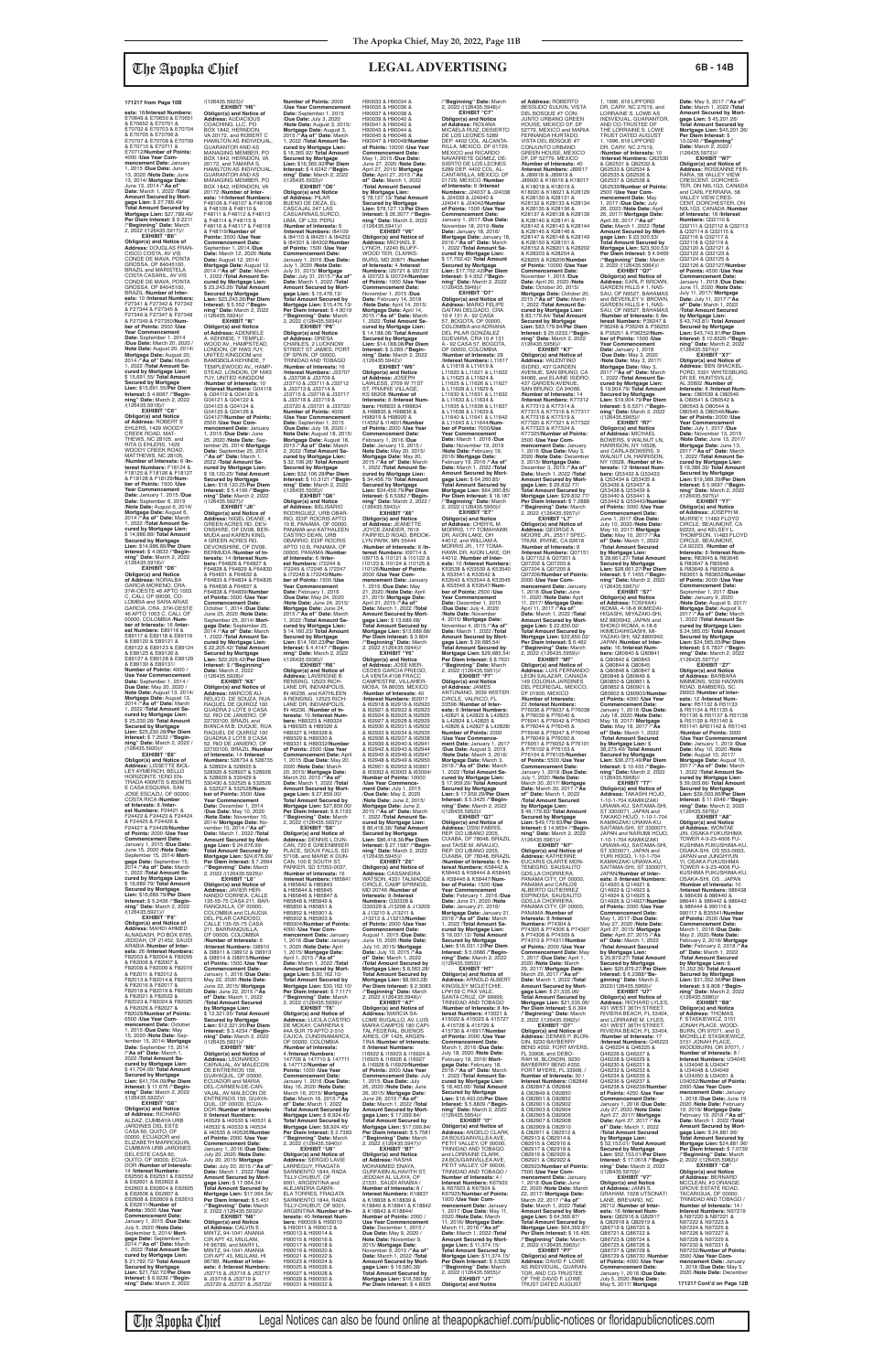5, 2016/**Mortgage Date:** December 5, 2016 /**"As of" Date:** March 1, 2022 / **Total Amount Secured by Mortgage Lien:** \$ 36,146.10/ **Total Amount Secured by Mortgage Lien:** \$36,146.10/**Per Diem Interest:** \$ 11.9391 /**"Begin-ning" Date:** March 2, 2022 / (126435.5983)// **EXHIBIT "D8"**

**Obligor(s) and Notice of Address:** ABIODUN OMOTAYO KUKOYI, 21 THE COPSE, HEMEL HEMPSTEAD, OF HP1 2TA, UNITED KINGDOM and ABISOLA KUKOYI, 21 THE COPSE, HEMEL HEMPSTEAD, OF HP1 2TA, UNITED KINGDOM /**Number of Interests:** 19 /**Interest Numbers:** N69752 & N69801 & N69802 & N69803 & N69804 & N69805 & N69806 & N69807 & N69808 & N69809 & N69810 & N69811 & N69812 & N69813 &N69814 &N69815 &N69816 &N69817 &N69818/**Number of Points:** 4750 /**Use Year Commencement Date:** January 1, 2017 /**Due Date:** July 26, 2020 /**Note Date:** September 26, 2016/ **Mort-<br>gage Date:** September 26,<br>2016 /**"As of" Date:** March<br>1, 2022 /**Total Amount<br>Secured by Mortgage Lien:<br>\$ 40,817.55/ Total Amount Secured by Mortgage Lien:** \$40,817.55/**Per Diem Interest:** \$ 12.491 /**"Begin-ning" Date:** March 2, 2022 /(126435.5984)// **EXHIBIT "E8"**

**Obligor(s) and Notice of Address:** EMI JO, 5-5-1301<br>TACHIMACHI AOBA-KU,<br>SENDAI-SHI, MY 980-0822, JAPAN /**Number of Interests:** 10 /**Interest Numbers:** N73935 & N73936 & N73937 & N73938 & N73939 & N73940 & N73941 & N73942 & N73943 & N73944/**Number of Points:** 2500 /**Use Year Commencement Date:** November 1, 2016 /**Due Date:** July 4, 2020 /**Note Date:** October 4, 2016/ **Mortgage Date:** October 4, 2016 /**"As of" Date:** March 1, 2022 /**Total Amount Secured by Mortgage Lien:** \$ 21,565.09/ **Total Amount Secured by Mortgage Lien:** \$21,565.09/**Per Diem Interest:** \$ 6.1422 /**"Beginning" Date:** March 2, 2022 /(126435.5985)//

**EXHIBIT "F8" Obligor(s) and Notice of Address:** LARRY BURTON, 47 WATERVIEW DR, SOMERSET, KY 42503 /**Number of Interests:** 4 /**Interest Numbers:** O04938 & O04939 & O04940 & O04941/**Number of Points:** 1000 /**Use Year Commencement Date:** January 1, 2017 /**Due Date:** July 17, 2020 /**Note Date:** November 17, 2016/ **Mortgage Date:** November 17, 2016 /**"As of" Date:** March 1, 2022 /**Total Amount Secured by Mort-gage Lien:** \$ 12,459.62/ **Total Amount Secured by Mortgage Lien:** \$12,459.62/ **Per Diem Interest:** \$ 3.7496 /**"Beginning" Date:** March 2, 2022 /(126435.5986)//

**Mortgage Date: March 16,<br>2017 /"As of" Date: March<br>1, 2022 /<b>Total Amount**<br>Secured by Mortgage Lien:<br>\$ 29,258.80/ Total Amount **Secured by Mortgage Lien:** \$29,258.80/**Per Diem Interest:** \$ 7.1004 /**"Begin-ning" Date:** March 2, 2022 / (126435.5990)// **EXHIBIT "K8"<br>
<b>Obligor(s) and Notice**<br> **of Address:** GLENN F.<br>
FERGUSON, 67 PHEA-<br>
SANT LANE, WILLING-<br>BRO, NJ 08046, and AUDREY L. FERGUSON, 67 PHEASANT LANE,<br>WELLINGBRO, NJ 08046, /**Number of Interests:** 4 /**Interest Numbers:** N73334 & N73335 & N73336 & N73337/**Number of Points:** 1000 /**Use Year Commencement Date:** March 1, 2017 /**Due Date:** August 23, 2017 /**Note Date:** February 23, 2017/ **Mortgage Date:** February 23, 2017 /**"As of" Date:** March 1, 2022 /**Total Amount Secured by Mort-gage Lien:** \$ 18,489.16/ **Total Amount Secured by Mortgage Lien:** \$18,489.16/ **Per Diem Interest:** \$ 4.6369 /**"Beginning" Date:** March 2, 2022 /(126435.5992)// **EXHIBIT "L8" Obligor(s) and Notice of Address:** TREVOR A. FORD, 475 CROWTHORN ESTATE 68 LEANDER RD,<br>BRONBERG PRETORIA, OF 0081, SOUTH AFRICA and KAREN FORD, 475 CROWTHORN ESTATE 68 LEANDER RD, BRON-BERG PRETORIA, OF 0081, SOUTH AFRICA /**Number of Interests:** 10/**Interest Numbers:** N71230 &N71231 &N71232 & N71233 & N71234 & N71235 & N71236<br>& N71237 & N71238 & N71237 & N71238 & N71239/**Number of Points:** 2500 /**Use Year Commencement Date:** De-cember 1, 2017 /**Due Date:**

**EXHIBIT "G8" Obligor(s) and Notice of Address:** FERNANDO URRUTIA, AVDA ANDRES BELLO 2711 PISO 19, SAN-TIAGO, OF 00000, CHILE<br>TIAGO, OF 00000, CHILE<br>and ANDREA I AMA\_AVDA and ANDREA LAMA, AVDA<br>ANDRES BELLO 2711 PISO<br>19, SANTIAGO, OF 00000,<br>CHILE /**Number of Interests:** 14 /**Interest Numbers:** M66151 & M66152 & M66201 & M66202 & M66203 & M66204 & N52310 & N52311 & N52312 & N52313 & N52314 & N52315 & N52316 & N52317/**Number of Points:** 3500 /**Use Year Commencement Date:** De-2016 /**Due Da** August 1, 2020 /**Note Date:** November 29, 2016/ **Mortgage Date:** November 29, 2016 /**"As of" Date:** March 1, 2022 /**Total Amount Secured by Mortgage Lien:** \$ 32,627.61/ **Total Amount Secured by Mortgage Lien:** \$32,627.61/**Per Diem Interest:** \$ 11.1167 /**"Begin-ning" Date:** March 2, 2022 /(126435.5987)// **EXHIBIT "H8" Obligor(s) and Notice of Address:** LUCIANO FUZZATO SILVA, RUA ADVOGADO NORALDINO FREITAS 136 SWISS PARK, CAMPINAS SP, OF 13049320, BRAZIL and ELISA OLIVEIRA RODRIGUES FUZ-ZATO, RUA ADVOGADO NORALDINO FREITAS 136 SWISS PARK, CAMPINAS SP, OF 13049320, BRAZIL /**Number of Interests:** 4 /**Interest Numbers:** O34749 & O34750 & O34751 & O34752/**Number of Points:** 1000 /**Use Year Commencement Date:** December, 1, 2016 /**Due Date:** June 1, 2020 /**Note Date:** November 29, 2016/ **Mortgage Date:** November 29, 2016 /**"As of" Date:** March 1, 2022 /**Total Amount Secured by Mortgage Lien:** \$ 13,270.05/ **Total Amount Secured by Mortgage Lien:** \$13,270.05/**Per Diem Interest:** \$ 4.1551 /**"Beginning" Date:** March 1, 2022 /(126435.5988)// **EXHIBIT "I8" Obligor(s) and Notice of Address:** BONNIE D. BRIN-TON, 83 BLUE RIVER DR, PALM DESERT, CA 92211, and MACLYNN R. BRIN-TON, 83 BLUE RIVER DR, PALM DESERT, CA 92211, /**Number of Interests:** 8 /**Interest Numbers:** N56026 & N56027 & N56028 & N56029 & N56030 & N56031 & N56032 & N57344/**Number of Points:** 2000 /**Use Year Commencement Date:** January 1, 2017 /**Due Date:** July 8, 2020 /**Note Date:** December 8, 2016/ **Mortgage Date:** December 8, 2016 /**"As of" Date:** March 1, 2022 /**Total Amount Secured by Mortgage Lien:** \$ 14,749.18/ **Total Amount Secured by Mortgage Lien:** \$14,749.18/ **Per Diem Interest:** \$ 4.1836 /**"Beginning" Date:** March 2, 2022 /(126435.5989)// **EXHIBIT "J8" Obligor(s) and Notice of Address:** MICHAEL E. LYNCH, 12240 BLUFF-WOOD TER, CLARKS-BURG, MD 20871-5359, and AMY IVETTE MARTINEZ, 12240 BLUFFWOOD TER, CLARKSBURG, MD 20871-5359, /**Number of Interests:** 7/**Interest Numbers:** P62136 & P62137 & P62138 & P62139 & P62140 & P62141 & P62142/ **Number of Points:** 1750 / **Use Year Commencement** 

**Date:** January 1, 2018 / **Due Date:** June 16, 2018 / **Note Date:** March 16, 2017/

The Apopka Chief Legal Notices can also be found online at theapopkachief.com/public-notices or floridapublicnotices.com

April 28, 2020 /**Note Date:** February 28, 2017/ **Mort-gage Date:** February 28, 2017 /**"As of" Date:** March 1, 2022 /**Total Amount Secured by Mortgage Lien:** \$ 20,203.11/ **Total Amount Secured by Mortgage Lien:** \$20,203.11/**Per Diem Interest:** \$ 5.6787 /**"Begin-ning" Date:** March 2, 2022 /(126435.5993)// **EXHIBIT "M8" Obligor(s) and Notice of<br><b>Address:** STEPHEN W.<br>BUHS, 2090 ALBANY POST<br>RD, MONTROSE, NY 10548 /**Number of Interests:** 8 /**Interest Numbers:** P16809 & P16810 & P16811 & P16812 & P16813 & P16814 & P16815 & PI6816/**Num-ber of Points:** 2000 /**Use Year Commencement Date:** October 1, 2017 /**Due Date:** September 10, 2019 /**Note Date:** February 10, 2017/ **Mortgage Date:** February 10, 2017 /**"As of" Date:** March 1, 2022 /**Total Amount Secured by Mort-gage Lien:** \$ 24,591.81/ **Total Amount Secured by Mortgage Lien:** \$24,591.81/ **Per Diem Interest:** \$ 6.4187 /**"Beginning" Date:** March 2, 2022 /(126435.5994)// **EXHIBIT "N8" Obligor(s) and Notice of Address:** KAREN EDIE, PO BOX 10671, GRAND CAY-

CHIONE DA FONSECA,<br>AV AYRTON SENA NR<br>2150 BLOCO D SALA 222<br>BARRA DA THUCA, RIO DE<br>JANEIRO, OF 22775900, BRAZIL and PAULA FER-NANDES GESTA FERNAN-DEZ, AV AYRTON SENA NF 2150 BLOCO D SALA 222 BARRA DA TIJUCA, RIO DE JANEIRO, OF 22775900, BRAZIL /**Number of Inter-ests:** 4 /**Interest Numbers:** U14223 & U14224 & U14225 & U14226/**Number of Points:** 1000 /**Use Year Commencement Date:** February 1, 2018 /**Due Date:** June 12, 2020 /**Note Date:** January 12, 2018/ **Mortgage Date:** January 12, 2018 /**"As of" Date:** March 1, 2022 / Total Amount Secured by<br>Mortgage Lien: \$15,472.95/<br>Total Amount Secured by<br>Mortgage Lien: \$15,472.95/<br>Per Diem Interest: \$4.8873<br>/"Beginning" Date: March<br>2, 2022 /(126435.6001)// **EXHIBIT "S8" Obligor(s) and Notice of Address:** YENSI Y. ROOS NIETO, ALABLANCAS-TRAAT 10, ORANJESTAD, OF 000000, ARUBA and SIGFRID G.V. ROOS,<br>ALABLANCASTRAAT ALABLANCASTRAAT 10, ORANJESTAD, OF 000000, ARUBA /**Number of Interests:** 16/**Interest Numbers:** U19007 & U19008 & U19009 & U19010 & U19011 & U19012 & U19013 & U19014 & U19015 & U19016 & U19017 & U19018 & U19019 & U19020 & U19021 & U19022/**Number of Points:** 4000 /**Use Year Commencement Date:** February 1, 2018 /**Due Date:** July 18, 2020 /**Note Date:** January 18, 2018/ **Mortgage Date:** January 18, 2018 /**"As of" Date:** March 1, 2022 /**Total Amount Secured by Mortgage Lien:** \$38,535.53/ **Total Amount Secured by Mortgage Lien:** \$38,535.53/**Per Diem Interest:** \$13.0957 /**"Begin-ning" Date:** March 2, 2022 /(126435.6002)// **EXHIBIT "T8" Obligor(s) and Notice<br><b>of Address:** BRADLEY<br>S WELLS, 484 WALNUT<br>TREE HILL RD, SHELTON, CT 06484-2044 and PATRICIA M. WELLS, 484 WALNUT TREE HILL RD,<br>SHELTON, CT 06484-2044<br>**/Number of Interest**s: 8 /**In-<br>terest Numbers:** 758039 &<br>758516 & 758517 & 758518<br>& 758519 & 758520 & 758521 & 768831/**Number of Points:** 2000 /**Use Year Commencement Date:** January 1, 2019 /**Due Date:** May 22, 2020 /**Note Date:** January 22, 2018/ **Mortgage Date:** January 22, 2018 /**"As of" Date:** March 1, 2022 /**Total Amount Secured by Mortgage Lien:** \$24,395.87/ **Total Amount Secured by Mortgage Lien:** \$24,395.87/ **Per Diem Interest:** \$6.8792 /**"Beginning" Date:** March 2, 2022 /(126435.6003)// **EXHIBIT "U8" Obligor(s) and Notice of Address:** SERGIO ALEJAN-DRO RAFFA, DUPUY 1022 SHIDA, 1-10-19 INOGATA,<br>KOMAE-SHI, TO 2010015,<br>JAPAN /**Number of**<br><mark>Interests:</mark> 6 /<mark>Interest Num-</mark> **bers:** U59522 & U59523 & U59524 & U59525 & U60047 & U60048/**Number of Points:** 1500 /**Use Year Commencement Date:** January 1, 2019 /**Due Date:** July 1, 2020 /**Note Date:** March 29, 2018/ **Mortgage Date:** March 29, 2018 /**"As of" Date:** March 1, 2022 / **Total Amount Secured by Mortgage Lien:** \$21,270.07/ **Total Amount Secured by Mortgage Lien:** \$21,270.07/ **Per Diem Interest:** \$6.443 /**"Beginning" Date:** March 2, 2022 /(126435.6010)// **EXHIBIT "Z8" Obligor(s) and Notice<br><b>of Address:** JUAN HER-<br>RARTE, KM 14.5 CARR.<br>EL SALVADOR FCA SAN ORGE MUXBAL<br>COND. CASA MUX, STA. CATARINA PINULA GTM,<br>GUATEMALA and AYLIN<br>DE HERRARTE, KM 14.5<br>CARR. EL SALVADOR<br>FCA SAN ORGE MUXBAL<br>COND. CASA MUX, STA. CATARINA PINULA GTM, GUATEMALA /**Number of Interests:** 8 /**Interest Numbers:** U15428 & U15429 & U15430 & U15431 & U15432 & U15433 & U15434 & U15435/**Numbe of Points:** 2000 /**Use Year Commencement Date:** March 1, 2018 /**Due Date:** May 27, 2020 /**Note Date:** February 27, 2018/ **Mortgage Date:** February 27, 2018 /**"As of" Date:** March 1, 2022 /**Total Amount Secured by Mortgage Lien:** \$23,999.08/ **Total Amount Secured by Mortgage Lien:** \$23,999.08/**Per Diem Interest:** \$7.5896 /**"Begin-<br><b>ning" Date:** March 2, 2022<br>/(126435.6011)// **EXHIBIT "A9" Obligor(s) and Notice of Address:** EDUARDO SALAZAR HURTADO,<br>CRA 38A #5A 56, VALLE CRA 38A #5A 56, VALLE DEL CAUCA, OF 00000, COLOMBIA /**Number of In-terests:** 12 /**Interest Numbers:** S42144 & S42145 & S42146 & S42147 & S42148 & S42149 & S42150 & S42151 & T74019 & T74020 & T74021 & T74022/**Num-ber of Points:** 3000 /**Use Year Commencement Date:** January 1, 2019 /**Due Date:** November 14, 2019 /**Note Date:** March 14, 2018/ **Mortgage Date:** March 14, 2018 /**"As of" Date:** March 1, 2022 /**Total Amount Secured by Mortgage Lien:** \$32,920.39/ **Total Amount Secured by Mortgage Lien:** \$32,920.39/**Per Diem Interest:** \$9.7793 /**"Beginning" Date:** March 2, 2022 /(126435.6012)//<br>**FXHIBIT** "B9" **EXHIBIT "B9" Obligor(s) and Notice of Address:** GEORGE L. SAL-DANA, 9135 BIRCH CREEK COURT, BAKERSFIELD, CA 93312 and RITA A. SAL-DANA, 9135 BIRCH CREEK COURT, BAKERSFIELD, CA 93312 /**Number of Interests:** 4 /**Interest Numbers:** R97121 & R97122 &

**Secured by Mortgage Lien:** \$13,271.65/**Per Diem Interest:** \$ 4.2291 /**"Beginning" Date:** March 2, 2022 /(126435.5995)// **EXHIBIT "O8" Obligor(s) and Notice of Address:** ADRIANA VAL-BUENA RAMIREZ, CALLE 18 #69-100 CASTILLO GRANDE APTO 101B, CALI, OF 00000, COLOM-BIA /**Number of Interests:** 18 /**Interest Numbers:** Q91704 & Q91705 & Q91706 & Q91707 & Q91708 & Q91709 & Q91710 & Q91711 & Q91712 & Q91713 & Q91714 & Q91715 & Q91716 & Q91717 & Q91718 & Q91719 & Q91720 & Q91721/**Number of Points:** 4500 /**Use Year Commencement Date:** February 1, 2018 /**Due Date:** July 7, 2020 /**Note Date:** August 7, 2017/ **Mortgage Date:** August 7, 2017 /**"As of" Date:** March 1, 2022 /**Total Amount Secured by Mortgage Lien:** \$ 40,731.88/ **Total Amount Secured by Mortgage Lien:** \$40,731.88/**Per Diem Interest:** \$ 13.109 /**"Begin-ning" Date:** March 2, 2022 /(126435.5997)// **EXHIBIT "P8" Obligor(s) and Notice of Address:** DEBBIE A. DOMBROWSKI, 47 KERON DR, SHELTON, CT 06484, and ANTHONY S. DOMBROWSKI, 47 KERON DR, SHELTON, CT 06484, /**Number of Interests:** 8 /**Interest Numbers:** R95601 & R95602 & R95603 & R95604 & R95605 & R95606 & R95607 R95608/**Number of Points:** 2000 /**Use Year Commencement Date:** January 2018 /**Due Date:** August<br>2020 /**Note Date:** August 1, 2020 /**Note Date:** August 29, 2017/ **Mortgage Date:** August 29, 2017 /**"As of" Date:** March 1, 2022 /**Total Amount Secured by Mortgage Lien:** \$ 22,797.47/ **Total Amount Secured by**  Mortgage Lien: \$22,797 **Per Diem Interest:** \$ 6.562 /**"Beginning" Date:** March 2, 2022 /(126435.5998)// **EXHIBIT "Q8" Obligor(s) and Notice of Address:** TERESA J. COCKRELL, 23 BENTLEY ROAD, AMITYVILLE, NY 11701 /**Number of Inter-ests:** 8 /**Interest Numbers:** T81727 & T81728 & T81729 & T81730 & T81731 & T81732 & T81733 & T81734/ **Number of Points:** 2000 /**Use Year Commencement Date:** January 1, 2018 /**Due Date:** August 20, 2019 /**Note Date:** December 20, 2017/ **Mortgage Date:** December 20, 2017 /**"As of" Date:** March 1, 2022 /**Total Amount Secured by Mort-gage Lien:** \$ 28,908.93/ **Total Amount Secured by Mortgage Lien:** \$28,908.93/ **Per Diem Interest:** \$ 7.5262 /**"Beginning" Date:** March 2, 2022 /(126435.6000)// **EXHIBIT "R8" Obligor(s) and Notice of Address:** MAURICIO CAC-

MAN, OF KY11006, CAY-MAN ISLANDS and JULIAN DAMIAN TURNER, PO BOX 10671, GRAND CAYMAN,<br>OF KY11006, CAYMAN<br>ISLANDS /**Number of Interests:** 4/**Interest Numbers:** B88938 & B88939 &<br>B88940 & B88941/**Numbe** B88940 & B88941/**Number of Points:** 1000 /**Use Year Commencement Date:** December 1, 2017 /**Due Date:** July 16, 2020 /**Note Date:** August 16, 2017/ **Mortgage Date:** August 16, 2017 /**"As of" Date:** March 1, 2022 /**Total Amount Secured by Mortgage Lien:** \$ 13,271.65/ **Total Amount**  ARGENTINA /**Number of Interests:** 8 /**Interest Num-bers:** T40711 & T40712 & T40713 & T40714 & T40715 & T40716 & T40717 & T40718/**Number of Points:** 2000 /**Use Year Com-mencement Date:** January 1, 2018 /**Due Date:** May 26, 2020 /**Note Date:** December 26, 2017/ **Mortgage Date:** December 26, 2017 /**"As of" Date:** March 1, 2022 /**Total Amount Secured by Mortgage Lien:** \$22,894.32/ **Total Amount Secured by Mortgage Lien:** \$22,894.32/ **Per Diem Interest:** \$7.6019 /**"Beginning" Date:** March 2, 2022 /(126435.6004)// **EXHIBIT "V8" Obligor(s) and Notice of Address:** RYO NIWATA, 17-2149-110 NISHIKIMA-CHI, ASAHIKAWA-SHI, HK 070-0824, JAPAN<br>and ARISA NIWATA, 17-2149-110 NISHIKIMA ASAHIKAWA-SHI, HK 070- 0824, JAPAN /**Number of Interests:** 6 /**Interest Numbers:** W20829 & W20830 & W20831 & W20832 & W20833 & W20834/**Number of Points:** 1500 /**Use Year Commencement Date:** January 1, 2019 /**Due Date:** July 5, 2020 /**Note Date:** July 5, 2018/ **Mortgage Date:** July 5, 2018 /**"As of" Date:** March 1, 2022 /**Total Amount Secured by Mortgage Lien:** \$19,717.26/ **Total Amount Secured by Mortgage Lien:** \$19,717.26/ **Per Diem Interest:** \$ =5.971 /**"Beginning" Date:** March 2, 2022 /(126435.6005)// **EXHIBIT "W8" Obligor(s) and Notice of Address:** CYNTHIA DIEZ, P.O. BOX 2876-1000, SAN JOSE, OF 00000, COSTA RICA/**Number of Interests:** 7 /**Interest Numbers:** T82848 & T82849 & T82850 & T82851 & T82852 & T82901 & T82902/**Number of Points:** 1750 /**Use Year Commencement Date:** January 1, 2019 /**Due Date:** June 15, 2020 /**Note Date:** March 15, 2018/ **Mortgage Date:** March 15, 2018 /**"As of" Date:** March 1, 2022 /**Total Amount Secured by Mortgage Lien:** \$22,706.30/ **Total Amount Secured by Mortgage Lien:** \$22,706.30/ **Per Diem Interest:** \$6.8363 /**"Beginning" Date:** March 2, 2022 /(126435.6008)// **EXHIBIT "X8" Obligor(s) and Notice of Address:** SHERRI LYNN GRASTON, 2234 N CARSON CT, VISALIA, CA 93291, and PAMELA JEAN UMANN, 209 SANTA MARGARITA RIBERAS DEL PILAR, CHATPA LAS, JA 00000, MEXICO /**Number of Interests:** 16 /**Interest Numbers:** U54413 & U54414 & U54415 & U54416 & U54417 & U54418 & U54419 & U54420 & U54421 & U54422 & U54423 & U54424 & U56130 & U56131 & U56132 & U56133/**Number of Points:** 4000 /**Use Year Commencement Date:** April 1, 2018 /**Due Date:** June 15, 2020 /**Note Date:** March 15, 2018/ **Mortgage Date:** March 15, 2018 /**"As of" Date:** March 1, 2022 /**Total Amount Secured by Mortgage Lien:** \$43,509.06/ **Total Amount Secured by Mortgage Lien:** \$43,509.06/**Per Diem Interest:** \$10.8246 /**"Beginning" Date:** March 2, 2022 /(126435.6009)// **EXHIBIT "Y8" Obligor(s) and Notice of Address:** DAISUKE YO-SHIDA, 1-10-19 INOGATA,<br>KOMAE-SHI, TO 2010015,<br>JAPAN and YOSHIKO YO-January 1, 2018 /**Due Date:** April 21, 2019 /**Note Date:** September 21, 2017/ **Mortgage Date:** September 21, 2017 /**"As of" Date:** March 1, 2022 /**Total Amount Secured by Mortgage Lien:** \$16,918.06/ **Total Amount Secured by Mortgage Lien:** \$16,918.06/**Per Diem Interest:** \$4.5675 /**"Begin-ning" Date:** March 2, 2022 /(126435.6013)// **EXHIBIT "C9" Obligor(s) and Notice of<br><b>Address:** SAM S RUBIN,<br>768 STRIBLING CIR, AZLE, TX 76020, /**Number of Interests:** 6 /**Interest Numbers:** R89752 & R89801 & R89802 & R89803 & R89804 & R89805/**Numb of Points:** 1500 /**Use Year Commencement Date:** January 1, 2018 /**Due Date:** June 19, 2020 /**Note Date:** September 19, 2017/ **Mortgage Date:** September 19, 2017 /**"As of" Date:** March 1, 2022 /**Total Amount Secured by Mortgage Lien:** \$19,946.89/ **Total Amount Secured by Mortgage Lien:** \$ 19,946.89/**Per Diem Interest:** \$6.0248 /**"Beginning" Date:** March 2, 2022 /(126435.6016)// **EXHIBIT "D9" Obligor(s) and Notice of Address:** TADAKAZU SHI-MOJU, 3-46-18 NISHI17JO MIN AMI, OBIHIRO-SHI, HK 0800027, JAPAN and KAZUKO SHIMOJU, 3-46- 18 NISHI 17JO MINAMI, OBIHIRO-SHI, HK 0800027, JAPAN /**Number of Interests:** 16/**Interest Numbers:** S28606 & S28607 & S28608 & S28609 & S28610 & S28611 & S28612 & S28613 & S28614 & S28615 & S28616 & S28617 & S28618 & S28619 & S28620 & S28621/**Number of Points:** 4000 /**Use Year Commencement Date:**<br>October 1, 2017 / Due Date October 1, 2017 /**Due Date:** July 22, 2020 /**Note Date:** September 22, 2017/**Mortgage Date:** September 22, 2017 /**"As of" Date:** March 1, 2022 /**Total Amount Secured by Mortgage Lien:** \$39,274.16/ **Total Amount Secured by Mortgage Lien:** \$39,274.16/**Per Diem Interest:** \$ 11.3304 /**"Beginning"** Date: March 2, 2022 /(126435.6017)//<br>**FXHIBIT "F9" EXHIBIT "E9" Obligor(s) and Notice of Address:** ARMIDAS ORLANDO ALVAREZ PEREZ, AVENIDA CANA-VAL Y MOREYRA,TORR<br>SIGLOXXIN380 13TH SIGLOXXIN380 13TH FLOOR SAN ISIDRO, LIMA, OF 027, PERU and BEATRIZ URIBE DE ALVAREZ, AVENIDA CANA-<br>VAL Y MOREYRA,TORR<br>SIGLOXXI N380 13TH<br>FLOOR SAN ISIDRO, LIMA,<br>OF 027, PERU /**Number of**<br>**Interests**: 4 /**Interest Numbers:** S77104 & S77105 & S77106 & S77107/**Number of Points:** 1000 /**Use Year Commencement Date:** January 1, 2018 /**Due Date:** July 11, 2020 /**Note Date:** October 11, 2017/ **Mortgage Date:** October 11, 2017 /**"As of" Date:** March 1, 2022 /**Total Amount Secured by Mortgage Lien:** \$13,755.77/ **Total Amount Secured by Mortgage Lien:** \$13,755.77/ **Per Diem Interest:** \$4.3801 /**"Beginning" Date:** March 2, 2022 /(126435.6019)// **EXHIBIT "F9" Obligor(s) and Notice of Address:** LANDON D TINSLEY, 1713 PETROLIA, W BLOOMFIELD, MI 48324 /**Number of Interests:** 8 /**Interest Numbers:** S54130 & S54131 & S54132 & S54133 & S54134 & S54135 & S54136 & S54137/**Number of Points:** 2000 /**Use Year Commencement Date:** No-vember 1, 2017 /**Due Date:**

CABA, BUENOS ARIES, OF 1408, ARGENTINA and MARIA GABRIELA GALLO, DUPUY 1022 CABA, BUENOS ARIES, OF 1408, R97123 & R97124/**Number of Points:** 1000 /**Use Year Commencement Date:**

(126435.6047)//<br>**Obligor(s) and Notice of<br><b>Address:** JUAN MIGUEL<br>BRAVO, CALLE 28 DE JU-<br>LIO 402 BARRANCO, LIMA, OF 15063, PERU and LILI-ANA SOLEDAD GARCIA-BUSTAMANTE, CALLE 28 DE JULIO 402 BARRANCO, LIMA, OF 15063, PERU / **Number of Interests:** 10 / **Interest Numbers:** 652341 & 652342 & 678933 & 678934 & 678935 & 678936 & 678937 & 678938 &

April 11, 2020 /**Note Date:** October 11, 2017/ **Mortgage Date:** October 11, 2017 /**"As of" Date:** March 1, 2022 / **Total Amount Secured by Mortgage Lien:** \$24,251.78/ **Total Amount Secured by Mortgage Lien: \$24,251.78/<br><b>Per Diem Interest: \$**6.8239<br>/**"Beginning" Date:** March<br>2, 2022 /(126435.6020)// **EXHIBIT "G9" Obligor(s) and Notice of Address:** THIENSAY N VANNALATH, 177 POL-LARD ST, N BILLERICA, MA 01862/**Number of Interests:** 8 /**Interest Numbers:** S48921 & S48922 & S48923 & S48924 & S48925 & S48926 & S48927 & 848928/**Number of Points:** 2000 /**Use Year Commencement Date:** November 1, 2017 /**Due Date:** June 3, 2020 /**Note Date:** October 3, 2017/ **Mortgage Date:** October 3, 2017 /**"As of" Date:** March 1, 2022 /**Total Amount Secured by Mortgage Lien:** \$ 22,772.51/ **Total Amount Secured by Mortgage Lien:** \$22,772.51/**Per Diem Interest:** \$6.4356 /**"Begin-ning" Date:** March 2, 2022 /(126435.6022)// **EXHIBIT "H9" Obligor(s) and Notice of Address:** CARLOS DE DIEGO, MANSILLA N 1351 ITUZAIUGO, BUENOS AI-RES, OF 1714, ARGENTINA /**Number of Interests:** 4 /**Interest Numbers:** T18936 & T18937 & T18938 & T18939/ **Number of Points:** 1000 **/Use Year Commencement**<br>Date: November 1, 2017 **Date:** November 1, 2017 /**Due Date:** December 1, 2019 /**Note Date:** October 30, 2017/ **Mortgage Date:** October 30, 2017 /**"As of" Date:** March 1, 2022 /**Total Amount Secured by Mortgage Lien:** \$14,413.24/ **Total Amount Secured by Mortgage Lien:** \$14,413.24/ **Per Diem Interest:** \$4.4685 /**"Beginning" Date:** March 2, 2022 /(126435.6024)// **EXHIBIT "I9" Obligor(s) and Notice of Address:** JOHN LYLE STOFFEL JR, 6352 S GE-NEVA CIR, ENGLEWOOD, CO 80111/**Number of Interests:** 9 /**Interest Numbers:** T25834 & T25835 & T25836 & T25837 & T25838 & T25839 & T25840 & T25841 & T25842/**Number of Points:** 2250 /**Use Year Commencement Date:** January 1, 2018 /**Due Date:** July 17, 2020 /**Note Date:** November 17, 2017/ **Mortgage Date:** November 17, 2017 /**"As of" Date:** March 1, 2022 /**Total Amount Secured by Mortgage Lien:** \$27,361.36/ **Total Amount Secured by Mortgage Lien:** \$27,361.36/**Per Diem Interest:** \$ 7.8544 /**"Begin-ning" Date:** March 2, 2022 /(126435.6025)// **EXHIBIT "J9" Obligor(s) and Notice of Address:** AMELIA J<br>VASQUEZ, 7303 AGNEW<br>DR, CHARLOTTE, NC 28278/**Number of Interests:** 16 /**Interest Numbers:** W64847 & W64848 & W64849 & W64850 & W64851 & W64852 & X67131 & X67132 & X67133 & X69124 & X69125 & X69126 & X69127 & X69128 & X69129 & X69130/**Number of Points:** 4000 /**Use Year Commencement Date:** November 1, 2018 /**Due Date:** July 1, 2020 /**Note Date:** October 30, 2018/ **Mortgage Date:** October 30, 2018 /**"As of" Date:** March 1, 2022 /**Total Amount Secured by Mortgage Lien:** \$45,109.03/ **Total Amount Secured by Mortgage Lien:** \$45,109.03/**Per Diem Interest:** \$11.2839 /**"Begin-ning" Date:** March 2, 2022 /(126435.6027)// **EXHIBIT "K9" Obligor(s) and Notice of Address:** ALEJANDRO RAMIREZ, JUEGO PELOTA 17 CASA 12, MEXICO CITY, NA 10900, MEXICO and PAOLA KARLA MORENO OSORIO, JUEGO PELOTA 17 CASA 12, MEXICO CITY, NA 10900, MEXICO /**Number of Interests:** 4 /**Interest Numbers:** N99543 & N99544 & N99545 & N99546/**Number of Points:** 1000 /**Use Year Com-**<br>mencement Date: January **mencement Date:** January 1, 2019 /**Due Date:** June 1, 2020 /Note Date: Novembe 29, 2018/ **Mortgage Date:** November 29, 2018 /**"As of" Date:** March 1, 2022 /**Total Amount Secured by Mortgage Lien:** \$15,702.59/ **Total Amount Secured by Mortgage Lien:** \$15,702.59/ **Per Diem Interest:** \$4.9481 /**"Beginning" Date:** March 2, 2022 /(126435.6030)// **EXHIBIT "L9 Obligor(s) and Notice of Address:** ANNIE ANYAKU UWADIA, PLOT E-l PHASE-3 PINNOCK BEACH ESTATE, LEKKI LAGOS, OF 00001, NIGERIA and ELVIS IFEAKACHUKWU UWADIA, PLOT E-l PHASE-3 PIN-NOCK BEACH ESTATE, LEKKI LAGOS, OF 00001, NIGERIA /**Number of Interests:** 4 /**Interest Numbers:** 678945 & 678946 & 678947 & 678948/**Number of Points:** 1000 /**Use Year Commencement Date:** De-cember 1, 2018 /**Due Date:** August 1, 2020 /**Note Date:** November 30, 2018/ **Mort-gage Date:** November 30, 2018 /**"As of" Date:** March 1, 2022 /**Total Amount Secured by Mortgage Lien:** \$11,633.97/ **Total Amount Secured by Mortgage Lien:** \$ 11,633.97/**Per Diem Interest:** \$3.5238 /**"Beginning" Date:** March 2, 2022 /(126435.6032)// **EXHIBIT "M9" Obligor(s) and Notice of Address:** ROBERT M. CHAMBON, 1753 MARIAM DR, MARTINSVILLE, NJ 08836 /**Number of Inter**ests: 4 /**Interest Numb** F68138 & F72002 & F72003 & F72004/**Number of Points:** 1000 /**Use Year Commencement Date:** De-cember 1, 2018 /**Due Date:** May 8, 2020 /**Note Date:** November 8, 2018/ **Mort-gage Date:** November 8, 2018 /**"As of" Date:** March 1, 2022 /**Total Amount Secured by Mortgage Lien:** \$17,348.23/ **Total Amount Secured by Mortgage Lien:** \$17,348.23/**Per Diem Interest:** \$ 5.4467 /**"Beginning" Date:** March 2, 2022 /(126435.6033)// **EXHIBIT "N9" Obligor(s) and Notice of Address:** JAMES R. DURHAM JR., P.O. BOX 253, LONDON, KY 40743/ **Number of Interests:** 8 / **Interest Numbers: W8935** & W89352 & W89401 & W89402 & W89403 & W89404 & W89405 & W89406/**Number of Points:** 2000 /**Use Year Commencement Date:** Sep-tember 1, 2018 /**Due Date: Date:** August 1, 2018 / **Due Date:** June 1, 2020 /

May 15, 2020 /**Note Date:** August 15, 2018/ **Mortgage Date:** August 15, 2018 /**"As of" Date:** March 1, 2022 / **Total Amount Secured by Mortgage Lien:** \$28,731.11/ **Total Amount Secured by Mortgage Lien: \$28,731.11/<br><b>Per Diem Interest: \$** 8.6171<br>/**"Beginning" Date:** March<br>2, 2022 /(126435.6034)// **EXHIBIT "O9"<br><b>Obligor(s) and Notice**<br>**61 Address:** JOSEMARI<br>BANDALAN ESPLANADA,<br>5136 POND SIDE WAY,<br>FAIRFIELD, CA 94534 and ROSANNE TORRES ESPLANADA, 5136 POND SIDE WAY, FAIRFIELD, CA 94534 /**Number of Inter-ests:** 14 /**Interest Numbers:** W46749 & W46750 & W46751 & W46752 & W46801 & W46802 & W46803 & W46804 & W46805 & W46806 & W46807 & W46808 & W46809 & W46810/**Number of Points:** 3500 /**Use Year Commencement Date:** August 1, 2020 /**Due Date:** June 15, 2020 /**Note Date:** August 15, 2018/ **Mortgage Date:** August 15, 2018 /**"As of" Date:** March 1, 2022 /**Total Amount Secured by Mortgage Lien:** \$40,446.42/ **Total Amount Secured by Mortgage Lien:** \$40,446.42/**Per Diem Interest:** \$11.7437 /**"Begin-<br><b>ning" Date:** March 2, 2022<br>/(126435.6035)// **EXHIBIT "P9" Obligor(s) and Notice of Address:** MONIQUE DANIELLE SPENCE, 3680<br>LAKE DRIVE. SMYRNA. GA LAKE DRIVE, SMYRNA, GA 30082/**Number of Interests:** 16 /**Interest Numbers:** W65325 & W65326 &

W65327 & W65328 & W65329 & W65330 & W65331 & W65332 & W65333 & W65334 & W65335 & W65336 & W65337 & W65338 & W65339 & W65340/**Number of Points:** 4000 /**Use Year Commencement Date:** July 1, 2019 /**Due Date:** July 3, 2020 /**Note Date:** August 30, 2018/ **Mortgage Date:** August 30, 2018 /**"As of" Date:** March 1, 2022 /**Total Amount Secured by Mortgage Lien:** \$44,979.17/ **Total Amount Secured by Mortgage**  Lien: \$44,979.17/Per Diem<br>Interest: \$11.2593 / "Begin-<br>Ining" Date: March 2, 2022<br>/(126435.6037)//<br>2022/126435.6037)//<br>Obligor(s) and Notice of<br>Address: IRAJ. LINO, 1835<br>CA 92376, and DINE ETHEL<br>LINO, 1835 N ENCINA AVE,<br>RI **est Numbers:** W91215 & W91216 & W91217 & W91218 & W91219 & W91220/**Number of Points:** 1500 /**Use Year Com-mencement Date:** Sep-tember 1, 2018 /**Due Date:** June 15, 2020 /**Note Date:** August 15, 2018/ **Mortgage Date:** August 15, 2018 /**"As of" Date:** March 1, 2022 /**Total Amount Secured by**  Mortgage Lien: \$22,606.48/<br>**Total Amount Secured by<br><b>Mortgage Lien: \$22,606.48/<br><b>Per Diem Interest:** \$6.8085<br>/**"Beginning" Date:** March<br>2, 2022 /(126435.6038)// **EXHIBIT "R9" Obligor(s) and Notice of Address:** DALE A. NICH-OLSON, 2759 NW 47TH LN, LAUDERDALE LAKES, FL 33313/**Number of Interests:** 8 /**Interest Numbers:** W77343 & W77344 & W77345 & W77346 & W77347 & W77348 & W77349 & W77350/**Number of Points:** 2000 /**Use Year Commencement Date:** September 1, 2018 /**Due Date:** July 8, 2020 /**Note Date:** August 8, 2018/ **Mortgage Date:** August 8, 2018 /**"As of" Date:** March 1, 2022 /**Total Amount Secured by Mortgage Lien:** \$ 26,242.11/ **Total Amount Secured by Mortgage Lien:** \$26,242.11/**Per Diem Interest:** \$ 7.5175 /**"Beginning" Date:** March 2, 2022 /(126435.6039)// **EXHIBIT "S9" Obligor(s) and Notice of Address:** PEDRO BLANCO LOZADA, CALLE 3 RES FINAL PISO 2 APT 22 LA<br>URBINA, CARACAS, OF<br>1072, VENEZUELA and<br>NIRLAND SANCHEZ DE<br>BLANCO, CALLE 3 RES<br>FINAL PISO 2 APT 22 LA URBINA, CARACAS, OF 1072, VENEZUELA /**Num-ber of Interests:** 4 /**Interest Numbers:** 896946 & 896947 & 897005 & 897006/**Number of Points:** 1000 /**Use Year Commencement Date:** October 1, 2018 /**Due Date:** May 10, 2020 /**Note Date:** September 10, 2018/ **Mortgage Date:** September 10, 2018 /**"As of" Date:** March 1, 2022 /**Total Amount Secured by Mortgage Lien:** \$15,021.29/ **Total Amount Secured by Mortgage Lien:** \$15,021.29/ **Per Diem Interest:** \$4.9322 /**"Beginning" Date:** March 2, 2022 /(126435.6040)// **EXHIBIT "T9" Obligor(s) and Notice of Address:** HUMBERTO J. FERNANDEZ, 8021 NW 159TH TER, MIAMI LAKES, FL 33016 and DENISSE<br>S. QUMONEZ, 8021 NW S. QUMONEZ, 8021 NW<br>159TH TER, MIAMI LAKES, FL 33016/**Number of Inter ests:** 28 /**Interest Numbers:** W68634 & W68635 & W68636 & W68637 & W68638 & W68639 & W68640 & W68641 & W68642 & W68643 & W68644 & W68645 & W68646 & W68647 & W68648 & W68649 & W68650 & W68651 & W68652 & W68701 & W68702 & W68703 & W68704 & W68705 & W68706 & W68707 & W68708 & W68709/Nu W68708 & W68709/**Number of Points:** 7000 /**Use Year Commencement Date:** September 1, 2018 /**Due Date:** April 17, 2020 /**Note Date:** August 17, 2018/ **Mortgage Date:** August 17, 2018 /**"As of" Date:** March 1, 2022 /**Total Amount Secured by Mortgage Lien:** \$79,131.80/ **Total Amount Secured by Mortgage Lien:** \$79,131.80/**Per Diem Interest:** \$19.4216 /**"Begin-ning" Date:** March 2, 2022 / (126435.6042)// **EXHIBIT "U9" Obligor(s) and Notice of Address:** KIM L. COAN, 4607 STIMPSON RIDGE DRIVE, PFAFFTOWN, NO 27040 and JOHN S. COAN,<br>4607 STIMPSON RIDGE DRIVE, PFAFFTOWN, NC 27040/**Number of Interests:** 10 /**Interest Numbers:**<br>K91951 & K91952 & L44228<br>& L48304 & L48305 &<br>L48306 & L50852 & L50901 & L50902 & L50903/ **Number of Points:** 2500 / **Use Year Commencement** 

**Note Date:** July 30, 2018/ **Mortgage Date:** July 30, 2018 /**"As of" Date:** March 1, 2022 /**Total Amount Secured by Mortgage Lien:** \$32,790.05/ **Total Amount Secured by Mortgage Lien:** \$32,790.05/**Per Diem Interest:** \$9.8927/**"Begin-ning" Date:** March 2, 2022 / (126435.6043)// **EXHIBIT "V9" Obligor(s) and Notice of<br><b>Address:** CYNTHIA W.<br>REED CRISS, 3825 WEST<br>CARIBOU CT, BATON ROUGE, LA 70814 and FRANK CRISS JR., 3825 WEST CARIBOU CT, BATON ROUGE, LA 70814/ **Number of Interests:** 8 / **Interest Numbers:** X35901 & X35902 & X35903 & X35904 & X35905 & X35906 & X35907 & X35908/ **Number of Points:** 2000 / **Use Year Commencement Date:** October 1, 2018 / **Due Date:** May 25, 2020 / **Note Date:** September 25, 2018/ **Mortgage Date:** September 25, 2018 /**"As of" Date:** March 1, 2022 / **Total Amount Secured by Mortgage Lien: \$26,425.32/<br><b>Total Amount Secured by**<br>**Mortgage Lien: \$26,425.32/<br><b>Per Diem Interest: \$ 7.4689**<br>/**"Beginning" Date:** March<br>2, 2022 /(126435.6044)// **EXHIBIT "W9" Obligor(s) and Notice<br><b>of Address:** DARRYL<br>BEASLEY, 1437 S PRAIRIE<br>AVE UNIT K, CHICAGO, IL 60605/**Number of Interests:** 26 /**Interest Numbers:** X09344 & X09345 & X09346 & X09347 & X09348 & X09349 & X09350 & X09351 & X09352 & X09401 & X09402 & X09403 & X09404 & X09405 & X09406 & X09407 & X09408 & X09409 & X09410 &X09411 &X09412 &X09413 &X09414 &X09415 &X09416 &X09417/**Number**  of Points: 6500 /Use Year<br>Commencement Date:<br>June 1, 2019 /Due Date:<br>June 28, 2020 /Note Date:<br>September 28, 2018 /Mort-<br>gage Date: September 28,<br>2018 /"As of" Date: March 1, 2022 /**Total Amount Secured by Mortgage Lien:** \$73,380.99/ **Total Amount** 

678939 & 678940/**Number of Points:** 2500 /**Use Year Commencement Date:** January 1, 2019 /**Due Date:**

May 7, 2020 /**Note Date:** September 7, 2018/ **Mortgage Date:** September 7, 2018 /**"As of" Date:** March 1, 2022 /**Total Amount Secured by Mortgage Lien:** \$30,198.93/ **Total Amount Secured by Mortgage Lien:** \$30,198.93/**Per Diem Interest:** \$9.0116 /**"Beginning" Date:** March 2, 2022 / (126435.6048)// **EXHIBIT "Z9" Obligor(s) and Notice of Address:** DAWN P.<br>TOGHILL, TOGS LODGE NUTBUSH LANE TORQWAY DEVON, OF TQ2 6LE, UNITED KING-DOM/**Number of Interests:** 12 /**Interest Numbers:** X70552 & X70601 & X70602 & X70603 & X70604 & X70605 & X82744 & X82745 & X82746 & X82747 & X82748 & X82749/**Number of Points:** 3000 /**Use Year Commencement Date:** January 1, 2020 /**Due Date:** May 20, 2020 /**Note Date:** November 13, 2018/ **Mortgage Date:** November 13, 2018 /**"As of" Date:** March 1, 2022 /**Total Amount Secured by Mortgage Lien:** \$ 36,095.43/ **Total Amount Secured by Mortgage Lien:** \$36,095.43/**Per Diem Interest:** \$10.8073 /**"Begin-ning" Date:** March 2, 2022 /  $(12\bar{6}435.6049)$ //<br>EXHIBIT "A10" **EXHIBIT "A10" Obligor(s) and Notice of Address:** ROBERT MCMIL-LAN JR, 9885 STELLA PALM WAY #213, FORT MYERS, FL 33966 and PATRICIA MCMILLAN, 9885 STELLA PALM WAY #213 FORT MYERS, FL 33966/ **Number of Interests:** 6 / **Interest Numbers:** U66024 & U66025 & U66026 & U66027 & U66028 & U66029/**Number of Points:** 1500 /**Use Year Commencement Date:** April 1, 2018 /**Due Date:** June 16, 2020 /**Note Date:** March 16, 2018/ **Mortgage Date:** March 16, 2018 /**"As of" Date:** March 1, 2022 /**Total Amount Secured by Mort-gage Lien:** \$ 23,289.48/ **Total Amount Secured by Mortgage Lien:** \$23,289.48/ **Per Diem Interest:** \$ 7.4195 /**"Beginning" Date:** March 2, 2022 /(126435.6051)// **EXHIBIT "B10" Obligor(s) and Notice of Address:** ROSALYN T. BOLDS, 33830 WALTER ST., CLINTON TWP, MI 48035/**Number of Interests:** 8 /**Interest Numbers:** U87951 & U87952 & U88001 & U88002 & U88003 & U88004 & U88005 & U88006/**Number of Points:** 2000 /**Use Year Commencement Date:** October 1, 2019 /**Due Date:** June 19, 2020 /**Note Date:** April 19, 2018/ **Mortgage Date:** April 19, 2018 /**"As of" Date:** March 1, 2022 / **Total Amount Secured by Mortgage Lien:** \$ 27,240.63/ **Total Amount Secured by Mortgage Lien:** \$27,240.63/**Per Diem Interest:** \$ 8.2605 /**"Begin-**

**Secured by Mortgage Lien:** \$73,380.99/**Per Diem Interest:** \$18.3812 /**"Begin-ning" Date:** March 2, 2022 / (126435.6045)// **EXHIBIT "X9" Obligor(s) and Notice of Address:** MERCEDES DIAZ, 114 COTTAGE PLACE, RIDGEWOOD, NJ 07450/**Number of Interests:** 12 /**Interest Numbers:** W96828 & W96829 & W96830 & W96831 & W96832 & W96833 & W96834 & W96835 & W96836 & W96837 & W96838 & W96839/**Nu of Points:** 3000 /**Use Year Commencement Date:** October 1, 2018 /**Due Date:** June 4, 2020 /**Note Date:** September 4, 2018/ **Mortgage Date:** September 4, 2018 /**"As of" Date:** March 1, 2022 /**Total Amount Secured by Mortgage Lien:** \$ 35,060.41/ **Total Amount Secured by Mortgage Lien:** \$35,060.41/**Per Diem Interest:** \$ 8.692 /**"Begin-ning" Date:** March 2, 2022 / V02508 & V02509 & TANOTSU HIGASHI-

**ning" Date:** March 2, 2022 / (126435.6052)// **EXHIBIT "C1O" Obligor(s) and Notice of Address:** EVELIN NAJERA, 261913 HIGHWAY 101, SEQUIM, WA 98382/**Number of Interests:** 8 /**Interes Numbers:** V16940 & V16941 & V16942 & VI6943 & VI6944 & V16945 &<br>V16946 & VI 6947/**Numbe**l V16946 & VI 6947/Number<br>of Points: 2000 /Use Year<br>Commencement Date: May<br>1, 2019 /Due Date: June<br>23, 2020 /Note Date: April<br>23, 2018/Mortgage Date:<br>April 23, 2018 /Vacar Date: April<br>Date: March 1, 2022 /Total **Amount Secured by Mortgage Lien:** \$ 27,836.85/ **Total Amount Secured by Mortgage Lien:** \$27,836.85/ **Per Diem Interest:** \$8.4534 /**"Beginning" Date:** March 2, 2022 /(126435.6056)// **EXHIBIT "D10" Obligor(s) and Notice of Address:** SHARON D.

GENTRY, 6108 BEALS LN, NASHVILLE, TN 37218/ **Number of Interests:** 8 /**Interest Numbers:** V18347 & V18348 & V18349 & V18350 & V18351 & V18352 & V18401 & V18402/**Number of Points:** 2000 /**Use Year Commencement Date:** May 1, 2018 /**Due Date:** May 25, 2020 /**Note Date:** April 25, 2018/ **Mortgage Date:** April 25, 2018 /**"As of" Date:** March 1, 2022 /**Total Amount Secured by Mortgage Lien:** \$ 26,810.81/ **Total Amount Secured by Mortgage Lien:** \$26,810.81/ **Per Diem Interest:** \$7.5476 /**"Beginning" Date:** March 2, 2022 /(126435.6057)// **EXHIBIT "E10" Obligor(s) and Notice of Address:** WILLIAM ARTHUR NICHOLS, 406 YELLOWSTONE DRIVE, VACAVILLE, CA 95687/ **Number of Interests:** 16 /**Interest Numbers:** V02510 & V02511 & V02512 & V02513 & V02514 & V02515 & V02516 & V02517 & V02518 & V02519 & V02520 & V02521 & V02522 & V02523/**Number of Points:** 4000 /**Use Year Commencement Date:** May 1, 2018 /**Due Date:** June 10, 2020 /**Note Date:** April 10, 2018/ **Mortgage Date:** April 10, 2018 /**"As of" Date:** March 1, 2022 /**Total Amount Secured by Mortgage Lien:** \$42,843.22/ **Total Amount Secured by Mortgage Lien:** \$42,843.22/ **Per Diem Interest:** \$ 10.646 /**"Beginning" Date:** March 2, 2022 /(126435.6058)// **EXHIBIT "F10" Obligor(s) and Notice of Address:** HISATSUGU ARAKI, 4-23-25 APT 1001

KU, FUKUOKA-SHI, FO 8130034, JAPAN and MARIKO ARAKI, 4-23-25 APT 1001 TANOTSU HIGASHI-KU, FUKUOKA-SHI, FO 8130034, JAPAN /**Number of Interests:** 6 /**Interest Numbers:** U63713 & U63714 & U63715 & U63716 & U63717 & U63718/**Number of Points:** 1500 /**Use Year Commencement Date:** June 1, 2018 /**Due Date:** June 4, 2020 / Note Date:<br>May 4, 2018/ Mortgge<br>Date: May 4, 2018 / "As<br>Of" Date: March 1, 2022<br>Total Amount Secured by<br>Mortgage Lien: \$21,847.54/<br>Total Amount Secured by<br>Mortgage Lien: \$21,847.54/<br>Mer Diem Interest: \$6.554 /**"Beginning" Date:** March 2, 2022 /(126435.6059)//

**EXHIBIT "G10" Obligor(s) and Notice of Address:** YOLANDA KLENE, 13836 PARADISE VALLEY DR, HOUSTON,<br>TX 77069 and J. BART-<br>LEY JONES III, 13836 PARADISE VALLEY DR, HOUSTON, TX 77069/ **Number of Interests:** 8 /**Interest Numbers:** V43648 & V43836 & V43837 & V43838 & V43839 & V43840 & V43841 & V43842/**Number of Points:** 2000 /**Use Year Commencement Date:** June 1, 2018 /**Due Date:** December 25, 2019 /**Note Date:** May 25, 2018/ **Mortgage Date:** May 25, 2018 /**"As of" Date:** March 1, 2022 /**Total Amount Secured by Mortgage Lien:** \$26,632.45/ **Total Amount Secured by Mortgage Lien:** \$26,632.45/**Per Diem Inter-est:** \$7.1915 /**"Beginning" Date:** /(126435.6060)// **EXHIBIT "H10" Obligor(s) and Notice of Address:** JURGEN G. FRASER, BOMAPOLDER SERIE 3 # 8, PARAMARIBO (WANICA), OF 00000, SURINAME and KAY R.<br>VANDENBERG, BOMA-<br>POLDER SERIE 3 # 8,<br>PARAMARIBO (WANICA), OF 00000, SURINAME /**Number of Interests:** 6 /**Interest Numbers:** V24124 & V24125 & V24126 & V24127 & V24128 & V24129/**Number of Points:** 1500 /**Use Year Commencement Date:** August 1, 2020 /**Due Date:** May 18, 2020 /**Note Date:** May 18, 2018/ **Mortgage Date:** May 18, 2018 /**"As of" Date:** March 1, 2022 /**Total Amount Secured by Mortgage Lien:** \$ 20,412.33/ **Total Amount Secured by Mortgage Lien:** \$20,412.33/**Per Diem Interest:** \$ 6.748 /**"Begin-ning" Date:** March 2, 2022 /(126435.6061)// **EXHIBIT "I10" Obligor(s) and Notice of Address:** PETER I. ROW, 1705 ROUTE 9, SOUTH GLENS FALLS, NY 12803 / **Number of Interests:** 6 /**Interest Numbers:** V49522 & V49523 & V49524 & V49525 & V49526 & V49527/ **Number of Points:** 1500 / **Use Year Commencement Date:** July 1, 2018 / **Due Date:** June 8, 2020 / **Note Date:** June 8, 2018/ **Mortgage Date:** June 8, 2018 /**"As of" Date:** March 1, 2022 /**Total Amount Secured by Mortgage Lien:** \$ 18,383.88/ **Total Amount Secured by Mortgage Lien:** \$18,383.88/**Per Diem Interest:** \$ 5.5092 /**"Begin-ning" Date:** March 2, 2022 / (126435.6063)// **EXHIBIT "J10" Obligor(s) and Notice of Address:** JAVIER BERN-ABE, 3000 CALLE CORAL APT 321, TOA BAJA, PR 00949 and SANDRA E. COLON, 3000 CALLE CORAL APT 321, TOA BAJA, PR 00949 /**Num of Interests:** 6 /**Inter-est Numbers:** V86407 & V86408 & V86409 & V86410 & V86411 & V86412/ **Number of Points:** 1500 / **Use Year Commencement Date:** January 1, 2019 / **Due Date:** May 8, 2020 / **Note Date:** June 8, 2018/ **Mortgage Date:** June 8, 2018 /**"As of" Date:** March

**171217 Cont'd on Page 13B**

**<sup>171217</sup> from Page 11B**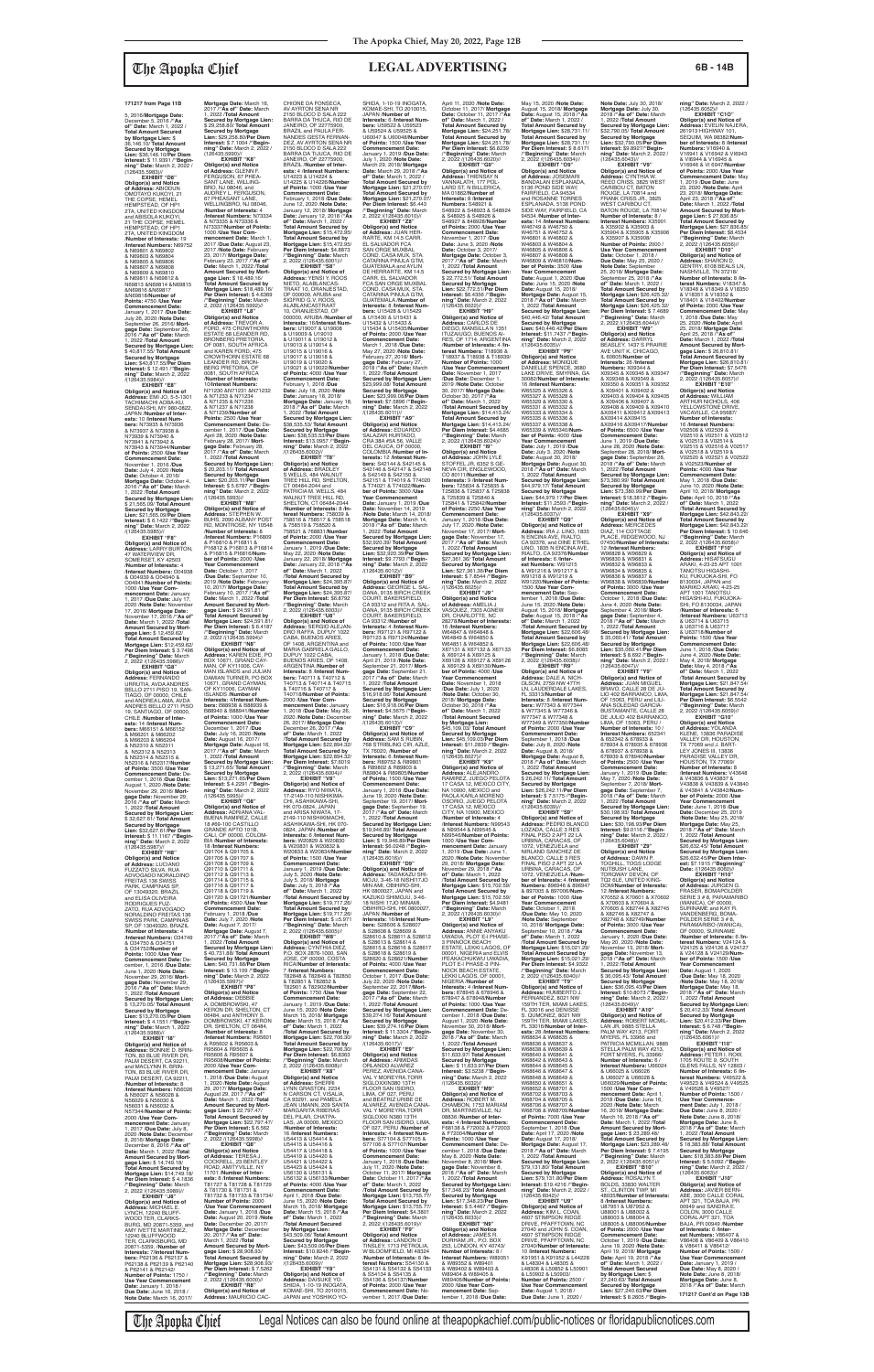1, 2022 /**Total Amount Secured by Mortgage Lien:** \$ 24,812.04/ **Total Amount Secured by Mortgage Lien:** \$24,812.04/**Per Diem Interest:** \$ 7.8218 /**"Beginning" Date:** March 2, 2022 /<br>(126435.6064)//

## The Apopka Chief **LEGAL ADVERTISING 6B - 14B**

16 /**Interest Numbers:** U25848 & U25849 & U25850 & U25851 & U25852 & U25901 & U25902 & U25903 & U25904 & U25905 & U25906 & U25907 & U25908 & U25909 & U25910 & U25911/**Number of Points:** 4000 /**Use Year Commencement Date:** February 1, 2019 /**Due Date:** June 1, 2020 /**Note Date:** April 30, 2018/ **Mortgage Date:** April 30, 2018 /**"As of" Date:** March 1, 2022 /**Total Amount Secured by Mortgage Lien: \$42,724.93/<br><b>Mortgage Lien: \$42,724.93/<br><b>Mortgage Lien: \$42,724.93/**<br>**Per Diem Interest: \$12.878**<br>/**/"Beginning" Date:** March<br>2, 2022 /(126435.6066)//

(126435.6064)// **EXHIBIT "K10" Obligor(s) and Notice of Address:** MARK STEPHEN MLINAZ, 1686 THISTLE DRIVE, CANTON, MI 48188/ **Number of Interests:** 28 /**Interest Numbers:** V85251 & V85252 & V85301 & V85302 & V85303 & V85304 & V85305 & V85306 & V85307 & V85308 & V85309 & V85310 & V85311 & V85312 & V85313 & V85314 & V85315 & V85316 & V85317 & V85318 & V85319 & V85320 & V85321 & V85322 & V85323 & V85324 & V85325 & V85326/**Number of Points:** 7000 /**Use Year Commencement Date:** July 1, 2018 /**Due**  Date: December 13, 2019<br>/Note Date: June 13, 2018/<br>Mortgage Date: June 13,<br>2018 /"As of" Date: March<br>1, 2022 /Total Amount<br>Secured by Mortgage Lien:<br>\$74,091.63/ Total Amount **Secured by Mortgage Lien:** \$74,091.63/**Per Diem Interest:** \$17.604 /**"Begin-ning" Date:** March 2, 2022 /(126435.6065)// **EXHIBIT "L10" Obligor(s) and Notice of Address:** BELISARIO ROD-<br>RIGUEZ, CALLE ALBERTO<br>NAVARRO EDIF LUXOR<br>300 APT 32A, PANAMA, OF 00000, PANAMA and KATHALEEN CASTRO<br>DEAN, CALLE ALBERTO NAVARRO EDIF LUXOR 300 APT 32A, PANAMA, OF 00000, PANAMA /**Number of Interests:**

**EXHIBIT "M10" Obligor(s) and Notice of Address:** SHARON L. MILLS, 11012 OLD CHESHIRE LN, CHESTER, VA 23831 and MCARTHUR J. MILLS JR, 11012 OLD CHESHIRE LN, CHESTER, VA 23831/**Number of Interests:** 6 /**Interest Numbers:** W29433 & W29434 & W29435 & W29436 & W29437 & W29438/**Number of Points:** 1500 /**Use Year Commencement Date:** August 1, 2018 /**Due Date:** May 11, 2020 /**Note Date:** July 11, 2018/ **Mortgage Date:** July 11, 2018 /**"As of" Date:** March 1, 2022 /**Total Amount Secured by Mortgage Lien:** \$15,821.97/ **Total Amount Secured by Mortgage Lien:** \$15,821.97/ **Per Diem Interest:** \$4.6586 /**"Beginning" Date:** March 2, 2022 /(126435.6072)// **EXHIBIT "N10"**

and LORENA PINEDA,<br>1734 BRADCLIFF WAY, PALMDALE, CA 93551/ **Number of Interests:** 10 /**Interest Numbers:** 890220 & 890221 & 890222 & 890223 & G52104 & G52105 & G52106 & G52107 & G52452 &

**Obligor(s) and Notice of Address:** RICHARD JE-ROME ARNS, 3515 BLUFF VIEW DR, ST.CHARLES, MO 63303 and SUSAN JANE ARNS, 3515 BLUFF VIEW DR, ST. CHARLES, MO 63303 /**Number of Interests:** 18 /**Interest Numbers:** V70917 & V70918 & V70919 & V70920

& V70921 & V70922 & V70923 & V70924 & V70925 & V70926 & V70927 & V70928 & V70929 & V70930 & V70931 & V70932 & V70933 & V70934/**Number of Points:** 4500 /**Use Year Commencement Date:** January 1, 2021 /**Due Date:** June 25, 2020 /**Note Date:** June 25, 2018/ **Mortgage Date:** June 25, 2018 /**"As of" Date:** March 1, 2022 /**Total Amount Secured by Mortgage Lien:** \$34,469.42/ **Total Amount Secured by Mortgage Lien:** \$34,469.42/ **Per Diem Interest:** \$9.4291 /**"Beginning" Date:** March 2, 2022 /(126435.6073)// **EXHIBIT "O10" Obligor(s) and Notice of Address:** CHBM GLOBAL LLC, AN OHIO LIMITED LIABILITY COMPANY, 161 HIDDENWOOD DR STEUBENVILE, OH 43953, and CHRISTINA B. MITCH-ELL, AS INDIVIDUAL, AS GUARANTOR AND AS MANAGING MEMBER 161 HIDDENWOOD DF STEUBENVILE, OH 43953 /**Number of Interests:** 16 /**Interest Numbers**<br>W83238 & W83239 W83238 & W83239 & W83240 & W83241 & W83242 & W83243 & W83244 & W83245 & W83246 & W83247 & W83248 & W83249 & W83250 & W83251 & W83252 & W83301/**Number of Points:** 4000 /**Use Year Commencement Date:** November 1, 2018 /**Due Date:** May 12, 2020 /**Note Date:** October 12, 2018/ **Mortgage Date:** October 12, 2018 /**"As of" Date:** March 1, 2022 /**Total Amount Secured by Mortgage Lien:** \$40,210.87/ **Total Amount Secured by Mortgage Lien:** \$40,210.87/ **Per Diem Interest:** \$ 9.8997 /**"Beginning" Date:** March 2, 2022 /(126435.6074)// **EXHIBIT "P10" Obligor(s) and Notice of Address:** WUALBERTO VILLEGAS QUINTERO, 83794 CORTE ECLIPSE, COACHELLA, CA 92236 and SUSANA QUINTERO, 83794 CORTE ECLIPSE, COACHELLA, CA 92236 /**Number of Interests:** 16/**Interest Numbers:** W32141 &W32728 & W32729 & W32730 & W32731 & W32732 & W32733 & W32734 & W32735 & W32736 & W32737 & W33746 & W33747 & W33748 & W33749 & W34541/**Number of Points:** 4000 /**Use Year Commencement Date:** November 1, 2020 /**Due Date:** June 22, 2020 /**Note Date:** October 22, 2018/ **Mortgage Date:** October 22, 2018 /**"As of" Date:** March 1, 2022 /**Total Amount Secured by Mortgage Lien:** \$46,621.95/ **Total Amount Secured by Mortgage Lien:** \$46,621.95/ **Per Diem Interest:** \$13.35 /**"Beginning" Date:** March 2, 2022 /(126435.6075)// **EXHIBIT "Q10" Obligor(s) and Notice of Address:** RICARDO PINEDA, 1734 BRADCLIFF

WAY, PALMDALE, CA 93551

The Apopka Chief Legal Notices can also be found online at theapopkachief.com/public-notices or floridapublicnotices.com

G52501/**Number of Points:** 2500 /**Use Year Commencement Date:** January 1, 2020 /**Due Date:** June 28, 2020 /**Note Date:** December 28, 2018/ **Mortgage Date:** December 28, 2018 /**"As of" Date:** March 1, 2022 / **Total Amount Secured by Mortgage Lien:** \$33,975.97/ **Total Amount Secured by Mortgage Lien: \$33,975.97/<br><b>Per Diem Interest: \$**9.875<br>/**"Beginning" Date:** March<br>2, 2022 /(126435.6076)// **EXHIBIT "R10" Obligor(s) and Notice of Address:** RAUL CASTEL-LA-PEON, RESIDENCIAL PLAYA MAGNA CIRCUITO LAS PUENTES LOTE 1-A MZA34, PLAYA DEL CAR-MEN, OF 77726, MEXICO and MARIA CRISTINA FER-<br>REIRA Y RENDON, RESI-<br>DENCIAL PLAYA MAGNA<br>CIRCUITO LAS FUENTES<br>LOTE 1-A MZA34, PLAYA<br>DEL CARMEN, OF 77726, MEXICO /**Number of Interests:** 28 /**Interest Numbers:** X82624 & X82625 & X82626 & X82627 & X82628 & X82629 & X82630 & X82631 & X82632 & X82633 & X82634 & X82635 & X82636 & X82637 & X82638 & X82639 & X82640 & X82641 & X82642 & X82643 & X82644 & X82645 & X82646 & X82647 & X82648 & X82649 & X82650 & X82651/**Number of Points:** 7000 /**Use Year Commencement Date:** January 1, 2020 /**Due Date:** August 13, 2020 /**Note Date:** December 13, 2018/ **Mortgage Date:** December 13, 2018 /**"As of" Date:** March 1, 2022 /**Total Amount Secured by Mortgage Lien:** \$19,764.24/ **Total Amount Secured by Mortgage Lien:** \$ 19,764.24/**Per Diem Interest:** \$2.8233 /**"Begin-ning" Date:** March 2, 2022 /(126435.6078)// **EXHIBIT "S10" Obligor(s) and Notice of Address:** OTUMINE ILELE-JI, 6 BRISTOL HOUSE ROAD, CRANWELL, OF NG34 8EU, UNITED KING-DOM and OKECHUKWU NELSON-MOORE, 6 BRISTOL HOUSE ROAD, CRANWELL, OF NG34 8EU, UNITED KINGDOM /**Number of Interests:** 16 /**Interest Numbers:** W09736 & W09737 & W09738 & W09739 & W09740 & W09741 & W11123 & W11124 & W11125 & W11126 & W11127 & W11128 & W11129 & W11130 & W20601 & W20602/**Number of Points:** 4000 /**Use Year Commencement Date:** January 1, 2020 /**Due Date:** June 9, 2020 /**Note Date:** January 1, 2019/ **Mortgage Date:** January 1, 2019 /**"As of" Date:** March 1, 2022 /**Total Amount Secured by Mortgage Lien:** \$31,158.20/ **Total Amount Secured by Mortgage Lien:** \$31,158.20/ **Per Diem Interest:** \$8.8607 /**"Beginning" Date:** March 2, 2022 /(126435.6081)// **EXHIBIT "T10" Obligor(s) and Notice of Address:** SANDRA K LAVOIE, 643 JANE ST,<br>CHARLESTON, WV 25302/ **Number of Interests:** 6 /**Interest Numbers:** AA0211 & AA0212 & AA0213 & AA0214 & AA0215 &<br>AA0216/**Number of Points:**<br>1500 /**Use Year Com-**<br>mencement Date: January<br>1, 2020 /Due Date: Sep-<br>tember 7, 2019 /**Note Date:** January 7, 2019/ **Mortgage Date:** January 7, 2019 /**"As of" Date:** March 1, 2022 /**Total Amount Secured by Mortgage Lien:** \$26,651.46/ **Total Amount Secured by Mortgage Lien: \$26,651.46/<br><b>Per Diem Interest: \$**7.7658<br>/**"Beginning" Date:** March<br>2, 2022 /(126435.6082)// **EXHIBIT "U10" Obligor(s) and Not Address:** KAREN MARTI-NEZ, CALLE LOMA AZUL QTA. ROKA, CARACAS, OF 1061, VENEZUELA /**Number of Interests:** 8 /**Interest Numbers:** AE8952 & AE9001 & AE9002 & AE9003 & AE9004 & AE9005 & AE9004 & AE9007 /**Number of Points:** 2000 /**Use Year Commencement Date:** January 1,202land **Number of Interests:** 4 /**Interest Numbers:** 397132 & 397133 & 397134 & 397135/**Number of Points:** 1000 /**Use Year Commencement Date:** January 1, 2012 /**Due Date:** July 10, 2019 /**Note Date:** January 10, 2019/ **Mortgage Date:** January 10, 2019 /**"As of" Date:** March 1, 2022 /**Total Amount Secured by Mortgage Lien:** \$ 37,071.07/ **Total Amount Secured by Mortgage Lien:** \$37,071.07/**Per Diem Interest:** \$ 10.097 /**"Begin-ning" Date:** March 2, 2022 /(126435.6085 EU)// **EXHIBIT "V10" Obligor(s) and Notice of<br><b>Address:** LUZ STELLA DE<br>BEDOUT, CRA 31 #8-48<br>APTO 202, MEDELLIN, OF 00000, COLOMBIA/ **Number of Interests:** 4 /**Interest Numbers:** AA7917 & AA7918 & AA7919 & AA7920/**Number of Points:** 1000 /**Use Year Commencement Date:** January 01, 2020 /**Due Date:** May 28, 2020 /**Note Date:** January 28, 2019/ **Mortgage Date:** January 28, 2019 /**"As of" Date:** March 1, 2022 /**Total Amount Secured by Mortgage Lien:** \$16,210.82/ **Total Amount Secured by Mortgage Lien:** \$16,210.82/ **Per Diem Interest:** \$5.3676 /**"Beginning" Date:** March 2, 2022 /(126435.6086)// **EXHIBIT "W10" Obligor(s) and Notice of<br><b>Address:** RODOLFO E.<br>CONTRERAS-M., CALLE<br>LA LAGUNITA QTA VIRGEN D VALLE #7 STA GERTRU-DIS EL PENON, CARACAS, OF 1080, VENEZUELA and GLENDA DE-CONTRERAS CALLE LA LAGUNITA<br>QTA VIRGEN D VALLE #7 STA, CARACAS, OF 1080, VENEZUELA /**Number of Interests:** 9 /**Interest Numbers:** AF2420 & AF2421 & AF2422 & AF2423 & AF2424 & AF2425 & AF2426 & AF2427 & AF2428/ **Number of Points:** 2250 / **Use Year Commencement Date:** January 01, 2020 / **Due Date:** June 8, 2020 / **Note Date:** January 8, 2019/ **Mortgage Date:** January 8, 2019 /**"As of" Date:** March 1, 2022 /**Total Amount Secured by Mortgage Lien:** \$ 28,357.23/ **Total Amount Secured by Mortgage Lien:** \$28,357.23/**Per Diem** 

**Interest:** \$9.4834 /**"Begin-ning" Date:** March 2, 2022 /  $(126435.6087)$ //<br>**EXHIBIT** "X10" **EXHIBIT "X10"<br><b>Obligor(s) and Notice**<br>**of Address:** DAVIDA<br>LECHAUN CHATMAN,<br>13405 HICKORY SPRINGS LANE, PEARLAND, TX 77584 and JESSIE JAMES CHATMAN, 13405 HICKORY SPRINGS LANE, PEARLAND, TX 77584 /**Number of Interests:** 4 /**Interest Numbers:** W39625 & W39626 & W39627 &<br>W39628/**Number of Points** W39628/**Number of Points:** 1000 /**Use Year Com-mencement Date:** February 01, 2019 /**Due Date:** May 8, 2020 /**Note Date:** January 8, 2019/ **Mortgage Date:** January 8, 2019 /**"As of" Date:** March 1, 2022 /**Total Amount Secured by Mortgage Lien:** \$14,347.69/ **Total Amount Secured by Mortgage Lien:** \$14,347.69/ **Per Diem Interest:** \$ 4.7053 /**"Beginning" Date:** March 2, 2022 /(126435.6088)// **EXHIBIT "Y10" Obligor(s) and Notice of Address:** GREGORY JELINSKI, 18218 PARA-DISE MOUNTAIN RD -22 VALLEY CENTER, CA 92082/**Number of Interests:** 8 /**Interest Numbers:** A07117 & A07118 & A07119 & A07120 & A07121 & A07122 & A07123 & A46816/**Number of Points:** 2000 /**Use Year Commencement Date:** January 1, 2020 /**Due Date:** July 19, 2020 /**Note Date:** February 19, 2019/ **Mortgage Date:** February 19, 2019 /**"As of" Date:** March 1, 2022 /Total Amount Secured by<br>Mortgage Lien: \$27,837.75/<br>Total Amount Secured by<br>Mortgage Lien: \$27,837.75/<br>Per Diem Interest: \$ 8.1398<br>/"Beginning" Date: March<br>2, 2022 /(126435.6089)// **EXHIBIT "Z10" Obligor(s) and Notice of Address:** QUEEN UDOFIA, 13700 ALTON PARKWAY APT. 154-183, IRVINE, CA 92618 /**Number of Interests:** 8 /**Interest Numbers:**<br>059407 & 059408 & 059409<br>& 059410 & 059411 & 059412 & 059413 & 059414/ **Number of Points:** 2000 */Use Year Commencement* **Date:** January 01, 2020<br>/**Due Date:** June 14, 2020<br>/**Note Date:** March 14, 2019/ **Mortgage Date:** March 14, 2019 /**"As of" Date:** March 1, 2022 /**Total Amount Secured by Mortgage Lien:**<br>\$29.776.91/ Total Amount \$29,776.91/ **Total Amount Secured by Mortgage Lien:** \$29,776.91/**Per Diem Interest:** \$ 9.0199 /**"Beginning" Date:** March 2, 2022 /(126435.6090)// **EXHIBIT "A11" Obligor(s) and Notice<br><b>of Address:** SANDRA L<br>FISHER-GRAINGER, 5115 SUWANNEE RD, WEEKI WACHEE, FL 34607 and<br>SHEILA A GRAINGER. SHEILA A GRAINGER,<br>5115 SUWANNEE RD,<br>WEEKI WACHEE, FL 34607<br>**/Number of Interests:** 8 /**Interest Numbers:** AD7809 & AD7810 & AD7811 & AD7812 & AD7813 & AD7814 & AD7815 & AD7816/**Number of Points:** 2000 /**Use Year Commencement Date:** April 1, 2019 /**Due Date:** July 11, 2020 /**Note Date:** March 11, 2019/ **Mortgage Date:** March 11, 2019 /**"As of" Date:** March 1, 2022 /**Total Amount Secured by Mortgage Lien:** \$ 28,246.42/ **Total Amount Secured by Mortgage Lien:** \$28,246.42/ **Per Diem Interest:** \$ 8.1778 /**"Beginning" Date:** March 2, 2022 /(126435.6094)// **EXHIBIT "B11" Obligor(s) and Notice of Address:** DAVID EDWARD WILDRICK, 1641 E ATOLE PLACE, SAN TAN VALLEY, AZ 85140 and PEGGY LEE WILDRICK, 1641 E ATOLE<br>PLACE, SAN TAN VALLEY, AZ 85140 /**Number of Interests:** 20 /**Interest Number** X38005 & X38006 & X38007 & X38008 & X57222 & X57223 & X57224 & X57225 & X57226 & X57227 & X57228 & X57229 & X57230 & X57231 & X57232 & X57233 & X57234 & X57235 & X57236 & X57237/**Number of Points:** 5000 /**Use Year Commencement Date:** January 1, 2019 /**Due Date:** July 16, 2020 /**Note Date:** November 16, 2018/ **Mortgage Date:** November 16, 2018 /**"As of" Date:** March 1, 2022 /**Total Amount Secured by Mortgage Lien:** \$58,221,23/ **Total Amount Secured by Mortgage Lien: \$58,221.23/<br><b>Per Diem Interest: \$** 15.45<br>/**"Beginning" Date:** March<br>2, 2022 /(126435.6096)// **EXHIBIT "C11" Obligor(s) and Notice of Address:** RANDY M PERINO, 868 MAPLE LANE, WATERVILLE, OH 43566 and LAURA ANN PERINO, 868 MAPLE<br>LANE, WATERVILLE, OH 43566 /**Number of Interests:** 8 /**Interest Num-bers:** W82940 & W82941 & W82942 & W82943 & W82944 & W82945 & W82946 & W82947/**Number of Points:** 2000 /**Use Year Commencement Date:** January 1, 2019 /**Due Date:** November 24, 2019 /**Note Date:** September 24, 2018/ **Mortgage Date:** September 24, 2018 /**"As of" Date:** March 1, 2022 /**Total Amount Secured by Mortgage Lien:** \$32,621.61/ **Total Amount Secured by Mortgage Lien:** \$32,621.61/ **Per Diem Interest:** \$9.6525 /**"Beginning" Date:** March 2, 2022 /(126435.6097)// **EXHIBIT "D11" Obligor(s) and Notice of Address:** GREENLIGHT CORPORATE GROUP INC, A DELAWARE CORPO-RATION, 121 SOUTH ORANGE AVE SUITE 1500, ORLANDO, FL 32801 and CARLA WEBB AS INDI-VIDUAL, AS GUARANTOR AND AS PRESIDENT, 121 SOUTH ORANGE AVE SUITE 1500, ORLANDO, FL 32801/**Number of Interests:** 16 /**Interest Numbers:** W57250 & W57251 & W57252 & W57301 & W57302 & W57303 & W57304 & W57305 & W88008 & W88009 & W88234 & W88235 & W88236 & W88237 & W88950 & W88951/**Numb of Points:** 4000 /**Use Year Commencement Date:** January 1, 2019 /**Due Date:** April 8, 2020 /**Note Date:** October 8, 2018/ **Mortgage Date:** October 8, 2018 /**"As of" Date:** March 1, 2022 / **Total Amount Secured by Mortgage Lien:** \$46,931.27/ **Total Amount Secured by Mortgage Lien:** \$46,931.27/ **Per Diem Interest:** \$11.597 /**"Beginning" Date:** March 2, 2022 /(126435.6098)// **EXHIBIT "E11" Obligor(s) and Notice of Address:** CHERYL K. GILLEY, 2905 LOMA LINDA LANE, WICHITA FALLS,

**EXHIBIT "E12"** or(s) and Notic **of Address:** MICHELE L. WHRITENOUR, 9814 UPPER MILL LOOP, BRIS-TOW, VA 20136 and DAVID U.H. WHRITENOUR, 9814 UPPER MILL LOOP, BRIS-TOW, VA 20136/**Number of Interests:** 4 /**Interest Numbers:** Y66413 & Y66414 & Y66415 & Y66416/**Number of Points:** 1000 /**Use Year Commencement Date:** June 01, 2020 /**Due Date:** April 17, 2020 /**Note Date:** December 17, 2019/ **Mort-gage Date:** December 17, 2019 /**"As of" Date:** March 1, 2022 /**Total Amount Secured by Mortgage Lien:** \$ 17,568.88/ **Total Amount Secured by Mortgage Lien:** \$17,568.88/**Per Diem Interest:** \$ 5.2299 /**"Beginning" Date:** March 2, 2022 /(126435.6149)// **EXHIBIT "F12" Obligor(s) and Notice of Address:** NICHOLAS E BARR, 28 CLEVELAND ST, ALBANY, NY 12206 /**Number of Interests:** 16 /**Interest Numbers:** X97617 & X97618 & X97619 & X97620 & X97621 & X97622 & X97623 & X97624 & Y00640 & Y00641 & Y00642 & Y00643 & Y00644 & Y00645 & Y00646 & Y00647/**Number of Points:** 4000 /**Use Year Commencement Date:** January 01, 2021 /**Due Date:** June 17, 2020 /**Note Date:** December 17, 2019/ **Mortgage Date:** December 17, 2019 /**"As of" Date:** March 1, 2022 /**Total Amount Secured by Mortgage Lien:** \$48,364.12/ **Total Amount Secured by Mortgage Lien: \$48,364.12/<br><b>Per Diem Interest: \$**12.068<br>/**"Beginning" Date:** March<br>2, 2022 /(126435.6150)// **EXHIBIT "G12" Obligor(s) and Notice of Address:** MARIA LILIA BARBERAN VIBAR, 2213 PINARD STREET #285 MILPITAS, CA 95035 **Number of Interests:** 8 / **Interest Numbers:** AN6035 & AN6036 & AN6037 & AN6038 & AN6039 & AN6040 & AN6041 & AN6042/**Number of Points:** 2000 /**Use Year Commencement Date:** January 01, 2021 /**Due Date:** June 25, 2020 /**Note Date:** November 25, 2019/ **Mortgage Date:** November 25, 2019 /**"As of" Date:** March 1, 2022 /**Total Amoun Secured by Mortgage Lien:** \$ 25,435.29/ **Total Amount Secured by Mortgage Lien:** \$25,435.29/**Per Diem Interest:** \$ 8.5588 /**"Begin-ning" Date:** March 2, 2022 /  $(126435.6151)$ //<br>EXHIBIT "H12" **EXHIBIT "H12" Obligor(s) and Notice of Address:** LUIS J. HEREDIA, CALLE EL RECODO 2 3ER PISO EDF MONTE MIRADOR BELLA VISTA, SANTO DOMINGO, OF 00000, DOMINICAN REPUBLIC /**Number of Interests:** 6 /**Interest Numbers:** AH5351 & AH5352 nber 18, 2019/ **Mor** 

TX 76308 and LANNY W. GILLEY, 2905 LOMA LINDA LANE, WICHITA FALLS, TX 76308 /**Number of Interests:** 4 /**Interest Num-bers:** F73225 & F73226 & F88846 & F88847/**Number of Points:** 1000 /**Use Year Commencement Date:** January 1, 2019 /**Due Date:** May 8, 2020 /**Note Date:** October 8, 2018/ **Mortgage Date:** October 8, 2018 /**"As of" Date:** March 1, 2022 / **Total Amount Secured by Mortgage Lien:** \$ 14,466.86/ **Total Amount Secured by Mortgage Lien:** \$ 14,466.86/**Per Diem Interest:** \$ 4.2792 /**"Begin-ning" Date:** March 2, 2022 / (126435.6099)// **EXHIBIT "F11" Obligor(s) and Notice of Address:** MICHAEL B. GRALNICK, AS INDIVIDU-AL, AS GUARANTOR AND AS TRUSTEE THE GRAL-NICK FAMILY TRUST DAT-ED OCTOBER 20, 2011, PO BOX 4686, PETALUMA, CA 94955-4586/**Number of Interests:** 8 /**Interest Numbers:** W59837 & W59838 & W59839 & W59840 & W59841 & W59842 & W59843 & W59844/**Number of Points:** 2000 /**Use Year Commencement Date:** October 01, 2018 /**Due Date:** April 26, 2020 /**Note Date:** September 26, 2018/ **Mortgage Date:** September 26, 2018 /**"As of" Date:** March 1, 2022 /**Total Amount Secured by Mortgage Lien:** \$26,105.12/ **Total Amount Secured by Mortgage Lien:** \$26,105.12/**Per Diem Interest:** \$7.3858 /**"Begin-<br><b>ning**" Date: March 2, 2022<br>/(126435.6100)//<br>**EXHIBIT "G11"**<br>Obligor(s) and Notice of **Address:** GUILLERMO MONTERO- AMERENA,<br>FERNANDO ALENCASTRE FERNANDO ALENCASTRE<br>99 DEPTO 201 LOMAS DE<br>CHAPULTEPEC, MEXICO<br>CITY, DF 11000, MEXICO and NORMA LORENA CONTRERAS-CORDERO, FERNANDO ALENCASTRE 99 DEPTO 201 LOMAS DE CHAPULTEPEC, MEXICO CITY, DF 11000, MEXICO **/Number of Interests:<br>16 /Interest Numbers:<br>X29421 & X30041 & X30042<br>& X30045 & X30046 & X30047<br>X30045 & X35028 &** X35229 & X35230 & X35231 & X35232 & X35233 & X35234/**Number of Points:** 4000 /**Use Year Commencement Date:** January 01, 2019 /**Due Date:** August 3, 2019 /**Note Date:** October 3, 2018/ **Mortgage Date:** October 3, 2018 /**"As of" Date:** March 1, 2022 /**Total Amount Secured by Mort-gage Lien:** \$ 25,930.66/ **Total Amount Secured by Mortgage Lien:** \$25,930.66/ **Per Diem Interest:** \$ 7.1033 /**"Beginning" Date:** March 2, 2022 /(126435.6103)// **EXHIBIT "H11" Obligor(s) and Notice of Address:** ALFREDO VALENCIA PESCHIERA, AV. JUAN ANTONIO PEZET 421 APT SAN ISIDRO, LIMA,<br>OF L18, PERU and ANA<br>MARIA ARIAS SCHERE-IBER DE VALENCIA, AV.<br>JUAN ANTONIO PEZET 421<br>APT SAN ISIDRO, LIMA,<br>OF L18, PERU /**Number of**<br>**Interests:** 4 /**Interest Numbers:** X42848 & X42849 & X42850 & X42851/**Number of Points:** 1000 /**Use Year Commencement Date:** Jan-uary 01, 2019 /**Due Date:** July 2, 2020 /**Note Date:** October 2, 2018/ Mortgage<br>Date: October 2, 2018/ "As<br>**of" Date:** March 1, 2022<br>Mortgage Lien: \$14,394.74/<br>Mortgage Lien: \$14,394.74/<br>Mortgage Lien: \$14,394.74/<br>Mortgage Lien: \$14,394.74/<br>Per Diem Interest: \$ 4.5791<br>"Beginn **Obligor(s) and Notice of Address:** AIDA S. MARIS-TELA, 1835 LEANDER STREET, SAN ANTONIO, TX 78251-2949/**Number of Interests:** 4 /**Interest Num-bers:** AB5741 & AB5742 & AB5743 & AB5744/**Numbe of Points:** 1000 /**Use Year Commencement Date:** January 01, 2020 /**Due Date:** July 4, 2020 /**Note Date:** December 4, 2018/ **Mortgage Date:** December 4, 2018 /**"As of" Date:** March 1, 2022 /**Total Amount Secured by Mortgage Lien:** \$15,992.20/ **Total Amount Secured by Mortgage Lien:** \$ 15,992.20/**Per Diem Interest:** \$ 4.8286 /**"Begin-ning" Date:** March 2, 2022 /(126435.6109)// **EXHIBIT "J11" Obligor(s) and Notice of Address:** ALFONSO CASTRO RIVAS, AVENIDA TOLUCA 326 ALVARO<br>OBREGON, OLIVAR DE<br>LOS PADRES, DF 01780,<br>MEXICO and MARIANA GARCIA BILBATUA, AVE-NIDA TOLUCA 326 ALVARO<br>OBREGON, OLIVAR DE<br>LOS PADRES, DF 01780, MEXICO /**Number of Interests:** 4 /**Interest Numbers:** X74441 & X74442 & X74443 & X74444/**Number of Points:** 1000 /**Use Year Commencement Date:** January 01, 2019 /**Due Date:** April 4, 2020 /**Note Date:** December 4, 2018/ **Mortgage Date:** December 4, 2018 /**"As of" Date:** March 1, 2022 /**Total Amount Secured by Mortgage Lien:** \$12,448.75/ **Total Amount Secured by Mortgage Lien:** \$ 12,448.75/**Per Diem Interest:** \$2.9888 /**"Beginning" Date:** March 2, 2022 /(126435.6110)// **EXHIBIT "K11" Obligor(s) and Notice<br><b>of Address:** TOMOYUKI<br>SHIBATA, RIVERSIDEVIEW #A-101 234-2 KURAGANO-CHO, TAKASAKI-SHI, TO 3701201, JAPAN and YURI SHIBATA, RIVERSIDEVIEW #A-101 234-2 KURAGANO-CHO, TAKASAKI-SHI, TO 3701201, JAPAN /**Number of Interests:** 6 /**Inter-est Numbers:** V56307 & V56308 & V56309 & V56310 & V56311 & V56312/ **Number of Points:** 1500 / **Use Year Commencem Date:** January 1, 2019 / **Due Date:** May 6, 2020 / **Note Date:** December 6, 2018/ **Mortgage Date:** December 6, 2018 /**"As of" Date:** March 1, 2022 / **Total Amount Secured by Mortgage Lien:** \$21,087.42/ **Total Amount Secured by Mortgage Lien:** \$21,087.42/ **Per Diem Interest:** \$6.2697 /**"Beginning" Date:** March 2, 2022 /(126435.6111)// **EXHIBIT "L11" Obligor(s) and Notice of Address:** KATHERINE CHEY SAYSON, 404-3365 4TH AVE E, VANCOUVER, BC V5M 0E7, CANADA/ **Number of Interests:** 8 /**Interest Numbers:** Y25931 & Y25937 & Y25938/**Number of Points:** 2000 /**Use Year Commencement Date:** April 1, 2019 /**Due Date:** May 25, 2020 /**Note Date:** March 25, 2019/ **Mortgage Date:** March 25, 2019 /**"As of" Date:** March 1, 2022 /**Total Amount Secured by Mort-gage Lien:** \$ 27,717.36/ **Total Amount Secured by Mortgage Lien:** \$27,717.36/ **Per Diem Interest:** \$ 7.982 /**"Beginning" Date:** March 2, 2022 /(126435.6112)// **EXHIBIT "M11" Obligor(s) and Notice of Address:** SUE O. CHANDLER-WHITE, 4083 KENDRA CT, COLOMBUS, OH 43220/**Number of Interests:** 12 /**Interest Numbers:** AC4849 & AC4850 & AC4851 & AC4852 & AC4901 & AC4902 & AC4903 & AC4904 & AC4905 & AC4906 & AC4907 & AC4908/**Number of Points:** 3000 /**Use Year Commencement Date:** January 1, 2019 /**Due Date:** July 21, 2020 /**Note Date:** December 21, 2018/ **Mortgage Date:** December 21, 2018 /**"As of" Date:** March 1, 2022 /**Total Amount Secured by Mortgage Lien:** \$32,968.42/ **Total Amount Secured by Mortgage Lien:** \$32,968.42/**Per Diem Interest:** \$9.5108 /**"Begin-ning" Date:** March 2, 2022 /(126435.6117)// **EXHIBIT "N11" Obligor(s) and Notice of Address:** DAYTON FUJI-HARA, 424 N VINEYARD BLVD APT E32, HONO-<br>LULU HL96817 /Number LULU, HI 96817 /**Number of Interests:** 6 /**Interest Numbers:** Y93952 & Y94001 & Y94002 & Y94003 & Y94004 & Y94005/**Num-ber of Points:** 1500 /**Use Year Commencement Date:** June 01, 2019<br>/**Due Date:** June 22, 2020<br>/**Note Date:** May 22, 2019/ **Mortgage Date:** May 22, 2019 /**"As of" Date:** March 1, 2022 /**Total Amount Secured by Mortgage Lien:** \$ 23,596.58/ **Total Amount Secured by Mortgage Lien:** \$23,596.58/**Per Diem Interest:** \$ 7.136 /**"Beginning" Date:** March 2, 2022 /(126435.6121)// **EXHIBIT "O11" Obligor(s) and Notice of Address:** ANN R. THORN-HILL, 208 WATERLOO RD., CARAPICHAIMA, OF 00000, TRINIDAD AND TOBAGO /**Number of Interests:** 8 /**Interest Numbers:** Y80112 & Y80113 & Y80114&Y80115& Y80116 & Y80117 & Y80118 & Y80119/ **Number of Points:** 2000 /**Use Year Commencement Date:** July 01, 2019 /**Due Date:** June 20, 2020 /**Note Date:** June 20, 2019/ **Mortgage Date:** June 20, 2019 /**"As of" Date:** March 1, 2022 /**Total Amount Secured by Mortgage Lien:** \$26,914.05/ **Total Amount Secured by Mortgage Lien:** \$26,914.05/**Per Diem Interest:** \$ 8.6015 /**"Begin-ning" Date:** March 2, 2022 /(126435.6122)// **Externation Ly**<br>**EXHIBIT "P11" Obligor(s) and Notice of Address:** STEPHEN J. ROBINSON, 13919<br>GILMORE ST, VAN NUYS,<br>CA 91401-1516 and AMY<br>M ROBINSON, 13919<br>GILMORE ST, VAN NUYS, CA 91401-1516 /**Number of Interests:** 4 /**Interest Num-bers:** AH5407 & AH5408 & AH5409 & AH5410/**Number of Points:** 1000 /**Use Year Commencement Date:** January 01, 2020 /**Due Date:** December 27, 2019 /**Note Date:** June 27, 2019/ **Mortgage Date:** June 27, 2019 /**"As of" Date:** March 1, 2022 /**Total Amount Secured by Mortgage Lien:** \$18,702.20/ **Total Amount Secured by Mortgage Lien:** \$ 18,702.20/**Per Diem Interest:** \$5.6267 /**"Begin-ning" Date:** March 2, 2022 /(126435.6125)// **EXHIBIT "Q11" Obligor(s) and Notice of Address:** HORACIO JOSE FAELLA, ALBERDI<br>#1135, BUENOS AIRES, OF 1406, ARGENTINA and ISABEL GRACIELLA<br>LASALVIA, ALBERDI #1135, BUENOS AIRES, OF 1406, ARGENTINA /**Number of Interests:** 16/**Interest Numbers:** Y47032 & Y47033 & Y47034 & Y47035 & Y47036 & Y47037 & Y47038 & Y47039 & Y47040 & Y47041 & Y47042 & Y47043 & Y47044 & Y47045 & Y47046 & Y47047/**Number of Points:** 4000 /**Use Year Commencement Date:** June 01, 2019 /**Due Date:** June 6, 2020 /**Note Date:** May 6, 2019/ **Mortgage Date:** May 6, 2019 /**"As of" Date:** March 1, 2022 /**Total Amount Secured by Mortgage Lien:** \$47,443.30/ **Total Amount Secured by Mortgage Lien:** \$47,443.30/ **Per Diem Interest:** \$15.917 /**"Beginning" Date:** March 2, 2022 /(126435.6126)// **EXHIBIT "R11 Obligor(s) and Notice of Address:** MICHELLE A. DOZER, 1447 PINEHURST CT, COLUMBUS, OH 43223/**Number of Interests:** 4 /**Interest Numbers:** AH3448 & AH3449 & AH3450 & AH3451/**Number of Points:** 1000 /**Use Year Commencement Date:** July 01, 2020 /**Due Date:** June 24, 2020 /**Note Date:** June 24, 2019/ **Mortgage Date:** June 24, 2019 /**"As of" Date:** March 1, 2022 /**Total Amount Secured by Mortgage Lien:** \$17,451.75/ **Total Amount Secured by Mortgage Lien:** \$17,451.75/ **Per Diem Interest:** \$5.5677 /**"Beginning" Date:** March 2, 2022 /(126435.6127)// **EXHIBIT "S11" Obligor(s) and Notice of Address:** JOSEPH M. THECCANAT, CHEMIN DE PRELAZ 32, NYON, OF 1260, SWITZERLAND and<br>ANNE THECCANAT, CHE-ANNE THECCANAT, CHE-MIN DE PRELAZ 32, NYON, OF 1260, SWITZERLAND / **Number of Interests:** 4 /**Interest Numbers:** 927650 & 927651 & 927652 & 927701/ **Number of Points:** 1000 / **Use Year Commencement Date:** June 1, 2020 / **Due Date:** July 2, 2020 / **Note Date:** July 2, 2019/ **Mortgage Date:** July 2, 2019 /**"As of" Date:** March 1, 2022 /**Total Amount Secured by Mortgage Lien:** \$12,443.40/ **Total Amount Secured by Mortgage Lien:** \$12,443.40/**Per Diem Interest:** \$3.7401 /**"Beginning" Date:** March 2, 2022 / (126435.6128)// **EXHIBIT "T11" Obligor(s) and Notice of Address:** EDDIE L. RUF-FIN, 5100 W 96TH ST APT 308, OAK LAWN, IL 60453 and GRICELDA RUFFIN, 5100 W 96TH ST APT 308, OAK LAWN, IL 60453 /

Y25932 & Y25933 & Y25934 & Y25935 & Y25936 & **Number of Interests:** 10 / **Interest Numbers:** AD8224 & AD8225 & AD8226 & AD8227 & AD8228 &<br>AD8229 & AD8230 & AD8229 & AD8230 & AD8231 & AD8232 & AD8233/**Number of Points:** 2500 /**Use Year Commencement Date:** April 1, 2019 /**Due Date:** July 11, 2020 /**Note Date:** March 11, 2019/ **Mortgage Date:** March 11, 2019 /**"As of" Date:** March 1, 2022 /**Total Amount Secured by Mort-gage Lien:** \$ 34,147.12/ **Total Amount Secured by Mortgage Lien: \$34,147.12/<br><b>Per Diem Interest: \$** 9.9708<br>/**"Beginning" Date:** March<br>2, 2022 /(126435.6129)// **EXHIBIT "U11" Obligor(s) and Notice of Address:** SHERYL LOCKETT, 9804 PALAZZO ST, SEFFNER, FL 33584 and ROBERT LOCKETT, 9804 PALAZZO ST, SEF-FNER, FL 33584 /**Number of Interests:** 12 /**Interest**<br>**Numbers:** AI7006 & AI7007<br>& AI7008 & AI7009 & AI7010 & AI7011 & AI7012 & AI7013 & AI7014 & AI7015 & AI7016 & AI7017/**Number of Points:** 3000 /**Use Year Commencement Date:** August 1, 2019 /**Due Date:** April 19, 2020 /Note Date:<br>July 19, 2019 /Nortgage<br>Date: July 19, 2019 /"As<br>Of" Date: March 1, 2022<br>Total Amount Secured by<br>Mortgage Lien: \$39,275.46/<br>Total Amount Secured by<br>Mortgage Lien: \$39,275.46/<br>Mortgage Lien: \$39,2 /**"Beginning" Date:** March 2, 2022 /(126435.6130)// **EXHIBIT "V11" Obligor(s) and Notice of<br><b>Address:** DAVID J. WHRIT-<br>ENOUR, 9814 UPPER MILL<br>LOOP, BRISTOW, VA 20136<br>and MICHELE L. WHRIT-<br>ENOUR, 9814 UPPER MILL<br>LOOP, BRISTOW, VA 20136<br>LOOP, BRISTOW, VA 20136 /**Number of Interests:** 12/**Interest Numbers:** Y70711 &Y70712& Y70713 & Y70714 & Y70715 & Y70716 & Y70717 & Y70718 & Y70719 & Y70720 & Y70721 & Y70722/**Number of Points:** 3000 /**Use Year Commencement Date:** June 1, 2019 /**Due Date:** April 1, 2020 /**Note Date:** May 31, 2019/ **Mortgage Date:** May 31, 2019 /**"As of" Date:** March 1 2022 /**Total Amount Secured by Mortgage Lien:** \$37,907.79/ **Total Amount Secured by**  Mortgage Lien: \$37,907.79/<br>**Per Diem Interest:** \$ 10.024<br> **"Beginning" Date:** March<br>2, 2022 /(126435.6133)//<br>**EXHIBIT "W11"**<br>**Obligor(s) and Notice of Address:** KRISTAL D. AN-THONY, 41 SOUTH MAIN STREET APT 30, JEWETT CITY, CT 06351 /**Number of Interests:** 6 /**Interest Num-bers:** AM6118 & AM6119 & AM6120 & AM6121 & AM6122 & AM6123/**Number of Points:** 1500 /**Use Year Commencement Date:** August 1, 2020 /**Due Date:** De-cember 1, 2019 /**Note Date:** July 31, 2019/ **Mortgage Date:** July 31, 2019 /**"As of" Date:** March 1, 2022 /**Total Amount Secured by Mortgage Lien:** \$27,448.10/ **Total Amount Secured by Mortgage Lien:** \$27,448.10/<br>**Per Diem Interest:** \$8.2237<br>**/"Beginning" Date:** March<br>2, 2022 /(126435.6137)//<br>**EXHIBIT "X11" Obligor(s) and Notice of Address:** SHARON PONTES, RUA COLOMBO<br>888, PONTA GROSSA, OF 84050020, BRAZIL /**Number of Interests:** 6 /**Interest Numbers:** AO1601 & AO1602 & AO 1603 & AO1604 & AO 1605 & AO1606/**Number of Points:** 1500 /**Use Year** 

> **Commencement Date:** De-cember 1, 2019 /**Due Date:** April 22, 2020 /**Note Date:**

November 22, 2019/ **Mort-gage Date:** November 22, 2019 /**"As of" Date:** March 1, 2022 /**Total Amount Secured by Mortgage Lien:** \$ 26,249.78/ **Total Amount** 

**Secured by Mortgage Lien:** \$26,249.78/**Per Diem Interest:** \$ 8.302 /**"Beginning" Date:** March 2, 2022 /(126435.6139)// **EXHIBIT "Y11" Obligor(s) and Notice of Address:** GREENLIGHT CORPORATE GROUP INC, A DELAWARE CORPORATION, 121 SOUTH ORANGE AVE, SUITE 15, ORLANDO, FL 32801, and CARLA WEBB AS INDIVIDUAL AS GUARANTOR, AND AS PRESIDENT, 121 SOUTH ORANGE AVE, SUITE 15, ORLANDO, FL 32801 / **Number of Interests:** 40 / **Interest Numbers:** P48502 & P48503 & P48504 & P48505 & P48506 & P48507 & P48508 & P48509 & P49013 & P49014 & P49015 & P49016 & P49017 & P49018 & P49019 & P49020 & P49021 & P49022 & P49203 & P49204 & P49205 & P49206 & P49207 & P49208 & P49209 & P49210 & P49211 & P49212 & P49923 & P49924 & P49925 & P49926 & P49927 & P49928 & P49929 & P49930 & P61506 & P61507 & P61508 & P61509 /**Number of Points:** 10000 /**Use Year Commencement Date:** January 1, 2017 and **Num-ber of Interests:** 21 /**Interest Numbers:** Z37120 & Z37121 & Z37122 & Z37123 & Z37124 & Z37125 & Z37126 & Z37127 & Z37128 & Z37129 & Z37130 & Z37131 & Z37132 & Z37133 & Z37134 & Z37135 & Z37136 & Z37137 & Z37138 & Z37139 & Z37140/ **Number of Points:** 5250 / **Use Year Commencement Date:** January 1, 2022 / **Due Date:** May 1, 2020 / **Note Date:** March 29, 2017 and Consolidated, Amended and Restated Note Secured By Mortgage Including Continuing Guaranty dated December 30, 2019/ **Mortgage Date:** March 29, 2017<br>and Mortgage Extension,<br>Consolidation, Modification, Spreader and Notice of Fight to Future Advance Agreement dated December 30, 2019/**"As of" Date:** March 1, 2022 /**Total Amount Secured by Mortgage Lien:** \$164,895.74/ **Total Amount Secured by Mortgage Lien:** \$ 164,895.74/**Per Diem Interest:** \$41.137 /**"Begin-ning" Date:** March 2, 2022 / (126435.6140)// **EXHIBIT "Z11" Obligor(s) and Notice of Address:** ARLENA B<br>LEE, 1702 AVENUE M,<br>FT PIERCE, FL 34950 / **Number of Interests: 6 Interest Numbers:** Z41118 & Z41119 & Z41120 & Z41121 & Z41122 & Z41123/ **Number of Points:** 1500 / **Use Year Commence Date:** January 1, 2021 / **Due Date:** July 1, 2020 / **Note Date: Dece** 2019/ **Mortgage Date:**

**Total Amount Secured by Mortgage Lien:** \$26,435.59/ **Total Amount Secured by Mortgage Lien:** \$26,435.59/ **Per Diem Interest: \$**8.49<br>/**"Beginning" Date:** March<br>2, 2022 /(126435.6141)// **EXHIBIT "A12" Obligor(s) and Notice of Address:** TAWAND E. SMITH, 7687 WATERLACE DR, FAIRBURN, GA 30213/ **Number of Interests:** 6 /**Interest Numbers:** 437229 & O06722 & O06723 & O08449 & O08450 & O08451/**Number of Points:** 1500 /**Use Year Commencement Date:** October 01, 2019 /**Due Date:** March 17, 2020 /**Note Date:** September 17, 2019/ **Mortgage Date:** September 17, 2019 /**"As of" Date:** March 1, 2022 /**Total Amount Secured by Mortgage Lien:** \$ 26,614.75/ **Total Amount Secured by Mortgage Lien:** \$26,614.75/**Per Diem Interest:** \$ 8.3303 /**"Beginning" Date:** March 2, 2022 /(126435.6142)// **EXHIBIT "B12" Obligor(s) and Notice of Address:** ANDRES FELIPE GIRALDO VELASQUEZ, AV 6 NORTE # 52-24 APTO 206, CALI, OF 00000, COLOMBIA /**Number of In-terests:** 28 /**Interest Num-bers:** AD2503 & AD2504 & AD2505 & AD2506 & AD2507 & AD2508 & AD2509 & AD2510 & AD2511 & AD2512 & AD2513 & AD2514 & W92149 & W92150 & W92151 & W92152 & W92201 & W92202 & W93752 & W93801 & W93802 & W93803 & W93804 & W93805 & W93806 & W93807 & W93808 & W93809/**Number of Points:** 7000 /**Use Year Commencement Date:** July 01, 2019 /**Due Date:** August 6, 2019 /**Note Date:** June 6, 2019/ **Mortgage Date:** June 6, 2019 /**"As of" Date:** March 1, 2022 /**Total Amount Secured by Mortgage Lien:** \$100,059.78/ **Total Amount Secured by Mortgage Lien:** \$ 100,059.78/**Per Diem Interest:** \$30.332 /**"Beginning" Date:** March 2, 2022 /(126435.6143)// **EXHIBIT "C12" Obligor(s) and Notice of Address:** SHANI TNAI FREEMAN, 5318 MARBURN AVE, WINDSOR HILLS, CA 90043/**Number of Interests:** 3 /**Interest Numbers:** AM5150 & AM5151 & AM5152/**Number of Points:** 750 /**Use Year Commencement Date:** January 01, 2020 /**Due Date:** June 1, 2020 /**Note Date:** July 30, 2019/ **Mortgage Date:** July 30, 2019 /**"As of" Date:** March 1, 2022 /**Total Amount Secured by Mortgage Lien:** \$ 11,233.71/ **Total Amount Secured by Mortgage Lien:** \$11,233.71/**Per Diem Interest:** \$ 3.334 /**"Begin-ning" Date:** March 2, 2022 /(126435.6144)// **EXHIBIT "D12" Obligor(s) and Notice of Address:** ORACIO A VIEYRA, 1844 N FILBERT ST, STOCKTON, CA 95205 /**Number of Interests:** 6 /**In-terest Numbers:** F66236 & F67708 & F67942 & F69943 & F69944 & F69945/**Number of Points:** 1500 /**Use Year Commencement Date:** November 01, 2019 /**Due Date:** June 21, 2020 /**Note Date:** October 21, 2019/ **Mortgage Date:** October 21, 2019 /**"As** 

> **of" Date:** March 1, 2022 /**Total Amount Secured by Mortgage Lien:** \$25,648.85/ **Total Amount Secured by Mortgage Lien:** \$25,648.85/ **Per Diem Interest:** \$7.7536 /**"Beginning" Date:** March 2, 2022 /(126435.6147)//

December 30, 2019 /**"As of" Date:** March 1, 2022 / AH5403 & AH5404/**Num-ber of Points:** 1500 /**Use Year Commencement Date:** January 01, 2021 / **Due Date:** June 6, 2020 / **Note Date:** November 6, 2019/ **Mortgage Date:** November 6, 2019 /**"As of" by Mortgage Lien:** \$ 137,539.44/ **Total Amount** 

& AH5401 & AH5402 &

**Date:** March 1, 2022 /**Total Amount Secured by Mort-gage Lien:** \$ 24,932.07/ **Total Amount Secured by Mortgage Lien:** \$24,932.07/ **Per Diem Interest:** \$ 8.328 /**"Beginning" Date:** March 2, 2022 /(126435.6153)// **EXHIBIT "I12" Obligor(s) and Notice of Address:** MONIQUE DANIELLE SPENCE, 3680 LAKE DRIVE, SMYRNA, GA 30082/**Number of Interests:** 32 /**Interest Numbers:** AZ5326 & AZ5327 & AZ5328

& AZ5329 & AZ5330 & AZ5331 & AZ5332 & AZ5333 & AZ5334 & AZ5335 & AZ5336 & AZ5337 & AZ5338 & AZ5339 & AZ5340 & AZ5341 & AZ5342 & AZ5343 & AZ5344 & AZ5345 & AZ5346 & AZ5347 & AZ5348 & AZ5349 & AZ5350 & AZ5351 & AZ5352 & AZ5401 & AZ5402 & AZ5403 & AZ5404 & AZ5405//**Number of Points:** 8000 /**Use Year Commencement Date:** July 01, 2020 and **Number of Interests:** 12 /**Interest Num-<br><b>bers**: R47607 & R47608<br>& R47609 & R47610<br>& R47611 & R47612 &<br>R47613 & R47614 & R47615 & R47616 &<br>R47617 & R47618 /**Number<br><b>cf Points:** 3000 /**Use Year**<br>**Commencement Date:** July<br>1, 2017 /**Due Date:** July<br>16, 2020 /**Note Date:** June 23, 2017 and Consolidated, Amended and Restated Note Secured by Mortgage Including Continuing Guaranty dated December<br>16, 2019/ **Mortgage Date:**<br>June 23, 2017 and Mortgage Extension, Consolidation, Modification, Spreader and Notice of Right to Future Advance Agreement dated December 16, 2019 /**"As of" Date:** March 1, 2022 /**Total Amount Secured** 

**Secured by Mortgage Lien:** \$137,539.44/**Per Diem Interest:** \$34.692 /**"Beginning" Date:** March 2, 2022 /(126435.6154 MM)// **EXHIBIT "J12" Obligor(s) and Notice of Address:** THERESA M. RAMOS, 12001 SW 253RD STREET, HOMESTEAD, FL 33032 and OMAR TAVAREZ JR, 12001 SW 253RD STREET, HOMESTEAD, FL 33032 /**Number of Interests:** 6 /**Interest Numbers:** AM8040 & AM8041 & AM8042 & AM8043 & AM8044 & AM8045/**Number of Points:** 1500 /**Use Year Commencement Date:** Oc-/(126435.6157)//

tober 01, 2019 /**Due Date:** July 18, 2020 /**Note Date:** September 18, 2019/ **Mort-gage Date:** September 18, 2019 /**"As of" Date:** March 1, 2022 /**Total Amount Secured by Mortgage Lien:** \$ 25,326.45/ **Total Amount Secured by Mortgage Lien:** \$25,326.45/**Per Diem Interest:** \$ 8.1856 /**"Begin-ning" Date:** March 2, 2022 **EXHIBIT "K12" Obligor(s) and Notice of<br><b>Address:** KENNITH WEST-<br>COTT, RL RT 1 BOX 75,<br>GOODWELL, OK 73939 and KATHY K. WESTCOTT, RL RT 1 BOX 75, GOODWELL, OK 73939 /**Number of Interests:** 16 /**Interest Numbers:** AH6430 & AH6431 & AH6432 & AH6433 & AH6434 & AH6435 & AH6436 & AH6437 &<br>AH6438 & AH6439 & AH6438 & AH6439 & AH6440 & AH6441 & AH6442 & AH6443 & AH6444 & AH6445/**Number of Points:** 4000 /**Use Year Commencement Date:** January 1, 2020 /**Due Date:** July 18, 2020 /**Note Date:**

**gage Date:** September 18, 2019 /**"As of" Date:** March 1, 2022 /**Total Amount Secured by Mortgage Lien:** \$49,257.74/ **Total Amount Secured by Mortgage Lien:** \$49,257.74/**Per Diem Interest:** \$12.388 /**"Beginning" Date:** March 2, 2022 /(126435.6158)// **EXHIBIT "L12" Obligor(s) and Notice of Address:** ELIZA STRA-TEANU, 400 LILY PAD CT, ZEBULON, NC 27597 /**Number of Interests:** 8 /**Interest Numbers:** AX5706 & AX5707 & AX5708 & AX5709 & AX5710 & AX5711 & AX5712 & AX5713/**Number of Points:** 2000 /**Use Year Commencement Date:** De-cember 1, 2019 /**Due Date:** July 8, 2020 /**Note Date:** November 8, 2019/ **Mortgage Date:** November 8, 2019 /**"As of" Date:** March 1, 2022 /**Total Amount Secured by Mortgage Lien:** \$27,225.93/ **Total Amount Secured by Mortgage Lien:** \$27,225.93/**Per Diem Interest:** \$8.3109 /**"Beginning" Date:** March 2, 2022 /(126435.6160)// **EXHIBIT "M12" Obligor(s) and Notice of Address:** MARK PATRICK DANIELS, 2250 WOODHILL CT, EAGAN, MN 55122 and COLLEEN FAVE<br>DANIELS, 2250 WOODHILL CT, EAGAN, MN 55122 /**Number of Interests:** 8/**In-terest Numbers:** M19905 & M19906 & M19907 & M19908 & M19909 & M19910 & M19911 & M19912/**Number of Points:** 2000/**Use Year Commence-ment Date:** June 1, 2016 and **Number of Interests:** 4/ **Interest Numbers:** BB4416 & BB4417 & BB4418 & BB4419/**Number of Points:** 1000 /**Use Year Com-mencement Date:** June 1, 2020 /**Due Date:** February 12, 2020 /**Note Date:** May 6, 2016 and December 12, 2019/ **Mortgage Date:** May 6, 2016 and December 12, 2019 /**"As of" Date:** March 1, 2022 /**Total Amount Secured by Mortgage Lien:** \$46,388.54/ **Total Amount Secured by Mortgage Lien:** \$46,388.54/**Per Diem Interest:** \$13.848 /**"Beginning" Date:** March 2, 2022 /(126435.6161)// **EXHIBIT "N12" Obligor(s) and Notice of Address:** WILLIAM ARTHUR NICHOLS, 406 YELLOWSTONE DRIVE VACAVILLE, CA 95687/ **Number of Interests:** 12 / **Interest Numbers:** AH7847 & AH7848 & AH7849 & AH7850 & AH7851 & AH7852 & AH7901 AH7902 & AH7903 & AH7904 & AH7905 & AH7906/**Number of Points:** 3000 /**Use Year Commencement Date:** May 01, 2021 /**Due Date:**

**171217 from Page 12B**

**171217 Cont'd on Page 14B**